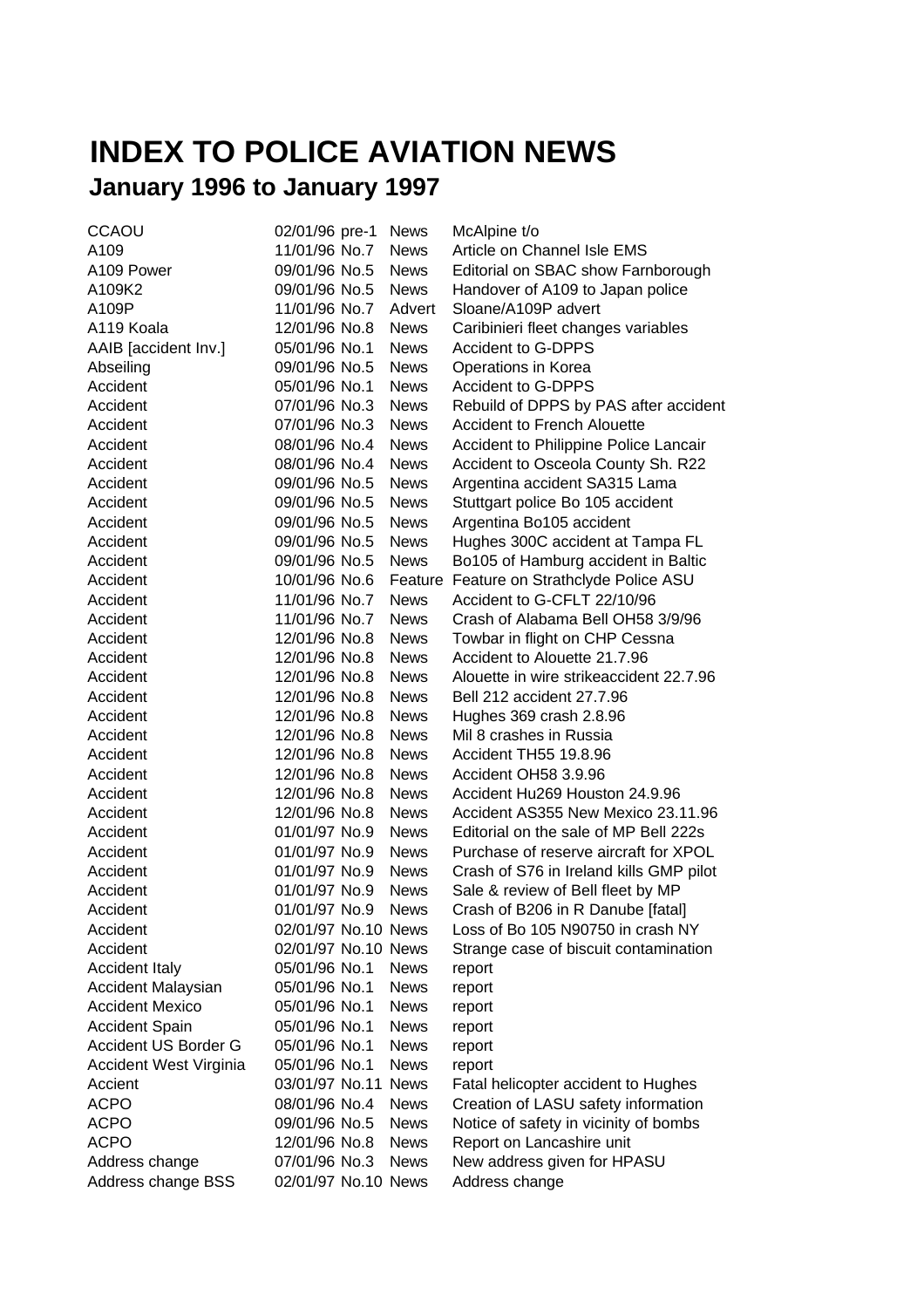| Ad-hoc hire              | 03/01/97 No.11 News |             | NZ massacre report on operations         |
|--------------------------|---------------------|-------------|------------------------------------------|
| Advertisement            | 11/01/96 No.7       | Advert      | Sloane/A109P advert                      |
| Advertisement            | 11/01/96 No.7       |             | Advertis Advert for Stats Walham Abbey   |
| Aero Computers           | 03/01/97 No.11 News |             | HAI Show report and sales                |
| Aeromega                 | 04/01/96 pre-2      | <b>News</b> | Spare aircraft to Dyfed-powys            |
| Aeromega                 | 06/01/96 No.2       | <b>News</b> | Conspicuity colours and aircraft         |
| Aeromega                 | 01/01/97 No.9       | <b>News</b> | Purchase of reserve aircraft for XPOL    |
| Aeromega EMS/TT          | 04/01/96 pre-2      | <b>News</b> | Report of intended use of helicopter     |
| Aerospatiale             | 12/01/96 No.8       | <b>News</b> | Accident AS355 New Mexico 23.11.96       |
| <b>AGEMA</b>             | 02/01/96 pre-1      | <b>News</b> | On Chiltern aircraft                     |
| AGEMA                    | 02/01/96 pre-1      | <b>News</b> | Work on SEPC for service                 |
| <b>AGEMA</b>             | 05/01/96 No.1       | <b>News</b> | <b>Accident to G-DPPS</b>                |
| AGEMA                    | 05/01/96 No.1       | <b>News</b> | Overview of the Cumbria ASU              |
| AGEMA                    | 05/01/96 No.1       | <b>News</b> | Norfolk ASU news and updates.            |
| <b>AGEMA</b>             | 08/01/96 No.4       | <b>News</b> | Dyfed operations in wake of h/c loss.    |
| <b>AGEMA</b>             | 08/01/96 No.4       | Article     | Article Cumbria ASU                      |
| <b>AGEMA</b>             | 09/01/96 No.5       | <b>News</b> | Operations over NH Carnival              |
| <b>AGEMA</b>             | 09/01/96 No.5       | <b>News</b> | Developments in Yorkshire                |
| <b>AGEMA</b>             | 10/01/96 No.6       | <b>News</b> | Details of Humberside aircraft           |
| <b>AGEMA</b>             | 10/01/96 No.6       | <b>News</b> | New aircraft for South Yorkshire         |
| <b>AGEMA</b>             | 11/01/96 No.7       | <b>News</b> | Article on NEPASU history & operations   |
| <b>AGEMA</b>             | 12/01/96 No.8       | <b>News</b> | Security exhibition in November          |
| <b>AGEMA</b>             | 02/01/97 No.10 News |             | Riot at prison police ASU present        |
| <b>AGEMA</b>             | 02/01/97 No.10 News |             | Equipment for the Garda aircraft         |
| Agusta                   | 07/01/96 No.3       | <b>News</b> | Natural disaster in Italy                |
| Agusta                   | 09/01/96 No.5       | <b>News</b> | Editorial on SBAC show Farnborough       |
| Agusta                   | 09/01/96 No.5       | <b>News</b> | Handover of A109 to Japan police         |
| Agusta                   | 11/01/96 No.7       | <b>News</b> | Article on Channel Isle EMS              |
| Agusta                   | 11/01/96 No.7       | Advert      | Sloane/A109P advert                      |
| Agusta                   | 12/01/96 No.8       | <b>News</b> | Caribinieri fleet changes variables      |
| Agusta                   | 03/01/97 No.11 News |             | New EH101 ordered by Tokyo Police        |
| Agusta                   | 07/01/96 No.3       | <b>News</b> | Wiltshire Police article and fleet plans |
| Agusta 109               | 01/01/97 No.9       | <b>News</b> | Sale & review of Bell fleet by MP        |
| Agusta A109 Power        | 07/01/96 No.3       | <b>News</b> | Sloane h/c outline of products & sales   |
| Agusta A109 Power        | 07/01/96 No.3       | <b>News</b> | Wiltshire Police article and fleet plans |
| Agusta A109E             | 04/01/97 No.12 News |             | Test flying by Dorset                    |
| Agusta h/c               | 07/01/96 No.3       | <b>News</b> | Sloane h/c outline of products & sales   |
| Agusta-Bell              | 07/01/96 No.3       | <b>News</b> | Sloane h/c outline of products & sales   |
| Agusta-Bell              | 07/01/96 No.3       | <b>News</b> | Natural disaster in Italy                |
| Agusta-Bell              | 08/01/96 No.4       | <b>News</b> | New equipment for Austrian BIM           |
| Agusta-Bell 206          | 07/01/96 No.3       | <b>News</b> | Order of new helicopters and fleet list  |
| AIA Israel               | 03/01/97 No.11 News |             | Equipment on Belgian MD900               |
| Air 5                    | 11/01/96 No.7       | <b>News</b> | Article on West Mids EMS                 |
| Air ambulance            | 10/01/96 No.6       | <b>News</b> | Explorer demonstration tour              |
| Air Ambulance            | 02/01/97 No.10 News |             | Two new EMS magazines launched           |
| Air Ambulance            | 04/01/97 No.12 News |             | Outline of HEMS finance & operation      |
| Air Hanson               | 02/01/97 No.10 News |             | MDH set up UK subsidiary in London       |
| Air International        | 02/01/97 No.10 News |             | Error in encoding NATS initials          |
| Air launching            | 11/01/96 No.7       | <b>News</b> | Chile air launch of motor bikes in hover |
| Airbus airliner          | 09/01/96 No.5       | <b>News</b> | Activity. North Weald fire. Hijack       |
| Aircraft acquisition     | 10/01/96 No.6       | <b>News</b> | Search for second hand aircraft          |
| Aircraft acquisition     | 10/01/96 No.6       | <b>News</b> | New aircraft for South Yorkshire         |
| <b>Airport Sheffield</b> | 02/01/97 No.10 News |             | Details of SYPA operation on delivery    |
| Airship                  | 09/01/96 No.5       | <b>News</b> | Operations over NH Carnival              |
| Airship                  | 11/01/96 No.7       | <b>News</b> | Use of airships over Atlanta             |
|                          |                     |             |                                          |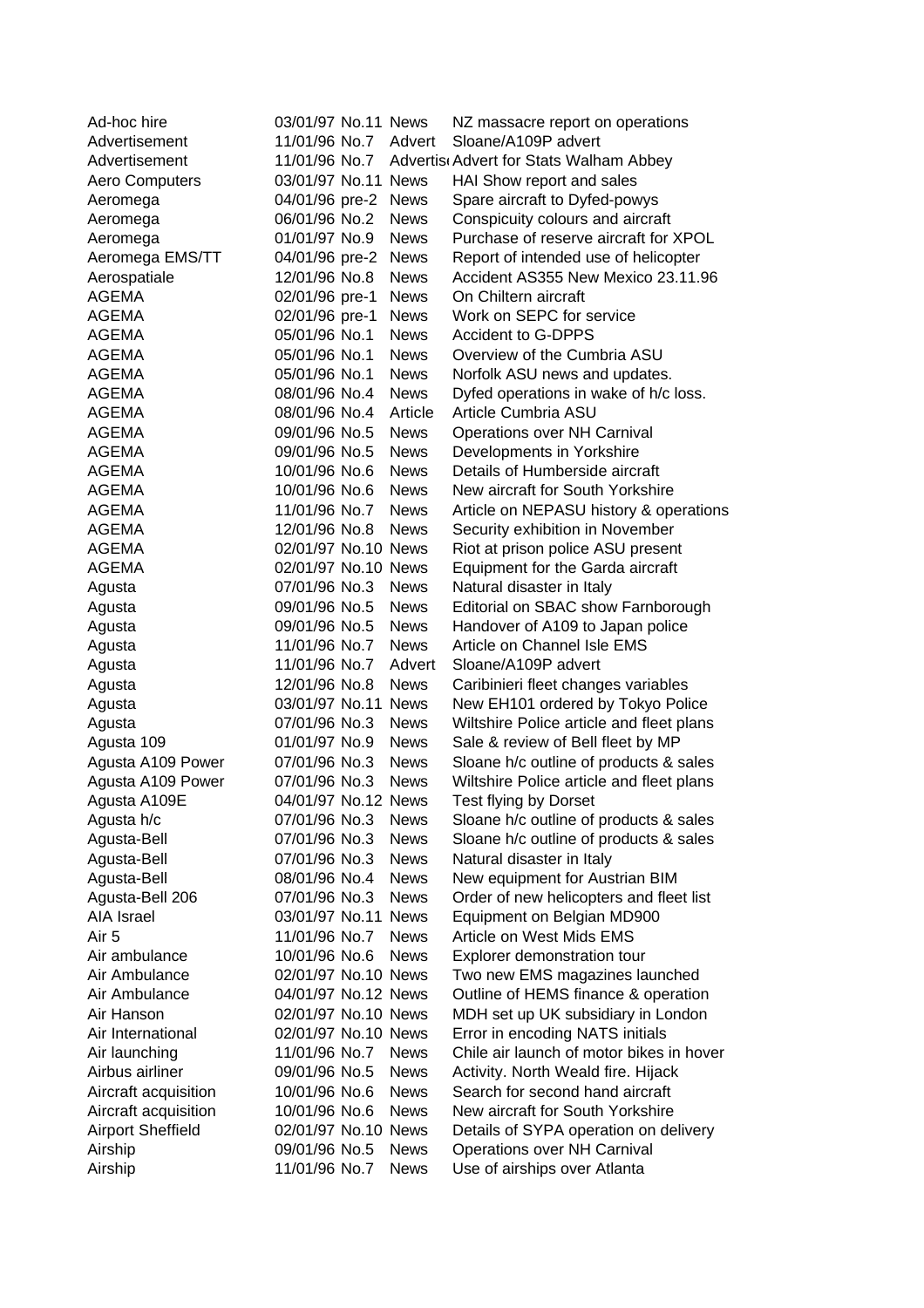| Airship [Dyfed]           | 09/01/96 No.5       | <b>News</b>     | Welsh news stories on future fleet      |
|---------------------------|---------------------|-----------------|-----------------------------------------|
| Airship R36               | 07/01/96 No.3       | History         | Marking the 75th Anniversary of R36     |
| Alabama DoPS              | 11/01/96 No.7       | <b>News</b>     | Crash of Alabama Bell OH58 3/9/96       |
| Alabama DoPS              | 12/01/96 No.8       | <b>News</b>     | Accident OH58 3.9.96                    |
| Alatorre, Off.Jorge       | 09/01/96 No.5       | <b>News</b>     | Hughes 300C accident at Tampa FL        |
| Aldergrove                | 04/01/96 pre-2      | <b>News</b>     | Current state of UK air support [list]  |
| Aldergrove                | 01/01/97 No.9       | <b>News</b>     | Crash of S76 in Ireland kills GMP pilot |
| <b>Allied Signal Efis</b> | 03/01/97 No.11 News |                 | Equipment on Belgian MD900              |
| Alouette                  | 04/01/96 pre-2      | <b>News</b>     | Rijkswacht fleet changes                |
| Alouette                  | 12/01/96 No.8       | <b>News</b>     | Accident to Alouette 21.7.96 & 22.7.96  |
| Alouette 3                | 06/01/96 No.2       | <b>News</b>     | New orders expected for Eire police     |
| Alouette 3                | 07/01/96 No.3       | <b>News</b>     | <b>Accident to French Alouette</b>      |
| Alouette III              | 01/01/97 No.9       | <b>News</b>     | <b>Review of Malta fleet</b>            |
| Alpine area               | 12/01/96 No.8       | <b>News</b>     | Accident to Alouette 21.7.96            |
| Ambulance                 | 08/01/96 No.4       | <b>News</b>     | Developments in Norfolk air support     |
| Ambulance                 | 09/01/96 No.5       | <b>News</b>     | Purchase of NSW Police ASU by co.       |
| American Eurocopter       | 02/01/96 pre-1      | <b>News</b>     | Source of Chiltern aircraft             |
| Ames Research             | 09/01/96 No.5       | <b>News</b>     | Narrow beam lights on test in USA       |
| Amsterdam                 | 11/01/96 No.7       | <b>News</b>     | Fleet addition to EMS operator in NL    |
| Anaheim Police            | 03/01/97 No.11 News |                 | HAI Show report and sales               |
| <b>Animal Rights</b>      | 02/01/96 pre-1      | <b>News</b>     | SERPASU aid to Dover Port               |
| Anniversary               | 03/01/97 No.11 News |                 | First year of Chiltern ASG - report     |
| Anti-collision            | 07/01/96 No.3       | Article         | North Wales feature of HIRB's/HISL's    |
| Argentina                 | 06/01/96 No.2       | <b>News</b>     | New orders not delivered to police      |
| Argentina                 | 09/01/96 No.5       | <b>News</b>     | Developments in Yorkshire               |
| Argentina                 | 09/01/96 No.5       | <b>News</b>     | Argentina accident SA315 Lama           |
| Argentina                 | 09/01/96 No.5       | <b>News</b>     | Argentina Bo105 accident                |
| Argentina                 | 04/01/97 No.12 News |                 | Rotortech rebuild Bo105 from Argentina  |
| Argentina                 | 10/01/96 No.6       | <b>News</b>     | New aircraft for South Yorkshire        |
| AS350                     | 06/01/96 No.2       | <b>News</b>     | New orders not delivered to police      |
| AS350                     | 06/01/96 No.2       | <b>News</b>     | New orders expected for Eire police     |
| AS350                     | 07/01/96 No.3       | <b>News</b>     | Order of new helicopters and fleet list |
| AS350                     | 09/01/96 No.5       | <b>News</b>     | Purchase of NSW Police ASU by co.       |
| AS350                     | 10/01/96 No.6       | <b>News</b>     | Eurocopter Day @ McAlpine, Oxford       |
| AS350                     | 11/01/96 No.7       | <b>News</b>     | New equipment for Basque EC135          |
| AS355                     | 08/01/96 No.4       | <b>News</b>     | Dorset plans and recent action          |
| AS355                     | 11/01/96 No.7       | <b>News</b>     | Return of G-DPPS to service             |
| AS355                     | 11/01/96 No.7       | <b>News</b>     | Article on NEPASU history & operations  |
| AS355                     | 11/01/96 No.7       | <b>Pictures</b> | Back page illustrations of NEPASU       |
| AS355                     | 03/01/97 No.11 News |                 | NZ massacre report on operations        |
| AS355                     | 04/01/97 No.12 News |                 | Outline of HEMS finance & operation     |
| <b>AS355F</b>             | 02/01/96 pre-1      | <b>News</b>     | With CCAOU                              |
| <b>AS355F</b>             | 02/01/96 pre-1      | <b>News</b>     | Chiltern/Thames Valley aircraft         |
| <b>AS355F</b>             | 04/01/96 pre-2      | <b>News</b>     | CCAOU AS355F operations start           |
| <b>AS355F</b>             | 04/01/96 pre-2      | <b>News</b>     | Spare aircraft to Dyfed-powys           |
| <b>AS355F</b>             | 04/01/96 pre-2      | <b>News</b>     | Current state of UK air support [list]  |
| <b>AS355F</b>             | 05/01/96 No.1       | <b>News</b>     | Rebuild of G-DPPS agreed.               |
| <b>AS355F</b>             | 05/01/96 No.1       | <b>News</b>     | PAS fleet changes                       |
| <b>AS355F</b>             | 06/01/96 No.2       | <b>News</b>     | Conspicuity colours and aircraft        |
| <b>AS355F</b>             | 07/01/96 No.3       | Cover           | Essex Police AS355F G-XPOL cover        |
| <b>AS355F</b>             | 07/01/96 No.3       | <b>News</b>     | Details of GMPA over IRA bomb           |
| <b>AS355F</b>             | 07/01/96 No.3       | Article         | North Wales feature of HIRB's/HISL's    |
| <b>AS355F</b>             | 08/01/96 No.4       | <b>News</b>     | Dyfed operations in wake of h/c loss.   |
| <b>AS355F</b>             | 08/01/96 No.4       | <b>News</b>     | EMS operationto London by N. Wales      |
| <b>AS355F</b>             | 09/01/96 No.5       | <b>News</b>     | Developments in Yorkshire               |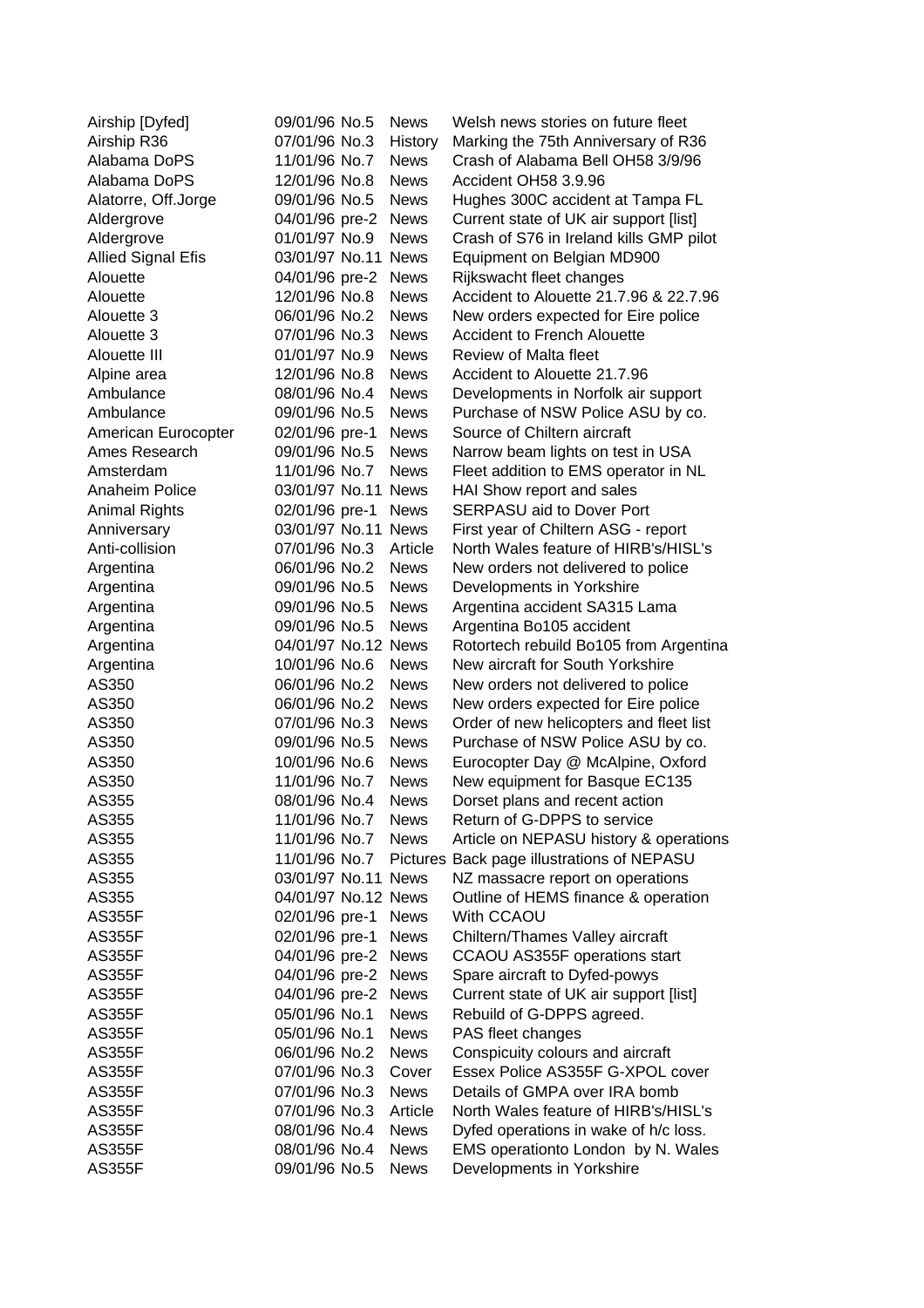| <b>AS355F</b>                | 10/01/96 No.6       | <b>News</b> | Search for second hand aircraft         |
|------------------------------|---------------------|-------------|-----------------------------------------|
| <b>AS355F</b>                | 10/01/96 No.6       | <b>News</b> | New aircraft for South Yorkshire        |
| <b>AS355F</b>                | 10/01/96 No.6       | <b>News</b> | Eurocopter Day @ McAlpine, Oxford       |
| <b>AS355F</b>                | 11/01/96 No.7       | <b>News</b> | Accident to G-CFLT 22/10/96             |
| <b>AS355F</b>                | 11/01/96 No.7       | <b>News</b> | AS355 for Sth. Yorks Police @ PAS       |
| <b>AS355F</b>                | 11/01/96 No.7       | <b>News</b> | Malay Police fleet plans & orders       |
| <b>AS355F</b>                | 12/01/96 No.8       | <b>News</b> | New aircraft identity[Cambridge]        |
| <b>AS355F</b>                | 12/01/96 No.8       | <b>News</b> | Accident AS355 New Mexico 23.11.96      |
| <b>AS355F</b>                | 01/01/97 No.9       | <b>News</b> | Purchase of reserve aircraft for XPOL   |
| <b>AS355F</b>                | 02/01/97 No.10 News |             | New aircraft and discription Cambs Pol  |
| <b>AS355F</b>                | 02/01/97 No.10 News |             | Details of SYPA operation on delivery   |
| <b>AS355F</b>                | 03/01/97 No.11 News |             | First year of Chiltern ASG - report     |
| <b>AS355F</b>                | 03/01/97 No.11 News |             | Merseyside ASG EMS operation            |
| <b>AS355F</b>                | 04/01/97 No.12 News |             | South Yorkshire plans on set up.        |
| AS355F2                      | 03/01/97 No.11 News |             | C&E Consortium plans outlined           |
| <b>AS355N</b>                | 02/01/96 pre-1      | <b>News</b> | <b>DPPS</b>                             |
| <b>AS355N</b>                | 04/01/96 pre-2      | <b>News</b> | Delivery of third AS355N                |
| <b>AS355N</b>                | 04/01/96 pre-2      | <b>News</b> | Dyfed-Powys AS355N repaint              |
| <b>AS355N</b>                | 04/01/96 pre-2      | <b>News</b> | Current state of UK air support [list]  |
| <b>AS355N</b>                | 05/01/96 No.1       | <b>News</b> | <b>Accident to G-DPPS</b>               |
| <b>AS355N</b>                | 05/01/96 No.1       | <b>News</b> | New AS355N SEPC for operations          |
| <b>AS355N</b>                | 05/01/96 No.1       | <b>News</b> | Rebuild of G-DPPS agreed.               |
| <b>AS355N</b>                | 05/01/96 No.1       | <b>News</b> | Norfolk ASU news and updates.           |
| <b>AS355N</b>                | 07/01/96 No.3       | <b>News</b> | Rebuild of DPPS by PAS after accident   |
| AS355N                       | 07/01/96 No.3       | <b>News</b> | Renew pilotage contract. Fleet change   |
| AS355N                       | 07/01/96 No.3       | <b>News</b> | Order of new helicopters and fleet list |
| <b>AS355N</b>                | 08/01/96 No.4       | <b>News</b> | Dyfed operations in wake of h/c loss.   |
| AS355N                       | 08/01/96 No.4       | <b>News</b> | Rebuild od AS355N METD to SEPA          |
| AS355N                       | 09/01/96 No.5       | <b>News</b> | <b>Operations over NH Carnival</b>      |
| <b>AS355N</b>                | 10/01/96 No.6       | <b>News</b> | Eurocopter Day @ McAlpine, Oxford       |
| <b>AS355N</b>                | 11/01/96 No.7       | <b>News</b> | Trials of moving map with SERPASU       |
| <b>AS355N</b>                | 11/01/96 No.7       | <b>News</b> | Malay Police fleet plans & orders       |
| <b>AS355N</b>                | 12/01/96 No.8       | <b>News</b> | Report on Lancashire unit               |
| <b>AS355N</b>                | 01/01/97 No.9       | <b>News</b> | Sale of AS355N/PBN4000 to Garda         |
| <b>AS355N</b>                | 02/01/97 No.10 News |             | Equipment for the Garda aircraft        |
| AS365                        | 12/01/96 No.8       | <b>News</b> | <b>BGS fleet change variables</b>       |
| AS365                        | 01/01/97 No.9       | <b>News</b> | Sale & review of Bell fleet by MP       |
| AS365                        | 02/01/97 No.10 News |             | New owner of G-HEMS sought              |
| <b>AS366F</b>                | 01/01/97 No.9       | <b>News</b> | New helicopter G-SAEW on line           |
| AS366N                       | 08/01/96 No.4       | Cover       | Lancashire AS355N @ Warton              |
| <b>Ascot Races</b>           | 07/01/96 No.3       | History     | Marking the 75th Anniversary of R36     |
| ASR                          | 08/01/96 No.4       |             | History/n Editorial comment             |
| Atlanta                      | 08/01/96 No.4       | <b>News</b> | Bombs airliner crashes & Olympics       |
| Atlanta                      | 11/01/96 No.7       | <b>News</b> | Use of airships over Atlanta            |
| Auckland                     | 03/01/97 No.11      | <b>News</b> | NZ massacre report on operations        |
| Australia                    | 08/01/96 No.4       |             | History/n Editorial comment             |
| Australia                    | 09/01/96 No.5       | <b>News</b> | Purchase of NSW Police ASU by co.       |
| Austria                      | 07/01/96 No.3       | <b>News</b> | Order of new helicopters and fleet list |
| Austria                      | 08/01/96 No.4       | <b>News</b> | New equipment for Austrian BIM          |
| Austria                      | 11/01/96 No.7       | <b>News</b> | New readers of PAN announced            |
| Autogiro                     | 10/01/96 No.6       | Feature     | Feature on Strathclyde Police ASU       |
| Autogyro                     | 09/01/96 No.5       | Article     | Update on the Norfolk ASU               |
| Autogyro                     | 10/01/96 No.6       | Feature     | Feature on Strathclyde Police ASU       |
| Autotracking                 | 02/01/97 No.10 News |             | Equipment for the Garda aircraft        |
| <b>Aviation Leathercraft</b> | 08/01/96 No.4       | <b>News</b> | Advertising feature on leather jackets. |
|                              |                     |             |                                         |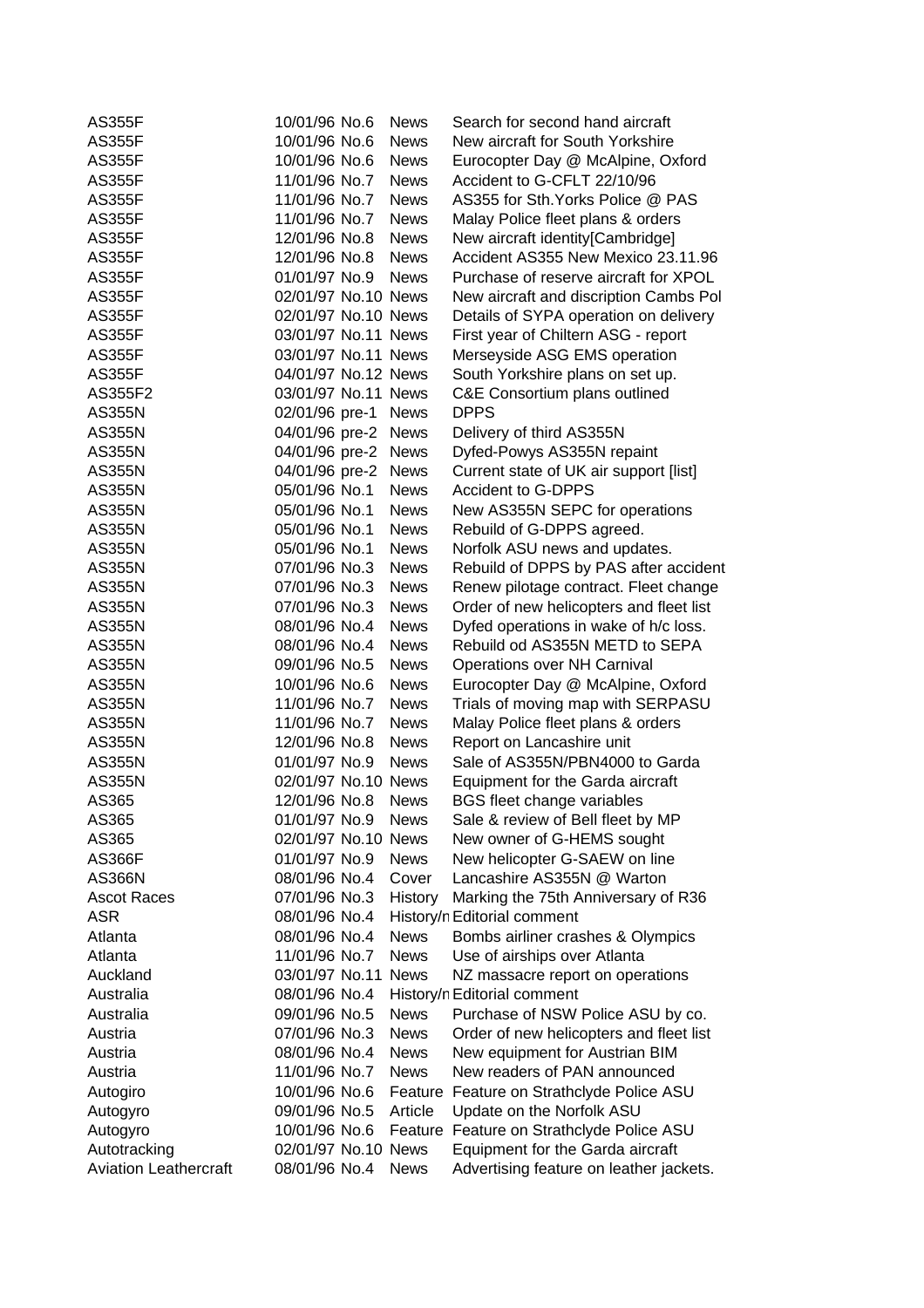| <b>Aviation Safety Vortex</b> | 02/01/97 No.10 News  |             | Strange case of biscuit contamination     |
|-------------------------------|----------------------|-------------|-------------------------------------------|
| <b>Aviation Week &amp; ST</b> | 09/01/96 No.5        | <b>News</b> | Narrow beam lights on test in USA         |
| Avon & Somerset               | 02/01/96 pre-1       | <b>News</b> | PAOC 51% Norfolk                          |
| Avon & Somerset               | 04/01/97 No.12 News  |             | Operations by the WCAOU in 1996/7         |
| Awards                        | 03/01/97 No.11 News  |             | Air unit honoured at HAI Show             |
| <b>B206</b>                   | 08/01/96 No.4        | <b>News</b> | New equipment for Austrian BIM            |
| Baeyens, Captain H            | 12/01/96 No.8        | <b>News</b> | Report on Belgian Gendarmerie             |
| <b>Baldonnel</b>              | 12/01/96 No.8        | <b>News</b> | Types on trial for Eire fixed wing        |
| <b>Baldwin Park Police</b>    | 03/01/97 No.11 News  |             | HAI Show report and sales                 |
| Ballyedmond, Co. Down         | 01/01/97 No.9        | <b>News</b> | Crash of S76 in Ireland kills GMP pilot   |
| <b>Baltic Sea</b>             | 09/01/96 No.5        | <b>News</b> | Bo105 of Hamburg accident in Baltic       |
| Bambi bucket                  | 12/01/96 No.8        |             | Pictures Front page illustration MD520N   |
| <b>Bangor Hospital</b>        | 08/01/96 No.4        | <b>News</b> | EMS operationto London by N. Wales        |
| <b>Barratt Homes</b>          | 11/01/96 No.7        | <b>News</b> | Article on NEPASU history & operations    |
| <b>Barton</b>                 | 04/01/96 pre-2       | <b>News</b> | Current state of UK air support [list]    |
| <b>Barton</b>                 | 06/01/96 No.2        | <b>News</b> | Report on the PIRA bomb in Manchester     |
| Barton                        | 07/01/96 No.3        | <b>News</b> | Details of GMPA over IRA bomb             |
| Barton, Trevor                | 08/01/96 No.4        | <b>News</b> | Down-linking equipment                    |
| Barton, Trevor                | 09/01/96 No.5        | <b>News</b> | Operations over NH Carnival               |
| <b>Basing</b>                 | 04/01/97 No.12 News  |             | South Yorkshire plans on set up.          |
| <b>Basque Police</b>          | 11/01/96 No.7        | <b>News</b> | New equipment for Basque EC135            |
| <b>Basque Police</b>          | 12/01/96 No.8        | <b>News</b> | Basque Police EC135 delivery due          |
| <b>Basque Police</b>          | 03/01/97 No.11 News  |             | Basque EC135 delivery confirmed           |
| Bassom, Arthur                | 11/01/96 No.7        | History     | Historical article from June 1923         |
| <b>Bayern</b>                 | 12/01/96 No.8        | <b>News</b> | Lease of 9 EC135 for police use           |
| <b>Bedford PHQ</b>            | 02/01/96 pre-1       | <b>News</b> | <b>Chiltern ASU</b>                       |
| <b>Bedfordshire</b>           | 02/01/96 pre-1       | <b>News</b> | Constituant force of Chiltern             |
| Bedfordshire                  | 03/01/97 No.11       | <b>News</b> | First year of Chiltern ASG - report       |
| <b>Bedforshire PHQ</b>        | 02/01/96 pre-1       | <b>News</b> | <b>Chiltern ASU</b>                       |
| Beech                         | 10/01/96 No.6        | <b>News</b> | Update on the Eire police flying unit     |
| Beech 200                     | 03/01/97 No.11       | <b>News</b> | Resources in Queensland Aust.             |
| Beech B200C S. King Air       | 01/01/97 No.9        | <b>News</b> | Review of Hong Kong GFS fleet             |
| <b>Belfast</b>                | 01/01/97 No.9        | <b>News</b> | Crash of S76 in Ireland kills GMP pilot   |
| Belgium                       | 04/01/96 pre-2       | <b>News</b> | Rijkswacht fleet changes                  |
| Belgium                       | 09/01/96 No.5        | <b>News</b> | Sale of Explorer                          |
| Belgium                       | 10/01/96 No.6        | <b>News</b> | Explorer demonstration tour               |
| <b>Belgium</b>                | 12/01/96 No.8        | <b>News</b> | Report on Belgian Gendarmerie             |
| Belgium                       | 02/01/97 No.10 News  |             | Delivery of MD900 to Belgian Rijkswacht   |
| Belgium                       | 03/01/97 No.11 News  |             | Equipment on Belgian MD900                |
| Belgium                       | 03/01/97 No.11 News  |             | rear cover photographs of MD900           |
| <b>Belgrade City</b>          | 01/01/97 No.9        | <b>News</b> | Crash of B206 in R Danube [fatal]         |
| Bell                          | 08/01/96 No.4        | <b>News</b> | New equipment for Austrian BIM            |
| Bell                          | 08/01/96 No.4        | <b>News</b> | Kit build helicopters for Mexican police  |
| Bell                          | 08/01/96 No.4        | <b>News</b> | Sale of Bell 407 to police                |
| Bell                          | 10/01/96 No.6        | <b>News</b> | Overview of Middle East police [Israel]   |
| Bell                          | 10/01/96 No.6        |             | Feature Feature on Strathclyde Police ASU |
| Bell                          | 11/01/96 No.7        | <b>News</b> | Malay Police fleet plans & orders         |
| Bell                          | 11/01/96 No.7        | <b>News</b> | Crash of Alabama Bell OH58 3/9/96         |
| Bell                          | 11/01/96 No.7        | <b>News</b> | Article on US EMS/Fire operation          |
| Bell                          | 11/01/96 No.7        | <b>News</b> | Article on NEPASU history & operations    |
| Bell                          | 12/01/96 No.8        | <b>News</b> | <b>BGS fleet change variables</b>         |
| Bell                          | 12/01/96 No.8        | <b>News</b> | Caribinieri fleet changes variables       |
| Bell                          | 12/01/96 No.8        | <b>News</b> | Bell 212 accident 27.7.96                 |
| Bell                          | 01/01/97 No.9        | <b>News</b> | Crash of B206 in R Danube [fatal]         |
| Bell                          | 02/01/97 No.10 Cover |             | Bell 222 at Lippitts Hill                 |
|                               |                      |             |                                           |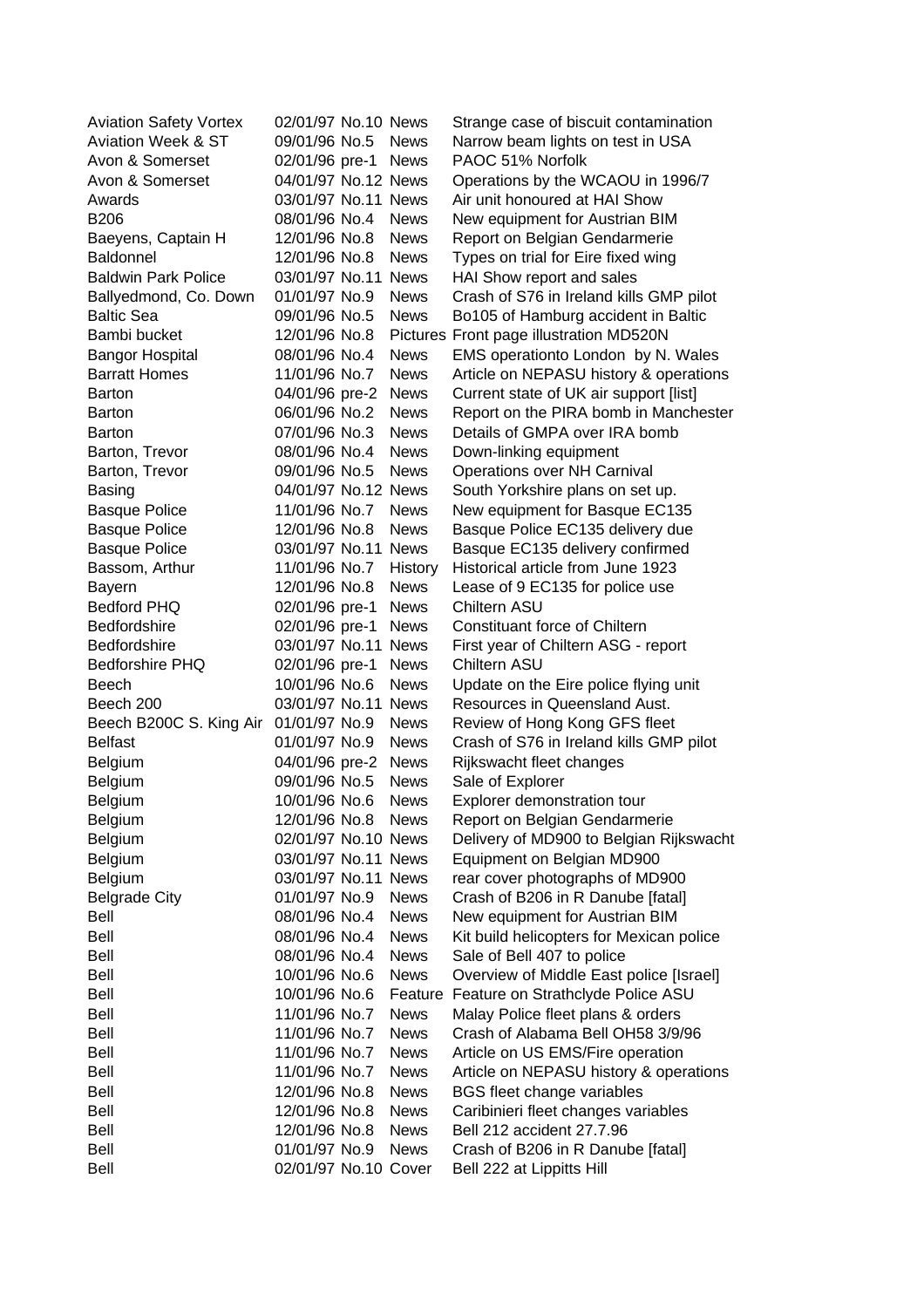| Bell                      | 02/01/97 No.10 News                  |             | Final departure of crated Bell 222 report |
|---------------------------|--------------------------------------|-------------|-------------------------------------------|
| <b>Bell</b>               | 02/01/97 No.10 News                  |             | Strange case of biscuit contamination     |
| Bell                      | 02/01/97 No.10 Editorial             |             | Bell 222 photo survey highlighted         |
| <b>Bell 206</b>           | 04/01/96 pre-2 News                  |             | Surplus helicopters in USA                |
| <b>Bell 206</b>           | 07/01/96 No.3                        | <b>News</b> | Order of new helicopters and fleet list   |
| <b>Bell 206</b>           | 08/01/96 No.4                        | <b>News</b> | Sale of Bell 407 to police                |
| <b>Bell 206</b>           | 09/01/96 No.5                        | Article     | Update on the Norfolk ASU                 |
| <b>Bell 206</b>           | 03/01/97 No.11 News                  |             | New addition to Israel police unit        |
| <b>Bell 206</b>           | 03/01/97 No.11 News                  |             | New EH101 ordered by Tokyo Police         |
| <b>Bell 206</b>           | 03/01/97 No.11 News                  |             | <b>New Palestine Police resources</b>     |
| <b>Bell 206</b>           | 05/01/96 No.1                        | <b>News</b> | Current state of operations in Norfolk    |
| Bell 206 JetRanger        | 03/01/97 No.11 News                  |             | HAI Show report and sales                 |
| Bell 206LT                | 04/01/96 pre-2 News                  |             | Current state of UK air support [list]    |
| Bell 206LT                | 06/01/96 No.2                        | <b>News</b> | News of Gwent/South Wales area            |
| <b>Bell 212</b>           | 12/01/96 No.8                        | <b>News</b> | Bell 212 accident 27.7.96                 |
| <b>Bell 222</b>           | 02/01/97 No.10 News                  |             | Photospread                               |
| Bell 222A                 | 02/01/96 pre-1                       | <b>News</b> | Retirement flight.                        |
| Bell 222A                 | 05/01/96 No.1                        | <b>News</b> | Norfolk ASU news and updates.             |
| Bell 222A                 | 09/01/96 No.5                        | <b>News</b> | Operations over NH Carnival               |
| Bell 222A                 | 01/01/97 No.9                        | <b>News</b> | Editorial on the sale of MP Bell 222s     |
| Bell 222A                 | 01/01/97 No.9                        | <b>News</b> | Sale & review of Bell fleet by MP         |
| <b>Bell 407</b>           | 06/01/96 No.2                        | <b>News</b> | New orders expected for Eire police       |
| <b>Bell 407</b>           | 03/01/97 No.11 News                  |             | HAI Show report and sales                 |
| Bell 407 sales            | 08/01/96 No.4                        | <b>News</b> | Sale of Bell 407 to police                |
|                           |                                      |             |                                           |
| <b>Bell 412</b>           | 04/01/96 pre-2 News<br>10/01/96 No.6 |             | Air support fleet changes in Cyprus       |
| <b>Bell 412</b>           |                                      | <b>News</b> | Cover picture of Cyprus Bell              |
| <b>Bell 412</b>           | 12/01/96 No.8                        | <b>News</b> | <b>BGS fleet change variables</b>         |
| <b>Bell 412</b>           | 01/01/97 No.9                        | <b>News</b> | Purchase of B412 confirmedby CPAW         |
| <b>Bell 412</b>           | 03/01/97 No.11 News                  |             | New EH101 ordered by Tokyo Police         |
| <b>Bell 412</b>           | 03/01/97 No.11 News                  |             | HAI Show report and sales                 |
| Bell 47                   | 08/01/96 No.4                        |             | History/n Editorial comment               |
| Bell OH <sub>58</sub>     | 12/01/96 No.8                        | <b>News</b> | Accident OH58 3.9.96                      |
| Bell OH-58                | 09/01/96 No.5                        | <b>News</b> | News report on military surplus OH58      |
| Bell OH-58 Kiowa          | 04/01/96 pre-2 News                  |             | Surplus helicopters in USA                |
| Bell UH-1                 | 03/01/97 No.11 News                  |             | NZ massacre report on operations          |
| Bendix-King               | 03/01/97 No.11 News                  |             | Equipment on Belgian MD900                |
| <b>Beverley</b>           | 12/01/96 No.8                        | <b>News</b> | Report on new Humberside h/c ops          |
| <b>BGS</b>                | 11/01/96 No.7                        | <b>News</b> | New readers of PAN announced              |
| <b>BGS</b>                | 12/01/96 No.8                        | <b>News</b> | <b>BGS</b> fleet change variables         |
| <b>BGS</b>                | 12/01/96 No.8                        | Picture     | Illustration Bo105 Super 5 of BGS         |
| <b>Bilbao</b>             | 11/01/96 No.7                        | <b>News</b> | New equipment for Basque EC135            |
| Biran, Jacob              | 10/01/96 No.6                        | <b>News</b> | Overview of Middle East police [Israel]   |
| Birmingham                | 10/01/96 No.6                        | <b>News</b> | Witt Cartoon of Chopper Bunker            |
| <b>Birmingham Airport</b> | 04/01/96 pre-2                       | <b>News</b> | Current state of UK air support [list]    |
| <b>BK117</b>              | 08/01/96 No.4                        |             | History/n Editorial comment               |
| <b>BK117</b>              | 09/01/96 No.5                        | <b>News</b> | Fire brigade trials of helicopter         |
| <b>BK117</b>              | 10/01/96 No.6                        | <b>News</b> | Eurocopter Day @ McAlpine, Oxford         |
| <b>BK117</b>              | 12/01/96 No.8                        | <b>News</b> | Lease of 9 EC135 for police use           |
| <b>BK117</b>              | 04/01/97 No.12 News                  |             | Emercom outline                           |
| Blackbush                 | 10/01/96 No.6                        | <b>News</b> | Explorer demonstration tour               |
| Blackpool                 | 08/01/96 No.4                        | <b>News</b> | Dorset plans and recent action            |
| Blair, PS Jack            | 11/01/96 No.7                        | <b>News</b> | Durham Brantly B2 trial of 1962-64        |
| Blake, Sgt. John          | 08/01/96 No.4                        | <b>News</b> | Dorset plans and recent action            |
| <b>Blyth</b>              | 10/01/96 No.6                        | <b>News</b> | Explorer demonstration tour               |
| Bo 105                    | 10/01/96 No.6                        | <b>News</b> | Details of Humberside aircraft            |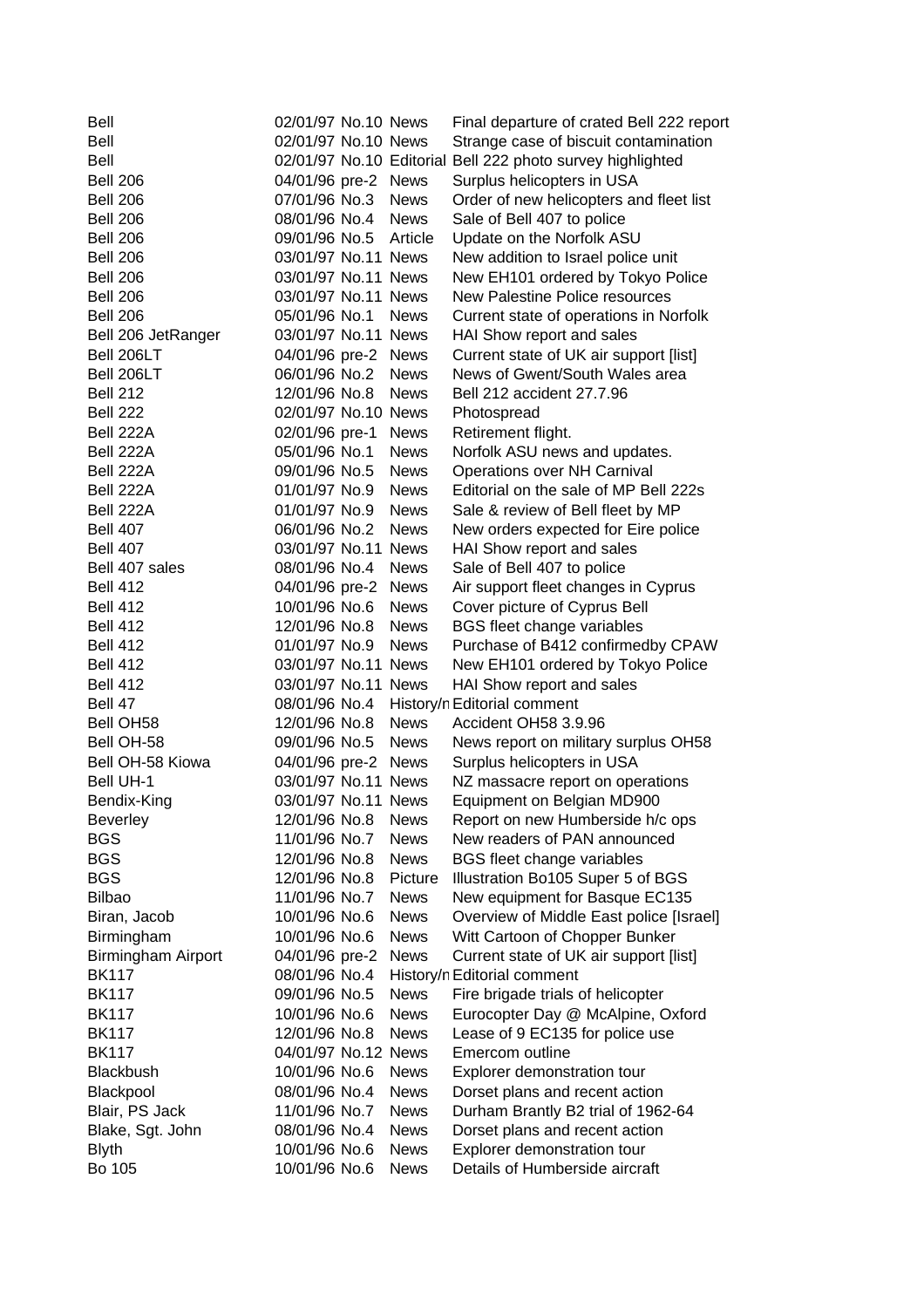| Bo105                   | 02/01/96 pre-1      | News        | <b>BTKL with CCAOU</b>                    |
|-------------------------|---------------------|-------------|-------------------------------------------|
| Bo105                   | 04/01/96 pre-2      | <b>News</b> | CCAOU AS355F operations start             |
| Bo105                   | 04/01/96 pre-2      | <b>News</b> | Current state of UK air support [list]    |
| Bo105                   | 05/01/96 No.1       | <b>News</b> | Current state of operations in Norfolk    |
| Bo105                   | 05/01/96 No.1       | <b>News</b> | Norfolk ASU news and updates.             |
| Bo105                   | 06/01/96 No.2       | <b>News</b> | News of intentions in Yorkshire area      |
| Bo105                   | 06/01/96 No.2       | <b>News</b> | News of Gwent/South Wales area            |
| Bo105                   | 07/01/96 No.3       | <b>News</b> | Wiltshire Police article and fleet plans  |
| Bo105                   | 08/01/96 No.4       | <b>News</b> | Dorset plans and recent action            |
| Bo105                   | 08/01/96 No.4       | <b>News</b> | Initial notice of creation of Humberside  |
| Bo105                   | 08/01/96 No.4       | <b>News</b> | Developments in Norfolk air support       |
| Bo105                   | 08/01/96 No.4       | <b>News</b> | Developments in Norfolk air support       |
| Bo105                   | 09/01/96 No.5       | <b>News</b> | Editorial on SBAC show Farnborough        |
| Bo105                   | 09/01/96 No.5       | <b>News</b> | Types used in 10 month trial[Dorset]      |
| Bo105                   | 09/01/96 No.5       | <b>News</b> | Details of Super 5 for Humberside ASU     |
| Bo105                   | 09/01/96 No.5       | <b>News</b> | Developments in Yorkshire                 |
| Bo105                   | 09/01/96 No.5       | <b>News</b> | Contract for refurbishment of Dutch a/c   |
| Bo105                   | 09/01/96 No.5       | <b>News</b> | Stuttgart police Bo 105 accident          |
| Bo105                   | 09/01/96 No.5       | <b>News</b> | Argentina Bo105 accident                  |
| Bo105                   | 09/01/96 No.5       | <b>News</b> | Bo105 of Hamburg accident in Baltic       |
| Bo105                   | 09/01/96 No.5       | Article     | Update on the Norfolk ASU                 |
| Bo105                   | 10/01/96 No.6       |             | Feature Feature on Strathclyde Police ASU |
| Bo105                   | 10/01/96 No.6       |             | Feature Feature on Strathclyde Police ASU |
| Bo105                   | 11/01/96 No.7       | <b>News</b> | Prediction of delivery G-EYNL Bo105       |
| Bo105                   | 11/01/96 No.7       | <b>News</b> | Trials of moving map with SERPASU         |
| Bo105                   | 11/01/96 No.7       | <b>News</b> | Chile air launch of motor bikes in hover  |
| Bo105                   | 11/01/96 No.7       | <b>News</b> | Article on NEPASU history & operations    |
| Bo105                   | 12/01/96 No.8       | <b>News</b> | Report on new Humberside h/c ops          |
| Bo105                   | 12/01/96 No.8       | <b>News</b> | Report on new Humberside h/c ops          |
| Bo105                   | 12/01/96 No.8       | <b>News</b> | Lease of 9 EC135 for police use           |
| Bo105                   | 12/01/96 No.8       | Picture     | Illustration Bo105 Super 5 of BGS         |
| Bo105                   | 01/01/97 No.9       | <b>News</b> | New helicopter G-SAEW on line             |
| Bo105                   | 01/01/97 No.9       | <b>News</b> | Sale & review of Bell fleet by MP         |
| Bo105                   | 02/01/97 No.10 News |             | Riot at prison police ASU present         |
| Bo105                   | 02/01/97 No.10 News |             | Article by MJ Gillon on Lincs EMS         |
| Bo105                   | 02/01/97 No.10 News |             | Loss of Bo 105 N90750 in crash NY         |
| Bo105                   | 03/01/97 No.11 News |             | Cornwall EMS National lottery& tv         |
| Bo105                   | 04/01/97 No.12 News |             | Emercom outline                           |
| Bolkow Bo105            | 01/01/97 No.9       | <b>News</b> | Sale & review of Bell fleet by MP         |
| <b>Bomb</b>             | 07/01/96 No.3       | <b>News</b> | Details of GMPA over IRA bomb             |
| <b>Bomb</b>             | 09/01/96 No.5       | <b>News</b> | Notice of safety in vicinity of bombs     |
| <b>Bombs</b>            | 06/01/96 No.2       | <b>News</b> | Report on the PIRA bomb in Manchester     |
| <b>Bombs</b>            | 08/01/96 No.4       | <b>News</b> | Bombs airliner crashes & Olympics         |
| Bond h/c                | 10/01/96 No.6       | Feature     | Feature on Strathclyde Police ASU         |
| <b>Bond Helicopters</b> | 08/01/96 No.4       | <b>News</b> | Initial notice of creation of Humberside  |
| <b>Bond Helicopters</b> | 09/01/96 No.5       | <b>News</b> | Purchase of NSW Police ASU by co.         |
| <b>Bond Helicopters</b> | 11/01/96 No.7       | <b>News</b> | Prediction of delivery G-EYNL Bo105       |
| <b>Bond Helicopters</b> | 03/01/97 No.11 News |             | Arrangements for Humberside HSU           |
| Book review             | 12/01/96 No.8       | <b>News</b> | Book review Police Camera Action          |
| <b>Border Guard</b>     | 11/01/96 No.7       | <b>News</b> | New readers of PAN announced              |
| <b>Border Guard</b>     | 12/01/96 No.8       | <b>News</b> | BGS fleet change variables                |
| <b>Border Patrol</b>    | 03/01/97 No.11 News |             | HAI Show report and sales                 |
| Bore ham                | 04/01/96 pre-2      | <b>News</b> | Current state of UK air support [list]    |
| Boreham                 | 02/01/96 pre-1      | <b>News</b> | <b>Essex Unit base</b>                    |
| Bourn                   | 02/01/96 pre-1      | <b>News</b> | Base of Rotortech                         |
|                         |                     |             |                                           |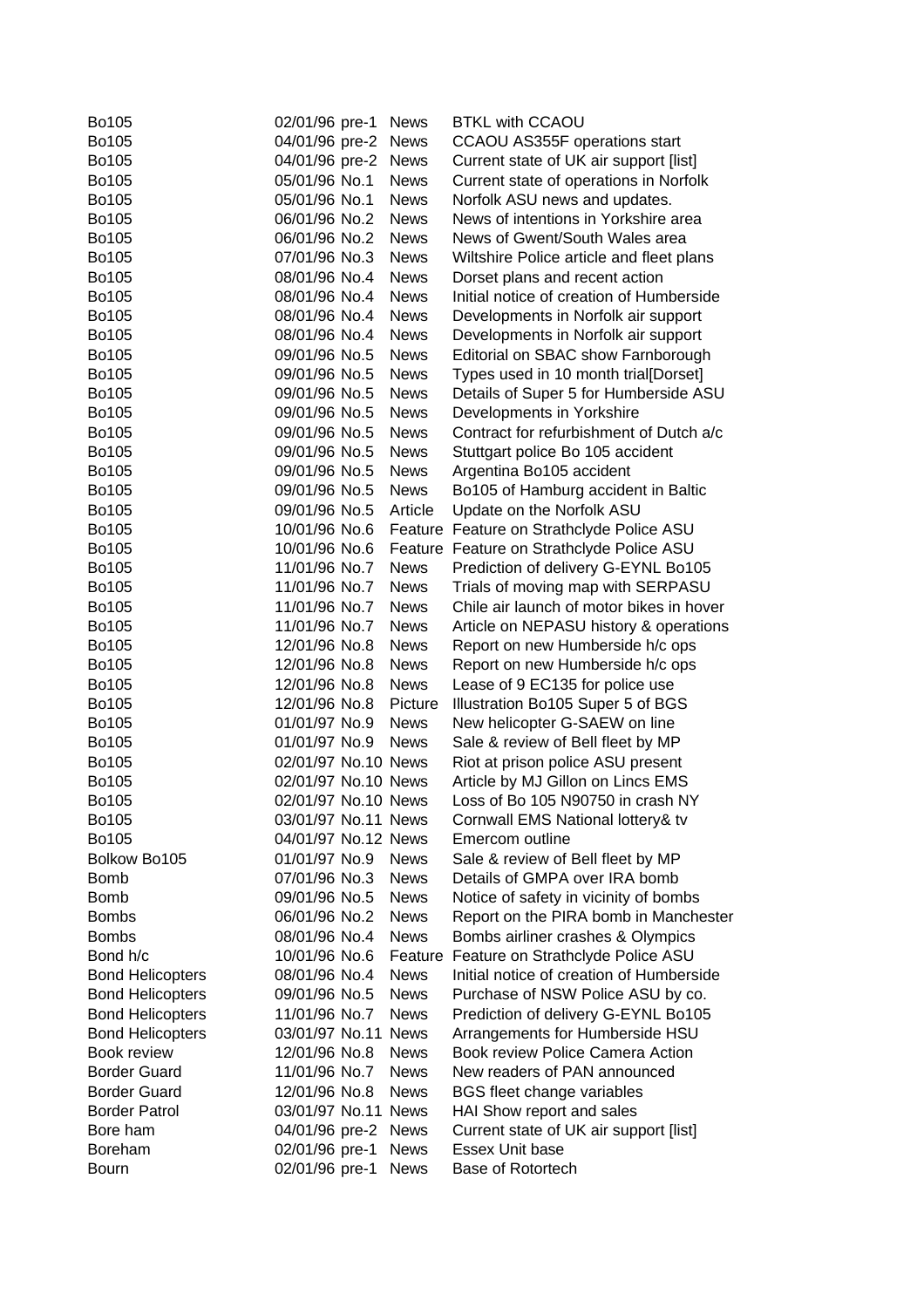| Bourn                        | 09/01/96 No.5        | <b>News</b> | Details of Super 5 for Humberside ASU     |
|------------------------------|----------------------|-------------|-------------------------------------------|
| <b>Bourn</b>                 | 12/01/96 No.8        | <b>News</b> | Report on new Humberside h/c ops          |
| Bourn, Cambridge             | 08/01/96 No.4        | <b>News</b> | Humberside and Norfolk                    |
| Bournemouth                  | 08/01/96 No.4        | <b>News</b> | Dorset plans and recent action            |
| <b>Brabant</b>               | 11/01/96 No.7        | <b>News</b> | New readers of PAN announced              |
| Branson, Richard             | 03/01/97 No.11 News  |             | Outline of Virgin take-over of HEMS       |
| Branson, Richard             | 04/01/97 No.12 News  |             | Outline of HEMS finance & operation       |
| <b>Brantly B2</b>            | 08/01/96 No.4        | <b>News</b> | Illustration of B2 dropping dog in flight |
| <b>Brantly B2</b>            | 11/01/96 No.7        | <b>News</b> | Durham Brantly B2 trial of 1962-64        |
| <b>Brazil</b>                | 06/01/96 No.2        | <b>News</b> | New orders not delivered to police        |
| <b>Bredghou Development</b>  | 11/01/96 No.7        | <b>News</b> | Article on Channel Isle EMS               |
| <b>Briancon</b>              | 07/01/96 No.3        | <b>News</b> | <b>Accident to French Alouette</b>        |
| Brief case down link         | 08/01/96 No.4        | <b>News</b> | Down-linking equipment                    |
| <b>Briggs &amp; Stratton</b> | 12/01/96 No.8        | <b>News</b> | Towbar in flight on CHP Cessna            |
| <b>Bristol</b>               | 04/01/97 No.12 News  |             | Operations by the WCAOU in 1996/7         |
| Bristow h/c                  | 05/01/96 No.1        | <b>News</b> | <b>Accident to G-DPPS</b>                 |
| Bristow h/c                  | 05/01/96 No.1        | <b>News</b> | Rebuild of G-DPPS agreed.                 |
| Bristow h/c                  | 07/01/96 No.3        | <b>News</b> | Renew pilotage contract. Fleet change     |
| <b>Bristow Helicopters</b>   | 03/01/97 No.11 News  |             | Change of police contact                  |
| <b>British Aerospace</b>     | 04/01/97 No.12 News  |             | Operations by the WCAOU in 1996/7         |
| <b>British International</b> | 12/01/96 No.8        | <b>News</b> | Veritair bought by BI                     |
| <b>Britten Norman</b>        | 04/01/96 pre-2       | <b>News</b> | Rijkswacht fleet changes                  |
| <b>Britten Norman</b>        | 04/01/96 pre-2       | <b>News</b> | Air support fleet changes in Cyprus       |
| <b>Britten Norman</b>        | 06/01/96 No.2        | <b>News</b> | Intended move of Cheshire ASU             |
| <b>Britten Norman</b>        | 11/01/96 No.7        | <b>News</b> | Cover study of PBN4000                    |
| <b>Britten Norman</b>        | 11/01/96 No.7        | <b>News</b> | Article on NEPASU history & operations    |
| <b>Britten Norman</b>        | 12/01/96 No.8        | <b>News</b> | New Islander silencer announced           |
| <b>Britten Norman</b>        | 12/01/96 No.8        | <b>News</b> | Types on trial for Eire fixed wing        |
| <b>Britten Norman</b>        | 01/01/97 No.9        | <b>News</b> | Review of Malta fleet                     |
| <b>Britten Norman</b>        | 04/01/97 No.12 Cover |             | Morrocco Defender                         |
| <b>Britten-Norman</b>        | 05/01/96 No.1        | <b>News</b> | Int. Heli. Show @ Middle Wallop related   |
| <b>Britten-Norman</b>        | 01/01/97 No.9        | <b>News</b> | Sale of AS355N/PBN4000 to Garda           |
| <b>Britten-Norman</b>        | 02/01/97 No.10 News  |             | Equipment for the Garda aircraft          |
| Brunzema, Jan                | 12/01/96 No.8        | <b>News</b> | New Islander silencer announced           |
| <b>BSS</b>                   | 04/01/96 pre-2       | <b>News</b> | CCAOU AS355F operations start             |
| <b>BSS</b>                   | 05/01/96 No.1        | <b>News</b> | Int. Heli. Show @ Middle Wallop related   |
| <b>BSS</b>                   | 02/01/97 No.10 News  |             | Address change                            |
| <b>BSS</b>                   | 02/01/97 No.10 News  |             | Personnel moves announced                 |
| <b>BSS400</b>                | 02/01/96 pre-1 News  |             | With CCAOU                                |
| <b>Budget</b>                | 03/01/97 No.11 News  |             | C&E Consortium plans outlined             |
| <b>Buenos Aires</b>          | 09/01/96 No.5        | <b>News</b> | Argentina Bo105 accident                  |
| <b>Burbank</b>               | 03/01/97 No.11 News  |             | HAI Show report and sales                 |
| Burns, Sgt. Peter            | 08/01/96 No.4        | <b>News</b> | Retirement notice of PS Burns CCAOU       |
| Calgary                      | 03/01/97 No.11 News  |             | Air unit honoured at HAI Show             |
| California                   | 11/01/96 No.7        | <b>News</b> | New readers in USA                        |
| California                   | 11/01/96 No.7        | <b>News</b> | Article on US EMS/Fire operation          |
| California                   | 12/01/96 No.8        | <b>News</b> | Towbar in flight on CHP Cessna            |
| California                   | 03/01/97 No.11 News  |             | HAI Show report and sales                 |
| California Highway Patrol    | 03/01/97 No.11 News  |             | Fatal helicopter accident to Hughes       |
| Call-sign SERPASU            | 04/01/96 pre-2       | <b>News</b> | Delivery of third AS355N                  |
| Call-signs                   | 09/01/96 No.5        | <b>News</b> | Activity in Norfolk ASU                   |
| Call-signs                   | 03/01/97 No.11 News  |             | C&E Consortium plans outlined             |
| Cambridge                    | 02/01/96 pre-1       | <b>News</b> | Base of Rotortech                         |
| Cambridge                    | 05/01/96 No.1        | <b>News</b> | Speculation on new base site              |
| Cambridge                    | 10/01/96 No.6        | <b>News</b> | Search for second hand aircraft           |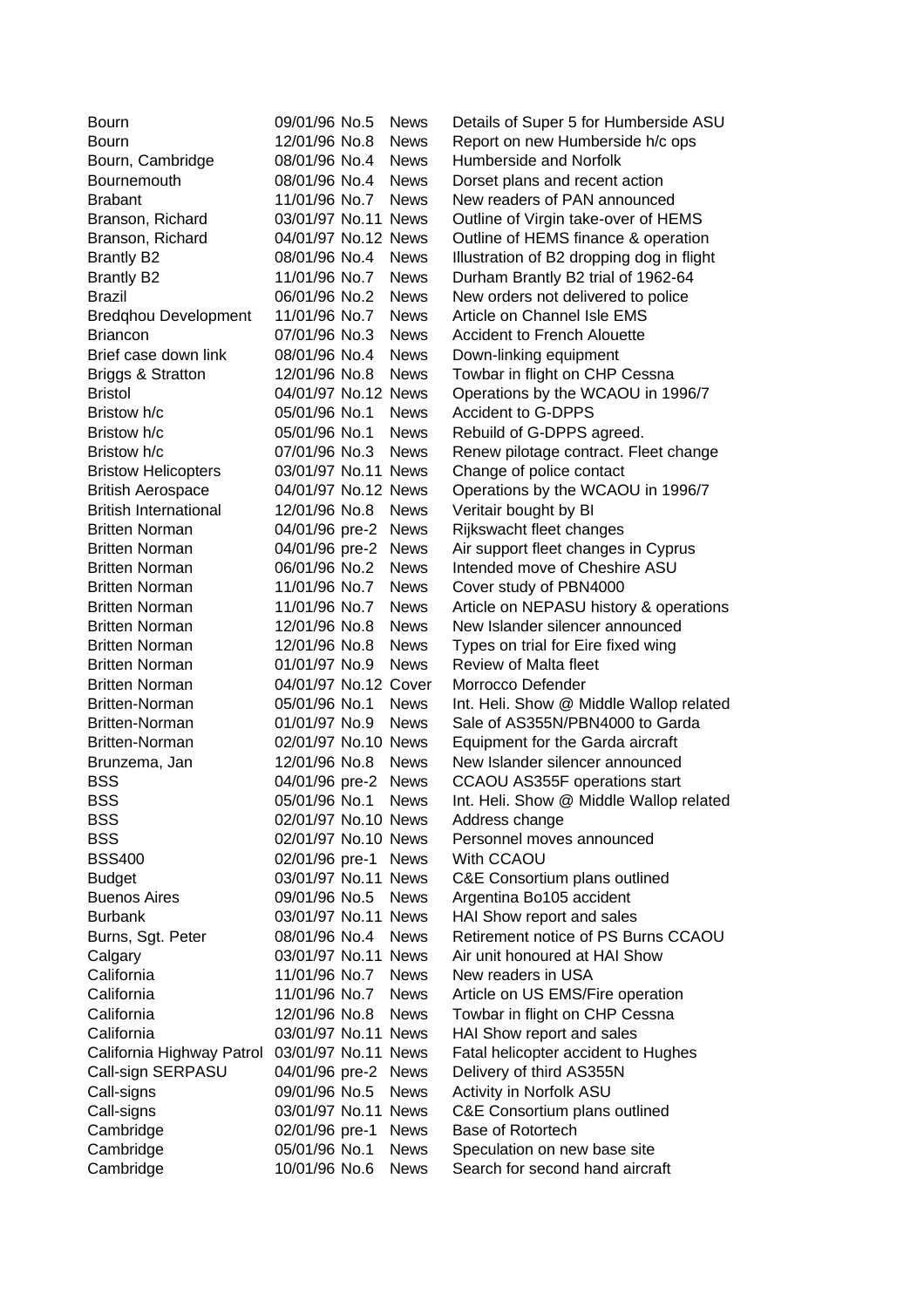| Cambridge              | 12/01/96 No.8       | <b>News</b> | New aircraft identity[Cambridge]         |
|------------------------|---------------------|-------------|------------------------------------------|
| Cambridge              | 12/01/96 No.8       | Cartoon     | John Witt cartoon [Cambridge]            |
| Cambridgeshire         | 02/01/96 pre-1      | <b>News</b> | Looking for aircraft                     |
| Cambridgeshire         | 07/01/96 No.3       | <b>News</b> | People. Personnel changes.               |
| Cambridgeshire         | 03/01/97 No.11 News |             | C&E Consortium plans outlined            |
| Cambridgeshire & Essex | 02/01/97 No.10 News |             | New aircraft and discription Cambs Pol   |
| camera                 | 03/01/97 No.11 News |             | Helmet mounted camera system             |
| Canada                 | 02/01/96 pre-1      | <b>News</b> | Source of Chiltern aircraft              |
| Canada                 | 03/01/97 No.11 News |             | Proposed air unit in Toronto             |
| Capt. John Austen      | 02/01/96 pre-1      | <b>News</b> | Last flight of 222A                      |
| Carabineros            | 11/01/96 No.7       | <b>News</b> | Chile air launch of motor bikes in hover |
| Caravan Ce208          | 11/01/96 No.7       | <b>News</b> | Malay Police fleet plans & orders        |
| Caravan II             | 12/01/96 No.8       | <b>News</b> | Types on trial for Eire fixed wing       |
| Cardiff                | 04/01/96 pre-2      | <b>News</b> | Current state of UK air support [list]   |
| Cardiff                | 06/01/96 No.2       | <b>News</b> | News of Gwent/South Wales area           |
| Cardiff                | 01/01/97 No.9       | <b>News</b> | New helicopter G-SAEW on line            |
| Careflight             | 09/01/96 No.5       | <b>News</b> | Cover picture of Careflight Explorer     |
| Caribinieri            | 07/01/96 No.3       | <b>News</b> | Natural disaster in Italy                |
| Caribinieri            | 07/01/96 No.3       | <b>News</b> | Natural disaster in Italy                |
| Caribinieri            | 12/01/96 No.8       | <b>News</b> | Caribinieri fleet changes variables      |
| Carlisle               | 04/01/96 pre-2      | <b>News</b> | Current state of UK air support [list]   |
| Carlisle               | 05/01/96 No.1       | <b>News</b> | Overview of the Cumbria ASU              |
| Carlisle               | 08/01/96 No.4       | Article     | Article Cumbria ASU                      |
| Carmarthen             | 02/01/96 pre-1      | <b>News</b> | G-DPPS repaint.                          |
| Carmarthen             | 04/01/96 pre-2      | <b>News</b> | Current state of UK air support [list]   |
| Carmarthen             | 05/01/96 No.1       | <b>News</b> | <b>Accident to G-DPPS</b>                |
| Carmarthen             | 11/01/96 No.7       | <b>News</b> | Return of G-DPPS to service              |
| <b>Carr Gate</b>       | 06/01/96 No.2       | <b>News</b> | News of intentions in Yorkshire area     |
| Carr Gate, Wakefield   | 09/01/96 No.5       | <b>News</b> | Developments in Yorkshire                |
| <b>Carr Gates</b>      | 07/01/96 No.3       | <b>News</b> | Confirmation of SYP contract to supply   |
| <b>Carr Gates</b>      | 04/01/97 No.12 News |             | South Yorkshire plans on set up.         |
| Carr Gates, Wakefield  | 02/01/97 No.10 News |             | Details of SYPA operation on delivery    |
| Carter, President      | 11/01/96 No.7       | <b>News</b> | Article on NEPASU history & operations   |
| Cartoon                | 07/01/96 No.3       | History     | 1967 trials cartoon PC underslung load   |
| Cartoon                | 10/01/96 No.6       | <b>News</b> | Witt Cartoon of Chopper Bunker           |
| Cartoon                | 11/01/96 No.7       |             | Cartoon Cartoon, John Witt, Warwicks,    |
| Cartoon                | 12/01/96 No.8       |             | Cartoon John Witt cartoon [Cambridge]    |
| Cartoon                | 03/01/97 No.11 News |             | John Witt cartoon on Cheshire            |
| cartoon                | 03/01/97 No.11 News |             | Helicopter rescue - octopus              |
| Cartoon Accident 1919  | 09/01/96 No.5       |             | Cartoon Punch cartoon                    |
| Cartoon Man. Co.       | 09/01/96 No.5       | <b>News</b> | Notice of cartoons for PAN publication   |
| Cartoon Stop Thief     | 01/01/97 No.9       | <b>News</b> | 83rd anniversary of police aviation      |
| <b>CCAOU</b>           | 04/01/96 pre-2      | <b>News</b> | CCAOU AS355F operations start            |
| <b>CCAOU</b>           | 04/01/96 pre-2      | <b>News</b> | Current state of UK air support [list]   |
| <b>CCAOU</b>           | 08/01/96 No.4       | <b>News</b> | Retirement notice of PS Burns CCAOU      |
| Cedar Rapids IA        | 12/01/96 No.8       | <b>News</b> | Accident TH55 19.8.96                    |
| <b>Central America</b> | 03/01/97 No.11 News |             | Air unit in El Salvador                  |
| Centre of Gravity      | 12/01/96 No.8       | <b>News</b> | Towbar in flight on CHP Cessna           |
| Cessna                 | 11/01/96 No.7       | <b>News</b> | Malay Police fleet plans & orders        |
| Cessna 172             | 02/01/96 pre-1      | <b>News</b> | Use by the Kent Constabulary             |
| Cessna 172             | 04/01/96 pre-2      | <b>News</b> | Rijkswacht fleet changes                 |
| Cessna 172             | 06/01/96 No.2       | <b>News</b> | New orders expected for Eire police      |
| Cessna 172             | 09/01/96 No.5       | <b>News</b> | Editorial on SBAC show Farnborough       |
| Cessna 182             | 07/01/96 No.3       | <b>News</b> | Order of new helicopters and fleet list  |
| Cessna 185             | 12/01/96 No.8       | <b>News</b> | Towbar in flight on CHP Cessna           |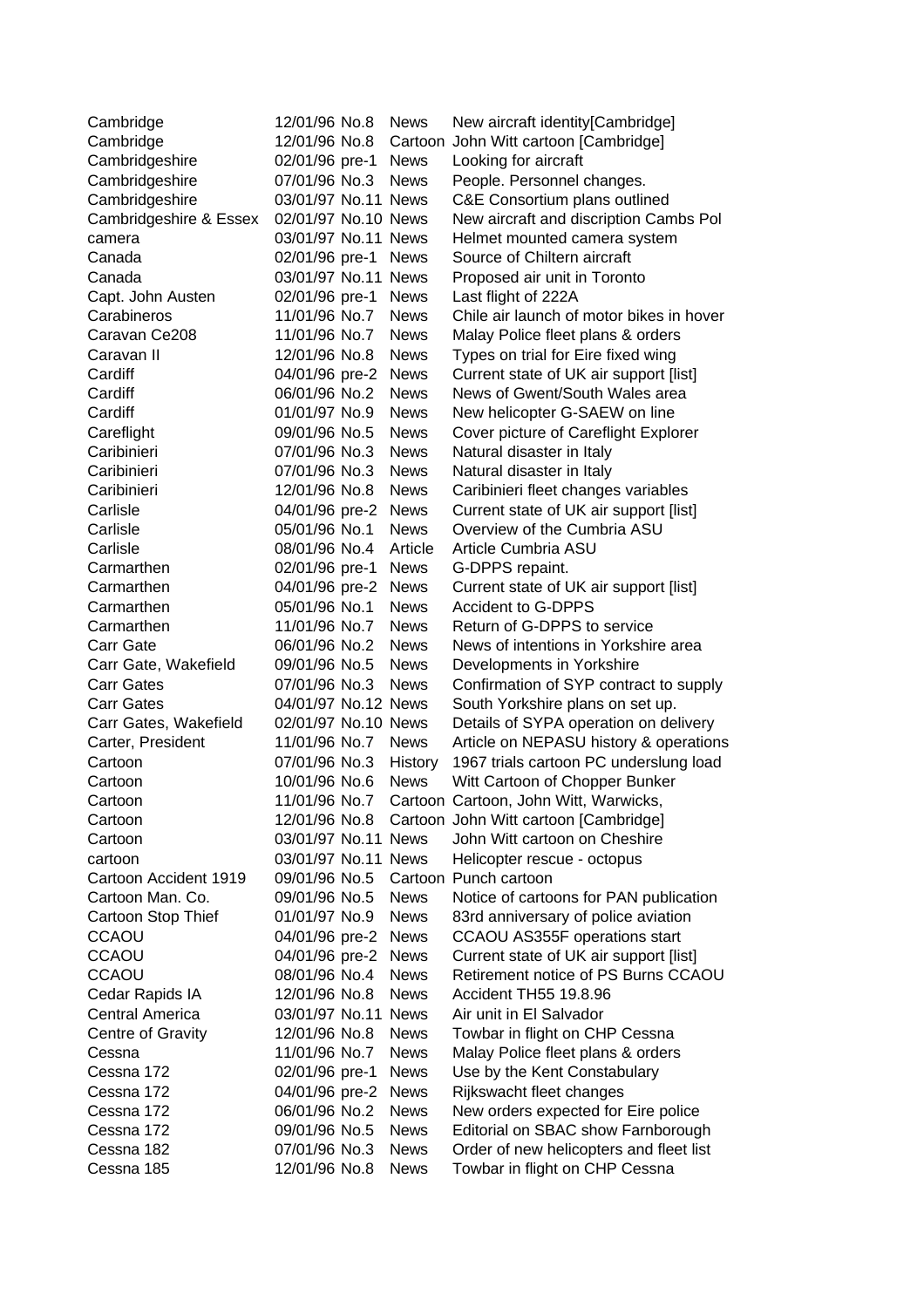| Cessna 206                 | 03/01/97 No.11 News |             | HAI Show report and sales                 |
|----------------------------|---------------------|-------------|-------------------------------------------|
| Cessna 208                 | 03/01/97 No.11 News |             | Resources in Queensland Aust.             |
| Cessna 337                 | 04/01/96 pre-2 News |             | Current state of UK air support [list]    |
| Cessna 337                 | 05/01/96 No.1       | <b>News</b> | Overview of the Cumbria ASU               |
| Cessna 337                 | 08/01/96 No.4       | Article     | Article Cumbria ASU                       |
| Cessna 550                 | 03/01/97 No.11 News |             | Resources in Queensland Aust.             |
| Chancellor tv system       | 04/01/96 pre-2 News |             | Rijkswacht fleet changes                  |
| Change of address          | 03/01/97 No.11 News |             | Cheshire move to Hawarden                 |
| <b>Channel Islands EMS</b> | 11/01/96 No.7       | <b>News</b> | Article on Channel Isle EMS               |
| <b>Chechen Rebels</b>      | 12/01/96 No.8       | <b>News</b> | Mil 8 crashes in Russia                   |
| Chelmsford                 | 02/01/96 pre-1      | <b>News</b> | Relating to Boreham address               |
| Cheshire                   | 04/01/96 pre-2      | <b>News</b> | Current state of UK air support [list]    |
| Cheshire                   | 05/01/96 No.1       | <b>News</b> | Int. Heli. Show @ Middle Wallop related   |
| Cheshire                   | 06/01/96 No.2       | <b>News</b> | Intended move of Cheshire ASU             |
| Cheshire                   | 07/01/96 No.3       | <b>News</b> | Cheshire/pilotage/location/hours          |
| Cheshire                   | 11/01/96 No.7       | <b>News</b> | Accident to G-CFLT 22/10/96               |
| Cheshire                   | 11/01/96 No.7       | <b>News</b> | Accident to G-CFLT 22/10/96               |
| Cheshire                   | 12/01/96 No.8       | <b>News</b> | New Islander silencer announced           |
| Cheshire                   | 02/01/97 No.10 News |             | PAS announce contract renewals            |
| Cheshire                   | 03/01/97 No.11 News |             | Cheshire move to Hawarden                 |
| Chester                    | 07/01/96 No.3       | <b>News</b> | Cheshire/pilotage/location/hours          |
| <b>Chester Airport</b>     | 03/01/97 No.11 News |             | Cheshire move to Hawarden                 |
| <b>Chester Chronicle</b>   | 09/01/96 No.5       | <b>News</b> | Notice of cartoons for PAN publication    |
| Chicago                    | 01/01/97 No.9       | Feature     | First police use 1914 Miami Florida       |
| <b>Chief Pilot GMP</b>     | 01/01/97 No.9       | <b>News</b> | Crash of S76 in Ireland kills GMP pilot   |
| Chile                      | 11/01/96 No.7       | <b>News</b> | Chile air launch of motor bikes in hover  |
| Chiltern                   | 02/01/96 pre-1      | <b>News</b> | Launch of unit                            |
| Chiltern                   | 02/01/96 pre-1      | <b>News</b> | Conspicuity                               |
| Chiltern                   | 02/01/96 pre-1      | <b>News</b> | Formation of new unit                     |
| Chiltern                   | 04/01/96 pre-2      | <b>News</b> | Current state of UK air support [list]    |
| Chiltern                   | 08/01/96 No.4       | <b>News</b> | Down-linking equipment                    |
| Chiltern                   | 09/01/96 No.5       | <b>News</b> | Downlink ops over pop concert [Herts]     |
| Chiltern                   | 10/01/96 No.6       | <b>News</b> | Search for second hand aircraft           |
| Chiltern                   | 03/01/97 No.11 News |             | First year of Chiltern ASG - report       |
| Chinook                    | 05/01/96 No.1       | <b>News</b> | <b>Accident to G-DPPS</b>                 |
| <b>Chopper Shopper</b>     | 10/01/96 No.6       | <b>News</b> | New aircraft for South Yorkshire          |
| <b>CHP</b>                 | 12/01/96 No.8       | <b>News</b> | Towbar in flight on CHP Cessna            |
| Cierva                     | 10/01/96 No.6       | Feature     | Feature on Strathclyde Police ASU         |
| Circulation figures.       | 08/01/96 No.4       | <b>News</b> | <b>Statistics</b>                         |
| <b>Circulation list</b>    | 05/01/96 No.1       | <b>News</b> | <b>Recipients of PAN</b>                  |
| <b>Circulation list</b>    | 06/01/96 No.2       | <b>News</b> | <b>Recipients of PAN</b>                  |
| <b>Circulation list</b>    | 07/01/96 No.3       |             | <b>Recipients of PAN</b>                  |
| <b>Circulation list</b>    | 10/01/96 No.6       | <b>News</b> | <b>Full circulation list</b>              |
| Cleveland                  | 10/01/96 No.6       | <b>News</b> | Change of staff at Home Office            |
| Cleveland                  | 11/01/96 No.7       | <b>News</b> | Article on NEPASU history & operations    |
| <b>Clyde Helicopters</b>   | 10/01/96 No.6       |             | Feature Feature on Strathclyde Police ASU |
| Clyde, River               | 10/01/96 No.6       |             | Feature Feature on Strathclyde Police ASU |
| Coastguard                 | 08/01/96 No.4       |             | History/n Editorial comment               |
| Coastguard                 | 08/01/96 No.4       | <b>News</b> | Request for UK unit addresses             |
| Coastguard                 | 12/01/96 No.8       | <b>News</b> | Report on new Humberside h/c ops          |
| Coastguard                 | 04/01/97 No.12 News |             | Operations by the WCAOU in 1996/7         |
| Commercial pilots USA      | 01/01/97 No.9       | <b>News</b> | Fresno Police ASU with MD500E due         |
| Complaints                 | 10/01/96 No.6       | <b>News</b> | Funny letter to East Midlands ASU         |
| Compuserve                 | 12/01/96 No.8       | <b>News</b> | Report on Lancashire unit                 |
| Concord PD, CA             | 09/01/96 No.5       | <b>News</b> | News report on military surplus OH58      |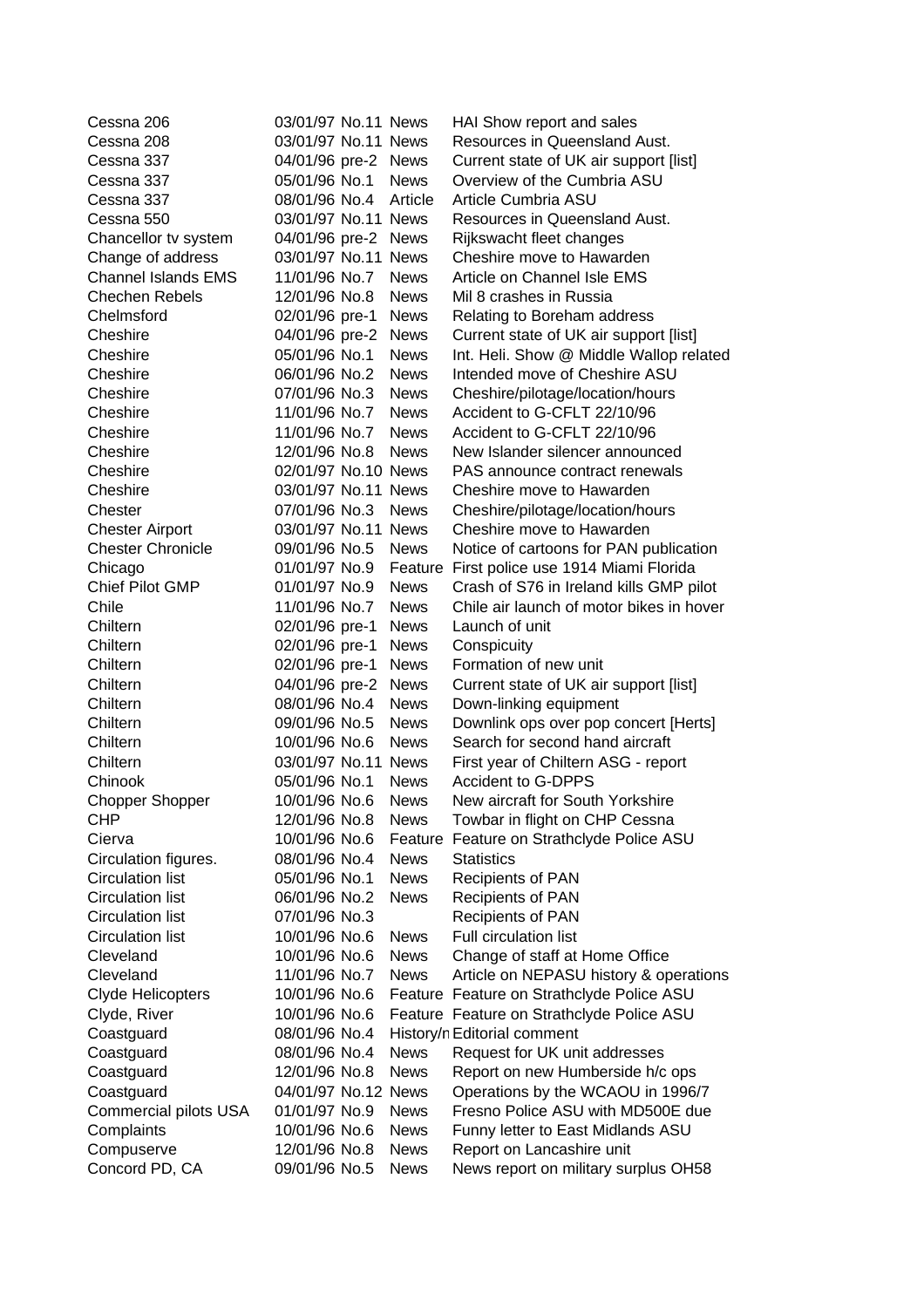| <b>Conservative Party</b>     | 08/01/96 No.4        | <b>News</b> | Dorset plans and recent action         |
|-------------------------------|----------------------|-------------|----------------------------------------|
| Conspicuity                   | 02/01/96 pre-1       | <b>News</b> | Dyfed-Powys                            |
| Conspicuity                   | 02/01/96 pre-1       | <b>News</b> | Explanation of reasoning               |
| Conspicuity                   | 02/01/96 pre-1       | <b>News</b> | Chiltern aircraft colours              |
| Conspicuity                   | 04/01/96 pre-2       | <b>News</b> | Report at Chiltern launch              |
| Conspicuity                   | 05/01/96 No.1        | <b>News</b> | <b>Accident to G-DPPS</b>              |
| Conspicuity                   | 06/01/96 No.2        | <b>News</b> | Colour page of variations              |
| Conspicuity                   | 06/01/96 No.2        | <b>News</b> | Conspicuity colours and aircraft       |
| Conspicuity                   | 10/01/96 No.6        | Feature     | Feature on Strathclyde Police ASU      |
| Conspicuity                   | 11/01/96 No.7        | <b>News</b> | Return of G-DPPS to service            |
| Conspicuity                   | 12/01/96 No.8        | <b>News</b> | Report on new Humberside h/c ops       |
| Conspicuity                   | 12/01/96 No.8        | <b>News</b> | Report on Lancashire unit              |
| Conspicuity                   | 01/01/97 No.9        | <b>News</b> | Purchase of reserve aircraft for XPOL  |
| Conspicuity                   | 02/01/97 No.10 News  |             | New aircraft and discription Cambs Pol |
| Conspicuity                   | 02/01/97 No.10 News  |             | Repaint of G-NWPI recorded             |
| Conspicuity                   | 02/01/97 No.10 News  |             | Details of SYPA operation on delivery  |
| Conspicuity                   | 03/01/97 No.11 Cover |             | Cover picture of NWPI                  |
| Conspicuity                   | 03/01/97 No.11 News  |             | First year of Chiltern ASG - report    |
| Conspicuity [night]           | 07/01/96 No.3        | Article     | North Wales feature of HIRB's/HISL's   |
| Conspicuity scheme            | 04/01/96 pre-2 News  |             | Dyfed-Powys AS355N repaint             |
| Contamination                 | 02/01/97 No.10 News  |             | Strange case of biscuit contamination  |
| Contract                      | 07/01/96 No.3        | <b>News</b> | Rebuild of DPPS by PAS after accident  |
| Contract                      | 12/01/96 No.8        | <b>News</b> | Report on new Humberside h/c ops       |
| Contract                      | 03/01/97 No.11 News  |             | Arrangements for Humberside HSU        |
| Contract                      | 03/01/97 No.11 News  |             | New EH101 ordered by Tokyo Police      |
| Contract                      | 03/01/97 No.11 News  |             | HAI Show report and sales              |
| Contract renewals             | 02/01/97 No.10 News  |             | PAS announce contract renewals         |
| Contracts                     | 11/01/96 No.7        | <b>News</b> | Pilotage/maintenance contract 1997-00  |
| Contracts                     | 02/01/97 No.10 News  |             | Equipment for the Garda aircraft       |
| Contracts                     | 02/01/97 No.10 News  |             | PAS announce contract renewals         |
| Copex 96                      | 12/01/96 No.8        | <b>News</b> | Security exhibition in November        |
| <b>Cornwall Air Ambulance</b> | 03/01/97 No.11 News  |             | Cornwall EMS National lottery& tv      |
| Costa Rica                    | 12/01/96 No.8        | <b>News</b> | Hughes 369 crash 2.8.96                |
| Costing                       | 03/01/97 No.11 News  |             | C&E Consortium plans outlined          |
| Costings - US police          | 01/01/97 No.9        | <b>News</b> | Launch of Fresno Police & Sheriff ASU  |
| Costs                         | 10/01/96 No.6        |             | Feature Feature from Kansas City PD MO |
| Costs                         | 03/01/97 No.11 News  |             | Outline of Virgin take-over of HEMS    |
| Costs                         | 03/01/97 No.11 News  |             | Proposed air unit in Toronto           |
| Costs                         | 03/01/97 No.11 News  |             | New EH101 ordered by Tokyo Police      |
| Costs                         | 04/01/97 No.12 News  |             | Outline of HEMS finance & operation    |
| Costs of DoD surplus          | 09/01/96 No.5        | <b>News</b> | News report on military surplus OH58   |
| Cover                         | 11/01/96 No.7        | <b>News</b> | Cover study of PBN4000                 |
| Cover art - cartoon           | 01/01/97 No.9        | <b>News</b> | 83rd anniversary of police aviation    |
| Cover picture                 | 07/01/96 No.3        | Cover       | Essex Police AS355F G-XPOL cover       |
| Cover picture                 | 08/01/96 No.4        | Cover       | Lancashire AS355N @ Warton             |
| Cover: Westland               | 06/01/96 No.2        | <b>News</b> | Subject WS55 G-AOCF Civil Defence      |
| Coyle, Deputy Pat             | 03/01/97 No.11 News  |             | Fatal helicopter accident to Hughes    |
| Cranwell, RAF                 | 08/01/96 No.4        | <b>News</b> | Developments in Norfolk air support    |
| Creed, Mike                   | 07/01/96 No.3        | <b>News</b> | Sloane h/c outline of products & sales |
| Crosby on Eden                | 08/01/96 No.4        | Article     | Article Cumbria ASU                    |
| Croydon                       | 11/01/96 No.7        | History     | Historical article from June 1923      |
| Cumbria                       | 04/01/96 pre-2       | <b>News</b> | Current state of UK air support [list] |
| Cumbria                       | 05/01/96 No.1        | <b>News</b> | Overview of the Cumbria ASU            |
| Cumbria                       | 12/01/96 No.8        | <b>News</b> | New Islander silencer announced        |
| Cumbria ASU                   | 08/01/96 No.4        | Article     | Article Cumbria ASU                    |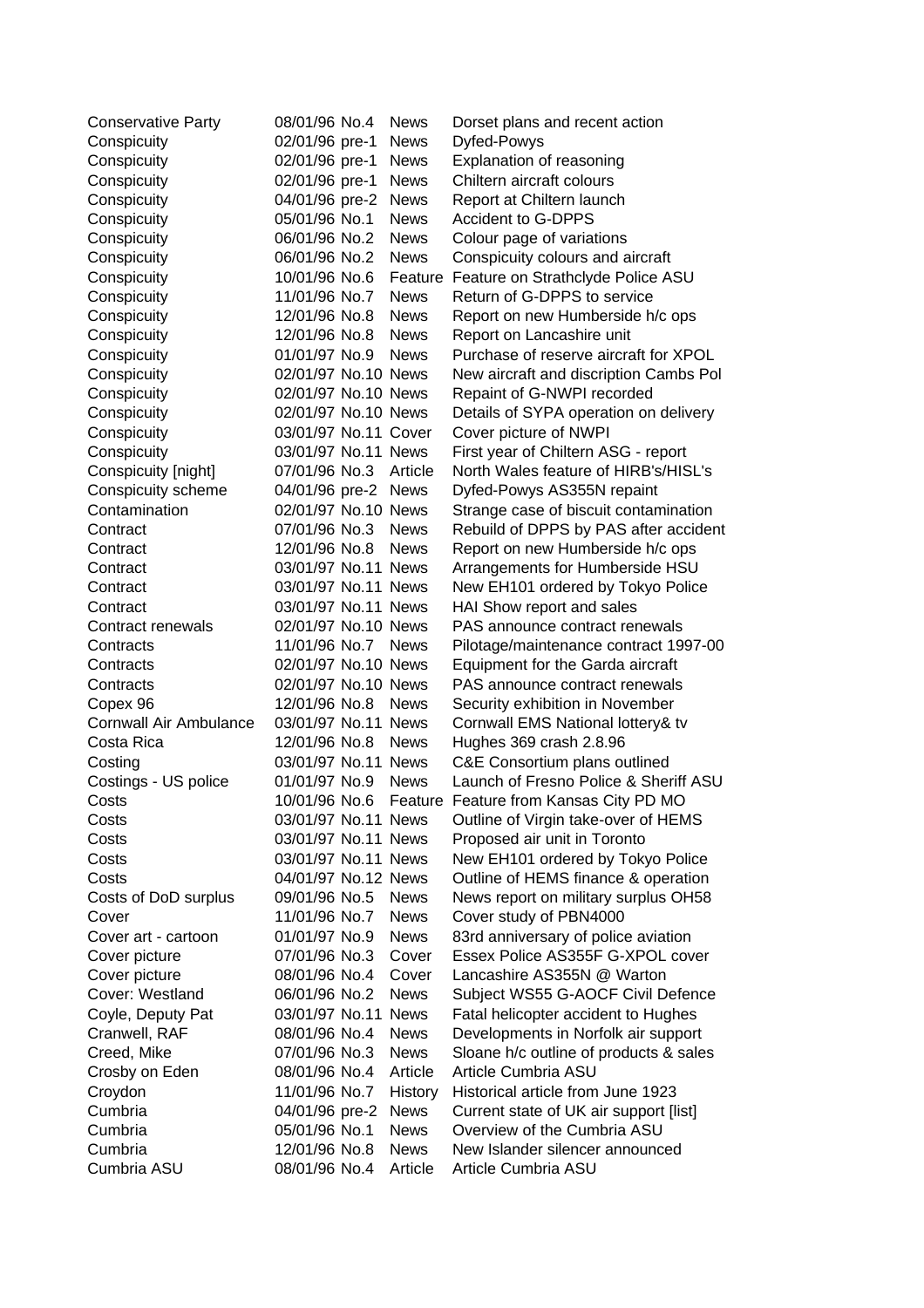| Curtis, Insp. Dave           | 07/01/96 No.3        | <b>News</b> | UEO details of North Wales ASU           |
|------------------------------|----------------------|-------------|------------------------------------------|
| Curtiss                      | 01/01/97 No.9        | Feature     | First police use 1914 Miami Florida      |
| Customs [Italy]              | 07/01/96 No.3        | <b>News</b> | Natural disaster in Italy                |
| Cyprus                       | 04/01/96 pre-2       | <b>News</b> | Air support fleet changes in Cyprus      |
| Cyprus                       | 09/01/96 No.5        | <b>News</b> | Activity. North Weald fire. Hijack       |
| Cyprus                       | 01/01/97 No.9        | <b>News</b> | Purchase of B412 confirmedby CPAW        |
| <b>Cyprus Airport</b>        | 01/01/97 No.9        | <b>News</b> | Building of hanger for CPAW              |
| <b>Cyprus National Guard</b> | 01/01/97 No.9        | <b>News</b> | Purchase of B412 confirmedby CPAW        |
| <b>Cyprus Police</b>         | 10/01/96 No.6        | <b>News</b> | Cover picture of Cyprus Bell             |
| Daily Mail                   | 09/01/96 No.5        | <b>News</b> | Use of microlight in lieu of h/c[Mersey] |
| Danish                       | 03/01/97 No.11 News  |             | Delivery position of EC120 Colibri       |
| Danube, River                | 01/01/97 No.9        | <b>News</b> | Crash of B206 in R Danube [fatal]        |
| Darlington                   | 11/01/96 No.7        | <b>News</b> | Article on NEPASU history & operations   |
| Data Vision                  | 03/01/97 No.11 News  |             | Helmet mounted camera system             |
| Dauphin                      | 08/01/96 No.4        | <b>News</b> | New equipment fitted to German SA365     |
| Dauphin                      | 03/01/97 No.11 News  |             | New EH101 ordered by Tokyo Police        |
| David Lewis                  | 05/01/96 No.1        | <b>News</b> | New AS355N SEPC for operations           |
| Davies, Insp. Phil           | 05/01/96 No.1        | <b>News</b> | Leaves post at Speke                     |
| <b>DEA</b>                   | 03/01/97 No.11 News  |             | HAI Show report and sales                |
| Dearth of aircraft           | 10/01/96 No.6        | <b>News</b> | Search for second hand aircraft          |
| Defence Research             | 08/01/96 No.4        | <b>News</b> | Development of material to shield flir   |
| Defender                     | 04/01/96 pre-2       | <b>News</b> | Rijkswacht fleet changes                 |
| Defender                     | 04/01/96 pre-2       | <b>News</b> | Air support fleet changes in Cyprus      |
| Defender                     | 12/01/96 No.8        | <b>News</b> | Types on trial for Eire fixed wing       |
| Defender                     | 04/01/97 No.12 Cover |             | Morrocco Defender                        |
| Defender 4000                | 05/01/96 No.1        | <b>News</b> | Int. Heli. Show @ Middle Wallop related  |
| Defender 4000                | 11/01/96 No.7        | <b>News</b> | Cover study of PBN4000                   |
| Defender 4000                | 01/01/97 No.9        | <b>News</b> | Sale of AS355N/PBN4000 to Garda          |
| Defender 4000                | 02/01/97 No.10 News  |             | Equipment for the Garda aircraft         |
| Defibrillate                 | 07/01/96 No.3        | Article     | North Wales feature of HIRB's/HISL's     |
| <b>Delaware State Police</b> | 08/01/96 No.4        | <b>News</b> | Sale of Bell 407 to police               |
| <b>Deliveries</b>            | 02/01/97 No.10 News  |             | Delivery of MD900 to Belgian Rijkswacht  |
| Delivery                     | 03/01/97 No.11 News  |             | Basque EC135 delivery confirmed          |
| Denham                       | 01/01/97 No.9        | <b>News</b> | New helicopter G-SAEW on line            |
| Denmark                      | 12/01/96 No.8        | <b>News</b> | Book review Police Camera Action         |
| Derby Races                  | 11/01/96 No.7        | History     | Historical article from June 1923        |
| Derbyshire                   | 07/01/96 No.3        | <b>News</b> | Early information of intended units      |
| Derbyshire                   | 07/01/96 No.3        | <b>News</b> | People. Personnel changes.               |
| Derbyshire                   | 09/01/96 No.5        | <b>News</b> | Early activity with North Midlands ASU   |
| Derbyshire                   | 02/01/97 No.10 News  |             | Financial moves to form North Mids       |
| Devizes                      | 04/01/96 pre-2       | <b>News</b> | Current state of UK air support [list]   |
| Devizes                      | 09/01/96 No.5        | <b>News</b> | Sale of Explorer                         |
| Devizes                      | 10/01/96 No.6        | <b>News</b> | Explorer demonstration tour              |
| Devizes Police HQ            | 08/01/96 No.4        | <b>News</b> | Dorset plans and recent action           |
| Devon & Cornwall             | 04/01/96 pre-2       | <b>News</b> | Current state of UK air support [list]   |
| Devon & Cornwall             | 08/01/96 No.4        | <b>News</b> | Advertisers item on Euronav III          |
| Devon & Cornwall             | 09/01/96 No.5        | <b>News</b> | Use of fixed wing by Devon & Cornwall    |
| Devon & Cornwall             | 11/01/96 No.7        | <b>News</b> | Accident to G-CFLT 22/10/96              |
| Devon & Cornwall             | 11/01/96 No.7        | <b>News</b> | Trials of moving map with SERPASU        |
| Devon Air Ambulance          | 03/01/97 No.11 News  |             | Devon EMS information                    |
| Di Giovanna, Lt. Jim         | 03/01/97 No.11 News  |             | HAI Show report and sales                |
| Ditching [in water]          | 01/01/97 No.9        | <b>News</b> | Crash of B206 in R Danube [fatal]        |
| Dixon, Supt. Cliff           | 10/01/96 No.6        | News        | Change of staff at Home Office           |
| Docklands Airport            | 05/01/96 No.1        | <b>News</b> | Int. Heli. Show @ Middle Wallop related  |
| Dog                          | 12/01/96 No.8        |             | Cartoon John Witt cartoon [Cambridge]    |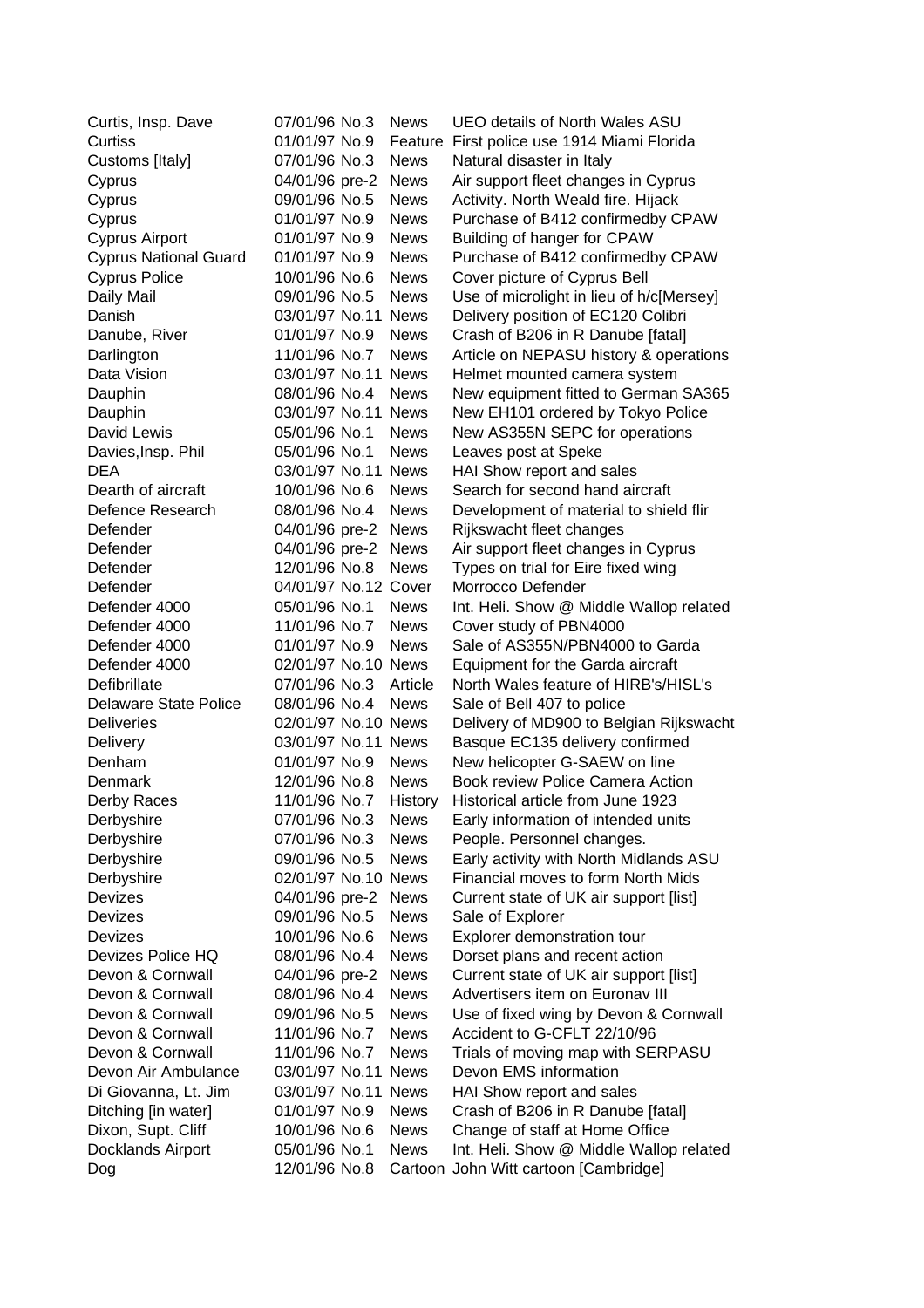| 08/01/96 No.4<br><b>News</b><br>Dogs, Police<br>Illustration of B2 dropping dog in flight<br>Door locks<br>02/01/96 pre-1<br><b>News</b><br><b>On AS355</b><br>Door-locks<br>05/01/96 No.1<br><b>News</b><br><b>Accident to G-DPPS</b><br>Early information of intended units<br><b>Dorset</b><br>07/01/96 No.3<br><b>News</b><br>07/01/96 No.3<br><b>News</b><br>People. Personnel changes.<br><b>Dorset</b><br>08/01/96 No.4<br>Dorset plans and recent action<br>Dorset<br><b>News</b><br><b>Dorset</b><br>08/01/96 No.4<br><b>News</b><br>Dorset plans and recent action<br>Types used in 10 month trial[Dorset]<br><b>Dorset</b><br>09/01/96 No.5<br><b>News</b><br>04/01/97 No.12 News<br>Test flying by Dorset<br>Dorset<br>09/01/96 No.5<br>Downlink ops over pop concert [Herts]<br><b>Downlink</b><br><b>News</b><br>Operations over NH Carnival<br>Downlink<br>09/01/96 No.5<br><b>News</b><br>downlink<br>03/01/97 No.11 News<br>HAI Show report and sales<br>Down-link<br>Work on SEPC for service<br>02/01/96 pre-1<br><b>News</b><br>Down-link<br>07/01/96 No.3<br>Details of GMPA over IRA bomb<br><b>News</b><br>Down-linking<br>08/01/96 No.4<br>Down-linking equipment<br><b>News</b><br>08/01/96 No.4<br>Creation of LASU safety information<br>Doyle, Capt. Andrew<br><b>News</b><br><b>DRA</b><br>09/01/96 No.5<br>Notice of safety in vicinity of bombs<br><b>News</b><br><b>Drobak</b><br>Details of Super 5 for Humberside ASU<br>09/01/96 No.5<br><b>News</b><br>Drowning of children<br>09/01/96 No.5<br>Activity in Norfolk ASU<br><b>News</b><br>Dublin<br>06/01/96 No.2<br><b>News</b><br>New orders expected for Eire police<br>08/01/96 No.4<br>Article<br>Article Cumbria ASU<br>Dumfries & Galloway<br>Dunbartonshire<br>10/01/96 No.6<br>Feature Feature on Strathclyde Police ASU<br>Dunfries & Galloway<br>05/01/96 No.1<br><b>News</b><br>Overview of the Cumbria ASU<br>Dunill, Nigel Inspector<br>11/01/96 No.7<br>Article on NEPASU history & operations<br><b>News</b><br>Dunn, Inspector<br>10/01/96 No.6<br><b>News</b><br>Funny letter to East Midlands ASU<br>Durham<br>08/01/96 No.4<br>History/n Editorial comment<br>Durham<br>11/01/96 No.7<br><b>News</b><br>Durham Brantly B2 trial of 1962-64<br>11/01/96 No.7<br><b>News</b><br>Article on NEPASU history & operations<br>Durham<br>Contract for refurbishment of Dutch a/c<br><b>Dutch National Police</b><br>09/01/96 No.5<br><b>News</b><br>Dyfed-Powys<br>02/01/96 pre-1<br><b>News</b><br>Repaint 1<br>Dyfed-Powys<br>04/01/96 pre-2<br><b>News</b><br>Dyfed-Powys AS355N repaint<br>Current state of UK air support [list]<br>Dyfed-Powys<br>04/01/96 pre-2<br><b>News</b><br>Dyfed-Powys<br>05/01/96 No.1<br><b>Accident to G-DPPS</b><br><b>News</b><br>Dyfed-Powys<br>05/01/96 No.1<br>Rebuild of G-DPPS agreed.<br><b>News</b><br>Rebuild of DPPS by PAS after accident<br>Dyfed-Powys<br>07/01/96 No.3<br><b>News</b><br>08/01/96 No.4<br>Dyfed-Powys<br><b>News</b><br>Dyfed operations in wake of h/c loss.<br>Dyfed-Powys<br>09/01/96 No.5<br><b>News</b><br>Welsh news stories on future fleet<br>Dyfed-Powys<br>11/01/96 No.7<br><b>News</b><br>Return of G-DPPS to service<br>Dyfed-Powys<br>11/01/96 No.7<br><b>News</b><br>Accident to G-CFLT 22/10/96<br><b>News</b><br>Dyfed-Powys PHQ<br>05/01/96 No.1<br><b>Accident to G-DPPS</b><br>East Anglia<br>09/01/96 No.5<br>Article<br>Update on the Norfolk ASU<br><b>East Midlands</b><br>Current state of UK air support [list]<br>04/01/96 pre-2<br><b>News</b><br>East Midlands<br>10/01/96 No.6<br><b>News</b><br>Funny letter to East Midlands ASU<br>East Sea [Baltic]<br>09/01/96 No.5<br><b>News</b><br>Bo105 of Hamburg accident in Baltic<br>Details of Humberside aircraft<br>East Yorkshire<br>10/01/96 No.6<br><b>News</b><br>East Yorkshire<br>12/01/96 No.8<br>Report on new Humberside h/c ops<br><b>News</b><br><b>Ebury Press</b><br>12/01/96 No.8<br><b>News</b><br>Book review Police Camera Action<br>Delivery position of EC120 Colibri<br>EC120<br>03/01/97 No.11 News<br>EC135<br>07/01/96 No.3<br>Wiltshire Police article and fleet plans<br><b>News</b><br>Demonstration of EC135<br>EC135<br>10/01/96 No.6<br><b>News</b><br>EC135<br>10/01/96 No.6<br><b>News</b><br>Eurocopter Day @ McAlpine, Oxford | Dogs  | 11/01/96 No.7 | <b>News</b> | Chile air launch of motor bikes in hover |
|--------------------------------------------------------------------------------------------------------------------------------------------------------------------------------------------------------------------------------------------------------------------------------------------------------------------------------------------------------------------------------------------------------------------------------------------------------------------------------------------------------------------------------------------------------------------------------------------------------------------------------------------------------------------------------------------------------------------------------------------------------------------------------------------------------------------------------------------------------------------------------------------------------------------------------------------------------------------------------------------------------------------------------------------------------------------------------------------------------------------------------------------------------------------------------------------------------------------------------------------------------------------------------------------------------------------------------------------------------------------------------------------------------------------------------------------------------------------------------------------------------------------------------------------------------------------------------------------------------------------------------------------------------------------------------------------------------------------------------------------------------------------------------------------------------------------------------------------------------------------------------------------------------------------------------------------------------------------------------------------------------------------------------------------------------------------------------------------------------------------------------------------------------------------------------------------------------------------------------------------------------------------------------------------------------------------------------------------------------------------------------------------------------------------------------------------------------------------------------------------------------------------------------------------------------------------------------------------------------------------------------------------------------------------------------------------------------------------------------------------------------------------------------------------------------------------------------------------------------------------------------------------------------------------------------------------------------------------------------------------------------------------------------------------------------------------------------------------------------------------------------------------------------------------------------------------------------------------------------------------------------------------------------------------------------------------------------------------------------------------------------------------------------------------------------------------------------------------------------------------------------------------------------------------------------------------------------------------------------------------------------------------------------------------------------------------------------------------------------------------------------------------------------------------------------------------------------------------------------------------------------------------------------------------------------------------------------------------------------------------------------------------------------------------------------------------------------------------------------------------------------------------------------------------------------------------------------------------------------------------------------------------------------------------------------------|-------|---------------|-------------|------------------------------------------|
|                                                                                                                                                                                                                                                                                                                                                                                                                                                                                                                                                                                                                                                                                                                                                                                                                                                                                                                                                                                                                                                                                                                                                                                                                                                                                                                                                                                                                                                                                                                                                                                                                                                                                                                                                                                                                                                                                                                                                                                                                                                                                                                                                                                                                                                                                                                                                                                                                                                                                                                                                                                                                                                                                                                                                                                                                                                                                                                                                                                                                                                                                                                                                                                                                                                                                                                                                                                                                                                                                                                                                                                                                                                                                                                                                                                                                                                                                                                                                                                                                                                                                                                                                                                                                                                                                                              |       |               |             |                                          |
|                                                                                                                                                                                                                                                                                                                                                                                                                                                                                                                                                                                                                                                                                                                                                                                                                                                                                                                                                                                                                                                                                                                                                                                                                                                                                                                                                                                                                                                                                                                                                                                                                                                                                                                                                                                                                                                                                                                                                                                                                                                                                                                                                                                                                                                                                                                                                                                                                                                                                                                                                                                                                                                                                                                                                                                                                                                                                                                                                                                                                                                                                                                                                                                                                                                                                                                                                                                                                                                                                                                                                                                                                                                                                                                                                                                                                                                                                                                                                                                                                                                                                                                                                                                                                                                                                                              |       |               |             |                                          |
|                                                                                                                                                                                                                                                                                                                                                                                                                                                                                                                                                                                                                                                                                                                                                                                                                                                                                                                                                                                                                                                                                                                                                                                                                                                                                                                                                                                                                                                                                                                                                                                                                                                                                                                                                                                                                                                                                                                                                                                                                                                                                                                                                                                                                                                                                                                                                                                                                                                                                                                                                                                                                                                                                                                                                                                                                                                                                                                                                                                                                                                                                                                                                                                                                                                                                                                                                                                                                                                                                                                                                                                                                                                                                                                                                                                                                                                                                                                                                                                                                                                                                                                                                                                                                                                                                                              |       |               |             |                                          |
|                                                                                                                                                                                                                                                                                                                                                                                                                                                                                                                                                                                                                                                                                                                                                                                                                                                                                                                                                                                                                                                                                                                                                                                                                                                                                                                                                                                                                                                                                                                                                                                                                                                                                                                                                                                                                                                                                                                                                                                                                                                                                                                                                                                                                                                                                                                                                                                                                                                                                                                                                                                                                                                                                                                                                                                                                                                                                                                                                                                                                                                                                                                                                                                                                                                                                                                                                                                                                                                                                                                                                                                                                                                                                                                                                                                                                                                                                                                                                                                                                                                                                                                                                                                                                                                                                                              |       |               |             |                                          |
|                                                                                                                                                                                                                                                                                                                                                                                                                                                                                                                                                                                                                                                                                                                                                                                                                                                                                                                                                                                                                                                                                                                                                                                                                                                                                                                                                                                                                                                                                                                                                                                                                                                                                                                                                                                                                                                                                                                                                                                                                                                                                                                                                                                                                                                                                                                                                                                                                                                                                                                                                                                                                                                                                                                                                                                                                                                                                                                                                                                                                                                                                                                                                                                                                                                                                                                                                                                                                                                                                                                                                                                                                                                                                                                                                                                                                                                                                                                                                                                                                                                                                                                                                                                                                                                                                                              |       |               |             |                                          |
|                                                                                                                                                                                                                                                                                                                                                                                                                                                                                                                                                                                                                                                                                                                                                                                                                                                                                                                                                                                                                                                                                                                                                                                                                                                                                                                                                                                                                                                                                                                                                                                                                                                                                                                                                                                                                                                                                                                                                                                                                                                                                                                                                                                                                                                                                                                                                                                                                                                                                                                                                                                                                                                                                                                                                                                                                                                                                                                                                                                                                                                                                                                                                                                                                                                                                                                                                                                                                                                                                                                                                                                                                                                                                                                                                                                                                                                                                                                                                                                                                                                                                                                                                                                                                                                                                                              |       |               |             |                                          |
|                                                                                                                                                                                                                                                                                                                                                                                                                                                                                                                                                                                                                                                                                                                                                                                                                                                                                                                                                                                                                                                                                                                                                                                                                                                                                                                                                                                                                                                                                                                                                                                                                                                                                                                                                                                                                                                                                                                                                                                                                                                                                                                                                                                                                                                                                                                                                                                                                                                                                                                                                                                                                                                                                                                                                                                                                                                                                                                                                                                                                                                                                                                                                                                                                                                                                                                                                                                                                                                                                                                                                                                                                                                                                                                                                                                                                                                                                                                                                                                                                                                                                                                                                                                                                                                                                                              |       |               |             |                                          |
|                                                                                                                                                                                                                                                                                                                                                                                                                                                                                                                                                                                                                                                                                                                                                                                                                                                                                                                                                                                                                                                                                                                                                                                                                                                                                                                                                                                                                                                                                                                                                                                                                                                                                                                                                                                                                                                                                                                                                                                                                                                                                                                                                                                                                                                                                                                                                                                                                                                                                                                                                                                                                                                                                                                                                                                                                                                                                                                                                                                                                                                                                                                                                                                                                                                                                                                                                                                                                                                                                                                                                                                                                                                                                                                                                                                                                                                                                                                                                                                                                                                                                                                                                                                                                                                                                                              |       |               |             |                                          |
|                                                                                                                                                                                                                                                                                                                                                                                                                                                                                                                                                                                                                                                                                                                                                                                                                                                                                                                                                                                                                                                                                                                                                                                                                                                                                                                                                                                                                                                                                                                                                                                                                                                                                                                                                                                                                                                                                                                                                                                                                                                                                                                                                                                                                                                                                                                                                                                                                                                                                                                                                                                                                                                                                                                                                                                                                                                                                                                                                                                                                                                                                                                                                                                                                                                                                                                                                                                                                                                                                                                                                                                                                                                                                                                                                                                                                                                                                                                                                                                                                                                                                                                                                                                                                                                                                                              |       |               |             |                                          |
|                                                                                                                                                                                                                                                                                                                                                                                                                                                                                                                                                                                                                                                                                                                                                                                                                                                                                                                                                                                                                                                                                                                                                                                                                                                                                                                                                                                                                                                                                                                                                                                                                                                                                                                                                                                                                                                                                                                                                                                                                                                                                                                                                                                                                                                                                                                                                                                                                                                                                                                                                                                                                                                                                                                                                                                                                                                                                                                                                                                                                                                                                                                                                                                                                                                                                                                                                                                                                                                                                                                                                                                                                                                                                                                                                                                                                                                                                                                                                                                                                                                                                                                                                                                                                                                                                                              |       |               |             |                                          |
|                                                                                                                                                                                                                                                                                                                                                                                                                                                                                                                                                                                                                                                                                                                                                                                                                                                                                                                                                                                                                                                                                                                                                                                                                                                                                                                                                                                                                                                                                                                                                                                                                                                                                                                                                                                                                                                                                                                                                                                                                                                                                                                                                                                                                                                                                                                                                                                                                                                                                                                                                                                                                                                                                                                                                                                                                                                                                                                                                                                                                                                                                                                                                                                                                                                                                                                                                                                                                                                                                                                                                                                                                                                                                                                                                                                                                                                                                                                                                                                                                                                                                                                                                                                                                                                                                                              |       |               |             |                                          |
|                                                                                                                                                                                                                                                                                                                                                                                                                                                                                                                                                                                                                                                                                                                                                                                                                                                                                                                                                                                                                                                                                                                                                                                                                                                                                                                                                                                                                                                                                                                                                                                                                                                                                                                                                                                                                                                                                                                                                                                                                                                                                                                                                                                                                                                                                                                                                                                                                                                                                                                                                                                                                                                                                                                                                                                                                                                                                                                                                                                                                                                                                                                                                                                                                                                                                                                                                                                                                                                                                                                                                                                                                                                                                                                                                                                                                                                                                                                                                                                                                                                                                                                                                                                                                                                                                                              |       |               |             |                                          |
|                                                                                                                                                                                                                                                                                                                                                                                                                                                                                                                                                                                                                                                                                                                                                                                                                                                                                                                                                                                                                                                                                                                                                                                                                                                                                                                                                                                                                                                                                                                                                                                                                                                                                                                                                                                                                                                                                                                                                                                                                                                                                                                                                                                                                                                                                                                                                                                                                                                                                                                                                                                                                                                                                                                                                                                                                                                                                                                                                                                                                                                                                                                                                                                                                                                                                                                                                                                                                                                                                                                                                                                                                                                                                                                                                                                                                                                                                                                                                                                                                                                                                                                                                                                                                                                                                                              |       |               |             |                                          |
|                                                                                                                                                                                                                                                                                                                                                                                                                                                                                                                                                                                                                                                                                                                                                                                                                                                                                                                                                                                                                                                                                                                                                                                                                                                                                                                                                                                                                                                                                                                                                                                                                                                                                                                                                                                                                                                                                                                                                                                                                                                                                                                                                                                                                                                                                                                                                                                                                                                                                                                                                                                                                                                                                                                                                                                                                                                                                                                                                                                                                                                                                                                                                                                                                                                                                                                                                                                                                                                                                                                                                                                                                                                                                                                                                                                                                                                                                                                                                                                                                                                                                                                                                                                                                                                                                                              |       |               |             |                                          |
|                                                                                                                                                                                                                                                                                                                                                                                                                                                                                                                                                                                                                                                                                                                                                                                                                                                                                                                                                                                                                                                                                                                                                                                                                                                                                                                                                                                                                                                                                                                                                                                                                                                                                                                                                                                                                                                                                                                                                                                                                                                                                                                                                                                                                                                                                                                                                                                                                                                                                                                                                                                                                                                                                                                                                                                                                                                                                                                                                                                                                                                                                                                                                                                                                                                                                                                                                                                                                                                                                                                                                                                                                                                                                                                                                                                                                                                                                                                                                                                                                                                                                                                                                                                                                                                                                                              |       |               |             |                                          |
|                                                                                                                                                                                                                                                                                                                                                                                                                                                                                                                                                                                                                                                                                                                                                                                                                                                                                                                                                                                                                                                                                                                                                                                                                                                                                                                                                                                                                                                                                                                                                                                                                                                                                                                                                                                                                                                                                                                                                                                                                                                                                                                                                                                                                                                                                                                                                                                                                                                                                                                                                                                                                                                                                                                                                                                                                                                                                                                                                                                                                                                                                                                                                                                                                                                                                                                                                                                                                                                                                                                                                                                                                                                                                                                                                                                                                                                                                                                                                                                                                                                                                                                                                                                                                                                                                                              |       |               |             |                                          |
|                                                                                                                                                                                                                                                                                                                                                                                                                                                                                                                                                                                                                                                                                                                                                                                                                                                                                                                                                                                                                                                                                                                                                                                                                                                                                                                                                                                                                                                                                                                                                                                                                                                                                                                                                                                                                                                                                                                                                                                                                                                                                                                                                                                                                                                                                                                                                                                                                                                                                                                                                                                                                                                                                                                                                                                                                                                                                                                                                                                                                                                                                                                                                                                                                                                                                                                                                                                                                                                                                                                                                                                                                                                                                                                                                                                                                                                                                                                                                                                                                                                                                                                                                                                                                                                                                                              |       |               |             |                                          |
|                                                                                                                                                                                                                                                                                                                                                                                                                                                                                                                                                                                                                                                                                                                                                                                                                                                                                                                                                                                                                                                                                                                                                                                                                                                                                                                                                                                                                                                                                                                                                                                                                                                                                                                                                                                                                                                                                                                                                                                                                                                                                                                                                                                                                                                                                                                                                                                                                                                                                                                                                                                                                                                                                                                                                                                                                                                                                                                                                                                                                                                                                                                                                                                                                                                                                                                                                                                                                                                                                                                                                                                                                                                                                                                                                                                                                                                                                                                                                                                                                                                                                                                                                                                                                                                                                                              |       |               |             |                                          |
|                                                                                                                                                                                                                                                                                                                                                                                                                                                                                                                                                                                                                                                                                                                                                                                                                                                                                                                                                                                                                                                                                                                                                                                                                                                                                                                                                                                                                                                                                                                                                                                                                                                                                                                                                                                                                                                                                                                                                                                                                                                                                                                                                                                                                                                                                                                                                                                                                                                                                                                                                                                                                                                                                                                                                                                                                                                                                                                                                                                                                                                                                                                                                                                                                                                                                                                                                                                                                                                                                                                                                                                                                                                                                                                                                                                                                                                                                                                                                                                                                                                                                                                                                                                                                                                                                                              |       |               |             |                                          |
|                                                                                                                                                                                                                                                                                                                                                                                                                                                                                                                                                                                                                                                                                                                                                                                                                                                                                                                                                                                                                                                                                                                                                                                                                                                                                                                                                                                                                                                                                                                                                                                                                                                                                                                                                                                                                                                                                                                                                                                                                                                                                                                                                                                                                                                                                                                                                                                                                                                                                                                                                                                                                                                                                                                                                                                                                                                                                                                                                                                                                                                                                                                                                                                                                                                                                                                                                                                                                                                                                                                                                                                                                                                                                                                                                                                                                                                                                                                                                                                                                                                                                                                                                                                                                                                                                                              |       |               |             |                                          |
|                                                                                                                                                                                                                                                                                                                                                                                                                                                                                                                                                                                                                                                                                                                                                                                                                                                                                                                                                                                                                                                                                                                                                                                                                                                                                                                                                                                                                                                                                                                                                                                                                                                                                                                                                                                                                                                                                                                                                                                                                                                                                                                                                                                                                                                                                                                                                                                                                                                                                                                                                                                                                                                                                                                                                                                                                                                                                                                                                                                                                                                                                                                                                                                                                                                                                                                                                                                                                                                                                                                                                                                                                                                                                                                                                                                                                                                                                                                                                                                                                                                                                                                                                                                                                                                                                                              |       |               |             |                                          |
|                                                                                                                                                                                                                                                                                                                                                                                                                                                                                                                                                                                                                                                                                                                                                                                                                                                                                                                                                                                                                                                                                                                                                                                                                                                                                                                                                                                                                                                                                                                                                                                                                                                                                                                                                                                                                                                                                                                                                                                                                                                                                                                                                                                                                                                                                                                                                                                                                                                                                                                                                                                                                                                                                                                                                                                                                                                                                                                                                                                                                                                                                                                                                                                                                                                                                                                                                                                                                                                                                                                                                                                                                                                                                                                                                                                                                                                                                                                                                                                                                                                                                                                                                                                                                                                                                                              |       |               |             |                                          |
|                                                                                                                                                                                                                                                                                                                                                                                                                                                                                                                                                                                                                                                                                                                                                                                                                                                                                                                                                                                                                                                                                                                                                                                                                                                                                                                                                                                                                                                                                                                                                                                                                                                                                                                                                                                                                                                                                                                                                                                                                                                                                                                                                                                                                                                                                                                                                                                                                                                                                                                                                                                                                                                                                                                                                                                                                                                                                                                                                                                                                                                                                                                                                                                                                                                                                                                                                                                                                                                                                                                                                                                                                                                                                                                                                                                                                                                                                                                                                                                                                                                                                                                                                                                                                                                                                                              |       |               |             |                                          |
|                                                                                                                                                                                                                                                                                                                                                                                                                                                                                                                                                                                                                                                                                                                                                                                                                                                                                                                                                                                                                                                                                                                                                                                                                                                                                                                                                                                                                                                                                                                                                                                                                                                                                                                                                                                                                                                                                                                                                                                                                                                                                                                                                                                                                                                                                                                                                                                                                                                                                                                                                                                                                                                                                                                                                                                                                                                                                                                                                                                                                                                                                                                                                                                                                                                                                                                                                                                                                                                                                                                                                                                                                                                                                                                                                                                                                                                                                                                                                                                                                                                                                                                                                                                                                                                                                                              |       |               |             |                                          |
|                                                                                                                                                                                                                                                                                                                                                                                                                                                                                                                                                                                                                                                                                                                                                                                                                                                                                                                                                                                                                                                                                                                                                                                                                                                                                                                                                                                                                                                                                                                                                                                                                                                                                                                                                                                                                                                                                                                                                                                                                                                                                                                                                                                                                                                                                                                                                                                                                                                                                                                                                                                                                                                                                                                                                                                                                                                                                                                                                                                                                                                                                                                                                                                                                                                                                                                                                                                                                                                                                                                                                                                                                                                                                                                                                                                                                                                                                                                                                                                                                                                                                                                                                                                                                                                                                                              |       |               |             |                                          |
|                                                                                                                                                                                                                                                                                                                                                                                                                                                                                                                                                                                                                                                                                                                                                                                                                                                                                                                                                                                                                                                                                                                                                                                                                                                                                                                                                                                                                                                                                                                                                                                                                                                                                                                                                                                                                                                                                                                                                                                                                                                                                                                                                                                                                                                                                                                                                                                                                                                                                                                                                                                                                                                                                                                                                                                                                                                                                                                                                                                                                                                                                                                                                                                                                                                                                                                                                                                                                                                                                                                                                                                                                                                                                                                                                                                                                                                                                                                                                                                                                                                                                                                                                                                                                                                                                                              |       |               |             |                                          |
|                                                                                                                                                                                                                                                                                                                                                                                                                                                                                                                                                                                                                                                                                                                                                                                                                                                                                                                                                                                                                                                                                                                                                                                                                                                                                                                                                                                                                                                                                                                                                                                                                                                                                                                                                                                                                                                                                                                                                                                                                                                                                                                                                                                                                                                                                                                                                                                                                                                                                                                                                                                                                                                                                                                                                                                                                                                                                                                                                                                                                                                                                                                                                                                                                                                                                                                                                                                                                                                                                                                                                                                                                                                                                                                                                                                                                                                                                                                                                                                                                                                                                                                                                                                                                                                                                                              |       |               |             |                                          |
|                                                                                                                                                                                                                                                                                                                                                                                                                                                                                                                                                                                                                                                                                                                                                                                                                                                                                                                                                                                                                                                                                                                                                                                                                                                                                                                                                                                                                                                                                                                                                                                                                                                                                                                                                                                                                                                                                                                                                                                                                                                                                                                                                                                                                                                                                                                                                                                                                                                                                                                                                                                                                                                                                                                                                                                                                                                                                                                                                                                                                                                                                                                                                                                                                                                                                                                                                                                                                                                                                                                                                                                                                                                                                                                                                                                                                                                                                                                                                                                                                                                                                                                                                                                                                                                                                                              |       |               |             |                                          |
|                                                                                                                                                                                                                                                                                                                                                                                                                                                                                                                                                                                                                                                                                                                                                                                                                                                                                                                                                                                                                                                                                                                                                                                                                                                                                                                                                                                                                                                                                                                                                                                                                                                                                                                                                                                                                                                                                                                                                                                                                                                                                                                                                                                                                                                                                                                                                                                                                                                                                                                                                                                                                                                                                                                                                                                                                                                                                                                                                                                                                                                                                                                                                                                                                                                                                                                                                                                                                                                                                                                                                                                                                                                                                                                                                                                                                                                                                                                                                                                                                                                                                                                                                                                                                                                                                                              |       |               |             |                                          |
|                                                                                                                                                                                                                                                                                                                                                                                                                                                                                                                                                                                                                                                                                                                                                                                                                                                                                                                                                                                                                                                                                                                                                                                                                                                                                                                                                                                                                                                                                                                                                                                                                                                                                                                                                                                                                                                                                                                                                                                                                                                                                                                                                                                                                                                                                                                                                                                                                                                                                                                                                                                                                                                                                                                                                                                                                                                                                                                                                                                                                                                                                                                                                                                                                                                                                                                                                                                                                                                                                                                                                                                                                                                                                                                                                                                                                                                                                                                                                                                                                                                                                                                                                                                                                                                                                                              |       |               |             |                                          |
|                                                                                                                                                                                                                                                                                                                                                                                                                                                                                                                                                                                                                                                                                                                                                                                                                                                                                                                                                                                                                                                                                                                                                                                                                                                                                                                                                                                                                                                                                                                                                                                                                                                                                                                                                                                                                                                                                                                                                                                                                                                                                                                                                                                                                                                                                                                                                                                                                                                                                                                                                                                                                                                                                                                                                                                                                                                                                                                                                                                                                                                                                                                                                                                                                                                                                                                                                                                                                                                                                                                                                                                                                                                                                                                                                                                                                                                                                                                                                                                                                                                                                                                                                                                                                                                                                                              |       |               |             |                                          |
|                                                                                                                                                                                                                                                                                                                                                                                                                                                                                                                                                                                                                                                                                                                                                                                                                                                                                                                                                                                                                                                                                                                                                                                                                                                                                                                                                                                                                                                                                                                                                                                                                                                                                                                                                                                                                                                                                                                                                                                                                                                                                                                                                                                                                                                                                                                                                                                                                                                                                                                                                                                                                                                                                                                                                                                                                                                                                                                                                                                                                                                                                                                                                                                                                                                                                                                                                                                                                                                                                                                                                                                                                                                                                                                                                                                                                                                                                                                                                                                                                                                                                                                                                                                                                                                                                                              |       |               |             |                                          |
|                                                                                                                                                                                                                                                                                                                                                                                                                                                                                                                                                                                                                                                                                                                                                                                                                                                                                                                                                                                                                                                                                                                                                                                                                                                                                                                                                                                                                                                                                                                                                                                                                                                                                                                                                                                                                                                                                                                                                                                                                                                                                                                                                                                                                                                                                                                                                                                                                                                                                                                                                                                                                                                                                                                                                                                                                                                                                                                                                                                                                                                                                                                                                                                                                                                                                                                                                                                                                                                                                                                                                                                                                                                                                                                                                                                                                                                                                                                                                                                                                                                                                                                                                                                                                                                                                                              |       |               |             |                                          |
|                                                                                                                                                                                                                                                                                                                                                                                                                                                                                                                                                                                                                                                                                                                                                                                                                                                                                                                                                                                                                                                                                                                                                                                                                                                                                                                                                                                                                                                                                                                                                                                                                                                                                                                                                                                                                                                                                                                                                                                                                                                                                                                                                                                                                                                                                                                                                                                                                                                                                                                                                                                                                                                                                                                                                                                                                                                                                                                                                                                                                                                                                                                                                                                                                                                                                                                                                                                                                                                                                                                                                                                                                                                                                                                                                                                                                                                                                                                                                                                                                                                                                                                                                                                                                                                                                                              |       |               |             |                                          |
|                                                                                                                                                                                                                                                                                                                                                                                                                                                                                                                                                                                                                                                                                                                                                                                                                                                                                                                                                                                                                                                                                                                                                                                                                                                                                                                                                                                                                                                                                                                                                                                                                                                                                                                                                                                                                                                                                                                                                                                                                                                                                                                                                                                                                                                                                                                                                                                                                                                                                                                                                                                                                                                                                                                                                                                                                                                                                                                                                                                                                                                                                                                                                                                                                                                                                                                                                                                                                                                                                                                                                                                                                                                                                                                                                                                                                                                                                                                                                                                                                                                                                                                                                                                                                                                                                                              |       |               |             |                                          |
|                                                                                                                                                                                                                                                                                                                                                                                                                                                                                                                                                                                                                                                                                                                                                                                                                                                                                                                                                                                                                                                                                                                                                                                                                                                                                                                                                                                                                                                                                                                                                                                                                                                                                                                                                                                                                                                                                                                                                                                                                                                                                                                                                                                                                                                                                                                                                                                                                                                                                                                                                                                                                                                                                                                                                                                                                                                                                                                                                                                                                                                                                                                                                                                                                                                                                                                                                                                                                                                                                                                                                                                                                                                                                                                                                                                                                                                                                                                                                                                                                                                                                                                                                                                                                                                                                                              |       |               |             |                                          |
|                                                                                                                                                                                                                                                                                                                                                                                                                                                                                                                                                                                                                                                                                                                                                                                                                                                                                                                                                                                                                                                                                                                                                                                                                                                                                                                                                                                                                                                                                                                                                                                                                                                                                                                                                                                                                                                                                                                                                                                                                                                                                                                                                                                                                                                                                                                                                                                                                                                                                                                                                                                                                                                                                                                                                                                                                                                                                                                                                                                                                                                                                                                                                                                                                                                                                                                                                                                                                                                                                                                                                                                                                                                                                                                                                                                                                                                                                                                                                                                                                                                                                                                                                                                                                                                                                                              |       |               |             |                                          |
|                                                                                                                                                                                                                                                                                                                                                                                                                                                                                                                                                                                                                                                                                                                                                                                                                                                                                                                                                                                                                                                                                                                                                                                                                                                                                                                                                                                                                                                                                                                                                                                                                                                                                                                                                                                                                                                                                                                                                                                                                                                                                                                                                                                                                                                                                                                                                                                                                                                                                                                                                                                                                                                                                                                                                                                                                                                                                                                                                                                                                                                                                                                                                                                                                                                                                                                                                                                                                                                                                                                                                                                                                                                                                                                                                                                                                                                                                                                                                                                                                                                                                                                                                                                                                                                                                                              |       |               |             |                                          |
|                                                                                                                                                                                                                                                                                                                                                                                                                                                                                                                                                                                                                                                                                                                                                                                                                                                                                                                                                                                                                                                                                                                                                                                                                                                                                                                                                                                                                                                                                                                                                                                                                                                                                                                                                                                                                                                                                                                                                                                                                                                                                                                                                                                                                                                                                                                                                                                                                                                                                                                                                                                                                                                                                                                                                                                                                                                                                                                                                                                                                                                                                                                                                                                                                                                                                                                                                                                                                                                                                                                                                                                                                                                                                                                                                                                                                                                                                                                                                                                                                                                                                                                                                                                                                                                                                                              |       |               |             |                                          |
|                                                                                                                                                                                                                                                                                                                                                                                                                                                                                                                                                                                                                                                                                                                                                                                                                                                                                                                                                                                                                                                                                                                                                                                                                                                                                                                                                                                                                                                                                                                                                                                                                                                                                                                                                                                                                                                                                                                                                                                                                                                                                                                                                                                                                                                                                                                                                                                                                                                                                                                                                                                                                                                                                                                                                                                                                                                                                                                                                                                                                                                                                                                                                                                                                                                                                                                                                                                                                                                                                                                                                                                                                                                                                                                                                                                                                                                                                                                                                                                                                                                                                                                                                                                                                                                                                                              |       |               |             |                                          |
|                                                                                                                                                                                                                                                                                                                                                                                                                                                                                                                                                                                                                                                                                                                                                                                                                                                                                                                                                                                                                                                                                                                                                                                                                                                                                                                                                                                                                                                                                                                                                                                                                                                                                                                                                                                                                                                                                                                                                                                                                                                                                                                                                                                                                                                                                                                                                                                                                                                                                                                                                                                                                                                                                                                                                                                                                                                                                                                                                                                                                                                                                                                                                                                                                                                                                                                                                                                                                                                                                                                                                                                                                                                                                                                                                                                                                                                                                                                                                                                                                                                                                                                                                                                                                                                                                                              |       |               |             |                                          |
|                                                                                                                                                                                                                                                                                                                                                                                                                                                                                                                                                                                                                                                                                                                                                                                                                                                                                                                                                                                                                                                                                                                                                                                                                                                                                                                                                                                                                                                                                                                                                                                                                                                                                                                                                                                                                                                                                                                                                                                                                                                                                                                                                                                                                                                                                                                                                                                                                                                                                                                                                                                                                                                                                                                                                                                                                                                                                                                                                                                                                                                                                                                                                                                                                                                                                                                                                                                                                                                                                                                                                                                                                                                                                                                                                                                                                                                                                                                                                                                                                                                                                                                                                                                                                                                                                                              |       |               |             |                                          |
|                                                                                                                                                                                                                                                                                                                                                                                                                                                                                                                                                                                                                                                                                                                                                                                                                                                                                                                                                                                                                                                                                                                                                                                                                                                                                                                                                                                                                                                                                                                                                                                                                                                                                                                                                                                                                                                                                                                                                                                                                                                                                                                                                                                                                                                                                                                                                                                                                                                                                                                                                                                                                                                                                                                                                                                                                                                                                                                                                                                                                                                                                                                                                                                                                                                                                                                                                                                                                                                                                                                                                                                                                                                                                                                                                                                                                                                                                                                                                                                                                                                                                                                                                                                                                                                                                                              |       |               |             |                                          |
|                                                                                                                                                                                                                                                                                                                                                                                                                                                                                                                                                                                                                                                                                                                                                                                                                                                                                                                                                                                                                                                                                                                                                                                                                                                                                                                                                                                                                                                                                                                                                                                                                                                                                                                                                                                                                                                                                                                                                                                                                                                                                                                                                                                                                                                                                                                                                                                                                                                                                                                                                                                                                                                                                                                                                                                                                                                                                                                                                                                                                                                                                                                                                                                                                                                                                                                                                                                                                                                                                                                                                                                                                                                                                                                                                                                                                                                                                                                                                                                                                                                                                                                                                                                                                                                                                                              |       |               |             |                                          |
|                                                                                                                                                                                                                                                                                                                                                                                                                                                                                                                                                                                                                                                                                                                                                                                                                                                                                                                                                                                                                                                                                                                                                                                                                                                                                                                                                                                                                                                                                                                                                                                                                                                                                                                                                                                                                                                                                                                                                                                                                                                                                                                                                                                                                                                                                                                                                                                                                                                                                                                                                                                                                                                                                                                                                                                                                                                                                                                                                                                                                                                                                                                                                                                                                                                                                                                                                                                                                                                                                                                                                                                                                                                                                                                                                                                                                                                                                                                                                                                                                                                                                                                                                                                                                                                                                                              |       |               |             |                                          |
|                                                                                                                                                                                                                                                                                                                                                                                                                                                                                                                                                                                                                                                                                                                                                                                                                                                                                                                                                                                                                                                                                                                                                                                                                                                                                                                                                                                                                                                                                                                                                                                                                                                                                                                                                                                                                                                                                                                                                                                                                                                                                                                                                                                                                                                                                                                                                                                                                                                                                                                                                                                                                                                                                                                                                                                                                                                                                                                                                                                                                                                                                                                                                                                                                                                                                                                                                                                                                                                                                                                                                                                                                                                                                                                                                                                                                                                                                                                                                                                                                                                                                                                                                                                                                                                                                                              |       |               |             |                                          |
|                                                                                                                                                                                                                                                                                                                                                                                                                                                                                                                                                                                                                                                                                                                                                                                                                                                                                                                                                                                                                                                                                                                                                                                                                                                                                                                                                                                                                                                                                                                                                                                                                                                                                                                                                                                                                                                                                                                                                                                                                                                                                                                                                                                                                                                                                                                                                                                                                                                                                                                                                                                                                                                                                                                                                                                                                                                                                                                                                                                                                                                                                                                                                                                                                                                                                                                                                                                                                                                                                                                                                                                                                                                                                                                                                                                                                                                                                                                                                                                                                                                                                                                                                                                                                                                                                                              |       |               |             |                                          |
|                                                                                                                                                                                                                                                                                                                                                                                                                                                                                                                                                                                                                                                                                                                                                                                                                                                                                                                                                                                                                                                                                                                                                                                                                                                                                                                                                                                                                                                                                                                                                                                                                                                                                                                                                                                                                                                                                                                                                                                                                                                                                                                                                                                                                                                                                                                                                                                                                                                                                                                                                                                                                                                                                                                                                                                                                                                                                                                                                                                                                                                                                                                                                                                                                                                                                                                                                                                                                                                                                                                                                                                                                                                                                                                                                                                                                                                                                                                                                                                                                                                                                                                                                                                                                                                                                                              |       |               |             |                                          |
|                                                                                                                                                                                                                                                                                                                                                                                                                                                                                                                                                                                                                                                                                                                                                                                                                                                                                                                                                                                                                                                                                                                                                                                                                                                                                                                                                                                                                                                                                                                                                                                                                                                                                                                                                                                                                                                                                                                                                                                                                                                                                                                                                                                                                                                                                                                                                                                                                                                                                                                                                                                                                                                                                                                                                                                                                                                                                                                                                                                                                                                                                                                                                                                                                                                                                                                                                                                                                                                                                                                                                                                                                                                                                                                                                                                                                                                                                                                                                                                                                                                                                                                                                                                                                                                                                                              |       |               |             |                                          |
|                                                                                                                                                                                                                                                                                                                                                                                                                                                                                                                                                                                                                                                                                                                                                                                                                                                                                                                                                                                                                                                                                                                                                                                                                                                                                                                                                                                                                                                                                                                                                                                                                                                                                                                                                                                                                                                                                                                                                                                                                                                                                                                                                                                                                                                                                                                                                                                                                                                                                                                                                                                                                                                                                                                                                                                                                                                                                                                                                                                                                                                                                                                                                                                                                                                                                                                                                                                                                                                                                                                                                                                                                                                                                                                                                                                                                                                                                                                                                                                                                                                                                                                                                                                                                                                                                                              |       |               |             |                                          |
|                                                                                                                                                                                                                                                                                                                                                                                                                                                                                                                                                                                                                                                                                                                                                                                                                                                                                                                                                                                                                                                                                                                                                                                                                                                                                                                                                                                                                                                                                                                                                                                                                                                                                                                                                                                                                                                                                                                                                                                                                                                                                                                                                                                                                                                                                                                                                                                                                                                                                                                                                                                                                                                                                                                                                                                                                                                                                                                                                                                                                                                                                                                                                                                                                                                                                                                                                                                                                                                                                                                                                                                                                                                                                                                                                                                                                                                                                                                                                                                                                                                                                                                                                                                                                                                                                                              |       |               |             |                                          |
| 11/01/96 No.7                                                                                                                                                                                                                                                                                                                                                                                                                                                                                                                                                                                                                                                                                                                                                                                                                                                                                                                                                                                                                                                                                                                                                                                                                                                                                                                                                                                                                                                                                                                                                                                                                                                                                                                                                                                                                                                                                                                                                                                                                                                                                                                                                                                                                                                                                                                                                                                                                                                                                                                                                                                                                                                                                                                                                                                                                                                                                                                                                                                                                                                                                                                                                                                                                                                                                                                                                                                                                                                                                                                                                                                                                                                                                                                                                                                                                                                                                                                                                                                                                                                                                                                                                                                                                                                                                                | EC135 |               | <b>News</b> | New equipment for Basque EC135           |
| Lease of 9 EC135 for police use<br>EC135<br>12/01/96 No.8<br><b>News</b>                                                                                                                                                                                                                                                                                                                                                                                                                                                                                                                                                                                                                                                                                                                                                                                                                                                                                                                                                                                                                                                                                                                                                                                                                                                                                                                                                                                                                                                                                                                                                                                                                                                                                                                                                                                                                                                                                                                                                                                                                                                                                                                                                                                                                                                                                                                                                                                                                                                                                                                                                                                                                                                                                                                                                                                                                                                                                                                                                                                                                                                                                                                                                                                                                                                                                                                                                                                                                                                                                                                                                                                                                                                                                                                                                                                                                                                                                                                                                                                                                                                                                                                                                                                                                                     |       |               |             |                                          |
| EC135<br>German trials of MD900 & EC135<br>12/01/96 No.8<br><b>News</b>                                                                                                                                                                                                                                                                                                                                                                                                                                                                                                                                                                                                                                                                                                                                                                                                                                                                                                                                                                                                                                                                                                                                                                                                                                                                                                                                                                                                                                                                                                                                                                                                                                                                                                                                                                                                                                                                                                                                                                                                                                                                                                                                                                                                                                                                                                                                                                                                                                                                                                                                                                                                                                                                                                                                                                                                                                                                                                                                                                                                                                                                                                                                                                                                                                                                                                                                                                                                                                                                                                                                                                                                                                                                                                                                                                                                                                                                                                                                                                                                                                                                                                                                                                                                                                      |       |               |             |                                          |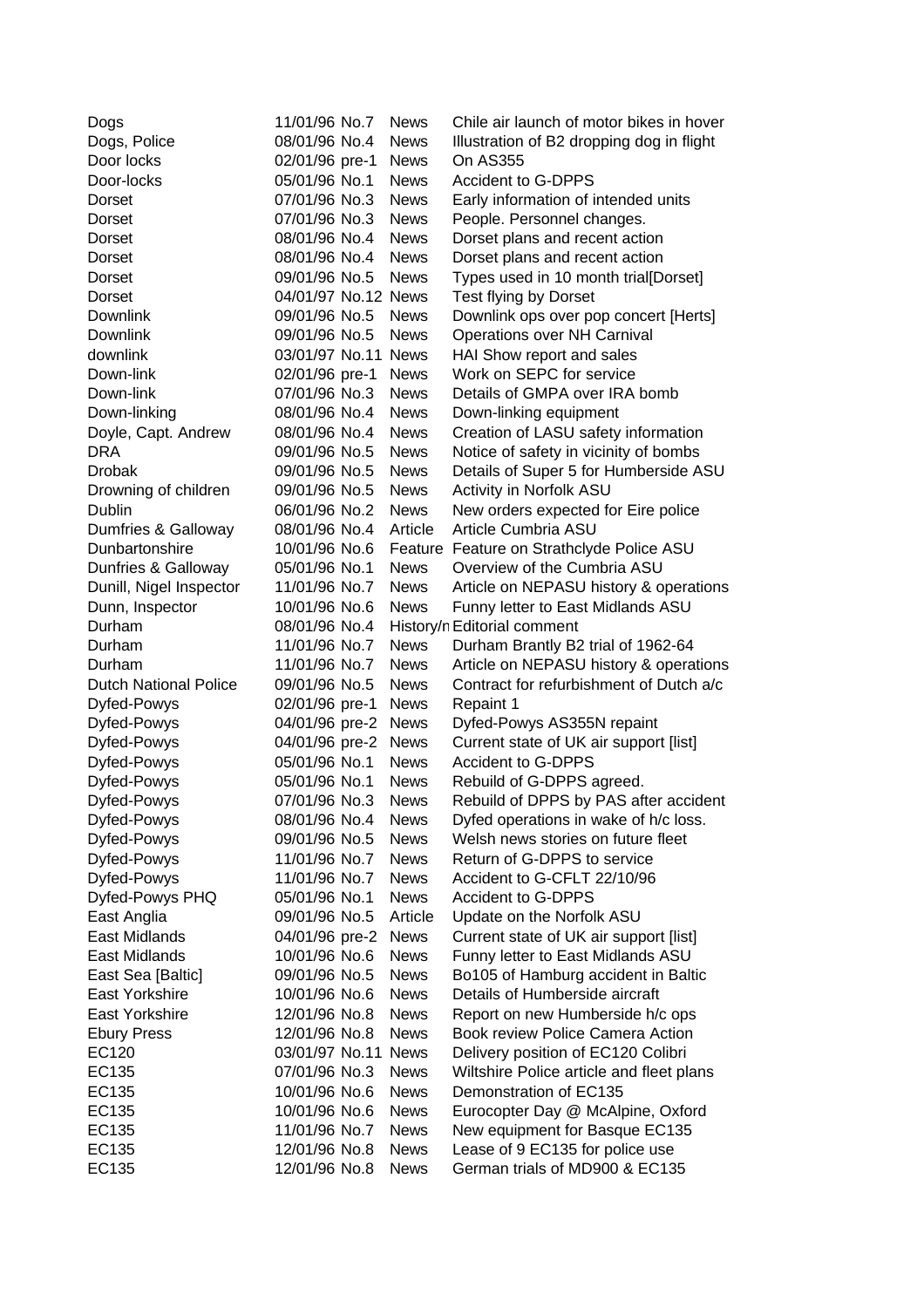| EC135                       | 12/01/96 No.8       | <b>News</b> | <b>BGS fleet change variables</b>                       |
|-----------------------------|---------------------|-------------|---------------------------------------------------------|
| EC135                       | 12/01/96 No.8       | <b>News</b> | Basque Police EC135 delivery due                        |
| EC135                       | 02/01/97 No.10 News |             | Photos of 900/135 on Polizei trials                     |
| EC135                       | 03/01/97 No.11 News |             | Basque EC135 delivery confirmed                         |
| EC135                       | 04/01/97 No.12 News |             | Test flying by Dorset                                   |
| <b>ECM</b>                  | 10/01/96 No.6       | <b>News</b> | Funny letter to East Midlands ASU                       |
| <b>ECS</b>                  | 08/01/96 No.4       | <b>News</b> | Notting Hill Carnival arrangements                      |
| <b>ECS</b>                  | 09/01/96 No.5       | <b>News</b> | Downlink ops over pop concert [Herts]                   |
| ECS                         | 09/01/96 No.5       | <b>News</b> | Operations over NH Carnival                             |
| <b>ECS</b>                  | 12/01/96 No.8       | <b>News</b> | Security exhibition in November                         |
| Editorial                   | 05/01/96 No.1       |             | Editorial Introduction to Editor                        |
| Editorial                   | 06/01/96 No.2       | <b>News</b> | North Yorkshire Prudom Goodman/IRA                      |
| Editorial                   | 07/01/96 No.3       | History     | Marking the 75th Anniversary of R36                     |
| Editorial                   | 08/01/96 No.4       |             | History/n Farnborough/BK117 basing/Heliconair           |
| Editorial                   | 09/01/96 No.5       | <b>News</b> | Editorial on SBAC show Farnborough                      |
| Editorial                   | 10/01/96 No.6       | <b>News</b> | Editorial on unit visits                                |
| Editorial                   | 01/01/97 No.9       | <b>News</b> | 83rd anniversary of police aviation                     |
| Editorial                   | 01/01/97 No.9       | <b>News</b> | Editorial on the sale of MP Bell 222s                   |
| Editorial                   |                     |             | 04/01/97 No.12 Editorial First year of PAN              |
| <b>Effectiveness</b>        | 03/01/97 No.11 News |             | Outline of Virgin take-over of HEMS                     |
| <b>EFIS</b>                 | 02/01/97 No.10 News |             | Delivery of MD900 to Belgian Rijkswacht                 |
| EH101                       | 03/01/97 No.11 News |             | New EH101 ordered by Tokyo Police                       |
| Eire                        | 06/01/96 No.2       | <b>News</b> | New orders expected for Eire police                     |
| Eire                        | 10/01/96 No.6       | <b>News</b> | Update on the Eire police flying unit                   |
| Eire                        | 12/01/96 No.8       | <b>News</b> | Types on trial for Eire fixed wing                      |
| Eire                        | 01/01/97 No.9       | <b>News</b> | Sale of AS355N/PBN4000 to Garda                         |
| Eire                        | 02/01/97 No.10 News |             | Equipment for the Garda aircraft                        |
| El Salvador                 | 03/01/97 No.11 News |             | Air unit in El Salvador                                 |
| Eldridge, Insp Chris        | 05/01/96 No.1       | <b>News</b> | Leaves post at Norfolk                                  |
| Elizabeth II, Queen         | 11/01/96 No.7       | <b>News</b> | Article on NEPASU history & operations                  |
| e-mail                      | 11/01/96 No.7       | <b>News</b> | New readers in USA                                      |
| e-mail                      | 11/01/96 No.7       | <b>News</b> | www.officer.com site                                    |
| e-mail                      | 12/01/96 No.8       | <b>News</b> | Report on Lancashire unit                               |
| e-mail                      | 12/01/96 No.8       | <b>News</b> | SERPASU e-mail address                                  |
| E-mail address              | 09/01/96 No.5       | <b>News</b> | Operations over NH Carnival                             |
| e-mail address              | 03/01/97 No.11 News |             | Unit e-mail address for Lancashire                      |
| e-mail address              | 03/01/97 No.11 News |             | Outline of Virgin take-over of HEMS                     |
| Emercom                     | 04/01/97 No.12 News |             | Emercom outline                                         |
| <b>Emergency Helicopter</b> | 09/01/96 No.5       | <b>News</b> | Purchase of NSW Police ASU by co.                       |
| <b>EMS</b>                  | 08/01/96 No.4       | <b>News</b> | Request for UK unit addresses                           |
| <b>EMS</b>                  | 09/01/96 No.5       | <b>News</b> | Cover picture of Careflight Explorer                    |
| <b>EMS</b>                  | 09/01/96 No.5       | <b>News</b> | Editorial on SBAC show Farnborough                      |
| <b>EMS</b>                  | 10/01/96 No.6       | <b>News</b> | Explorer demonstration tour                             |
| <b>EMS</b>                  | 10/01/96 No.6       |             | Feature Feature on Strathclyde Police ASU               |
| <b>EMS</b>                  | 11/01/96 No.7       | <b>News</b> | Article on West Mids EMS                                |
| <b>EMS</b>                  | 11/01/96 No.7       | <b>News</b> | Article on Channel Isle EMS                             |
| <b>EMS</b>                  | 11/01/96 No.7       | <b>News</b> | Accident to G-CFLT 22/10/96                             |
| <b>EMS</b>                  | 11/01/96 No.7       | <b>News</b> | Article on US EMS/Fire operation                        |
| <b>EMS</b>                  | 11/01/96 No.7       | <b>News</b> | Fleet addition to EMS operator in NL                    |
| <b>EMS</b>                  | 12/01/96 No.8       | <b>News</b> | Report on Lancashire unit                               |
| <b>EMS</b>                  |                     |             | 02/01/97 No.10 Editorial Report on Lincs EMS setting up |
| <b>EMS</b>                  | 02/01/97 No.10 News |             | Two new EMS magazines launched                          |
| <b>EMS</b>                  | 02/01/97 No.10 News |             | Article by MJ Gillon on Lincs EMS                       |
| <b>EMS</b>                  | 02/01/97 No.10 News |             | New owner of G-HEMS sought                              |
| <b>EMS</b>                  | 02/01/97 No.10 News |             | Loss of Bo 105 N90750 in crash NY                       |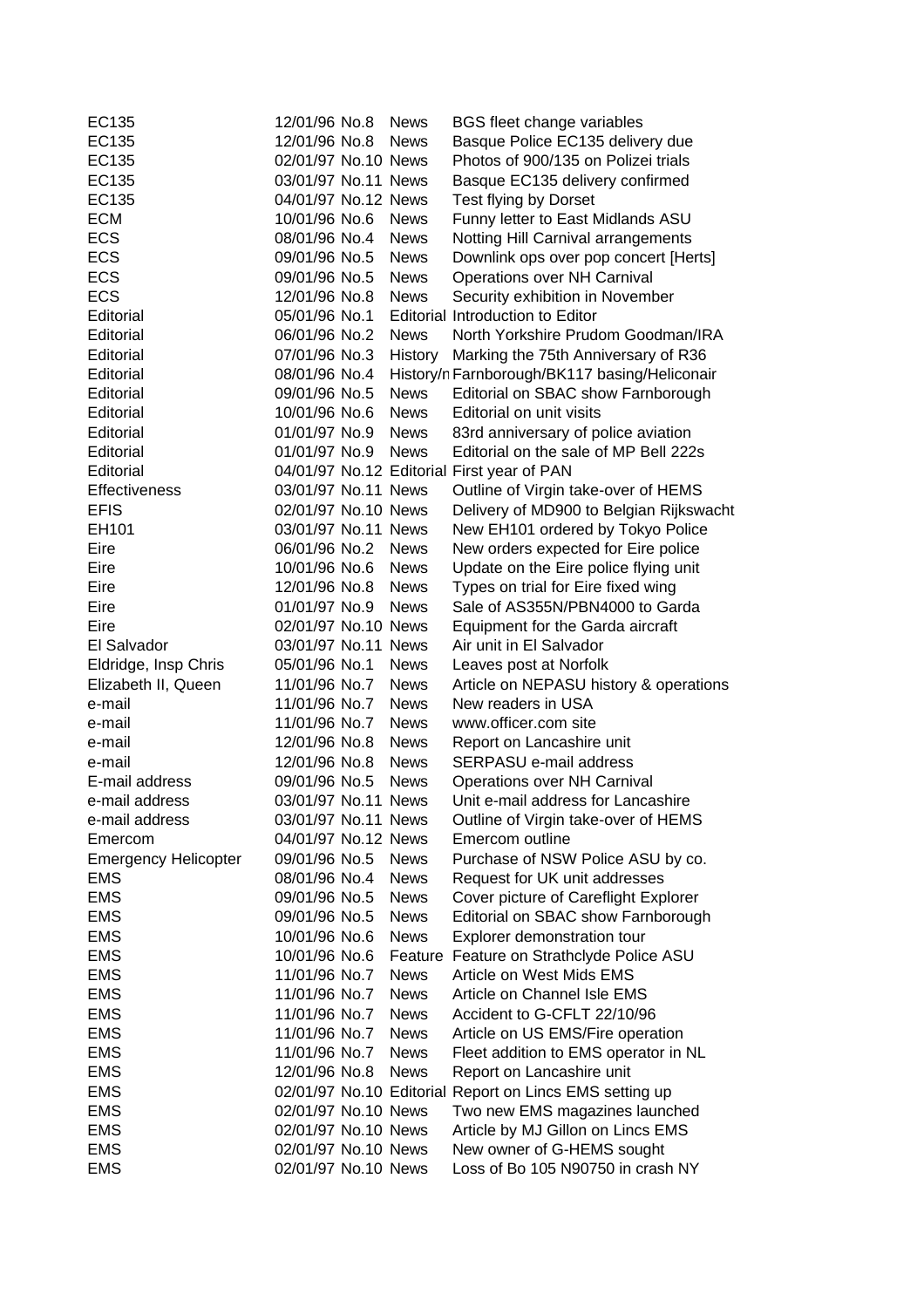| EMS                         | 03/01/97 No.11 News |             | Merseyside ASG EMS operation               |
|-----------------------------|---------------------|-------------|--------------------------------------------|
| <b>EMS</b>                  | 03/01/97 No.11 News |             | Cornwall EMS National lottery& tv          |
| <b>EMS</b>                  | 03/01/97 No.11 News |             | Devon EMS information                      |
| <b>EMS</b>                  | 03/01/97 No.11 News |             | Outline of Virgin take-over of HEMS        |
| <b>EMS</b>                  | 04/01/97 No.12 News |             | Operations by the WCAOU in 1996/7          |
| <b>EMS</b>                  | 04/01/97 No.12 News |             | Outline of HEMS finance & operation        |
| <b>EMS</b> contract         | 04/01/96 pre-2 News |             | Report of intended use of helicopter       |
| Engineering                 | 02/01/97 No.10 News |             | PAS announce contract renewals             |
| <b>Engineering contract</b> | 02/01/97 No.10 News |             | New aircraft and discription Cambs Pol     |
| Engineering spare           | 01/01/97 No.9       | <b>News</b> | Purchase of reserve aircraft for XPOL      |
| England, Supt. Ray          | 09/01/96 No.5       | <b>News</b> | <b>Retirement from Home Office duties</b>  |
| England, Supt. Ray          | 10/01/96 No.6       | <b>News</b> | Change of staff at Home Office             |
| English                     | 10/01/96 No.6       | Feature     | Feature on Strathclyde Police ASU          |
| Enstrom                     | 01/01/97 No.9       | <b>News</b> | Pasadena Enstrom photograph                |
| Enstrom F28                 | 01/01/97 No.9       | <b>News</b> | Launch of Fresno Police & Sheriff ASU      |
| Epsom Downs                 | 11/01/96 No.7       | History     | Historical article from June 1923          |
| Equipment                   | 01/01/97 No.9       | <b>News</b> | Purchase of B412 confirmedby CPAW          |
| Equipment                   | 01/01/97 No.9       | <b>News</b> | Sale of AS355N/PBN4000 to Garda            |
| Equipment                   | 01/01/97 No.9       | <b>News</b> | Review of Hong Kong GFS fleet              |
| Equipment                   | 01/01/97 No.9       | <b>News</b> | <b>Review of Malta fleet</b>               |
| Equipment                   | 01/01/97 No.9       | <b>News</b> | Launch of Fresno Police & Sheriff ASU      |
| Equipment                   | 02/01/97 No.10 News |             | Delivery of MD900 to Belgian Rijkswacht    |
| Equipment                   | 02/01/97 No.10 News |             | <b>Flight Logistics Satfix GPS outline</b> |
| Erratum                     | 09/01/96 No.5       | <b>News</b> | Error in address published earlier         |
| Essendon                    | 09/01/96 No.5       | <b>News</b> | Purchase of NSW Police ASU by co.          |
| Essex                       | 02/01/96 pre-1      | <b>News</b> | Arrangements with Cambs & Suffolk          |
| <b>Essex</b>                | 04/01/96 pre-2      | <b>News</b> | Current state of UK air support [list]     |
| Essex                       | 09/01/96 No.5       | <b>News</b> | Activity. North Weald fire. Hijack         |
| Essex                       | 11/01/96 No.7       | <b>News</b> | Accident to G-CFLT 22/10/96                |
| <b>Essex</b>                | 02/01/97 No.10 News |             | New aircraft and discription Cambs Pol     |
| Essex                       | 02/01/97 No.10 News |             | Collapse of the Whitemoor escape trial     |
| Essex                       | 03/01/97 No.11 News |             | C&E Consortium plans outlined              |
| <b>Essex Police</b>         | 01/01/97 No.9       | <b>News</b> | Purchase of reserve aircraft for XPOL      |
| <b>Essex Police</b>         | 07/01/96 No.3       | Cover       | Essex Police AS355F G-XPOL cover           |
| <b>EU Official Journal</b>  | 12/01/96 No.8       | <b>News</b> | Report on new Humberside h/c ops           |
| Euro 96                     | 09/01/96 No.5       | <b>News</b> | Developments in Yorkshire                  |
| Euro 96 football            | 08/01/96 No.4       | <b>News</b> | SERPASU ops over football/IRA/TV etc       |
| Eurocopter                  | 07/01/96 No.3       | Article     | North Wales feature of HIRB's/HISL's       |
| Eurocopter                  | 07/01/96 No.3       | <b>News</b> | Order of new helicopters and fleet list    |
| Eurocopter                  | 08/01/96 No.4       |             | History/n Editorial comment                |
| Eurocopter                  | 08/01/96 No.4       | <b>News</b> | New equipment for Austrian BIM             |
| Eurocopter                  | 09/01/96 No.5       | <b>News</b> | Editorial on SBAC show Farnborough         |
| Eurocopter                  | 09/01/96 No.5       | <b>News</b> | Fire brigade trials of helicopter          |
| Eurocopter                  | 09/01/96 No.5       | <b>News</b> | Details of Super 5 for Humberside ASU      |
| Eurocopter                  | 09/01/96 No.5       | <b>News</b> | Operations over NH Carnival                |
| Eurocopter                  | 09/01/96 No.5       | <b>News</b> | Purchase of NSW Police ASU by co.          |
| Eurocopter                  | 09/01/96 No.5       | <b>News</b> | Argentina accident SA315 Lama              |
| Eurocopter                  | 09/01/96 No.5       | <b>News</b> | Stuttgart police Bo 105 accident           |
| Eurocopter                  | 09/01/96 No.5       | <b>News</b> | Argentina Bo105 accident                   |
| Eurocopter                  | 09/01/96 No.5       | <b>News</b> | Bo105 of Hamburg accident in Baltic        |
| Eurocopter                  | 10/01/96 No.6       | <b>News</b> | New aircraft for Sussex - ideas            |
| Eurocopter                  | 10/01/96 No.6       | <b>News</b> | Eurocopter Day @ McAlpine, Oxford          |
| Eurocopter                  | 11/01/96 No.7       | <b>News</b> | Return of G-DPPS to service                |
| Eurocopter                  | 11/01/96 No.7       | <b>News</b> | Accident to G-CFLT 22/10/96                |
| Eurocopter                  | 11/01/96 No.7       | <b>News</b> | Prediction of delivery G-EYNL Bo105        |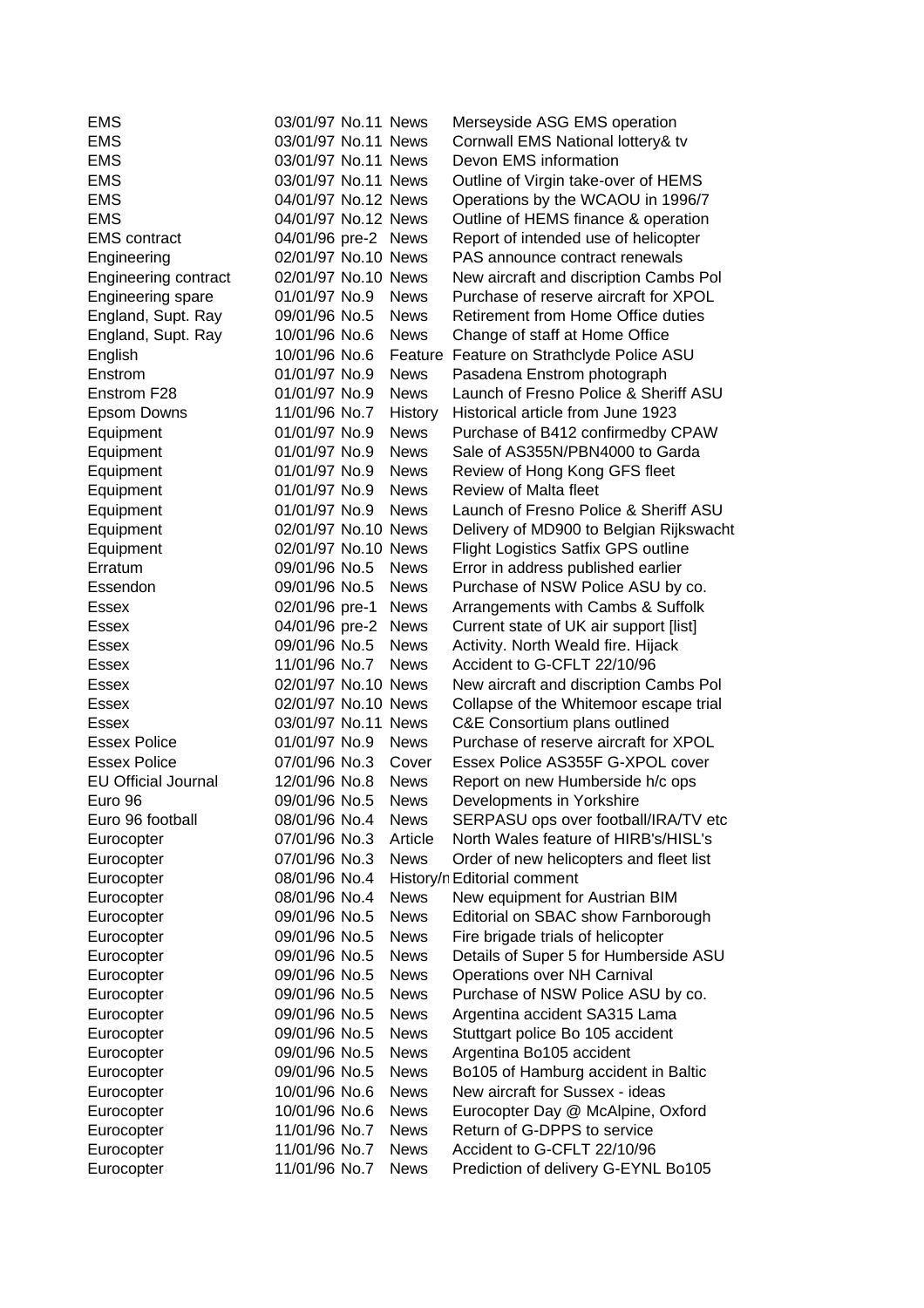| Eurocopter                | 11/01/96 No.7       | <b>News</b> | AS355 for Sth. Yorks Police @ PAS         |
|---------------------------|---------------------|-------------|-------------------------------------------|
| Eurocopter                | 11/01/96 No.7       | <b>News</b> | Trials of moving map with SERPASU         |
| Eurocopter                | 11/01/96 No.7       | <b>News</b> | New readers of PAN announced              |
| Eurocopter                | 11/01/96 No.7       | <b>News</b> | Malay Police fleet plans & orders         |
| Eurocopter                | 11/01/96 No.7       | <b>News</b> | Chile air launch of motor bikes in hover  |
| Eurocopter                | 11/01/96 No.7       | <b>News</b> | Fleet addition to EMS operator in NL      |
| Eurocopter                | 11/01/96 No.7       | <b>News</b> | New equipment for Basque EC135            |
| Eurocopter                | 12/01/96 No.8       | <b>News</b> | New aircraft identity[Cambridge]          |
| Eurocopter                | 12/01/96 No.8       | <b>News</b> | Report on new Humberside h/c ops          |
| Eurocopter                | 12/01/96 No.8       | <b>News</b> | Lease of 9 EC135 for police use           |
| Eurocopter                | 12/01/96 No.8       | <b>News</b> | German trials of MD900 & EC135            |
| Eurocopter                | 12/01/96 No.8       | <b>News</b> | <b>BGS</b> fleet change variables         |
| Eurocopter                | 12/01/96 No.8       | <b>News</b> | Basque Police EC135 delivery due          |
| Eurocopter                | 12/01/96 No.8       | Picture     | Illustration Bo105 Super 5 of BGS         |
| Eurocopter                | 12/01/96 No.8       | <b>News</b> | Accident to Alouette 21.7.96              |
| Eurocopter                | 12/01/96 No.8       | <b>News</b> | Accident AS355 New Mexico 23.11.96        |
| Eurocopter                | 01/01/97 No.9       | <b>News</b> | Sale of AS355N/PBN4000 to Garda           |
| Eurocopter                | 02/01/97 No.10 News |             | Equipment for the Garda aircraft          |
| Eurocopter                | 02/01/97 No.10 News |             | Photos of 900/135 on Polizei trials       |
| Eurocopter                | 03/01/97 No.11 News |             | Basque EC135 delivery confirmed           |
| Eurocopter                | 03/01/97 No.11 News |             | Delivery position of EC120 Colibri        |
| Eurocopter                | 04/01/97 No.12 News |             | South Yorkshire plans on set up.          |
| Eurocopter                | 04/01/97 No.12 News |             | Emercom outline                           |
| Eurocopter AS350          | 03/01/97 No.11 News |             | HAI Show report and sales                 |
| Eurocopter AS365          | 04/01/97 No.12 News |             | Outline of HEMS finance & operation       |
| Eurocopter EC135          | 07/01/96 No.3       | <b>News</b> | Wiltshire Police article and fleet plans  |
| EuroNav                   | 12/01/96 No.8       | <b>News</b> | Advances in the GPS map system            |
| EuroNav III               | 08/01/96 No.4       | <b>News</b> | Advertisers item on Euronav III           |
| EuroNav III               | 12/01/96 No.8       | <b>News</b> | Report on new Humberside h/c ops          |
| EuroNav III               | 12/01/96 No.8       | <b>News</b> | Equipment for South Yorks AS355F          |
| European Helicopters      | 07/01/96 No.3       | Article     | North Wales feature of HIRB's/HISL's      |
| European Helicopters      | 01/01/97 No.9       | <b>News</b> | New helicopter G-SAEW on line             |
| Evans, Sgt M              | 07/01/96 No.3       | <b>News</b> | Wiltshire Police article and fleet plans  |
| Exeter                    | 04/01/96 pre-2      | <b>News</b> | Current state of UK air support [list]    |
| Exeter                    | 09/01/96 No.5       | <b>News</b> | Use of fixed wing by Devon & Cornwall     |
| Explorer                  | 04/01/96 pre-2      | <b>News</b> | Rijkswacht fleet changes                  |
| Explorer                  | 07/01/96 No.3       | <b>News</b> | Wiltshire Police article and fleet plans  |
| Explorer                  | 09/01/96 No.5       | <b>News</b> | Cover picture of Careflight Explorer      |
| Explorer                  | 10/01/96 No.6       | <b>News</b> | Demonstration of Explorer                 |
| Explorer                  | 10/01/96 No.6       | <b>News</b> | Explorer demonstration tour               |
| Explorer                  | 10/01/96 No.6       | <b>News</b> | Belgian Explorer details                  |
| Explorer                  | 02/01/97 No.10 News |             | Delivery of MD900 to Belgian Rijkswacht   |
| Explorer                  | 03/01/97 No.11 News |             | Equipment on Belgian MD900                |
| Explorer sales            | 09/01/96 No.5       | <b>News</b> | Editorial on SBAC show Farnborough        |
| <b>Express Newspapers</b> | 02/01/97 No.10 News |             | New owner of G-HEMS sought                |
| <b>Express Newspapers</b> | 03/01/97 No.11 News |             | Outline of Virgin take-over of HEMS       |
| <b>Express Newspapers</b> | 04/01/97 No.12 News |             | Outline of HEMS finance & operation       |
| Fairoaks                  | 04/01/96 pre-2      | <b>News</b> | Delivery of third AS355N                  |
| Fairoaks                  | 04/01/96 pre-2      | <b>News</b> | Current state of UK air support [list]    |
| Fairoaks                  | 05/01/96 No.1       | <b>News</b> | New AS355N SEPC for operations            |
| Fairoaks                  | 07/01/96 No.3       | <b>News</b> | Renew pilotage contract. Fleet change     |
| Fairoaks                  | 08/01/96 No.4       | <b>News</b> | SERPASU ops over football/IRA/TV etc      |
| Fairoaks                  | 09/01/96 No.5       | News        | Operations over NH Carnival               |
| Fairoaks                  | 12/01/96 No.8       | <b>News</b> | SERPASU e-mail address                    |
| Fairoaks                  | 02/01/97 No.10 News |             | Final departure of crated Bell 222 report |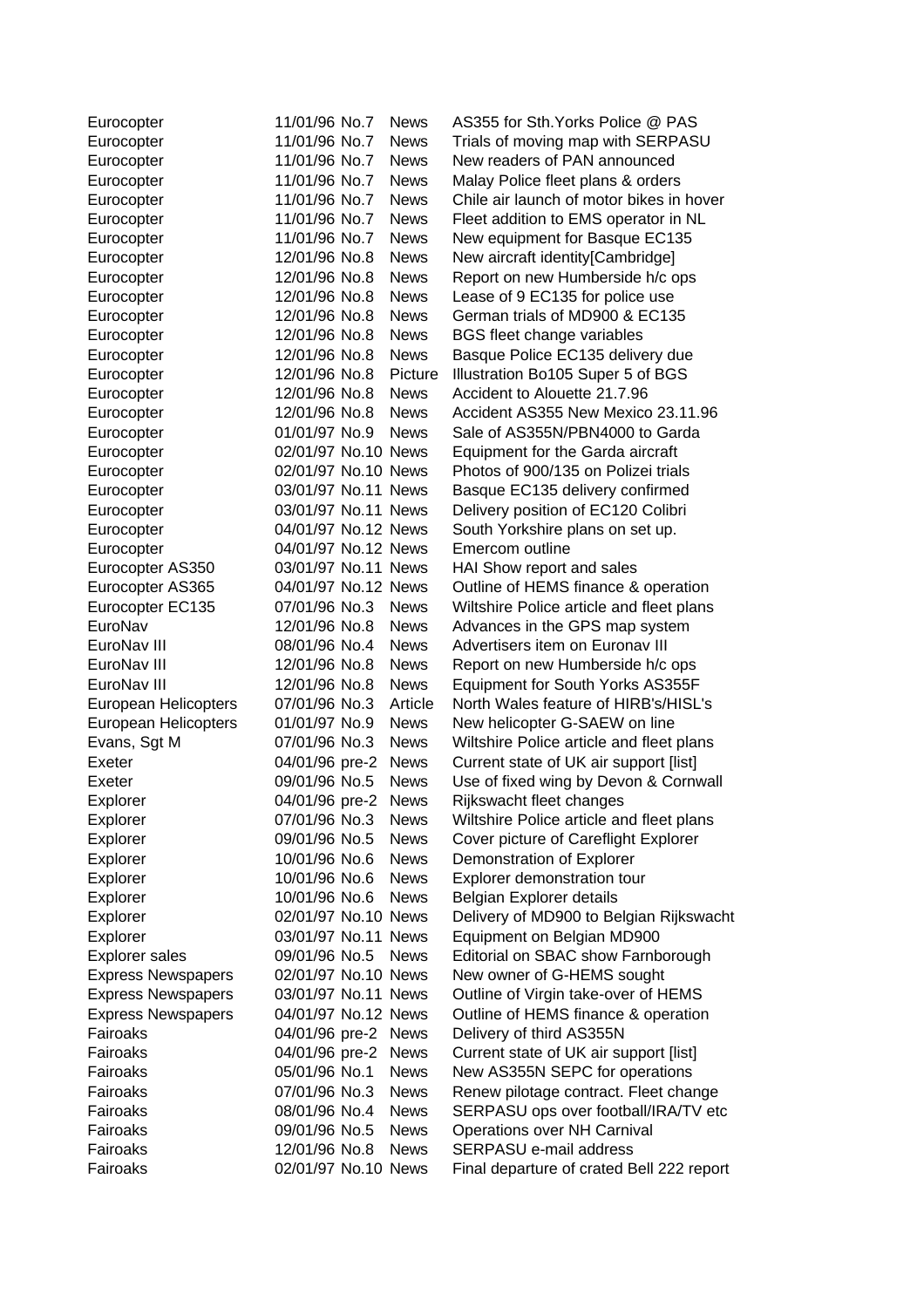| Fairoaks base               | 04/01/96 pre-2 News |             | Delivery of third AS355N                   |
|-----------------------------|---------------------|-------------|--------------------------------------------|
| Fargo auxilliary tank       | 03/01/97 No.11 News |             | Equipment on Belgian MD900                 |
| Farnborough                 | 08/01/96 No.4       |             | History/n Editorial comment                |
| Farnborough                 | 10/01/96 No.6       | <b>News</b> | Eurocopter Day @ McAlpine, Oxford          |
| Farnborough 96              | 09/01/96 No.5       | <b>News</b> | Editorial on SBAC show Farnborough         |
| Farnborough Air Show        | 10/01/96 No.6       | <b>News</b> | Demonstration of Explorer                  |
| Farnborough Air Show        | 03/01/97 No.11 News |             | New EH101 ordered by Tokyo Police          |
| FBI                         | 08/01/96 No.4       | <b>News</b> | Bombs airliner crashes & Olympics          |
| Federal Grant aid           | 01/01/97 No.9       | <b>News</b> | Launch of Fresno Police & Sheriff ASU      |
| Filton                      | 04/01/96 pre-2 News |             | Current state of UK air support [list]     |
| Filton                      | 04/01/97 No.12 News |             | Operations by the WCAOU in 1996/7          |
| Finance                     | 03/01/97 No.11 News |             | Devon EMS information                      |
| Finance                     | 03/01/97 No.11 News |             | Outline of Virgin take-over of HEMS        |
| Financial                   | 03/01/97 No.11 News |             | Outline of Virgin take-over of HEMS        |
| Fire                        | 09/01/96 No.5       | <b>News</b> | Activity. North Weald fire. Hijack         |
| Fire                        | 09/01/96 No.5       | <b>News</b> | Operations over NH Carnival                |
| Fire Ambulance              | 04/01/97 No.12 News |             | Operations by the WCAOU in 1996/7          |
| Fire Brigade                | 09/01/96 No.5       | <b>News</b> | Fire brigade trials of helicopter          |
| Fire Brigade                | 10/01/96 No.6       | <b>News</b> | Eurocopter Day @ McAlpine, Oxford          |
| <b>Fire Department</b>      | 03/01/97 No.11      | <b>News</b> | HAI Show report and sales                  |
| Fire fighting               | 11/01/96 No.7       | <b>News</b> | Article on US EMS/Fire operation           |
| Fire fighting               | 12/01/96 No.8       |             | Pictures Front page illustration MD520N    |
| <b>Fire Service</b>         | 03/01/97 No.11 News |             | Helmet mounted camera system               |
| Firefly                     | 01/01/97 No.9       | <b>News</b> | Review of Hong Kong GFS fleet              |
| First police flight         | 01/01/97 No.9       | <b>News</b> | Editorial on the sale of MP Bell 222s      |
| First police flight         | 01/01/97 No.9       | Feature     | First police use 1914 Miami Florida        |
| Fitzgerald, Insp. Steve     | 02/01/97 No.10 News |             | Personnel moves announced                  |
| Fixed wing                  | 11/01/96 No.7       | <b>News</b> | Cover study of PBN4000                     |
| Fixed wing trials           | 11/01/96 No.7       | <b>News</b> | Trial of police suitable types             |
| Fleet changes               | 11/01/96 No.7       | <b>News</b> | LAC sheriff fleet plans - new SAR type     |
| Fleet size [Austria]        | 07/01/96 No.3       | <b>News</b> | Order of new helicopters and fleet list    |
| Fleet size [Italy]          | 07/01/96 No.3       | <b>News</b> | Natural disaster in Italy                  |
| <b>Flight International</b> | 12/01/96 No.8       | <b>News</b> | Caribinieri fleet changes variables        |
| <b>Flight Logistics</b>     | 02/01/97 No.10 News |             | <b>Flight Logistics Satfix GPS outline</b> |
| Flight safety               | 08/01/96 No.4       | <b>News</b> | Creation of LASU safety information        |
| flir                        | 02/01/96 pre-1      | <b>News</b> | Chiltern ASU                               |
| flir                        | 05/01/96 No.1       | <b>News</b> | Red Box Ground Power now for training      |
| flir                        | 07/01/96 No.3       | Article     | North Wales feature of HIRB's/HISL's       |
| flir                        | 08/01/96 No.4       | <b>News</b> | Dyfed operations in wake of h/c loss.      |
| flir                        | 08/01/96 No.4       | <b>News</b> | Developments in Norfolk air support        |
| flir                        | 08/01/96 No.4       | <b>News</b> | Development of material to shield flir     |
| Flir                        | 09/01/96 No.5       | <b>News</b> | Developments in Yorkshire                  |
| Flir                        | 10/01/96 No.6       | Feature     | Feature on Strathclyde Police ASU          |
| Flir                        | 01/01/97 No.9       | <b>News</b> | Launch of Fresno Police & Sheriff ASU      |
| Flir                        | 02/01/97 No.10 News |             | Collapse of the Whitemoor escape trial     |
| Flir                        | 02/01/97 No.10 News |             | Riot at prison police ASU present          |
| Flir                        | 02/01/97 No.10 News |             | Equipment for the Garda aircraft           |
| <b>FLIR 3000</b>            | 03/01/97 No.11 News |             | HAI Show report and sales                  |
| Flood                       | 02/01/97 No.10 News |             | Rescue of flood victims by LACS S-58       |
| Florida                     | 08/01/96 No.4       | <b>News</b> | Accident to Osceola County Sh. R22         |
| Florida                     | 10/01/96 No.6       | <b>News</b> | New aircraft for South Yorkshire           |
| Florida                     | 01/01/97 No.9       | Feature     | First police use 1914 Miami Florida        |
| <b>Flying Pictures</b>      | 09/01/96 No.5       | <b>News</b> | Developments in Yorkshire                  |
| <b>Forest fires</b>         | 11/01/96 No.7       | <b>News</b> | Article on US EMS/Fire operation           |
| Foxcroft, Sgt. John         | 07/01/96 No.3       | News        | People. Personnel changes.                 |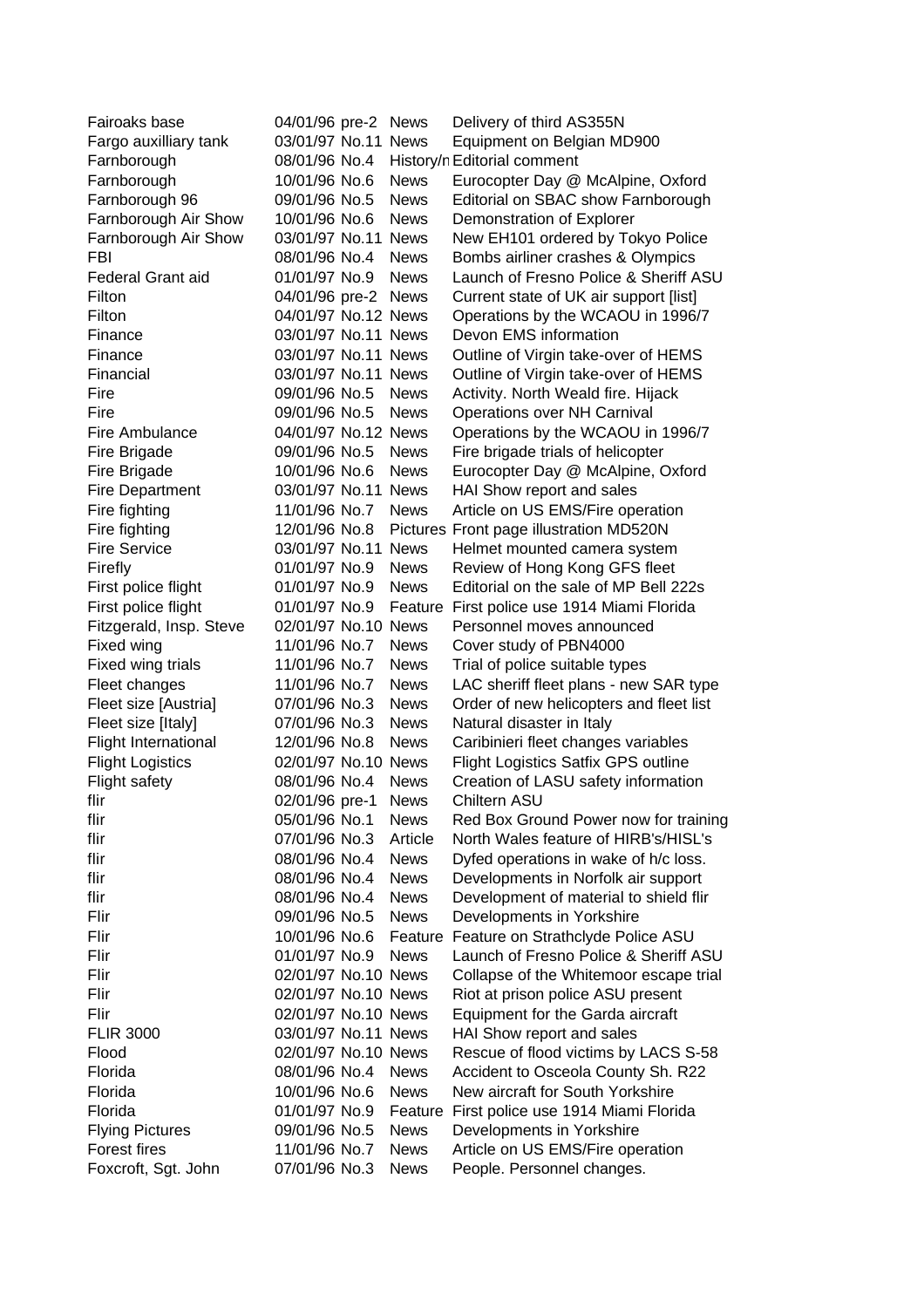| France                    | 11/01/96 No.7       | <b>News</b> | New readers of PAN announced               |
|---------------------------|---------------------|-------------|--------------------------------------------|
| Fresno                    | 01/01/97 No.9       | <b>News</b> | Launch of Fresno Police & Sheriff ASU      |
| Fresno                    | 01/01/97 No.9       | <b>News</b> | Fresno Police ASU with MD500E due          |
| Frogmen                   | 09/01/96 No.5       | <b>News</b> | Bo105 of Hamburg accident in Baltic        |
| FSI                       | 02/01/97 No.10 News |             | Address change                             |
| <b>FSI Flir</b>           | 10/01/96 No.6       | Feature     | Feature on Strathclyde Police ASU          |
| <b>FSI Sapire flir</b>    | 08/01/96 No.4       | <b>News</b> | Developments in Norfolk air support        |
| Fuel pump failure         | 02/01/97 No.10 News |             | Strange case of biscuit contamination      |
| Fuel system               | 02/01/97 No.10 News |             | Strange case of biscuit contamination      |
| <b>Full Sutton Prison</b> | 02/01/97 No.10 News |             | Riot at prison police ASU present          |
| Funeral                   | 03/01/97 No.11 News |             | Fatal helicopter accident to Hughes        |
| Funny item on flir avoid  | 09/01/96 No.5       | <b>News</b> | Lie in a freezer                           |
| Garda                     | 10/01/96 No.6       | <b>News</b> | Update on the Eire police flying unit      |
| Garda                     | 01/01/97 No.9       | <b>News</b> | Sale of AS355N/PBN4000 to Garda            |
| Garda                     | 02/01/97 No.10 News |             | Equipment for the Garda aircraft           |
| Garda Siochana            | 06/01/96 No.2       | <b>News</b> | New orders expected for Eire police        |
| Gazelle                   | 10/01/96 No.6       | <b>News</b> | Eurocopter Day @ McAlpine, Oxford          |
| Gendarmerie               | 07/01/96 No.3       | <b>News</b> | <b>Accident to French Alouette</b>         |
| Gendarmerie               | 09/01/96 No.5       | <b>News</b> | Sale of Explorer                           |
| Gendarmerie               | 10/01/96 No.6       | <b>News</b> | Belgian Explorer details                   |
| Gendarmerie               | 12/01/96 No.8       | <b>News</b> | Report on Belgian Gendarmerie              |
| Gendarmerie               | 02/01/97 No.10 News |             | Delivery of MD900 to Belgian Rijkswacht    |
| Gendarmerie               | 03/01/97 No.11 News |             | Equipment on Belgian MD900                 |
| Germany                   | 08/01/96 No.4       | <b>News</b> | New equipment fitted to German SA365       |
| Germany                   | 09/01/96 No.5       | <b>News</b> | Stuttgart police Bo 105 accident           |
| Germany                   | 09/01/96 No.5       | <b>News</b> | Bo105 of Hamburg accident in Baltic        |
| Germany                   | 10/01/96 No.6       | <b>News</b> | Eurocopter Day @ McAlpine, Oxford          |
| Germany                   | 11/01/96 No.7       | <b>News</b> | New readers of PAN announced               |
| Germany                   | 12/01/96 No.8       | <b>News</b> | Lease of 9 EC135 for police use            |
| Germany                   | 12/01/96 No.8       | <b>News</b> | <b>BGS</b> fleet change variables          |
| Gillbe, Peter             | 12/01/96 No.8       | <b>News</b> | Book review Police Camera Action           |
| Glasgow                   | 04/01/96 pre-2      | <b>News</b> | Current state of UK air support [list]     |
| Glasgow                   | 10/01/96 No.6       |             | Feature Feature on Strathclyde Police ASU  |
| Glasgow                   | 10/01/96 No.6       |             | Feature Feature on Strathclyde Police ASU  |
| Glasgow                   | 12/01/96 No.8       | <b>News</b> | Request for informationon 1935 use         |
| Gloucester                | 04/01/97 No.12 News |             | Operations by the WCAOU in 1996/7          |
| Government assistance     | 03/01/97 No.11 News |             | C&E Consortium plans outlined              |
| Government Flying Serv.   | 01/01/97 No.9       | <b>News</b> | Review of Hong Kong GFS fleet              |
| <b>GPS</b>                | 08/01/96 No.4       | <b>News</b> | Advertisers item on Euronav III            |
| <b>GPS</b>                | 11/01/96 No.7       | <b>News</b> | Trials of moving map with SERPASU          |
| <b>GPS</b>                | 02/01/97 No.10 News |             | <b>Flight Logistics Satfix GPS outline</b> |
| <b>Greater Manchester</b> | 04/01/96 pre-2      | <b>News</b> | Current state of UK air support [list]     |
| <b>Greater Manchester</b> | 06/01/96 No.2       | <b>News</b> | Report on the PIRA bomb in Manchester      |
| <b>Greater Manchester</b> | 07/01/96 No.3       | <b>News</b> | Details of GMPA over IRA bomb              |
| <b>Greater Manchester</b> | 07/01/96 No.3       | <b>News</b> | People. Personnel changes.                 |
| <b>Greater Manchester</b> | 08/01/96 No.4       | <b>News</b> | Down-linking equipment                     |
| <b>Greater Manchester</b> | 08/01/96 No.4       | <b>News</b> | SERPASU ops over football/IRA/TV etc       |
| <b>Greater Manchester</b> | 01/01/97 No.9       | <b>News</b> | Crash of S76 in Ireland kills GMP pilot    |
| Griffin, Andrew           | 02/01/97 No.10 News |             | Personnel moves announced                  |
| Guarda di Finanza         | 07/01/96 No.3       | <b>News</b> | Natural disaster in Italy                  |
| <b>Guildford Enquiry</b>  | 06/01/96 No.2       | <b>News</b> | Conspicuity colours and aircraft           |
| Gwent                     | 04/01/96 pre-2      | <b>News</b> | Current state of UK air support [list]     |
| <b>Hadrians Wall</b>      | 10/01/96 No.6       | Feature     | Feature on Strathclyde Police ASU          |
| HAI                       | 03/01/97 No.11 News |             | Air unit honoured at HAI Show              |
| HAI                       | 03/01/97 No.11 News |             | <b>HAI Show report</b>                     |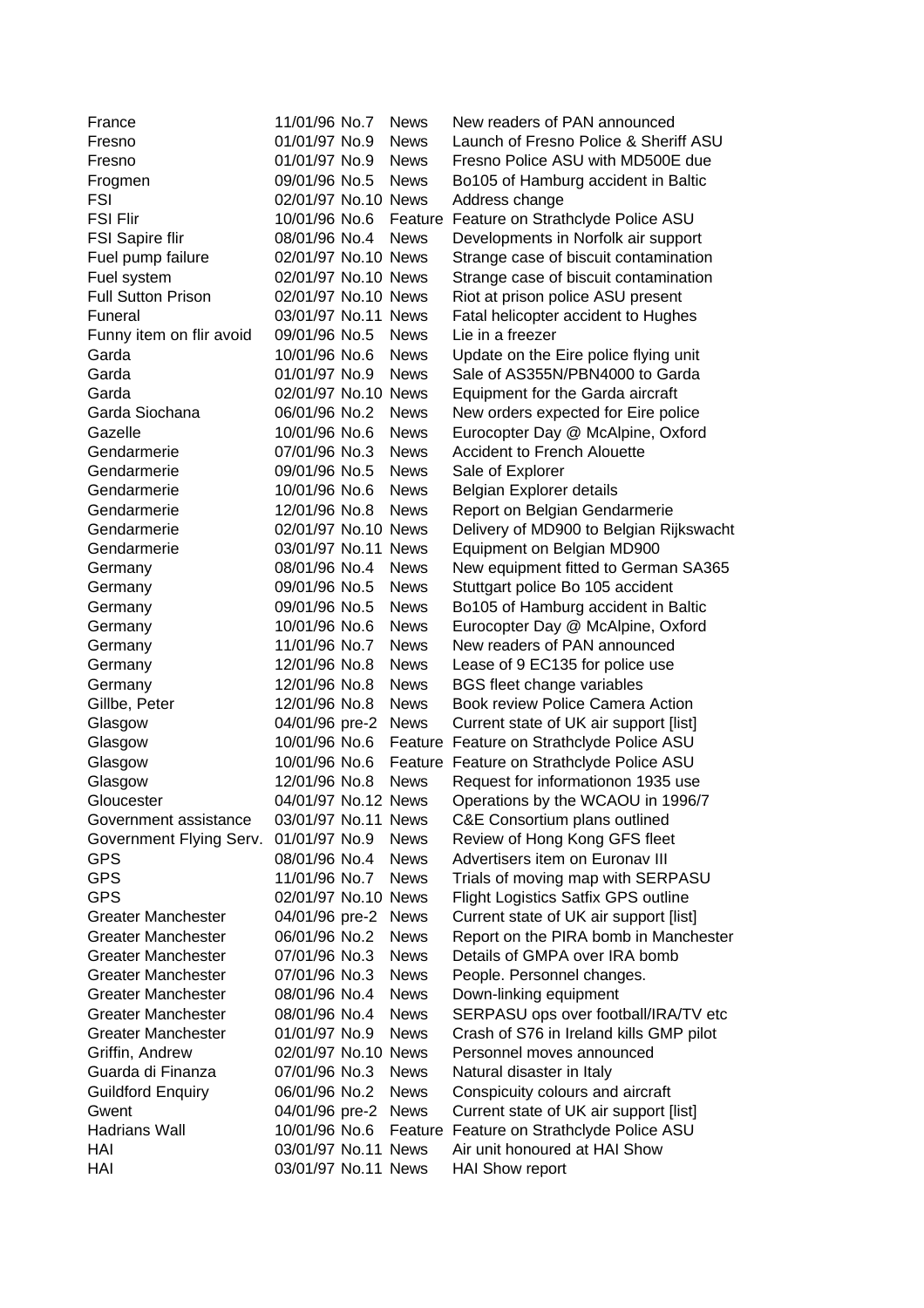| HAI                                                | 03/01/97 No.11 News            |                            | Delivery position of EC120 Colibri                                                |
|----------------------------------------------------|--------------------------------|----------------------------|-----------------------------------------------------------------------------------|
| HAI                                                | 04/01/97 No.12 News            |                            | Test flying by Dorset                                                             |
| Halfpenny Gn                                       | 02/01/96 pre-1                 | <b>News</b>                | CCAOU new aircraft.                                                               |
| <b>Halfpenny Green</b>                             | 04/01/96 pre-2                 | <b>News</b>                | Current state of UK air support [list]                                            |
| Halfpenny Green                                    | 08/01/96 No.4                  | <b>News</b>                | EMS operationto London by N. Wales                                                |
| Hall, Simon                                        | 02/01/97 No.10 News            |                            | Personnel moves announced                                                         |
| Hallet, George A                                   | 01/01/97 No.9                  | Feature                    | First police use 1914 Miami Florida                                               |
| Halpenny Green                                     | 08/01/96 No.4                  | <b>News</b>                | Retirement notice of PS Burns CCAOU                                               |
| <b>Hamburg Police</b>                              | 09/01/96 No.5                  | <b>News</b>                | Bo105 of Hamburg accident in Baltic                                               |
| Hampden Park 1935                                  | 12/01/96 No.8                  | <b>News</b>                | Request for informationon 1935 use                                                |
| Hampshire                                          | 04/01/96 pre-2                 | <b>News</b>                | Current state of UK air support [list]                                            |
| Hampshire                                          | 05/01/96 No.1                  | <b>News</b>                | Int. Heli. Show @ Middle Wallop related                                           |
| Hampshire                                          | 07/01/96 No.3                  | <b>News</b>                | New address given for HPASU                                                       |
| Hampshire                                          | 09/01/96 No.5                  | <b>News</b>                | Error in address published earlier                                                |
| Hampshire                                          | 12/01/96 No.8                  | <b>News</b>                | New Islander silencer announced                                                   |
| Hampshire                                          | 02/01/97 No.10 News            |                            | PAS announce contract renewals                                                    |
| Hanger                                             | 01/01/97 No.9                  | <b>News</b>                | Building of hanger for CPAW                                                       |
| Hannover                                           | 12/01/96 No.8                  | <b>News</b>                | German trials of MD900 & EC135                                                    |
| Hannover Airport                                   | 08/01/96 No.4                  | <b>News</b>                | New equipment fitted to German SA365                                              |
| Harding, Matthew                                   | 11/01/96 No.7                  | <b>News</b>                | Accident to G-CFLT 22/10/96                                                       |
| Harle Airport                                      | 12/01/96 No.8                  | <b>News</b>                | New Islander silencer announced                                                   |
| Hartzell                                           | 12/01/96 No.8                  | <b>News</b>                | New Islander silencer announced                                                   |
| Hatfield                                           | 01/01/97 No.9                  | <b>News</b>                | Sale & review of Bell fleet by MP                                                 |
| <b>Hautes Alpes</b>                                | 07/01/96 No.3                  | <b>News</b>                | <b>Accident to French Alouette</b>                                                |
| Haversack downlink                                 | 09/01/96 No.5                  | <b>News</b>                | Operations over NH Carnival                                                       |
| Hawarden                                           | 07/01/96 No.3                  | <b>News</b>                | Cheshire/pilotage/location/hours                                                  |
| Hawarden                                           | 03/01/97 No.11 News            |                            | Cheshire move to Hawarden                                                         |
| Hawarden, Chester                                  | 06/01/96 No.2                  | <b>News</b>                | Intended move of Cheshire ASU                                                     |
| <b>HAWC</b>                                        | 03/01/97 No.11 News            |                            | Air unit honoured at HAI Show                                                     |
| Headcorn, Kent                                     | 02/01/96 pre-1                 | <b>News</b>                | Fixed wing element                                                                |
| Heddlu                                             | 03/01/97 No.11 Cover           |                            | Cover picture of NWPI                                                             |
| <b>Heddlu marks</b>                                | 02/01/97 No.10 News            |                            | Repaint of G-NWPI recorded                                                        |
| Heliconair                                         | 08/01/96 No.4                  |                            | History/n Editorial comment                                                       |
| Helicopter Assoc Int.                              | 03/01/97 No.11 News            |                            | Air unit honoured at HAI Show                                                     |
| <b>Helicopter Awareness</b>                        | 03/01/97 No.11 News            |                            | <b>HAI Show report</b>                                                            |
| Helicopter International                           | 04/01/96 pre-2 News            |                            | Surplus helicopters in USA                                                        |
|                                                    |                                |                            |                                                                                   |
| helicopter type trials                             | 11/01/96 No.7                  | <b>News</b>                | Trial of police suitable types                                                    |
| <b>Helicopter World</b><br><b>Helicopter World</b> | 07/01/96 No.3<br>07/01/96 No.3 | <b>News</b><br><b>News</b> | Renew pilotage contract. Fleet change<br>Wiltshire Police article and fleet plans |
|                                                    | 11/01/96 No.7                  |                            | Article on West Mids EMS                                                          |
| <b>Helicopter World</b>                            | 12/01/96 No.8                  | <b>News</b>                |                                                                                   |
| Helicorp                                           |                                | <b>News</b>                | New aircraft identity[Cambridge]                                                  |
| Heli-Dyne                                          | 10/01/96 No.6                  | <b>News</b>                | Belgian Explorer details                                                          |
| Heli-Dyne                                          | 03/01/97 No.11 News            |                            | Equipment on Belgian MD900                                                        |
| Heli-Expo 97                                       | 03/01/97 No.11 News            |                            | Equipment on Belgian MD900                                                        |
| Helitech                                           | 03/01/97 No.11 News            |                            | New addition to Israel police unit                                                |
| Helmet camera                                      | 03/01/97 No.11 News            |                            | Helmet mounted camera system                                                      |
| <b>HEMS</b>                                        | 09/01/96 No.5                  | News                       | Operations over NH Carnival                                                       |
| <b>HEMS</b>                                        | 02/01/97 No.10 News            |                            | New owner of G-HEMS sought                                                        |
| <b>HEMS</b>                                        |                                |                            | 03/01/97 No.11 Editorial Press release                                            |
| <b>HEMS</b>                                        | 03/01/97 No.11 News            |                            | Outline of Virgin take-over of HEMS                                               |
| <b>HEMS</b>                                        | 04/01/97 No.12 News            |                            | Outline of HEMS finance & operation                                               |
| Hernandez, Rick Deputy                             | 02/01/97 No.10 News            |                            | Rescue of flood victims by LACS S-58                                              |
| Hertfordshire                                      | 02/01/96 pre-1                 | <b>News</b>                | <b>Constituant force of Chiltern</b>                                              |
| Hertfordshire                                      | 09/01/96 No.5                  | <b>News</b>                | Downlink ops over pop concert [Herts]                                             |
| Hertfordshire                                      | 03/01/97 No.11 News            |                            | First year of Chiltern ASG - report                                               |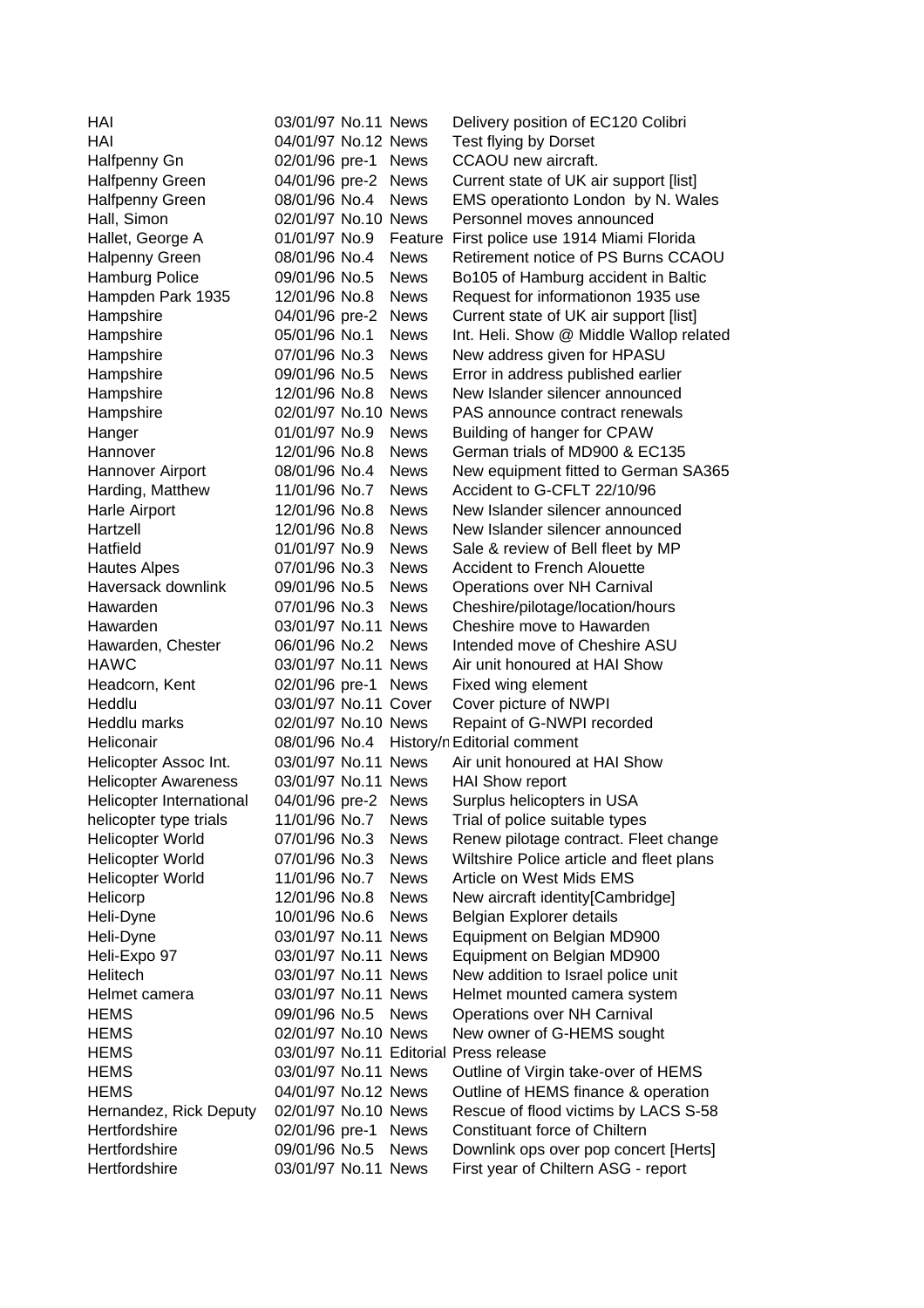| <b>Hertfordshire PHQ</b>            | 02/01/96 pre-1      | <b>News</b> | Chiltern ASU                                                             |
|-------------------------------------|---------------------|-------------|--------------------------------------------------------------------------|
| <b>Highway Parol</b>                | 12/01/96 No.8       | <b>News</b> | Towbar in flight on CHP Cessna                                           |
| <b>Highway Patrol</b>               | 03/01/97 No.11 News |             | HAI Show report and sales                                                |
| Hijack                              | 09/01/96 No.5       | <b>News</b> | Activity. North Weald fire. Hijack                                       |
| HIRB [Lights]                       | 07/01/96 No.3       | Article     | North Wales feature of HIRB's/HISL's                                     |
| HISL [Lights]                       | 07/01/96 No.3       | Article     | North Wales feature of HIRB's/HISL's                                     |
| History                             | 09/01/96 No.5       | History     | Murder - first Metro flight operation.                                   |
| History                             | 01/01/97 No.9       | <b>News</b> | Editorial on the sale of MP Bell 222s                                    |
| History item                        | 11/01/96 No.7       | History     | Historical article from June 1923                                        |
| Hobson, Deputy Ron                  | 03/01/97 No.11 News |             | Fatal helicopter accident to Hughes                                      |
| Hoist                               | 02/01/97 No.10 News |             | Delivery of MD900 to Belgian Rijkswacht                                  |
| <b>Hoists</b>                       | 03/01/97 No.11 News |             | Equipment on Belgian MD900                                               |
| Holland                             | 08/01/96 No.4       | <b>News</b> | New equipment for Austrian BIM                                           |
| Holland                             | 08/01/96 No.4       | <b>News</b> | Light aircraft in police use                                             |
| Holland                             | 11/01/96 No.7       | <b>News</b> | New readers of PAN announced                                             |
| Hollingsbee, Howard                 | 03/01/97 No.11 News |             | Change of police contact                                                 |
| Home Office                         | 04/01/96 pre-2      | <b>News</b> | Conspicuity report                                                       |
| Home Office                         | 06/01/96 No.2       | <b>News</b> | News of intentions in Yorkshire area                                     |
| Home Office                         | 08/01/96 No.4       | <b>News</b> | Initial notice of creation of Humberside                                 |
| Home Office                         | 10/01/96 No.6       | <b>News</b> | Change of staff at Home Office                                           |
| Home Office                         | 11/01/96 No.7       | <b>News</b> | Trial of police suitable types                                           |
| Home Office                         | 11/01/96 No.7       | <b>News</b> | Article on NEPASU history & operations                                   |
| Home Office                         | 02/01/97 No.10 News |             | Financial moves to form North Mids                                       |
| Home Office                         | 03/01/97 No.11 News |             | C&E Consortium plans outlined                                            |
| Home Office                         | 10/01/96 No.6       | Feature     | Feature on Strathclyde Police ASU                                        |
| Home Office Grant                   | 02/01/96 pre-1      | <b>News</b> | PAOC 51% Norfolk                                                         |
| Home Office Grant                   | 02/01/96 pre-1      | <b>News</b> | 1997 grant - speculation                                                 |
| Home Office Staff Officer           | 09/01/96 No.5       | <b>News</b> | <b>Retirement from Home Office duties</b>                                |
| Home Office subsidy                 | 09/01/96 No.5       | <b>News</b> | Editorial on SBAC show Farnborough                                       |
| Hong Kong                           | 01/01/97 No.9       | <b>News</b> | Review of Hong Kong GFS fleet                                            |
| Hospital transportation             | 08/01/96 No.4       | <b>News</b> | EMS operationto London by N. Wales                                       |
| Hours                               | 07/01/96 No.3       | <b>News</b> | Cheshire/pilotage/location/hours                                         |
| Houston                             | 12/01/96 No.8       | <b>News</b> | Accident Hu269 Houston 24.9.96                                           |
| Hovering                            | 11/01/96 No.7       | <b>News</b> | Chile air launch of motor bikes in hover                                 |
| Hovering                            | 12/01/96 No.8       | <b>News</b> | Accident AS355 New Mexico 23.11.96                                       |
| Huey                                | 11/01/96 No.7       | <b>News</b> | Article on US EMS/Fire operation                                         |
| Huey                                | 11/01/96 No.7       | <b>News</b> | Ventura Huey [Bell UH1]                                                  |
| Huey [UH-1D]                        | 12/01/96 No.8       | <b>News</b> | <b>BGS fleet change variables</b>                                        |
| Hughes                              | 08/01/96 No.4       | <b>News</b> | Kit build helicopters for Mexican police                                 |
| Hughes                              | 09/01/96 No.5       | <b>News</b> | Hughes 300C accident at Tampa FL                                         |
| Hughes 300                          | 09/01/96 No.5       | <b>News</b> | Murder - first Metro flight operation.                                   |
| Hughes 300                          | 12/01/96 No.8       | <b>News</b> | Accident Hu269 Houston 24.9.96                                           |
| Hughes 369                          | 12/01/96 No.8       | <b>News</b> | Hughes 369 crash 2.8.96                                                  |
| Hughes 369E                         | 03/01/97 No.11 News |             | HAI Show report and sales                                                |
| Hughes 500                          | 04/01/96 pre-2      | News        | Surplus helicopters in USA                                               |
| Hughes 500                          | 03/01/97 No.11 News |             |                                                                          |
| Hughes OH-6                         | 04/01/96 pre-2      | <b>News</b> | NZ massacre report on operations<br>Surplus helicopters in USA           |
| Hughes OH-6A                        | 03/01/97 No.11 News |             | HAI Show report and sales                                                |
| Hughes TH55                         | 12/01/96 No.8       | <b>News</b> | Accident TH55 19.8.96                                                    |
|                                     |                     |             |                                                                          |
| Hull                                | 12/01/96 No.8       | <b>News</b> | Report on new Humberside h/c ops                                         |
| <b>Humber Estuary</b><br>Humberside | 12/01/96 No.8       | <b>News</b> | Report on new Humberside h/c ops<br>News of intentions in Yorkshire area |
|                                     | 06/01/96 No.2       | <b>News</b> |                                                                          |
| Humberside                          | 08/01/96 No.4       | <b>News</b> | Initial notice of creation of Humberside                                 |
| Humberside                          | 09/01/96 No.5       | <b>News</b> | Details of Super 5 for Humberside ASU                                    |
| Humberside                          | 10/01/96 No.6       | <b>News</b> | Details of Humberside aircraft                                           |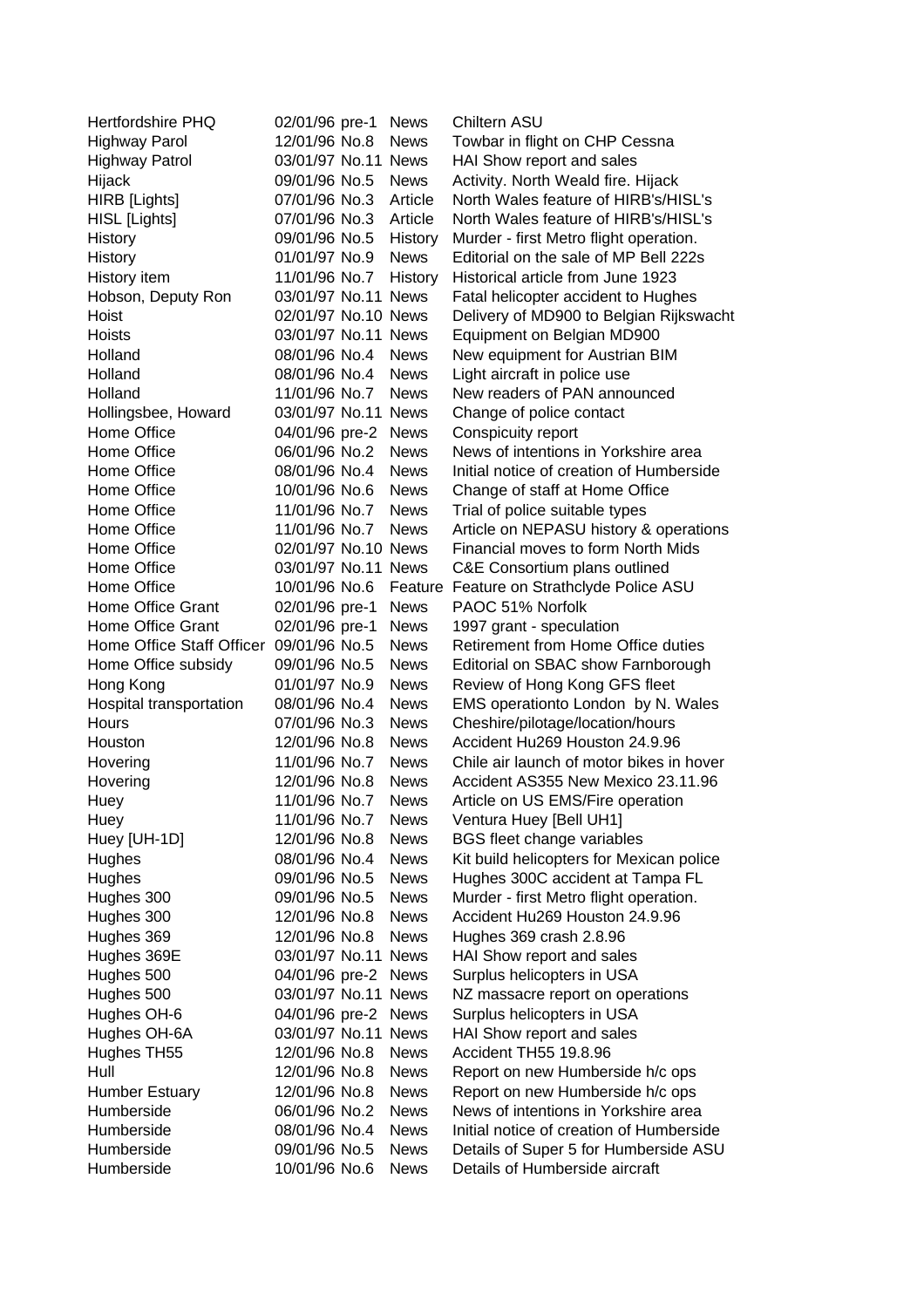| Humberside                                    | 10/01/96 No.6            | <b>News</b> | Explorer demonstration tour                |
|-----------------------------------------------|--------------------------|-------------|--------------------------------------------|
| Humberside                                    | 11/01/96 No.7            | <b>News</b> | Prediction of delivery G-EYNL Bo105        |
| Humberside                                    | 12/01/96 No.8            | <b>News</b> | Report on new Humberside h/c ops           |
| Humberside                                    | 02/01/97 No.10 Editorial |             | Report on Lincs EMS setting up             |
| Humberside                                    | 02/01/97 No.10 News      |             | Riot at prison police ASU present          |
| Humberside                                    | 03/01/97 No.11 News      |             | Arrangements for Humberside HSU            |
| Humour                                        | 02/01/97 No.10 News      |             | Strange case of biscuit contamination      |
| Hunstanton                                    | 09/01/96 No.5            | <b>News</b> | Activity in Norfolk ASU                    |
| <b>Hunting Aircraft</b>                       | 02/01/96 pre-1           | <b>News</b> | Site of the Chiltern ASU base.             |
| Huntingdon                                    | 07/01/96 No.3            | <b>News</b> | People. Personnel changes.                 |
| Huntingdon                                    | 03/01/97 No.11 News      |             | C&E Consortium plans outlined              |
| Huntingdon Beach                              | 03/01/97 No.11 News      |             | HAI Show report and sales                  |
| Huntingdon Park                               | 03/01/97 No.11           | <b>News</b> | HAI Show report and sales                  |
| <b>Husbands Bosworth</b>                      | 04/01/96 pre-2           | <b>News</b> | Current state of UK air support [list]     |
| <b>Husbands Bosworth</b>                      | 10/01/96 No.6            | <b>News</b> | Funny letter to East Midlands ASU          |
| Hush kits                                     | 12/01/96 No.8            | <b>News</b> | New Islander silencer announced            |
| Incident                                      | 12/01/96 No.8            | <b>News</b> | Towbar in flight on CHP Cessna             |
| <b>Inframetrics</b>                           | 01/01/97 No.9            | <b>News</b> | Launch of Fresno Police & Sheriff ASU      |
| Infra-red                                     | 08/01/96 No.4            | <b>News</b> | Development of material to shield flir     |
| Inter Force Assistance                        | 08/01/96 No.4            | <b>News</b> | Down-linking equipment                     |
| Inter Force Assistance                        | 08/01/96 No.4            | <b>News</b> | Notting Hill Carnival arrangements         |
| Internation Air Ambulance 02/01/97 No.10 News |                          |             | Two new EMS magazines launched             |
|                                               | 01/01/97 No.9            |             |                                            |
| <b>International Harvester</b>                |                          | Feature     | First police use 1914 Miami Florida        |
| International Heli. Ex.                       | 05/01/96 No.1            | <b>News</b> | Int. Heli. Show @ Middle Wallop related    |
| <b>IRA</b><br><b>IRA</b>                      | 07/01/96 No.3            | <b>News</b> | Details of GMPA over IRA bomb              |
|                                               | 08/01/96 No.4            | <b>News</b> | SERPASU ops over football/IRA/TV etc       |
| IRA activity                                  | 06/01/96 No.2            | <b>News</b> | Report on the PIRA bomb in Manchester      |
| Ireland                                       | 06/01/96 No.2            | <b>News</b> | New orders expected for Eire police        |
| <b>IRENCO</b>                                 | 04/01/96 pre-2           | <b>News</b> | To replace Saffire with SERPASU            |
| Irish Air Corps                               | 06/01/96 No.2            | <b>News</b> | New orders expected for Eire police        |
| Irish Air Corps                               | 10/01/96 No.6            | <b>News</b> | Update on the Eire police flying unit      |
| Irish Air Corps                               | 12/01/96 No.8            | <b>News</b> | Types on trial for Eire fixed wing         |
| Irish Air Corps                               | 01/01/97 No.9            | <b>News</b> | Crash of S76 in Ireland kills GMP pilot    |
| Irish Air Corps                               | 01/01/97 No.9            | <b>News</b> | Sale of AS355N/PBN4000 to Garda            |
| Islander                                      | 04/01/96 pre-2           | <b>News</b> | Rijkswacht fleet changes                   |
| Islander                                      | 04/01/96 pre-2           | <b>News</b> | Air support fleet changes in Cyprus        |
| Islander                                      | 04/01/96 pre-2           | <b>News</b> | Current state of UK air support [list]     |
| Islander                                      | 06/01/96 No.2            | <b>News</b> | Intended move of Cheshire ASU              |
| Islander                                      | 06/01/96 No.2            | <b>News</b> | New orders expected for Eire police        |
| Islander                                      | 07/01/96 No.3            | <b>News</b> | Cheshire/pilotage/location/hours           |
| Islander                                      | 09/01/96 No.5            | <b>News</b> | Downlink ops over pop concert [Herts]      |
| Islander                                      | 09/01/96 No.5            | <b>News</b> | Contract for refurbishment of Dutch a/c    |
| Islander                                      | 11/01/96 No.7            | <b>News</b> | Cover study of PBN4000                     |
| Islander                                      | 11/01/96 No.7            | <b>News</b> | Accident to G-CFLT 22/10/96                |
| Islander                                      | 11/01/96 No.7            | <b>News</b> | Article on NEPASU history & operations     |
| Islander                                      | 11/01/96 No.7            |             | Pictures Back page illustrations of NEPASU |
| Islander                                      | 12/01/96 No.8            | <b>News</b> | New Islander silencer announced            |
| Islander                                      | 01/01/97 No.9            | <b>News</b> | Sale of AS355N/PBN4000 to Garda            |
| Islander                                      | 01/01/97 No.9            | <b>News</b> | <b>Review of Malta fleet</b>               |
| Islander                                      | 02/01/97 No.10 News      |             | Equipment for the Garda aircraft           |
| Isle of Man                                   | 11/01/96 No.7            | <b>News</b> | Accident to G-CFLT 22/10/96                |
| Isle of Wight                                 | 01/01/97 No.9            | <b>News</b> | Sale of AS355N/PBN4000 to Garda            |
| Isle-of-Man TT races                          | 04/01/96 pre-2           | <b>News</b> | Report of intended use of helicopter       |
| Israel                                        | 10/01/96 No.6            | <b>News</b> | Overview of Middle East police [Israel]    |
| Israel                                        | 03/01/97 No.11 News      |             | New addition to Israel police unit         |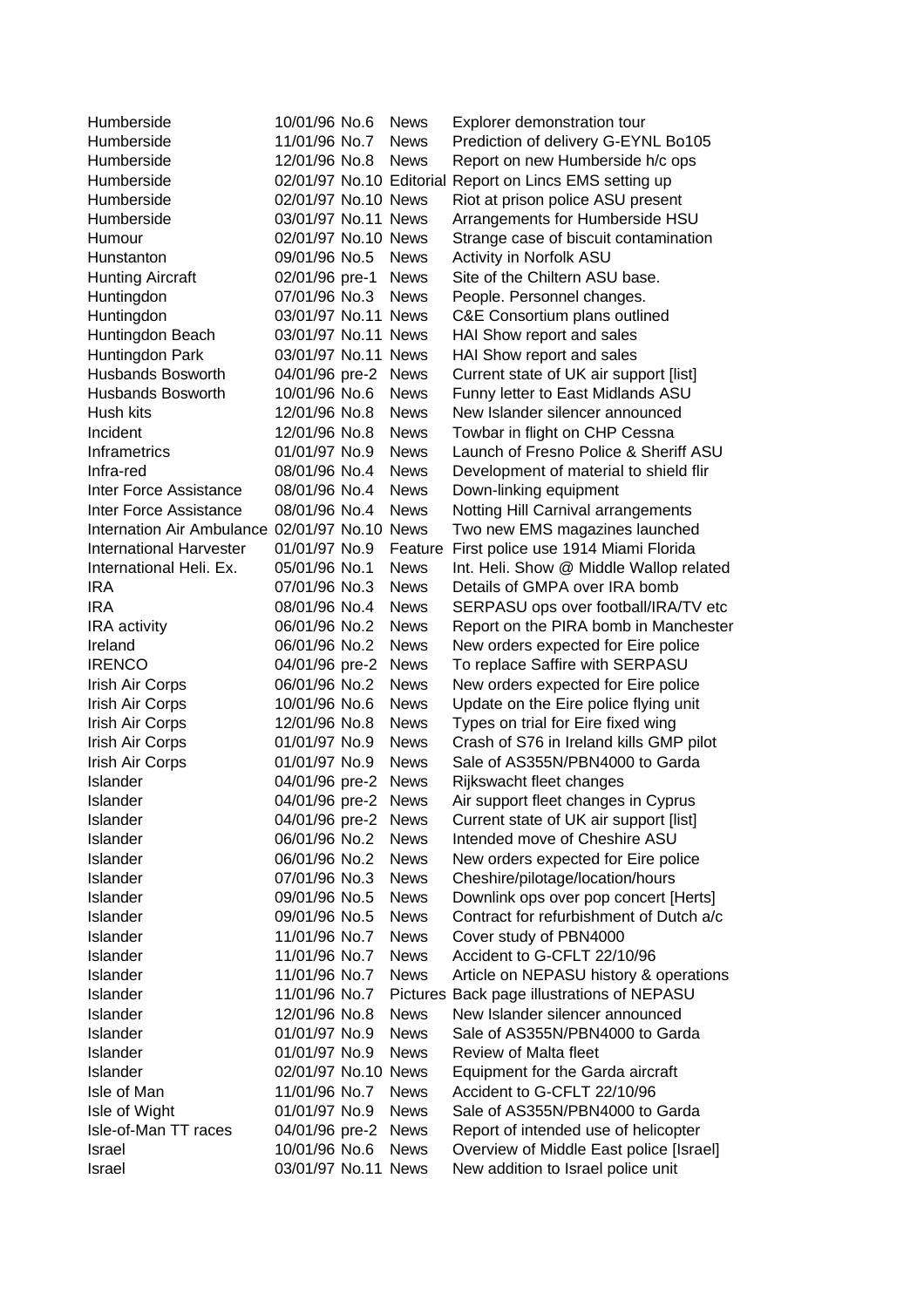| <b>Israel</b>          | 03/01/97 No.11 News            |                            | <b>New Palestine Police resources</b>                   |
|------------------------|--------------------------------|----------------------------|---------------------------------------------------------|
| Italy                  | 07/01/96 No.3                  | <b>News</b>                | Sloane h/c outline of products & sales                  |
| Italy                  | 07/01/96 No.3                  | <b>News</b>                | Natural disaster in Italy                               |
| Italy                  | 12/01/96 No.8                  | <b>News</b>                | Caribinieri fleet changes variables                     |
| Jameson, Insp. John    | 07/01/96 No.3                  | <b>News</b>                | People. Personnel changes.                              |
| Japan                  | 08/01/96 No.4                  |                            | History/n Editorial comment                             |
| Japan                  | 09/01/96 No.5                  | <b>News</b>                | Handover of A109 to Japan police                        |
| Japan                  | 03/01/97 No.11 News            |                            | New EH101 ordered by Tokyo Police                       |
| Jermyn Street          | 02/01/97 No.10 News            |                            | MDH set up UK subsidiary in London                      |
| JetRanger              | 04/01/96 pre-2                 | <b>News</b>                | Surplus helicopters in USA                              |
| JetRanger              | 04/01/96 pre-2                 | <b>News</b>                | Current state of UK air support [list]                  |
| JetRanger              | 05/01/96 No.1                  | <b>News</b>                | Current state of operations in Norfolk                  |
| JetRanger              | 06/01/96 No.2                  | <b>News</b>                | News of Gwent/South Wales area                          |
| JetRanger              | 07/01/96 No.3                  | <b>News</b>                | Sloane h/c outline of products & sales                  |
| JetRanger              | 08/01/96 No.4                  | <b>News</b>                | Developments in Norfolk air support                     |
| JetRanger              | 08/01/96 No.4                  | <b>News</b>                | New equipment for Austrian BIM                          |
| JetRanger              | 09/01/96 No.5                  | Article                    | Update on the Norfolk ASU                               |
| JetRanger              | 10/01/96 No.6                  | <b>News</b>                | Overview of Middle East police [Israel]                 |
| JetRanger              | 10/01/96 No.6                  | Feature                    | Feature on Strathclyde Police ASU                       |
| JetRanger              | 11/01/96 No.7                  | <b>News</b>                | Article on NEPASU history & operations                  |
| JetRanger              | 12/01/96 No.8                  | <b>News</b>                | Caribinieri fleet changes variables                     |
| JetRanger              | 01/01/97 No.9                  | <b>News</b>                | Crash of B206 in R Danube [fatal]                       |
| JetRanger              | 02/01/97 No.10 News            |                            | Strange case of biscuit contamination                   |
| JetRanger              | 03/01/97 No.11 News            |                            | New addition to Israel police unit                      |
| JetRanger              | 03/01/97 No.11 News            |                            | HAI Show report and sales                               |
| John Witt              | 03/01/97 No.11 News            |                            | John Witt cartoon on Cheshire                           |
| Johnson, PC Andrew     | 09/01/96 No.5                  | <b>News</b>                | Use of microlight in lieu of h/c[Mersey]                |
| Jones, Sgt. Harry      | 02/01/97 No.10 News            |                            | Rescue of flood victims by LACS S-58                    |
| Journal of EU          | 12/01/96 No.8                  | <b>News</b>                | Report on new Humberside h/c ops                        |
| Ka-226                 | 04/01/97 No.12 News            |                            | Emercom outline                                         |
| Kamov                  | 09/01/96 No.5                  | <b>News</b>                | Operations in Korea                                     |
| Kamov                  | 04/01/97 No.12 News            |                            | Emercom outline                                         |
| <b>Kansas City</b>     | 10/01/96 No.6                  |                            | Feature Feature from Kansas City PD MO                  |
| Kawasaki               | 03/01/97 No.11 News            |                            | New EH101 ordered by Tokyo Police                       |
| Kent                   | 10/01/96 No.6                  |                            | Feature Feature on Strathclyde Police ASU               |
| Kent Air Ambulance     | 05/01/96 No.1                  | <b>News</b>                | PAS fleet changes                                       |
| <b>Kent Police</b>     | 02/01/96 pre-1                 | <b>News</b>                | Fixed wing element                                      |
| Kenya Police           | 12/01/96 No.8                  | <b>News</b>                | Bell 212 accident 27.7.96                               |
| Kerr, William          | 10/01/96 No.6                  | Feature                    | Feature on Strathclyde Police ASU                       |
| King Air               | 01/01/97 No.9                  | <b>News</b>                | Review of Hong Kong GFS fleet                           |
| Kings College Hospital | 08/01/96 No.4                  | <b>News</b>                | EMS operationto London by N. Wales                      |
| Kingston-upon-Hull     | 12/01/96 No.8                  | <b>News</b>                | Report on new Humberside h/c ops                        |
| Kinmel                 | 04/01/96 pre-2                 | <b>News</b>                | Current state of UK air support [list]                  |
| Kinmel Camp            | 10/01/96 No.6                  | <b>News</b>                | Demonstration of EC135                                  |
| Kissimmee              | 08/01/96 No.4                  | <b>News</b>                | Accident to Osceola County Sh. R22                      |
| Kit build              | 08/01/96 No.4                  | <b>News</b>                | Kit build helicopters for Mexican police                |
| <b>KLM-Era</b>         | 11/01/96 No.7                  | <b>News</b>                | Fleet addition to EMS operator in NL                    |
| Knebworth              | 09/01/96 No.5                  | <b>News</b>                | Downlink ops over pop concert [Herts]                   |
| Knebworth              | 09/01/96 No.5                  | <b>News</b>                | Operations over NH Carnival                             |
| Knebworth House        |                                |                            |                                                         |
|                        | 08/01/96 No.4<br>09/01/96 No.5 | <b>News</b>                | Down-linking equipment                                  |
| Korea<br>LA C Sheriff  | 12/01/96 No.8                  | <b>News</b><br><b>News</b> | Operations in Korea<br>Book review Police Camera Action |
| LA Fire Department     | 03/01/97 No.11 News            |                            | HAI Show report and sales                               |
| <b>LA Police</b>       | 03/01/97 No.11 News            |                            | <b>HAI Show report</b>                                  |
| <b>LAC Sheriff</b>     | 03/01/97 No.11 News            |                            | HAI Show report and sales                               |
|                        |                                |                            |                                                         |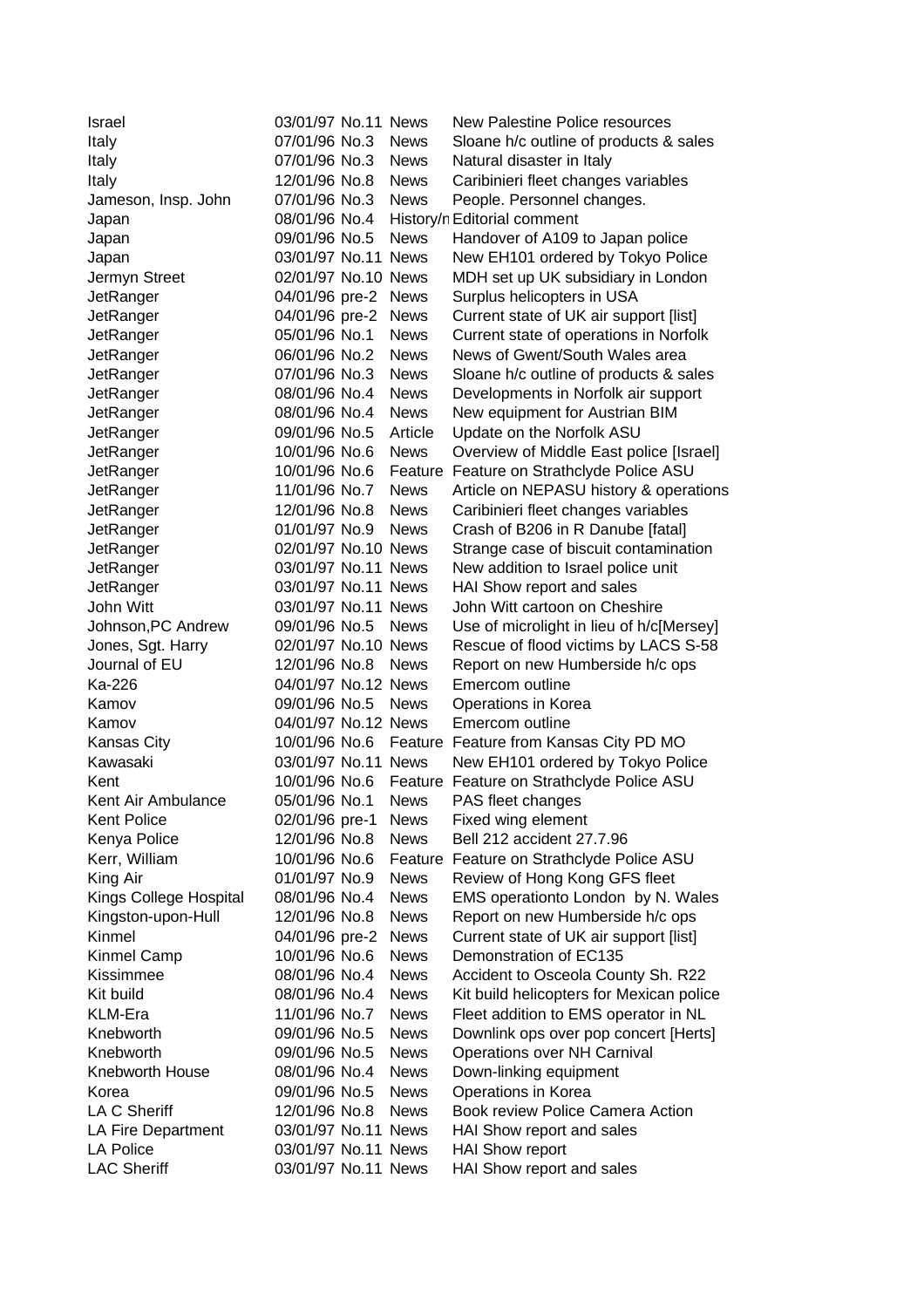| LACS                    | 02/01/97 No.10 News      |             | Rescue of flood victims by LACS S-58      |
|-------------------------|--------------------------|-------------|-------------------------------------------|
| Lakewood                | 03/01/97 No.11 News      |             | HAI Show report and sales                 |
| Lama                    | 09/01/96 No.5            | <b>News</b> | Argentina accident SA315 Lama             |
| Lancair                 | 08/01/96 No.4            | <b>News</b> | Light aircraft in police use              |
| Lancair                 | 08/01/96 No.4            | <b>News</b> | Accident to Philippine Police Lancair     |
| Lancashire              | 04/01/96 pre-2 News      |             | Current state of UK air support [list]    |
| Lancashire              | 08/01/96 No.4            | Cover       | Lancashire AS355N @ Warton                |
| Lancashire              | 08/01/96 No.4            | <b>News</b> | Creation of LASU safety information       |
| Lancashire              | 12/01/96 No.8            | <b>News</b> | Report on Lancashire unit                 |
| Lancashire              | 02/01/97 No.10 News      |             | Personnel moves announced                 |
| Lancashire              | 03/01/97 No.11 News      |             | Unit e-mail address for Lancashire        |
| Lancashire Ambulance    | 03/01/97 No.11 News      |             | Helmet mounted camera system              |
| Lancashire Constabulary | 12/01/96 No.8            | <b>News</b> | Report on Lancashire unit                 |
| Larnaca Int. Airport    | 01/01/97 No.9            | <b>News</b> | Building of hanger for CPAW               |
| Law enforce'agencies    | 04/01/96 pre-2           | <b>News</b> | Surplus helicopters in USA                |
| Leamington Spa          | 11/01/96 No.7            | Cartoon     | Cartoon, John Witt, Warwicks,             |
| Lease                   | 12/01/96 No.8            | <b>News</b> | Lease of 9 EC135 for police use           |
| Leconfield              | 12/01/96 No.8            | <b>News</b> | Report on new Humberside h/c ops          |
| Lee-on-Solent           | 04/01/96 pre-2           | <b>News</b> | Current state of UK air support [list]    |
| Lee-on-the-Solent       | 07/01/96 No.3            | <b>News</b> | New address given for HPASU               |
| LEO                     | 02/01/97 No.10 News      |             | Equipment for the Garda aircraft          |
| Letter                  | 10/01/96 No.6            | <b>News</b> | Funny letter to East Midlands ASU         |
| Letter                  | 10/01/96 No.6            | <b>News</b> | Update on the Eire police flying unit     |
| <b>LFH</b>              | 12/01/96 No.8            | <b>News</b> | New Islander silencer announced           |
| Liese silencer          | 12/01/96 No.8            | <b>News</b> | New Islander silencer announced           |
| Lighting                | 09/01/96 No.5            | <b>News</b> | Narrow beam lights on test in USA         |
| Lincolnshire            | 02/01/97 No.10 Editorial |             | Report on Lincs EMS setting up            |
| Lincolnshire Air Amb.   | 02/01/97 No.10 News      |             | Article by MJ Gillon on Lincs EMS         |
| Lippitts Hill           | 02/01/96 pre-1           | <b>News</b> | Work on SEPC for service                  |
| Lippitts Hill           | 02/01/96 pre-1           | <b>News</b> | Retirement of the Bell 222A               |
| Lippitts Hill           | 04/01/96 pre-2 News      |             | Delivery of third AS355N                  |
| Lippitts Hill           | 04/01/96 pre-2 News      |             | Current state of UK air support [list]    |
| Lippitts Hill           | 08/01/96 No.4            | <b>News</b> | SERPASU ops over football/IRA/TV etc      |
| Lippitts Hill           | 09/01/96 No.5            | <b>News</b> | Murder - first Metro flight operation.    |
| Lippitts Hill           | 12/01/96 No.8            | <b>News</b> | SERPASU e-mail address                    |
| Lippitts Hill           | 01/01/97 No.9            | <b>News</b> | Sale & review of Bell fleet by MP         |
| Lippitts Hill           | 02/01/97 No.10 News      |             | Final departure of crated Bell 222 report |
| <b>Litef AHARS</b>      | 03/01/97 No.11 News      |             | Equipment on Belgian MD900                |
| Liverpool               | 04/01/96 pre-2 News      |             | Current state of UK air support [list]    |
| Liverpool               | 03/01/97 No.11 News      |             | Merseyside ASG EMS operation              |
| Liverpool               | 03/01/97 No.11 News      |             | Helmet mounted camera system              |
| Lloyd Helicopters       | 09/01/96 No.5            | <b>News</b> | Purchase of NSW Police ASU by co.         |
| <b>Local Authority</b>  | 07/01/96 No.3            | <b>News</b> | Details of GMPA over IRA bomb             |
| Lock, PC Joseph         | 12/01/96 No.8            | <b>News</b> | Request for information on ist pilot      |
| Lockerbie               | 11/01/96 No.7            | <b>News</b> | Article on NEPASU history & operations    |
| London                  | 07/01/96 No.3            | <b>News</b> | Renew pilotage contract. Fleet change     |
| London                  | 08/01/96 No.4            | <b>News</b> | EMS operationto London by N. Wales        |
| London                  | 08/01/96 No.4            | <b>News</b> | SERPASU ops over football/IRA/TV etc      |
| London                  | 09/01/96 No.5            | <b>News</b> | Activity. North Weald fire. Hijack        |
| London                  | 03/01/97 No.11 News      |             | Outline of Virgin take-over of HEMS       |
| London Boroughs         | 03/01/97 No.11 News      |             | Outline of Virgin take-over of HEMS       |
| London Docklands        | 05/01/96 No.1            | <b>News</b> | Int. Heli. Show @ Middle Wallop related   |
| LongRanger              | 11/01/96 No.7            | <b>News</b> | Malay Police fleet plans & orders         |
| Los Angeles C Sheriff   | 11/01/96 No.7            | <b>News</b> | LAC sheriff fleet plans - new SAR type    |
| Los Angeles County Sh.  | 02/01/97 No.10 News      |             | Rescue of flood victims by LACS S-58      |
|                         |                          |             |                                           |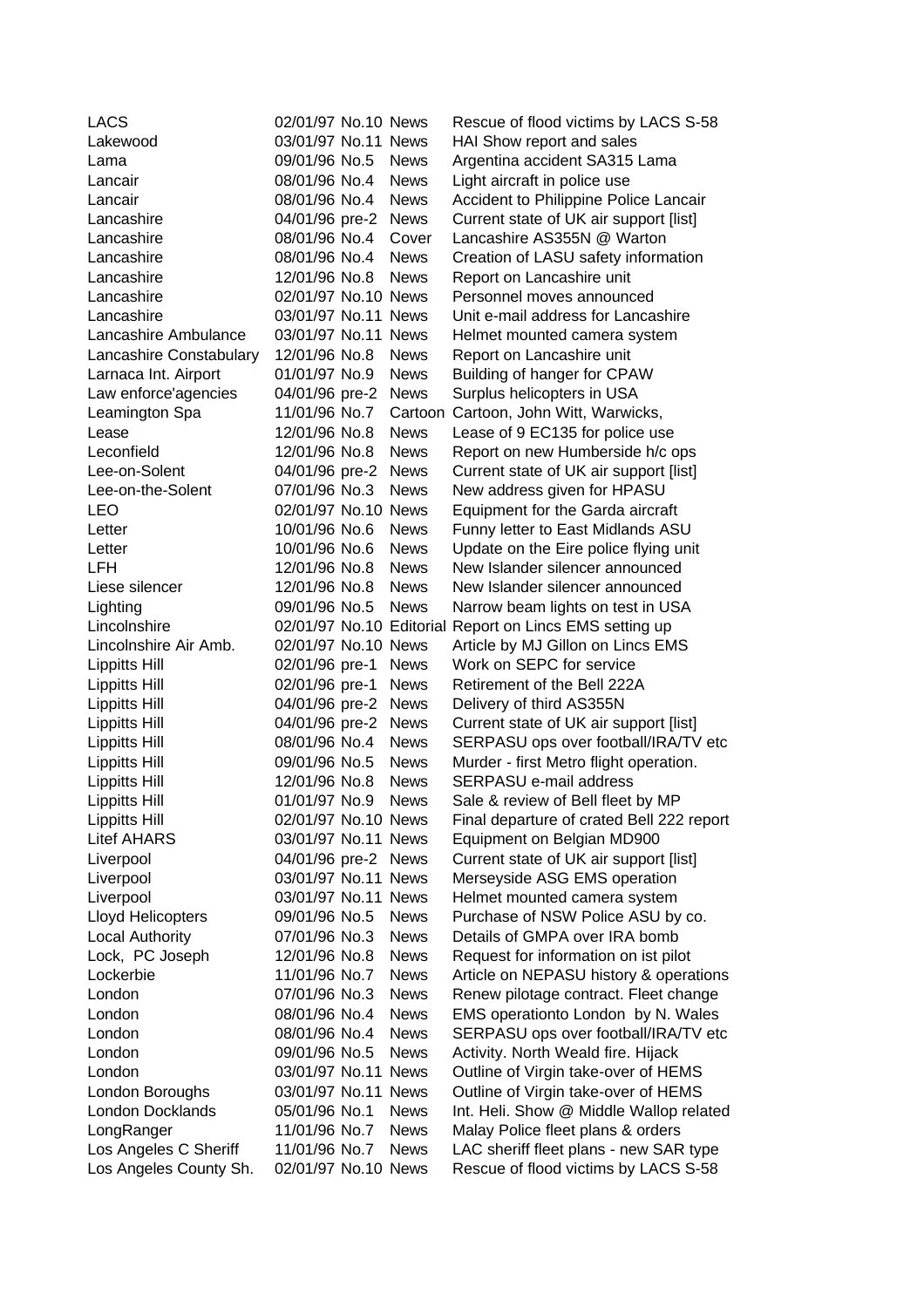| Los Angeles Sheriff         | 11/01/96 No.7       | <b>News</b> | New readers in USA                          |
|-----------------------------|---------------------|-------------|---------------------------------------------|
| Low flying helicopters      | 09/01/96 No.5       | <b>News</b> | Narrow beam lights on test in USA           |
| Lower Saxony                | 11/01/96 No.7       | <b>News</b> | New readers of PAN announced                |
| Lucas Western               | 03/01/97 No.11 News |             | Equipment on Belgian MD900                  |
| Luton Airport               | 02/01/96 pre-1      | <b>News</b> | Base for Chiltern ASU                       |
| Lycoming                    | 12/01/96 No.8       | <b>News</b> | New Islander silencer announced             |
| Lycoming                    | 12/01/96 No.8       | <b>News</b> | <b>BGS</b> fleet change variables           |
| M25 motorway                | 04/01/97 No.12 News |             | Outline of HEMS finance & operation         |
| Madison, WI                 | 09/01/96 No.5       | <b>News</b> | News report on military surplus OH58        |
| Maintenance                 | 04/01/96 pre-2      | <b>News</b> | Dyfed-Powys AS355N repaint                  |
| Maintenance                 | 11/01/96 No.7       | <b>News</b> | Pilotage/maintenance contract 1997-00       |
| Maintenance                 | 12/01/96 No.8       | <b>News</b> | Report on new Humberside h/c ops            |
| maintenance                 | 03/01/97 No.11      | <b>News</b> | Arrangements for Humberside HSU             |
| Malaysia                    | 11/01/96 No.7       | <b>News</b> | Malay Police fleet plans & orders           |
| Malibu, CA                  | 11/01/96 No.7       | <b>News</b> | Article on US EMS/Fire operation            |
| Malta                       | 01/01/97 No.9       | <b>News</b> | Review of Malta fleet                       |
| Manchester                  | 06/01/96 No.2       | <b>News</b> | Report on the PIRA bomb in Manchester       |
| Manchester                  | 08/01/96 No.4       | <b>News</b> | SERPASU ops over football/IRA/TV etc        |
| Manila                      | 08/01/96 No.4       | <b>News</b> | Accident to Philippine Police Lancair       |
| map                         | 11/01/96 No.7       | <b>News</b> | Trials of moving map with SERPASU           |
| March, Cambs                | 02/01/97 No.10 News |             | Collapse of the Whitemoor escape trial      |
| Marconi Heli-Tele           | 09/01/96 No.5       | <b>News</b> | Operations over NH Carnival                 |
| Martin, Dave [pilot]        | 02/01/97 No.10 News |             | Rescue of flood victims by LACS S-58        |
| massacre                    | 03/01/97 No.11 News |             | NZ massacre report on operations            |
| Maule                       | 03/01/97 No.11 News |             | Fatal helicopter accident to Hughes         |
| Mayne Directive, The        | 07/01/96 No.3       | <b>News</b> | Wiltshire Police article and fleet plans    |
| McAlpine                    | 02/01/96 pre-1      | <b>News</b> | New CCAOU lease                             |
| McAlpine                    | 02/01/96 pre-1      | <b>News</b> | 1997 grant - speculation                    |
| McAlpine                    | 02/01/96 pre-1      | <b>News</b> | Work on SEPC for service                    |
| McAlpine                    | 04/01/96 pre-2      | <b>News</b> | CCAOU AS355F operations start               |
| McAlpine                    | 05/01/96 No.1       | <b>News</b> | New AS355N SEPC for operations              |
| McAlpine                    | 06/01/96 No.2       | <b>News</b> | Conspicuity colours and aircraft            |
| McAlpine                    | 08/01/96 No.4       |             | History/n Editorial comment                 |
| McAlpine                    | 08/01/96 No.4       | <b>News</b> | Notting Hill Carnival arrangements          |
| McAlpine                    | 09/01/96 No.5       | <b>News</b> | Downlink ops over pop concert [Herts]       |
| McAlpine                    | 09/01/96 No.5       | <b>News</b> | <b>Operations over NH Carnival</b>          |
| McAlpine                    | 10/01/96 No.6       | <b>News</b> | Editorial on unit visits                    |
| McAlpine                    | 10/01/96 No.6       | <b>News</b> | Demonstration of EC135                      |
| McAlpine                    | 11/01/96 No.7       | <b>News</b> | New readers of PAN announced                |
| McAlpine                    | 12/01/96 No.8       | <b>News</b> | Report on Lancashire unit                   |
| McAlpine                    | 07/01/96 No.3       | <b>News</b> | Renew pilotage contract. Fleet change       |
| McAlpine                    | 10/01/96 No.6       | <b>News</b> | Eurocopter Day @ McAlpine, Oxford           |
| <b>McAlpine Helicopters</b> | 01/01/97 No.9       | <b>News</b> | Crash of S76 in Ireland kills GMP pilot     |
| McCormick, Harold F         | 01/01/97 No.9       |             | Feature First police use 1914 Miami Florida |
| McCorquindale, Capt.D       | 02/01/97 No.10 News |             | Personnel moves announced                   |
| McDonnell Douglas Ae        | 02/01/97 No.10 News |             | MDH set up UK subsidiary in London          |
| McNee, David                | 10/01/96 No.6       |             | Feature Feature on Strathclyde Police ASU   |
| MD                          | 03/01/97 No.11 News |             | Air unit honoured at HAI Show               |
| <b>MD369E</b>               | 03/01/97 No.11 News |             | HAI Show report and sales                   |
| MD500                       | 03/01/97 No.11 News |             | HAI Show report and sales                   |
| MD500                       | 03/01/97 No.11 News |             | Fatal helicopter accident to Hughes         |
| <b>MD500D</b>               | 03/01/97 No.11 News |             | Air unit in El Salvador                     |
| <b>MD520N</b>               | 11/01/96 No.7       | <b>News</b> | LAC sheriff fleet plans - new SAR type      |
| <b>MD520N</b>               | 12/01/96 No.8       |             | Pictures Front page illustration MD520N     |
| <b>MD520N</b>               | 12/01/96 No.8       | <b>News</b> | Caribinieri fleet changes variables         |
|                             |                     |             |                                             |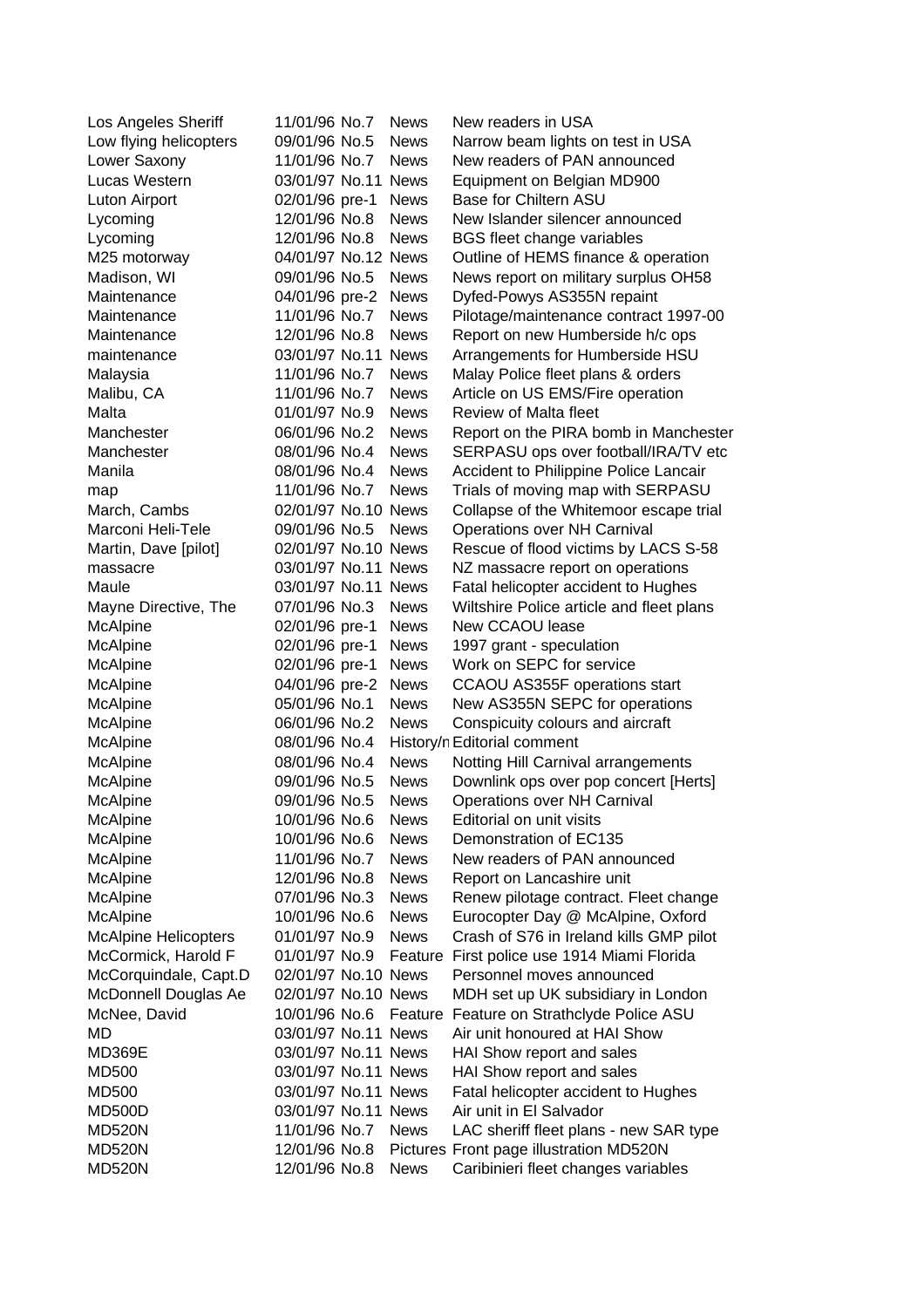| <b>MD520N</b>                            | 03/01/97 No.11 News |             | Air unit honoured at HAI Show               |
|------------------------------------------|---------------------|-------------|---------------------------------------------|
| <b>MD520N</b>                            | 03/01/97 No.11 News |             | Air unit in El Salvador                     |
| <b>MD520N</b>                            | 03/01/97 No.11 News |             | Product news                                |
| MD600N                                   | 06/01/96 No.2       | <b>News</b> | New orders expected for Eire police         |
| MD600N                                   | 03/01/97 No.11 News |             | HAI Show report and sales                   |
| MD600N                                   | 03/01/97 No.11 News |             | Product news                                |
| <b>MD900</b>                             | 10/01/96 No.6       | <b>News</b> | Demonstration of Explorer                   |
| MD900                                    | 10/01/96 No.6       | <b>News</b> | Explorer demonstration tour                 |
| MD900                                    | 10/01/96 No.6       | <b>News</b> | Belgian Explorer details                    |
| MD900                                    | 12/01/96 No.8 News  |             | Report on Belgian Gendarmerie               |
| <b>MD900</b>                             | 02/01/97 No.10 News |             | Delivery of MD900 to Belgian Rijkswacht     |
| <b>MD900</b>                             | 02/01/97 No.10 News |             | Photos of 900/135 on Polizei trials         |
| MD900                                    | 03/01/97 No.11 News |             | Equipment on Belgian MD900                  |
| MD900                                    | 03/01/97 No.11 News |             | rear cover photographs of MD900             |
| MD900                                    | 04/01/97 No.12 News |             | Test flying by Dorset                       |
| MD902                                    | 12/01/96 No.8       | <b>News</b> | New Islander silencer announced             |
| <b>MDH</b>                               | 04/01/96 pre-2      | <b>News</b> | Rijkswacht fleet changes                    |
| <b>MDH</b>                               | 07/01/96 No.3       | <b>News</b> | Wiltshire Police article and fleet plans    |
| <b>MDH</b>                               | 11/01/96 No.7       | <b>News</b> | Engineer training for 902                   |
| <b>MDH</b>                               | 11/01/96 No.7       | <b>News</b> | LAC sheriff fleet plans - new SAR type      |
| <b>MDH</b>                               | 12/01/96 No.8       |             | Pictures Front page illustration MD520N     |
| <b>MDH</b>                               | 12/01/96 No.8       | <b>News</b> | Report on Belgian Gendarmerie               |
| <b>MDH</b>                               | 12/01/96 No.8       | <b>News</b> | German trials of MD900 & EC135              |
| <b>MDH</b>                               | 12/01/96 No.8       | <b>News</b> | Caribinieri fleet changes variables         |
| <b>MDH</b>                               | 12/01/96 No.8       | <b>News</b> | Hughes 369 crash 2.8.96                     |
| <b>MDH</b>                               | 02/01/97 No.10 News |             | Delivery of MD900 to Belgian Rijkswacht     |
| <b>MDH</b>                               | 02/01/97 No.10 News |             | MDH set up UK subsidiary in London          |
| <b>MDH</b>                               | 02/01/97 No.10 News |             | Photos of 900/135 on Polizei trials         |
| <b>MDH 520N</b>                          | 03/01/97 No.11 News |             | HAI Show report and sales                   |
| <b>MDH Explorer</b>                      | 09/01/96 No.5       | <b>News</b> | Cover picture of Careflight Explorer        |
| MDH MD500                                | 01/01/97 No.9       | <b>News</b> | Fresno Police ASU with MD500E due           |
| <b>MDH900</b>                            | 09/01/96 No.5       | <b>News</b> | Editorial on SBAC show Farnborough          |
| <b>MDH900</b>                            | 12/01/96 No.8       | <b>News</b> | German trials of MD900 & EC135              |
| <b>MDH902</b>                            | 11/01/96 No.7       | <b>News</b> | Engineer training for 902                   |
| <b>MDH902</b>                            | 12/01/96 No.8       | <b>News</b> | German trials of MD900 & EC135              |
| <b>MDH902</b>                            | 12/01/96 No.8       | <b>News</b> | Erratum                                     |
| Means test march                         | 12/01/96 No.8       | <b>News</b> | Request for information on ist pilot        |
| Medical Aviation Services 02/01/97 No.10 |                     | <b>News</b> | Article by MJ Gillon on Lincs EMS           |
| <b>MEL Ltd</b>                           | 03/01/97 No.11 News |             | Helmet mounted camera system                |
| Melbourne                                | 09/01/96 No.5       | <b>News</b> | Purchase of NSW Police ASU by co.           |
| Melsbroek, Belgium                       | 12/01/96 No.8       | <b>News</b> | Report on Belgian Gendarmerie               |
| Merseyside                               | 04/01/96 pre-2      | <b>News</b> | Current state of UK air support [list]      |
| Merseyside                               | 08/01/96 No.4       | <b>News</b> | Advertising feature on leather jackets.     |
| Merseyside                               | 09/01/96 No.5       | <b>News</b> | Use of microlight in lieu of h/c[Mersey]    |
| Merseyside                               | 03/01/97 No.11      | <b>News</b> | Merseyside ASG EMS operation                |
| Mesa                                     | 10/01/96 No.6       | <b>News</b> | Belgian Explorer details                    |
| Mesa                                     | 11/01/96 No.7       | <b>News</b> | Engineer training for 902                   |
|                                          |                     | <b>News</b> |                                             |
| <b>Metropolitan Police</b>               | 07/01/96 No.3       | <b>News</b> | Renew pilotage contract. Fleet change       |
| <b>Metropolitan Police</b>               | 07/01/96 No.3       |             | Sloane h/c outline of products & sales      |
| Metropolitan Police                      | 10/01/96 No.6       | Feature     | Feature on Strathclyde Police ASU           |
| <b>Metropolitan Police</b>               | 01/01/97 No.9       | <b>News</b> | Editorial on the sale of MP Bell 222s       |
| Mexico                                   | 08/01/96 No.4       | <b>News</b> | Kit build helicopters for Mexican police    |
| Mi-8                                     | 10/01/96 No.6       | <b>News</b> | Overview of Middle East police [Israel]     |
| Miami                                    | 10/01/96 No.6       | <b>News</b> | New aircraft for South Yorkshire            |
| Miami                                    | 01/01/97 No.9       |             | Feature First police use 1914 Miami Florida |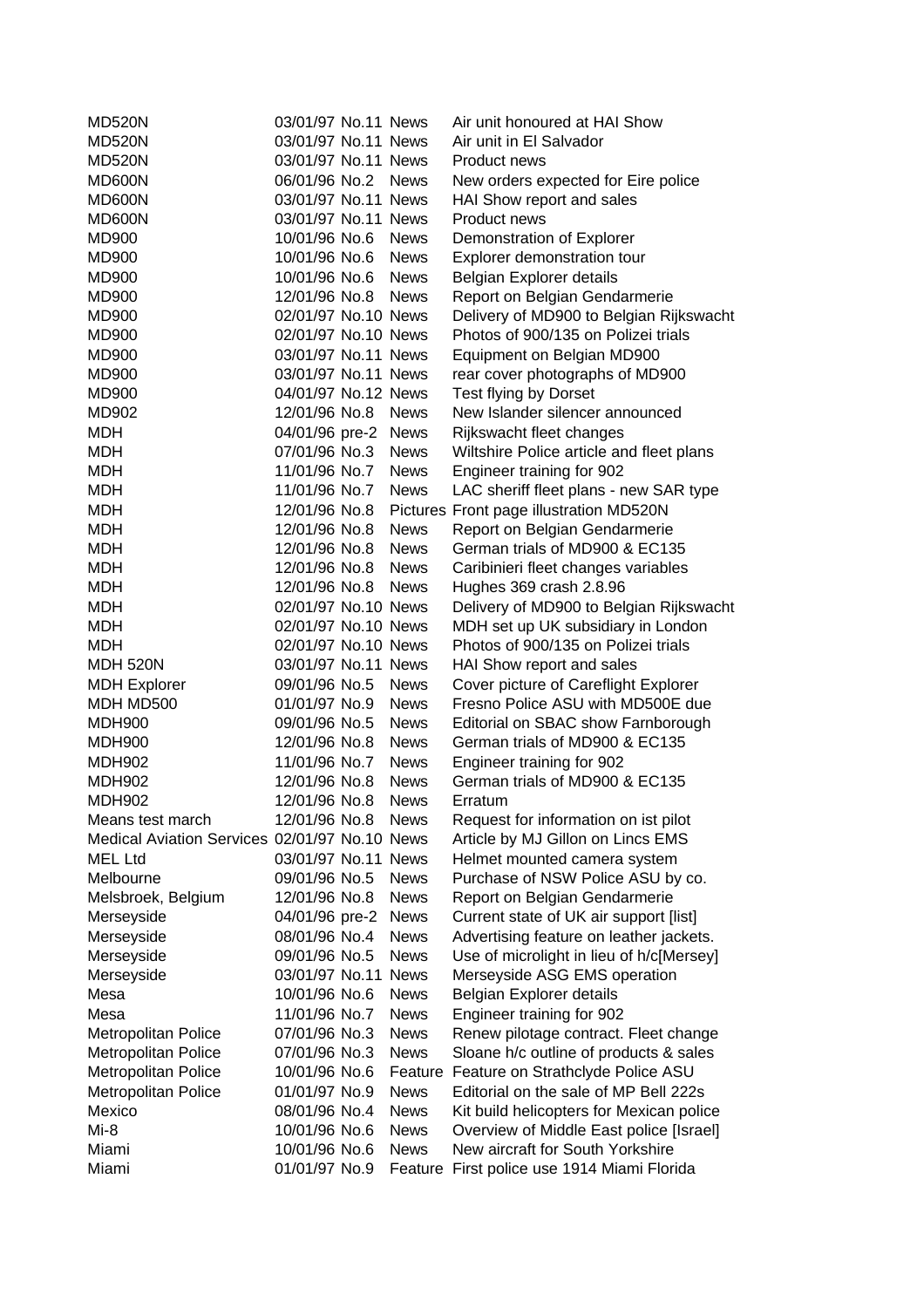| Microlights<br>08/01/96 No.4<br><b>News</b><br>Light aircraft in police use<br>Launch of Fresno Police & Sheriff ASU<br>Microwave<br>01/01/97 No.9<br><b>News</b><br>microwave downlink<br>03/01/97 No.11 News<br>HAI Show report and sales<br>09/01/96 No.5<br><b>News</b><br>Microwave systems<br>Notice of safety in vicinity of bombs<br>Microwave transmission<br>03/01/97 No.11 News<br>Helmet mounted camera system<br>Mid & West Wales Fire<br>09/01/96 No.5<br><b>News</b><br>Fire brigade trials of helicopter<br>Middle East<br>07/01/96 No.3<br><b>News</b><br>Sloane h/c outline of products & sales<br>Middle Wallop<br>05/01/96 No.1<br><b>News</b><br>Int. Heli. Show @ Middle Wallop related<br>Accident to G-CFLT 22/10/96<br>Middlewich<br>11/01/96 No.7<br><b>News</b><br>Mil<br>10/01/96 No.6<br>Overview of Middle East police [Israel]<br><b>News</b><br><b>New Palestine Police resources</b><br>Mil Mi-17M<br>03/01/97 No.11 News<br>Mil Mi-34<br>06/01/96 No.2<br>New orders not delivered to police<br><b>News</b><br>Mil Mi-6<br>06/01/96 No.2<br>New orders not delivered to police<br><b>News</b><br>03/01/97 No.11 News<br><b>New Palestine Police resources</b><br>Mil Mi-8<br>04/01/97 No.12 News<br>Emercom outline<br>Mil Mi-8<br>04/01/96 pre-2<br>Surplus helicopters in USA<br>Military surplus<br><b>News</b><br>Ministry of Defence<br>08/01/96 No.4<br>Development of material to shield flir<br><b>News</b><br>Missing person search<br>09/01/96 No.5<br>Activity in Norfolk ASU<br><b>News</b><br>Missourri<br>Feature from Kansas City PD MO<br>10/01/96 No.6<br>Feature<br>04/01/96 pre-2<br>Covering letter<br>Mock up issue<br>Monitors tv<br>11/01/96 No.7<br>New equipment for Basque EC135<br><b>News</b><br>Article on US EMS/Fire operation<br>11/01/96 No.7<br><b>News</b><br><b>Monterey County</b><br>Morrocco Defender<br>04/01/97 No.12 Cover<br>Morrocco<br>06/01/96 No.2<br><b>News</b><br>New orders not delivered to police<br><b>Moscow</b><br>11/01/96 No.7<br>Chile air launch of motor bikes in hover<br>Motorcycle<br><b>News</b><br>Moving map<br>11/01/96 No.7<br><b>News</b><br>Trials of moving map with SERPASU<br>moving map<br>03/01/97 No.11 News<br>HAI Show report and sales<br>Moyes, Insp. Peter<br>07/01/96 No.3<br><b>News</b><br>People. Personnel changes.<br>Early activity with North Midlands ASU<br>Moyes, Insp. Peter<br>09/01/96 No.5<br><b>News</b><br>Muir, AA CC Durham<br>Article on NEPASU history & operations<br>11/01/96 No.7<br><b>News</b><br>Mullineaux, Inspector<br>West Yorkshire retirement [UEO]<br>11/01/96 No.7<br><b>News</b><br>Murder<br>Murder - first Metro flight operation.<br>09/01/96 No.5<br><b>News</b><br>North Yorkshire Prudom Goodman/IRA<br>Murder of police<br>06/01/96 No.2<br><b>News</b><br><b>NASA</b><br>09/01/96 No.5<br>Narrow beam lights on test in USA<br><b>News</b><br>National Air Traffic Serv.<br>02/01/97 No.10 News<br>Error in encoding NATS initials<br>03/01/97 No.11 News<br><b>National Lottery</b><br>Cornwall EMS National lottery& tv<br><b>NATS</b><br>12/01/96 No.8<br>Report on new Humberside h/c ops<br><b>News</b><br><b>NATS</b><br>02/01/97 No.10 News<br>Error in encoding NATS initials<br>09/01/96 No.5<br>Use of fixed wing by Devon & Cornwall<br>Navajo<br><b>News</b><br><b>Netherlands</b><br>09/01/96 No.5<br><b>News</b><br>Contract for refurbishment of Dutch a/c<br><b>Netherlands</b><br>New readers of PAN announced<br>11/01/96 No.7<br><b>News</b><br>Netherlands<br>11/01/96 No.7<br><b>News</b><br>Fleet addition to EMS operator in NL<br><b>Netherlands</b><br>01/01/97 No.9<br><b>News</b><br><b>Review of Malta fleet</b><br><b>New Address</b><br>09/01/96 No.5<br><b>News</b><br>Error in address published earlier<br><b>News</b><br>Kit build helicopters for Mexican police<br>New equipment<br>08/01/96 No.4<br>02/01/97 No.10 News<br>Rescue of flood victims by LACS S-58<br>New Equipment<br>New equipment [Dyfed]<br>09/01/96 No.5<br>Welsh news stories on future fleet<br><b>News</b><br><b>New Mexico State Police</b><br>Accident AS355 New Mexico 23.11.96<br>12/01/96 No.8<br><b>News</b><br>11/01/96 No.7<br><b>News</b><br>New readers of PAN announced<br>New readership<br>New readership<br>11/01/96 No.7<br><b>News</b><br>New readers in USA<br>New readership<br>12/01/96 No.8<br><b>News</b><br>Report on Belgian Gendarmerie<br><b>New South Wales</b><br>09/01/96 No.5<br>Purchase of NSW Police ASU by co.<br><b>News</b><br>Early information of intended units<br><b>New Units</b><br>07/01/96 No.3<br><b>News</b> | Microlight            | 09/01/96 No.5 | <b>News</b> | Use of microlight in lieu of h/c[Mersey] |
|-------------------------------------------------------------------------------------------------------------------------------------------------------------------------------------------------------------------------------------------------------------------------------------------------------------------------------------------------------------------------------------------------------------------------------------------------------------------------------------------------------------------------------------------------------------------------------------------------------------------------------------------------------------------------------------------------------------------------------------------------------------------------------------------------------------------------------------------------------------------------------------------------------------------------------------------------------------------------------------------------------------------------------------------------------------------------------------------------------------------------------------------------------------------------------------------------------------------------------------------------------------------------------------------------------------------------------------------------------------------------------------------------------------------------------------------------------------------------------------------------------------------------------------------------------------------------------------------------------------------------------------------------------------------------------------------------------------------------------------------------------------------------------------------------------------------------------------------------------------------------------------------------------------------------------------------------------------------------------------------------------------------------------------------------------------------------------------------------------------------------------------------------------------------------------------------------------------------------------------------------------------------------------------------------------------------------------------------------------------------------------------------------------------------------------------------------------------------------------------------------------------------------------------------------------------------------------------------------------------------------------------------------------------------------------------------------------------------------------------------------------------------------------------------------------------------------------------------------------------------------------------------------------------------------------------------------------------------------------------------------------------------------------------------------------------------------------------------------------------------------------------------------------------------------------------------------------------------------------------------------------------------------------------------------------------------------------------------------------------------------------------------------------------------------------------------------------------------------------------------------------------------------------------------------------------------------------------------------------------------------------------------------------------------------------------------------------------------------------------------------------------------------------------------------------------------------------------------------------------------------------------------------------------------------------------------------------------------------------------------------------------------------------------------------------------------------------------------------------------------------------------------------------------------------------------------------------------------------------------------------------------------------------------------------------------------------------------------------------------------------------------------------------------------------------------------------------------------------------------------------------------------------------------------------------------------------------------------------------------------------------------|-----------------------|---------------|-------------|------------------------------------------|
|                                                                                                                                                                                                                                                                                                                                                                                                                                                                                                                                                                                                                                                                                                                                                                                                                                                                                                                                                                                                                                                                                                                                                                                                                                                                                                                                                                                                                                                                                                                                                                                                                                                                                                                                                                                                                                                                                                                                                                                                                                                                                                                                                                                                                                                                                                                                                                                                                                                                                                                                                                                                                                                                                                                                                                                                                                                                                                                                                                                                                                                                                                                                                                                                                                                                                                                                                                                                                                                                                                                                                                                                                                                                                                                                                                                                                                                                                                                                                                                                                                                                                                                                                                                                                                                                                                                                                                                                                                                                                                                                                                                                                                     |                       |               |             |                                          |
|                                                                                                                                                                                                                                                                                                                                                                                                                                                                                                                                                                                                                                                                                                                                                                                                                                                                                                                                                                                                                                                                                                                                                                                                                                                                                                                                                                                                                                                                                                                                                                                                                                                                                                                                                                                                                                                                                                                                                                                                                                                                                                                                                                                                                                                                                                                                                                                                                                                                                                                                                                                                                                                                                                                                                                                                                                                                                                                                                                                                                                                                                                                                                                                                                                                                                                                                                                                                                                                                                                                                                                                                                                                                                                                                                                                                                                                                                                                                                                                                                                                                                                                                                                                                                                                                                                                                                                                                                                                                                                                                                                                                                                     |                       |               |             |                                          |
|                                                                                                                                                                                                                                                                                                                                                                                                                                                                                                                                                                                                                                                                                                                                                                                                                                                                                                                                                                                                                                                                                                                                                                                                                                                                                                                                                                                                                                                                                                                                                                                                                                                                                                                                                                                                                                                                                                                                                                                                                                                                                                                                                                                                                                                                                                                                                                                                                                                                                                                                                                                                                                                                                                                                                                                                                                                                                                                                                                                                                                                                                                                                                                                                                                                                                                                                                                                                                                                                                                                                                                                                                                                                                                                                                                                                                                                                                                                                                                                                                                                                                                                                                                                                                                                                                                                                                                                                                                                                                                                                                                                                                                     |                       |               |             |                                          |
|                                                                                                                                                                                                                                                                                                                                                                                                                                                                                                                                                                                                                                                                                                                                                                                                                                                                                                                                                                                                                                                                                                                                                                                                                                                                                                                                                                                                                                                                                                                                                                                                                                                                                                                                                                                                                                                                                                                                                                                                                                                                                                                                                                                                                                                                                                                                                                                                                                                                                                                                                                                                                                                                                                                                                                                                                                                                                                                                                                                                                                                                                                                                                                                                                                                                                                                                                                                                                                                                                                                                                                                                                                                                                                                                                                                                                                                                                                                                                                                                                                                                                                                                                                                                                                                                                                                                                                                                                                                                                                                                                                                                                                     |                       |               |             |                                          |
|                                                                                                                                                                                                                                                                                                                                                                                                                                                                                                                                                                                                                                                                                                                                                                                                                                                                                                                                                                                                                                                                                                                                                                                                                                                                                                                                                                                                                                                                                                                                                                                                                                                                                                                                                                                                                                                                                                                                                                                                                                                                                                                                                                                                                                                                                                                                                                                                                                                                                                                                                                                                                                                                                                                                                                                                                                                                                                                                                                                                                                                                                                                                                                                                                                                                                                                                                                                                                                                                                                                                                                                                                                                                                                                                                                                                                                                                                                                                                                                                                                                                                                                                                                                                                                                                                                                                                                                                                                                                                                                                                                                                                                     |                       |               |             |                                          |
|                                                                                                                                                                                                                                                                                                                                                                                                                                                                                                                                                                                                                                                                                                                                                                                                                                                                                                                                                                                                                                                                                                                                                                                                                                                                                                                                                                                                                                                                                                                                                                                                                                                                                                                                                                                                                                                                                                                                                                                                                                                                                                                                                                                                                                                                                                                                                                                                                                                                                                                                                                                                                                                                                                                                                                                                                                                                                                                                                                                                                                                                                                                                                                                                                                                                                                                                                                                                                                                                                                                                                                                                                                                                                                                                                                                                                                                                                                                                                                                                                                                                                                                                                                                                                                                                                                                                                                                                                                                                                                                                                                                                                                     |                       |               |             |                                          |
|                                                                                                                                                                                                                                                                                                                                                                                                                                                                                                                                                                                                                                                                                                                                                                                                                                                                                                                                                                                                                                                                                                                                                                                                                                                                                                                                                                                                                                                                                                                                                                                                                                                                                                                                                                                                                                                                                                                                                                                                                                                                                                                                                                                                                                                                                                                                                                                                                                                                                                                                                                                                                                                                                                                                                                                                                                                                                                                                                                                                                                                                                                                                                                                                                                                                                                                                                                                                                                                                                                                                                                                                                                                                                                                                                                                                                                                                                                                                                                                                                                                                                                                                                                                                                                                                                                                                                                                                                                                                                                                                                                                                                                     |                       |               |             |                                          |
|                                                                                                                                                                                                                                                                                                                                                                                                                                                                                                                                                                                                                                                                                                                                                                                                                                                                                                                                                                                                                                                                                                                                                                                                                                                                                                                                                                                                                                                                                                                                                                                                                                                                                                                                                                                                                                                                                                                                                                                                                                                                                                                                                                                                                                                                                                                                                                                                                                                                                                                                                                                                                                                                                                                                                                                                                                                                                                                                                                                                                                                                                                                                                                                                                                                                                                                                                                                                                                                                                                                                                                                                                                                                                                                                                                                                                                                                                                                                                                                                                                                                                                                                                                                                                                                                                                                                                                                                                                                                                                                                                                                                                                     |                       |               |             |                                          |
|                                                                                                                                                                                                                                                                                                                                                                                                                                                                                                                                                                                                                                                                                                                                                                                                                                                                                                                                                                                                                                                                                                                                                                                                                                                                                                                                                                                                                                                                                                                                                                                                                                                                                                                                                                                                                                                                                                                                                                                                                                                                                                                                                                                                                                                                                                                                                                                                                                                                                                                                                                                                                                                                                                                                                                                                                                                                                                                                                                                                                                                                                                                                                                                                                                                                                                                                                                                                                                                                                                                                                                                                                                                                                                                                                                                                                                                                                                                                                                                                                                                                                                                                                                                                                                                                                                                                                                                                                                                                                                                                                                                                                                     |                       |               |             |                                          |
|                                                                                                                                                                                                                                                                                                                                                                                                                                                                                                                                                                                                                                                                                                                                                                                                                                                                                                                                                                                                                                                                                                                                                                                                                                                                                                                                                                                                                                                                                                                                                                                                                                                                                                                                                                                                                                                                                                                                                                                                                                                                                                                                                                                                                                                                                                                                                                                                                                                                                                                                                                                                                                                                                                                                                                                                                                                                                                                                                                                                                                                                                                                                                                                                                                                                                                                                                                                                                                                                                                                                                                                                                                                                                                                                                                                                                                                                                                                                                                                                                                                                                                                                                                                                                                                                                                                                                                                                                                                                                                                                                                                                                                     |                       |               |             |                                          |
|                                                                                                                                                                                                                                                                                                                                                                                                                                                                                                                                                                                                                                                                                                                                                                                                                                                                                                                                                                                                                                                                                                                                                                                                                                                                                                                                                                                                                                                                                                                                                                                                                                                                                                                                                                                                                                                                                                                                                                                                                                                                                                                                                                                                                                                                                                                                                                                                                                                                                                                                                                                                                                                                                                                                                                                                                                                                                                                                                                                                                                                                                                                                                                                                                                                                                                                                                                                                                                                                                                                                                                                                                                                                                                                                                                                                                                                                                                                                                                                                                                                                                                                                                                                                                                                                                                                                                                                                                                                                                                                                                                                                                                     |                       |               |             |                                          |
|                                                                                                                                                                                                                                                                                                                                                                                                                                                                                                                                                                                                                                                                                                                                                                                                                                                                                                                                                                                                                                                                                                                                                                                                                                                                                                                                                                                                                                                                                                                                                                                                                                                                                                                                                                                                                                                                                                                                                                                                                                                                                                                                                                                                                                                                                                                                                                                                                                                                                                                                                                                                                                                                                                                                                                                                                                                                                                                                                                                                                                                                                                                                                                                                                                                                                                                                                                                                                                                                                                                                                                                                                                                                                                                                                                                                                                                                                                                                                                                                                                                                                                                                                                                                                                                                                                                                                                                                                                                                                                                                                                                                                                     |                       |               |             |                                          |
|                                                                                                                                                                                                                                                                                                                                                                                                                                                                                                                                                                                                                                                                                                                                                                                                                                                                                                                                                                                                                                                                                                                                                                                                                                                                                                                                                                                                                                                                                                                                                                                                                                                                                                                                                                                                                                                                                                                                                                                                                                                                                                                                                                                                                                                                                                                                                                                                                                                                                                                                                                                                                                                                                                                                                                                                                                                                                                                                                                                                                                                                                                                                                                                                                                                                                                                                                                                                                                                                                                                                                                                                                                                                                                                                                                                                                                                                                                                                                                                                                                                                                                                                                                                                                                                                                                                                                                                                                                                                                                                                                                                                                                     |                       |               |             |                                          |
|                                                                                                                                                                                                                                                                                                                                                                                                                                                                                                                                                                                                                                                                                                                                                                                                                                                                                                                                                                                                                                                                                                                                                                                                                                                                                                                                                                                                                                                                                                                                                                                                                                                                                                                                                                                                                                                                                                                                                                                                                                                                                                                                                                                                                                                                                                                                                                                                                                                                                                                                                                                                                                                                                                                                                                                                                                                                                                                                                                                                                                                                                                                                                                                                                                                                                                                                                                                                                                                                                                                                                                                                                                                                                                                                                                                                                                                                                                                                                                                                                                                                                                                                                                                                                                                                                                                                                                                                                                                                                                                                                                                                                                     |                       |               |             |                                          |
|                                                                                                                                                                                                                                                                                                                                                                                                                                                                                                                                                                                                                                                                                                                                                                                                                                                                                                                                                                                                                                                                                                                                                                                                                                                                                                                                                                                                                                                                                                                                                                                                                                                                                                                                                                                                                                                                                                                                                                                                                                                                                                                                                                                                                                                                                                                                                                                                                                                                                                                                                                                                                                                                                                                                                                                                                                                                                                                                                                                                                                                                                                                                                                                                                                                                                                                                                                                                                                                                                                                                                                                                                                                                                                                                                                                                                                                                                                                                                                                                                                                                                                                                                                                                                                                                                                                                                                                                                                                                                                                                                                                                                                     |                       |               |             |                                          |
|                                                                                                                                                                                                                                                                                                                                                                                                                                                                                                                                                                                                                                                                                                                                                                                                                                                                                                                                                                                                                                                                                                                                                                                                                                                                                                                                                                                                                                                                                                                                                                                                                                                                                                                                                                                                                                                                                                                                                                                                                                                                                                                                                                                                                                                                                                                                                                                                                                                                                                                                                                                                                                                                                                                                                                                                                                                                                                                                                                                                                                                                                                                                                                                                                                                                                                                                                                                                                                                                                                                                                                                                                                                                                                                                                                                                                                                                                                                                                                                                                                                                                                                                                                                                                                                                                                                                                                                                                                                                                                                                                                                                                                     |                       |               |             |                                          |
|                                                                                                                                                                                                                                                                                                                                                                                                                                                                                                                                                                                                                                                                                                                                                                                                                                                                                                                                                                                                                                                                                                                                                                                                                                                                                                                                                                                                                                                                                                                                                                                                                                                                                                                                                                                                                                                                                                                                                                                                                                                                                                                                                                                                                                                                                                                                                                                                                                                                                                                                                                                                                                                                                                                                                                                                                                                                                                                                                                                                                                                                                                                                                                                                                                                                                                                                                                                                                                                                                                                                                                                                                                                                                                                                                                                                                                                                                                                                                                                                                                                                                                                                                                                                                                                                                                                                                                                                                                                                                                                                                                                                                                     |                       |               |             |                                          |
|                                                                                                                                                                                                                                                                                                                                                                                                                                                                                                                                                                                                                                                                                                                                                                                                                                                                                                                                                                                                                                                                                                                                                                                                                                                                                                                                                                                                                                                                                                                                                                                                                                                                                                                                                                                                                                                                                                                                                                                                                                                                                                                                                                                                                                                                                                                                                                                                                                                                                                                                                                                                                                                                                                                                                                                                                                                                                                                                                                                                                                                                                                                                                                                                                                                                                                                                                                                                                                                                                                                                                                                                                                                                                                                                                                                                                                                                                                                                                                                                                                                                                                                                                                                                                                                                                                                                                                                                                                                                                                                                                                                                                                     |                       |               |             |                                          |
|                                                                                                                                                                                                                                                                                                                                                                                                                                                                                                                                                                                                                                                                                                                                                                                                                                                                                                                                                                                                                                                                                                                                                                                                                                                                                                                                                                                                                                                                                                                                                                                                                                                                                                                                                                                                                                                                                                                                                                                                                                                                                                                                                                                                                                                                                                                                                                                                                                                                                                                                                                                                                                                                                                                                                                                                                                                                                                                                                                                                                                                                                                                                                                                                                                                                                                                                                                                                                                                                                                                                                                                                                                                                                                                                                                                                                                                                                                                                                                                                                                                                                                                                                                                                                                                                                                                                                                                                                                                                                                                                                                                                                                     |                       |               |             |                                          |
|                                                                                                                                                                                                                                                                                                                                                                                                                                                                                                                                                                                                                                                                                                                                                                                                                                                                                                                                                                                                                                                                                                                                                                                                                                                                                                                                                                                                                                                                                                                                                                                                                                                                                                                                                                                                                                                                                                                                                                                                                                                                                                                                                                                                                                                                                                                                                                                                                                                                                                                                                                                                                                                                                                                                                                                                                                                                                                                                                                                                                                                                                                                                                                                                                                                                                                                                                                                                                                                                                                                                                                                                                                                                                                                                                                                                                                                                                                                                                                                                                                                                                                                                                                                                                                                                                                                                                                                                                                                                                                                                                                                                                                     |                       |               |             |                                          |
|                                                                                                                                                                                                                                                                                                                                                                                                                                                                                                                                                                                                                                                                                                                                                                                                                                                                                                                                                                                                                                                                                                                                                                                                                                                                                                                                                                                                                                                                                                                                                                                                                                                                                                                                                                                                                                                                                                                                                                                                                                                                                                                                                                                                                                                                                                                                                                                                                                                                                                                                                                                                                                                                                                                                                                                                                                                                                                                                                                                                                                                                                                                                                                                                                                                                                                                                                                                                                                                                                                                                                                                                                                                                                                                                                                                                                                                                                                                                                                                                                                                                                                                                                                                                                                                                                                                                                                                                                                                                                                                                                                                                                                     |                       |               |             |                                          |
|                                                                                                                                                                                                                                                                                                                                                                                                                                                                                                                                                                                                                                                                                                                                                                                                                                                                                                                                                                                                                                                                                                                                                                                                                                                                                                                                                                                                                                                                                                                                                                                                                                                                                                                                                                                                                                                                                                                                                                                                                                                                                                                                                                                                                                                                                                                                                                                                                                                                                                                                                                                                                                                                                                                                                                                                                                                                                                                                                                                                                                                                                                                                                                                                                                                                                                                                                                                                                                                                                                                                                                                                                                                                                                                                                                                                                                                                                                                                                                                                                                                                                                                                                                                                                                                                                                                                                                                                                                                                                                                                                                                                                                     |                       |               |             |                                          |
|                                                                                                                                                                                                                                                                                                                                                                                                                                                                                                                                                                                                                                                                                                                                                                                                                                                                                                                                                                                                                                                                                                                                                                                                                                                                                                                                                                                                                                                                                                                                                                                                                                                                                                                                                                                                                                                                                                                                                                                                                                                                                                                                                                                                                                                                                                                                                                                                                                                                                                                                                                                                                                                                                                                                                                                                                                                                                                                                                                                                                                                                                                                                                                                                                                                                                                                                                                                                                                                                                                                                                                                                                                                                                                                                                                                                                                                                                                                                                                                                                                                                                                                                                                                                                                                                                                                                                                                                                                                                                                                                                                                                                                     |                       |               |             |                                          |
|                                                                                                                                                                                                                                                                                                                                                                                                                                                                                                                                                                                                                                                                                                                                                                                                                                                                                                                                                                                                                                                                                                                                                                                                                                                                                                                                                                                                                                                                                                                                                                                                                                                                                                                                                                                                                                                                                                                                                                                                                                                                                                                                                                                                                                                                                                                                                                                                                                                                                                                                                                                                                                                                                                                                                                                                                                                                                                                                                                                                                                                                                                                                                                                                                                                                                                                                                                                                                                                                                                                                                                                                                                                                                                                                                                                                                                                                                                                                                                                                                                                                                                                                                                                                                                                                                                                                                                                                                                                                                                                                                                                                                                     |                       |               |             |                                          |
|                                                                                                                                                                                                                                                                                                                                                                                                                                                                                                                                                                                                                                                                                                                                                                                                                                                                                                                                                                                                                                                                                                                                                                                                                                                                                                                                                                                                                                                                                                                                                                                                                                                                                                                                                                                                                                                                                                                                                                                                                                                                                                                                                                                                                                                                                                                                                                                                                                                                                                                                                                                                                                                                                                                                                                                                                                                                                                                                                                                                                                                                                                                                                                                                                                                                                                                                                                                                                                                                                                                                                                                                                                                                                                                                                                                                                                                                                                                                                                                                                                                                                                                                                                                                                                                                                                                                                                                                                                                                                                                                                                                                                                     |                       |               |             |                                          |
|                                                                                                                                                                                                                                                                                                                                                                                                                                                                                                                                                                                                                                                                                                                                                                                                                                                                                                                                                                                                                                                                                                                                                                                                                                                                                                                                                                                                                                                                                                                                                                                                                                                                                                                                                                                                                                                                                                                                                                                                                                                                                                                                                                                                                                                                                                                                                                                                                                                                                                                                                                                                                                                                                                                                                                                                                                                                                                                                                                                                                                                                                                                                                                                                                                                                                                                                                                                                                                                                                                                                                                                                                                                                                                                                                                                                                                                                                                                                                                                                                                                                                                                                                                                                                                                                                                                                                                                                                                                                                                                                                                                                                                     |                       |               |             |                                          |
|                                                                                                                                                                                                                                                                                                                                                                                                                                                                                                                                                                                                                                                                                                                                                                                                                                                                                                                                                                                                                                                                                                                                                                                                                                                                                                                                                                                                                                                                                                                                                                                                                                                                                                                                                                                                                                                                                                                                                                                                                                                                                                                                                                                                                                                                                                                                                                                                                                                                                                                                                                                                                                                                                                                                                                                                                                                                                                                                                                                                                                                                                                                                                                                                                                                                                                                                                                                                                                                                                                                                                                                                                                                                                                                                                                                                                                                                                                                                                                                                                                                                                                                                                                                                                                                                                                                                                                                                                                                                                                                                                                                                                                     |                       |               |             |                                          |
|                                                                                                                                                                                                                                                                                                                                                                                                                                                                                                                                                                                                                                                                                                                                                                                                                                                                                                                                                                                                                                                                                                                                                                                                                                                                                                                                                                                                                                                                                                                                                                                                                                                                                                                                                                                                                                                                                                                                                                                                                                                                                                                                                                                                                                                                                                                                                                                                                                                                                                                                                                                                                                                                                                                                                                                                                                                                                                                                                                                                                                                                                                                                                                                                                                                                                                                                                                                                                                                                                                                                                                                                                                                                                                                                                                                                                                                                                                                                                                                                                                                                                                                                                                                                                                                                                                                                                                                                                                                                                                                                                                                                                                     |                       |               |             |                                          |
|                                                                                                                                                                                                                                                                                                                                                                                                                                                                                                                                                                                                                                                                                                                                                                                                                                                                                                                                                                                                                                                                                                                                                                                                                                                                                                                                                                                                                                                                                                                                                                                                                                                                                                                                                                                                                                                                                                                                                                                                                                                                                                                                                                                                                                                                                                                                                                                                                                                                                                                                                                                                                                                                                                                                                                                                                                                                                                                                                                                                                                                                                                                                                                                                                                                                                                                                                                                                                                                                                                                                                                                                                                                                                                                                                                                                                                                                                                                                                                                                                                                                                                                                                                                                                                                                                                                                                                                                                                                                                                                                                                                                                                     |                       |               |             |                                          |
|                                                                                                                                                                                                                                                                                                                                                                                                                                                                                                                                                                                                                                                                                                                                                                                                                                                                                                                                                                                                                                                                                                                                                                                                                                                                                                                                                                                                                                                                                                                                                                                                                                                                                                                                                                                                                                                                                                                                                                                                                                                                                                                                                                                                                                                                                                                                                                                                                                                                                                                                                                                                                                                                                                                                                                                                                                                                                                                                                                                                                                                                                                                                                                                                                                                                                                                                                                                                                                                                                                                                                                                                                                                                                                                                                                                                                                                                                                                                                                                                                                                                                                                                                                                                                                                                                                                                                                                                                                                                                                                                                                                                                                     |                       |               |             |                                          |
|                                                                                                                                                                                                                                                                                                                                                                                                                                                                                                                                                                                                                                                                                                                                                                                                                                                                                                                                                                                                                                                                                                                                                                                                                                                                                                                                                                                                                                                                                                                                                                                                                                                                                                                                                                                                                                                                                                                                                                                                                                                                                                                                                                                                                                                                                                                                                                                                                                                                                                                                                                                                                                                                                                                                                                                                                                                                                                                                                                                                                                                                                                                                                                                                                                                                                                                                                                                                                                                                                                                                                                                                                                                                                                                                                                                                                                                                                                                                                                                                                                                                                                                                                                                                                                                                                                                                                                                                                                                                                                                                                                                                                                     |                       |               |             |                                          |
|                                                                                                                                                                                                                                                                                                                                                                                                                                                                                                                                                                                                                                                                                                                                                                                                                                                                                                                                                                                                                                                                                                                                                                                                                                                                                                                                                                                                                                                                                                                                                                                                                                                                                                                                                                                                                                                                                                                                                                                                                                                                                                                                                                                                                                                                                                                                                                                                                                                                                                                                                                                                                                                                                                                                                                                                                                                                                                                                                                                                                                                                                                                                                                                                                                                                                                                                                                                                                                                                                                                                                                                                                                                                                                                                                                                                                                                                                                                                                                                                                                                                                                                                                                                                                                                                                                                                                                                                                                                                                                                                                                                                                                     |                       |               |             |                                          |
|                                                                                                                                                                                                                                                                                                                                                                                                                                                                                                                                                                                                                                                                                                                                                                                                                                                                                                                                                                                                                                                                                                                                                                                                                                                                                                                                                                                                                                                                                                                                                                                                                                                                                                                                                                                                                                                                                                                                                                                                                                                                                                                                                                                                                                                                                                                                                                                                                                                                                                                                                                                                                                                                                                                                                                                                                                                                                                                                                                                                                                                                                                                                                                                                                                                                                                                                                                                                                                                                                                                                                                                                                                                                                                                                                                                                                                                                                                                                                                                                                                                                                                                                                                                                                                                                                                                                                                                                                                                                                                                                                                                                                                     |                       |               |             |                                          |
|                                                                                                                                                                                                                                                                                                                                                                                                                                                                                                                                                                                                                                                                                                                                                                                                                                                                                                                                                                                                                                                                                                                                                                                                                                                                                                                                                                                                                                                                                                                                                                                                                                                                                                                                                                                                                                                                                                                                                                                                                                                                                                                                                                                                                                                                                                                                                                                                                                                                                                                                                                                                                                                                                                                                                                                                                                                                                                                                                                                                                                                                                                                                                                                                                                                                                                                                                                                                                                                                                                                                                                                                                                                                                                                                                                                                                                                                                                                                                                                                                                                                                                                                                                                                                                                                                                                                                                                                                                                                                                                                                                                                                                     |                       |               |             |                                          |
|                                                                                                                                                                                                                                                                                                                                                                                                                                                                                                                                                                                                                                                                                                                                                                                                                                                                                                                                                                                                                                                                                                                                                                                                                                                                                                                                                                                                                                                                                                                                                                                                                                                                                                                                                                                                                                                                                                                                                                                                                                                                                                                                                                                                                                                                                                                                                                                                                                                                                                                                                                                                                                                                                                                                                                                                                                                                                                                                                                                                                                                                                                                                                                                                                                                                                                                                                                                                                                                                                                                                                                                                                                                                                                                                                                                                                                                                                                                                                                                                                                                                                                                                                                                                                                                                                                                                                                                                                                                                                                                                                                                                                                     |                       |               |             |                                          |
|                                                                                                                                                                                                                                                                                                                                                                                                                                                                                                                                                                                                                                                                                                                                                                                                                                                                                                                                                                                                                                                                                                                                                                                                                                                                                                                                                                                                                                                                                                                                                                                                                                                                                                                                                                                                                                                                                                                                                                                                                                                                                                                                                                                                                                                                                                                                                                                                                                                                                                                                                                                                                                                                                                                                                                                                                                                                                                                                                                                                                                                                                                                                                                                                                                                                                                                                                                                                                                                                                                                                                                                                                                                                                                                                                                                                                                                                                                                                                                                                                                                                                                                                                                                                                                                                                                                                                                                                                                                                                                                                                                                                                                     |                       |               |             |                                          |
|                                                                                                                                                                                                                                                                                                                                                                                                                                                                                                                                                                                                                                                                                                                                                                                                                                                                                                                                                                                                                                                                                                                                                                                                                                                                                                                                                                                                                                                                                                                                                                                                                                                                                                                                                                                                                                                                                                                                                                                                                                                                                                                                                                                                                                                                                                                                                                                                                                                                                                                                                                                                                                                                                                                                                                                                                                                                                                                                                                                                                                                                                                                                                                                                                                                                                                                                                                                                                                                                                                                                                                                                                                                                                                                                                                                                                                                                                                                                                                                                                                                                                                                                                                                                                                                                                                                                                                                                                                                                                                                                                                                                                                     |                       |               |             |                                          |
|                                                                                                                                                                                                                                                                                                                                                                                                                                                                                                                                                                                                                                                                                                                                                                                                                                                                                                                                                                                                                                                                                                                                                                                                                                                                                                                                                                                                                                                                                                                                                                                                                                                                                                                                                                                                                                                                                                                                                                                                                                                                                                                                                                                                                                                                                                                                                                                                                                                                                                                                                                                                                                                                                                                                                                                                                                                                                                                                                                                                                                                                                                                                                                                                                                                                                                                                                                                                                                                                                                                                                                                                                                                                                                                                                                                                                                                                                                                                                                                                                                                                                                                                                                                                                                                                                                                                                                                                                                                                                                                                                                                                                                     |                       |               |             |                                          |
|                                                                                                                                                                                                                                                                                                                                                                                                                                                                                                                                                                                                                                                                                                                                                                                                                                                                                                                                                                                                                                                                                                                                                                                                                                                                                                                                                                                                                                                                                                                                                                                                                                                                                                                                                                                                                                                                                                                                                                                                                                                                                                                                                                                                                                                                                                                                                                                                                                                                                                                                                                                                                                                                                                                                                                                                                                                                                                                                                                                                                                                                                                                                                                                                                                                                                                                                                                                                                                                                                                                                                                                                                                                                                                                                                                                                                                                                                                                                                                                                                                                                                                                                                                                                                                                                                                                                                                                                                                                                                                                                                                                                                                     |                       |               |             |                                          |
|                                                                                                                                                                                                                                                                                                                                                                                                                                                                                                                                                                                                                                                                                                                                                                                                                                                                                                                                                                                                                                                                                                                                                                                                                                                                                                                                                                                                                                                                                                                                                                                                                                                                                                                                                                                                                                                                                                                                                                                                                                                                                                                                                                                                                                                                                                                                                                                                                                                                                                                                                                                                                                                                                                                                                                                                                                                                                                                                                                                                                                                                                                                                                                                                                                                                                                                                                                                                                                                                                                                                                                                                                                                                                                                                                                                                                                                                                                                                                                                                                                                                                                                                                                                                                                                                                                                                                                                                                                                                                                                                                                                                                                     |                       |               |             |                                          |
|                                                                                                                                                                                                                                                                                                                                                                                                                                                                                                                                                                                                                                                                                                                                                                                                                                                                                                                                                                                                                                                                                                                                                                                                                                                                                                                                                                                                                                                                                                                                                                                                                                                                                                                                                                                                                                                                                                                                                                                                                                                                                                                                                                                                                                                                                                                                                                                                                                                                                                                                                                                                                                                                                                                                                                                                                                                                                                                                                                                                                                                                                                                                                                                                                                                                                                                                                                                                                                                                                                                                                                                                                                                                                                                                                                                                                                                                                                                                                                                                                                                                                                                                                                                                                                                                                                                                                                                                                                                                                                                                                                                                                                     |                       |               |             |                                          |
|                                                                                                                                                                                                                                                                                                                                                                                                                                                                                                                                                                                                                                                                                                                                                                                                                                                                                                                                                                                                                                                                                                                                                                                                                                                                                                                                                                                                                                                                                                                                                                                                                                                                                                                                                                                                                                                                                                                                                                                                                                                                                                                                                                                                                                                                                                                                                                                                                                                                                                                                                                                                                                                                                                                                                                                                                                                                                                                                                                                                                                                                                                                                                                                                                                                                                                                                                                                                                                                                                                                                                                                                                                                                                                                                                                                                                                                                                                                                                                                                                                                                                                                                                                                                                                                                                                                                                                                                                                                                                                                                                                                                                                     |                       |               |             |                                          |
|                                                                                                                                                                                                                                                                                                                                                                                                                                                                                                                                                                                                                                                                                                                                                                                                                                                                                                                                                                                                                                                                                                                                                                                                                                                                                                                                                                                                                                                                                                                                                                                                                                                                                                                                                                                                                                                                                                                                                                                                                                                                                                                                                                                                                                                                                                                                                                                                                                                                                                                                                                                                                                                                                                                                                                                                                                                                                                                                                                                                                                                                                                                                                                                                                                                                                                                                                                                                                                                                                                                                                                                                                                                                                                                                                                                                                                                                                                                                                                                                                                                                                                                                                                                                                                                                                                                                                                                                                                                                                                                                                                                                                                     |                       |               |             |                                          |
|                                                                                                                                                                                                                                                                                                                                                                                                                                                                                                                                                                                                                                                                                                                                                                                                                                                                                                                                                                                                                                                                                                                                                                                                                                                                                                                                                                                                                                                                                                                                                                                                                                                                                                                                                                                                                                                                                                                                                                                                                                                                                                                                                                                                                                                                                                                                                                                                                                                                                                                                                                                                                                                                                                                                                                                                                                                                                                                                                                                                                                                                                                                                                                                                                                                                                                                                                                                                                                                                                                                                                                                                                                                                                                                                                                                                                                                                                                                                                                                                                                                                                                                                                                                                                                                                                                                                                                                                                                                                                                                                                                                                                                     |                       |               |             |                                          |
|                                                                                                                                                                                                                                                                                                                                                                                                                                                                                                                                                                                                                                                                                                                                                                                                                                                                                                                                                                                                                                                                                                                                                                                                                                                                                                                                                                                                                                                                                                                                                                                                                                                                                                                                                                                                                                                                                                                                                                                                                                                                                                                                                                                                                                                                                                                                                                                                                                                                                                                                                                                                                                                                                                                                                                                                                                                                                                                                                                                                                                                                                                                                                                                                                                                                                                                                                                                                                                                                                                                                                                                                                                                                                                                                                                                                                                                                                                                                                                                                                                                                                                                                                                                                                                                                                                                                                                                                                                                                                                                                                                                                                                     |                       |               |             |                                          |
|                                                                                                                                                                                                                                                                                                                                                                                                                                                                                                                                                                                                                                                                                                                                                                                                                                                                                                                                                                                                                                                                                                                                                                                                                                                                                                                                                                                                                                                                                                                                                                                                                                                                                                                                                                                                                                                                                                                                                                                                                                                                                                                                                                                                                                                                                                                                                                                                                                                                                                                                                                                                                                                                                                                                                                                                                                                                                                                                                                                                                                                                                                                                                                                                                                                                                                                                                                                                                                                                                                                                                                                                                                                                                                                                                                                                                                                                                                                                                                                                                                                                                                                                                                                                                                                                                                                                                                                                                                                                                                                                                                                                                                     |                       |               |             |                                          |
|                                                                                                                                                                                                                                                                                                                                                                                                                                                                                                                                                                                                                                                                                                                                                                                                                                                                                                                                                                                                                                                                                                                                                                                                                                                                                                                                                                                                                                                                                                                                                                                                                                                                                                                                                                                                                                                                                                                                                                                                                                                                                                                                                                                                                                                                                                                                                                                                                                                                                                                                                                                                                                                                                                                                                                                                                                                                                                                                                                                                                                                                                                                                                                                                                                                                                                                                                                                                                                                                                                                                                                                                                                                                                                                                                                                                                                                                                                                                                                                                                                                                                                                                                                                                                                                                                                                                                                                                                                                                                                                                                                                                                                     |                       |               |             |                                          |
|                                                                                                                                                                                                                                                                                                                                                                                                                                                                                                                                                                                                                                                                                                                                                                                                                                                                                                                                                                                                                                                                                                                                                                                                                                                                                                                                                                                                                                                                                                                                                                                                                                                                                                                                                                                                                                                                                                                                                                                                                                                                                                                                                                                                                                                                                                                                                                                                                                                                                                                                                                                                                                                                                                                                                                                                                                                                                                                                                                                                                                                                                                                                                                                                                                                                                                                                                                                                                                                                                                                                                                                                                                                                                                                                                                                                                                                                                                                                                                                                                                                                                                                                                                                                                                                                                                                                                                                                                                                                                                                                                                                                                                     |                       |               |             |                                          |
|                                                                                                                                                                                                                                                                                                                                                                                                                                                                                                                                                                                                                                                                                                                                                                                                                                                                                                                                                                                                                                                                                                                                                                                                                                                                                                                                                                                                                                                                                                                                                                                                                                                                                                                                                                                                                                                                                                                                                                                                                                                                                                                                                                                                                                                                                                                                                                                                                                                                                                                                                                                                                                                                                                                                                                                                                                                                                                                                                                                                                                                                                                                                                                                                                                                                                                                                                                                                                                                                                                                                                                                                                                                                                                                                                                                                                                                                                                                                                                                                                                                                                                                                                                                                                                                                                                                                                                                                                                                                                                                                                                                                                                     |                       |               |             |                                          |
|                                                                                                                                                                                                                                                                                                                                                                                                                                                                                                                                                                                                                                                                                                                                                                                                                                                                                                                                                                                                                                                                                                                                                                                                                                                                                                                                                                                                                                                                                                                                                                                                                                                                                                                                                                                                                                                                                                                                                                                                                                                                                                                                                                                                                                                                                                                                                                                                                                                                                                                                                                                                                                                                                                                                                                                                                                                                                                                                                                                                                                                                                                                                                                                                                                                                                                                                                                                                                                                                                                                                                                                                                                                                                                                                                                                                                                                                                                                                                                                                                                                                                                                                                                                                                                                                                                                                                                                                                                                                                                                                                                                                                                     |                       |               |             |                                          |
|                                                                                                                                                                                                                                                                                                                                                                                                                                                                                                                                                                                                                                                                                                                                                                                                                                                                                                                                                                                                                                                                                                                                                                                                                                                                                                                                                                                                                                                                                                                                                                                                                                                                                                                                                                                                                                                                                                                                                                                                                                                                                                                                                                                                                                                                                                                                                                                                                                                                                                                                                                                                                                                                                                                                                                                                                                                                                                                                                                                                                                                                                                                                                                                                                                                                                                                                                                                                                                                                                                                                                                                                                                                                                                                                                                                                                                                                                                                                                                                                                                                                                                                                                                                                                                                                                                                                                                                                                                                                                                                                                                                                                                     |                       |               |             |                                          |
|                                                                                                                                                                                                                                                                                                                                                                                                                                                                                                                                                                                                                                                                                                                                                                                                                                                                                                                                                                                                                                                                                                                                                                                                                                                                                                                                                                                                                                                                                                                                                                                                                                                                                                                                                                                                                                                                                                                                                                                                                                                                                                                                                                                                                                                                                                                                                                                                                                                                                                                                                                                                                                                                                                                                                                                                                                                                                                                                                                                                                                                                                                                                                                                                                                                                                                                                                                                                                                                                                                                                                                                                                                                                                                                                                                                                                                                                                                                                                                                                                                                                                                                                                                                                                                                                                                                                                                                                                                                                                                                                                                                                                                     |                       |               |             |                                          |
|                                                                                                                                                                                                                                                                                                                                                                                                                                                                                                                                                                                                                                                                                                                                                                                                                                                                                                                                                                                                                                                                                                                                                                                                                                                                                                                                                                                                                                                                                                                                                                                                                                                                                                                                                                                                                                                                                                                                                                                                                                                                                                                                                                                                                                                                                                                                                                                                                                                                                                                                                                                                                                                                                                                                                                                                                                                                                                                                                                                                                                                                                                                                                                                                                                                                                                                                                                                                                                                                                                                                                                                                                                                                                                                                                                                                                                                                                                                                                                                                                                                                                                                                                                                                                                                                                                                                                                                                                                                                                                                                                                                                                                     |                       |               |             |                                          |
| 02/01/97 No.10 News                                                                                                                                                                                                                                                                                                                                                                                                                                                                                                                                                                                                                                                                                                                                                                                                                                                                                                                                                                                                                                                                                                                                                                                                                                                                                                                                                                                                                                                                                                                                                                                                                                                                                                                                                                                                                                                                                                                                                                                                                                                                                                                                                                                                                                                                                                                                                                                                                                                                                                                                                                                                                                                                                                                                                                                                                                                                                                                                                                                                                                                                                                                                                                                                                                                                                                                                                                                                                                                                                                                                                                                                                                                                                                                                                                                                                                                                                                                                                                                                                                                                                                                                                                                                                                                                                                                                                                                                                                                                                                                                                                                                                 | <b>New York State</b> |               |             | Loss of Bo 105 N90750 in crash NY        |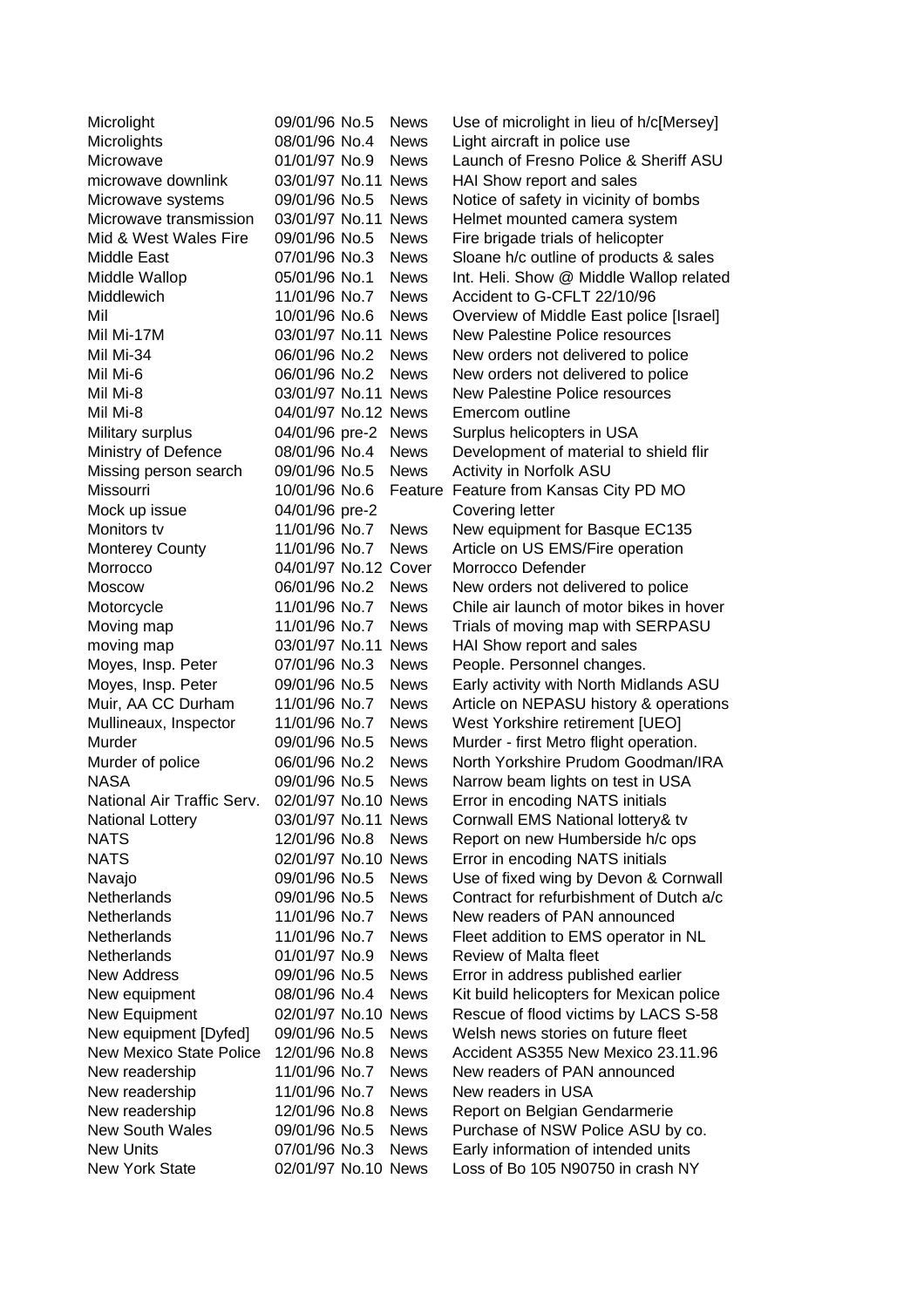| New Zealand             | 03/01/97 No.11 News  |             | NZ massacre report on operations           |
|-------------------------|----------------------|-------------|--------------------------------------------|
| Newcastle               | 04/01/96 pre-2       | <b>News</b> | Current state of UK air support [list]     |
| Newcastle               | 08/01/96 No.4        | Article     | Article Cumbria ASU                        |
| Newcastle               | 11/01/96 No.7        | <b>News</b> | Article on NEPASU history & operations     |
| Newspaper               | 09/01/96 No.5        | <b>News</b> | Murder - first Metro flight operation.     |
| Newspaper report        | 09/01/96 No.5        | <b>News</b> | News report on military surplus OH58       |
| Newspaper stories       | 08/01/96 No.4        | <b>News</b> | Light aircraft in police use               |
| Newspaper story         | 09/01/96 No.5        | <b>News</b> | Welsh news stories on future fleet         |
| Newspaper story         | 09/01/96 No.5        | <b>News</b> | Use of microlight in lieu of h/c[Mersey]   |
| <b>NHS</b>              | 04/01/97 No.12 News  |             | Outline of HEMS finance & operation        |
| Niedersachsen           | 12/01/96 No.8        | <b>News</b> | German trials of MD900 & EC135             |
| Niedersachsen Police    | 08/01/96 No.4        | <b>News</b> | New equipment fitted to German SA365       |
| Night Light             | 09/01/96 No.5        | <b>News</b> | Narrow beam lights on test in USA          |
| <b>Night Vision</b>     | 11/01/96 No.7        | <b>News</b> | New equipment for Basque EC135             |
| Noise                   | 05/01/96 No.1        | <b>News</b> | Int. Heli. Show @ Middle Wallop related    |
| Noise                   | 10/01/96 No.6        | <b>News</b> | Funny letter to East Midlands ASU          |
| Noise                   | 12/01/96 No.8        | <b>News</b> | New Islander silencer announced            |
| Noise complaints        | 04/01/96 pre-2       | <b>News</b> | Delivery of third AS355N                   |
| <b>Norfolk</b>          | 02/01/96 pre-1       | <b>News</b> | Relating to PAOC grants                    |
| <b>Norfolk</b>          | 04/01/96 pre-2       | <b>News</b> | Current state of UK air support [list]     |
| <b>Norfolk</b>          | 05/01/96 No.1        | <b>News</b> | Current state of operations in Norfolk     |
| <b>Norfolk</b>          | 05/01/96 No.1        | <b>News</b> | Move of unit into Sterling h/c hanger.     |
| Norfolk                 | 08/01/96 No.4        | <b>News</b> | Developments in Norfolk air support        |
| Norfolk                 | 09/01/96 No.5        | <b>News</b> | Activity in Norfolk ASU                    |
| <b>Norfolk</b>          | 09/01/96 No.5        | Article     | Update on the Norfolk ASU                  |
| Norsk Luftambulanse     | 09/01/96 No.5        | <b>News</b> | Details of Super 5 for Humberside ASU      |
| North East              | 04/01/96 pre-2       | <b>News</b> | Current state of UK air support [list]     |
| North East              | 10/01/96 No.6        | <b>News</b> | Editorial on unit visits                   |
| North East              | 10/01/96 No.6        | <b>News</b> | Demonstration of Explorer                  |
| North East              | 11/01/96 No.7        |             | Pictures Back page illustrations of NEPASU |
| North East ASu          | 11/01/96 No.7        | <b>News</b> | Article on NEPASU history & operations     |
| North Lincolnshire      | 10/01/96 No.6        | <b>News</b> | Details of Humberside aircraft             |
| North Lincolnshire      | 12/01/96 No.8        | <b>News</b> | Report on new Humberside h/c ops           |
| North Midlands          | 09/01/96 No.5        | <b>News</b> | Early activity with North Midlands ASU     |
| North Midlands          | 02/01/97 No.10 News  |             | Financial moves to form North Mids         |
| <b>North Wales</b>      | 04/01/96 pre-2       | <b>News</b> | Current state of UK air support [list]     |
| <b>North Wales</b>      | 07/01/96 No.3        | <b>News</b> | Cheshire/pilotage/location/hours           |
| North Wales             | 07/01/96 No.3        | <b>News</b> | <b>UEO details of North Wales ASU</b>      |
| North Wales             | 07/01/96 No.3        | Article     | North Wales feature of HIRB's/HISL's       |
| North Wales             | 08/01/96 No.4        | <b>News</b> | EMS operationto London by N. Wales         |
| North Wales             | 10/01/96 No.6        | <b>News</b> | Demonstration of EC135                     |
| North Wales             | 02/01/97 No.10 News  |             | Repaint of G-NWPI recorded                 |
| North Wales             | 03/01/97 No.11 Cover |             | Cover picture of NWPI                      |
| North Weald             | 09/01/96 No.5        | <b>News</b> | Activity. North Weald fire. Hijack         |
| North Yorkshire         | 06/01/96 No.2        | <b>News</b> | News of intentions in Yorkshire area       |
| North Yorkshire         | 07/01/96 No.3        | <b>News</b> | People. Personnel changes.                 |
| North Yorkshire         | 11/01/96 No.7        | <b>News</b> | Article on NEPASU history & operations     |
| North, John CFI         | 09/01/96 No.5        | <b>News</b> | Use of microlight in lieu of h/c[Mersey]   |
| North-East              | 12/01/96 No.8        | <b>News</b> | New Islander silencer announced            |
| Northern Airborne Tech' | 02/01/97 No.10 News  |             | Error in encoding NATS initials            |
| Northumbria             | 10/01/96 No.6        | <b>News</b> | Demonstration of Explorer                  |
| Northumbria             | 10/01/96 No.6        | <b>News</b> | Explorer demonstration tour                |
| Northumbria             | 10/01/96 No.6        | <b>News</b> | Explorer demonstration tour                |
| Northumbria             | 11/01/96 No.7        | <b>News</b> | Article on NEPASU history & operations     |
| Norway                  | 08/01/96 No.4        | <b>News</b> | Initial notice of creation of Humberside   |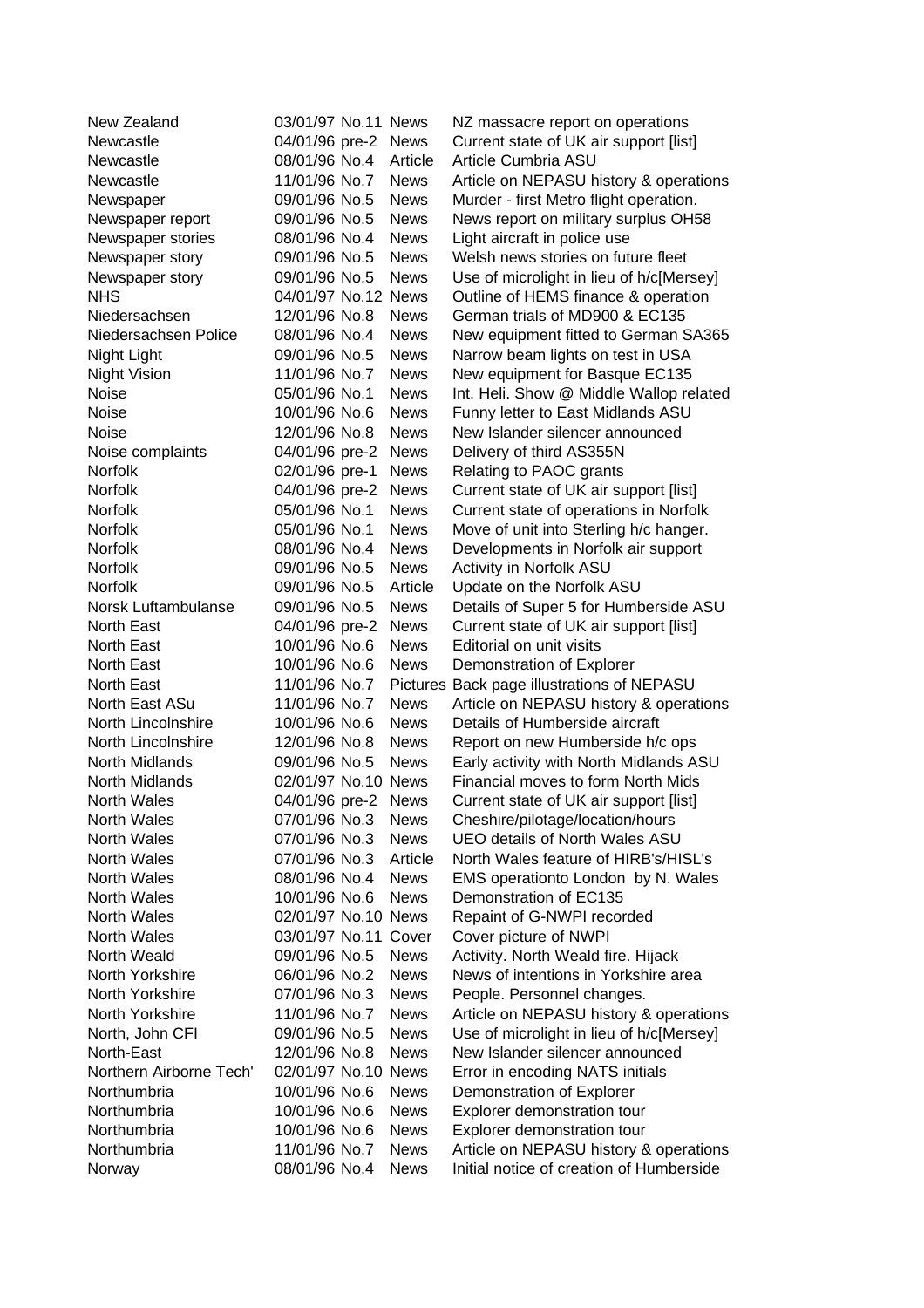| Norway                                | 09/01/96 No.5       | <b>News</b> | Details of Super 5 for Humberside ASU      |
|---------------------------------------|---------------------|-------------|--------------------------------------------|
| Norwegian Air Ambulance 12/01/96 No.8 |                     | <b>News</b> | Report on new Humberside h/c ops           |
| Norwich                               | 02/01/96 pre-1      | <b>News</b> | <b>Sterling Helicopters</b>                |
| Norwich                               | 04/01/96 pre-2      | <b>News</b> | Current state of UK air support [list]     |
| Norwich                               | 05/01/96 No.1       | <b>News</b> | Current state of operations in Norfolk     |
| Notar                                 | 03/01/97 No.11 News |             | Air unit honoured at HAI Show              |
| Notar                                 | 03/01/97 No.11 News |             | HAI Show report and sales                  |
| Notting Hill Carnival                 | 08/01/96 No.4       | <b>News</b> | Notting Hill Carnival arrangements         |
| Notting Hill Carnival                 | 09/01/96 No.5       | <b>News</b> | Operations over NH Carnival                |
| Nottinghamshire                       | 07/01/96 No.3       | <b>News</b> | People. Personnel changes.                 |
| Nottinghamshire                       | 09/01/96 No.5       | <b>News</b> | Early activity with North Midlands ASU     |
| Nottinghamshire                       | 02/01/97 No.10 News |             | Financial moves to form North Mids         |
| Nottinghamshire                       | 07/01/96 No.3       | <b>News</b> | Early information of intended units        |
| <b>NVG</b>                            | 11/01/96 No.7       | <b>News</b> | New equipment for Basque EC135             |
| <b>NWRPASU</b>                        | 08/01/96 No.4       | Article     | Article Cumbria ASU                        |
| Oasis [pop group]                     | 09/01/96 No.5       | <b>News</b> | Downlink ops over pop concert [Herts]      |
| <b>Observers Course</b>               | 08/01/96 No.4       | <b>News</b> | Developments in Norfolk air support        |
| O'Donnell, Hugh                       | 02/01/97 No.10 News |             | <b>Flight Logistics Satfix GPS outline</b> |
| <b>OH58</b>                           | 11/01/96 No.7       | <b>News</b> | Crash of Alabama Bell OH58 3/9/96          |
| Okura & Co.                           | 03/01/97 No.11 News |             | New EH101 ordered by Tokyo Police          |
| Olympics                              | 08/01/96 No.4       | <b>News</b> | Bombs airliner crashes & Olympics          |
| Olympics                              | 11/01/96 No.7       | <b>News</b> | Use of airships over Atlanta               |
| Omeath, Co. Louth                     | 01/01/97 No.9       | <b>News</b> | Crash of S76 in Ireland kills GMP pilot    |
| Onassis                               | 10/01/96 No.6       | Feature     | Feature on Strathclyde Police ASU          |
| Openshaw, GMP                         | 01/01/97 No.9       | <b>News</b> | Crash of S76 in Ireland kills GMP pilot    |
| <b>Operation Skywatch</b>             | 01/01/97 No.9       | <b>News</b> | Launch of Fresno Police & Sheriff ASU      |
| Operational                           | 04/01/96 pre-2      | <b>News</b> | Delivery of third AS355N                   |
| Operational                           | 04/01/97 No.12 News |             | Outline of HEMS finance & operation        |
| Operational detail                    | 01/01/97 No.9       | <b>News</b> | Fresno Police ASU with MD500E due          |
| <b>Operational details</b>            | 01/01/97 No.9       | <b>News</b> | Launch of Fresno Police & Sheriff ASU      |
| Operational log                       | 11/01/96 No.7       | <b>News</b> | Article on US EMS/Fire operation           |
| Operational techniques                | 03/01/97 No.11      | <b>News</b> | Fatal helicopter accident to Hughes        |
| Operations                            | 03/01/97 No.11 News |             | Devon EMS information                      |
| <b>Operations Dept.Dorset</b>         | 08/01/96 No.4       | <b>News</b> | Dorset plans and recent action             |
| Ordnance Survey [OS]                  | 08/01/96 No.4       | <b>News</b> | Advertisers item on Euronav III            |
| <b>Osceola County Sheriff</b>         | 08/01/96 No.4       | <b>News</b> | Accident to Osceola County Sh. R22         |
| <b>OSS</b>                            | 04/01/96 pre-2      | <b>News</b> | CCAOU AS355F operations start              |
| <b>OSS</b>                            | 07/01/96 No.3       | <b>News</b> | Open forum on police aviation              |
| <b>OSS</b>                            | 10/01/96 No.6       | <b>News</b> | Editorial on unit visits                   |
| Ownership                             | 02/01/97 No.10 News |             | New owner of G-HEMS sought                 |
| Oxford                                | 04/01/96 pre-2      | <b>News</b> | Current state of UK air support [list]     |
| Oxford                                | 07/01/96 No.3       | <b>News</b> | Renew pilotage contract. Fleet change      |
| Oxford                                | 08/01/96 No.4       | <b>News</b> | EMS operationto London by N. Wales         |
| Oxford                                | 08/01/96 No.4       | <b>News</b> | New equipment fitted to German SA365       |
| Oxford                                | 09/01/96 No.5       | <b>News</b> | Downlink ops over pop concert [Herts]      |
| Oxford                                | 10/01/96 No.6       | <b>News</b> | Demonstration of EC135                     |
| Oxford                                | 10/01/96 No.6       | <b>News</b> | New aircraft for Sussex - ideas            |
| Oxford                                | 10/01/96 No.6       | <b>News</b> | Eurocopter Day @ McAlpine, Oxford          |
| Oxford                                | 10/01/96 No.6       | <b>News</b> | Update on the Eire police flying unit      |
| Oxford                                | 11/01/96 No.7       | <b>News</b> | New readers of PAN announced               |
| <b>Oxford Airport</b>                 | 02/01/96 pre-1      | <b>News</b> | Work on SEPC for service                   |
| <b>Oxford City</b>                    | 11/01/96 No.7       | <b>News</b> | Chile air launch of motor bikes in hover   |
| <b>Oxford City Police</b>             | 08/01/96 No.4       | <b>News</b> | Illustration of B2 dropping dog in flight  |
| <b>PAAU</b>                           | 10/01/96 No.6       | <b>News</b> | Change of staff at Home Office             |
| Palestine                             | 10/01/96 No.6       | <b>News</b> | Overview of Middle East police [Israel]    |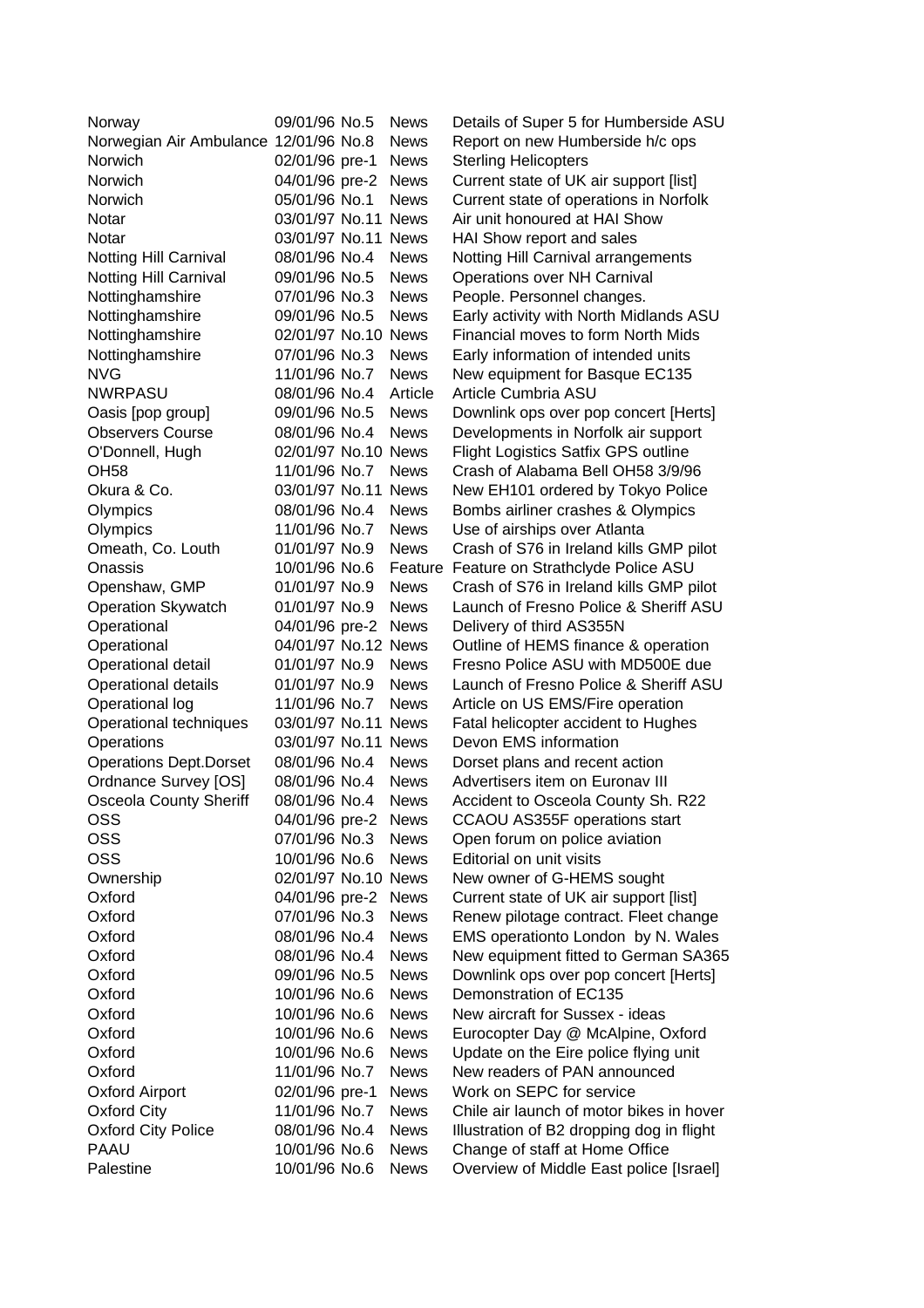| Palestine             | 03/01/97 No.11 News            |             | New addition to Israel police unit        |
|-----------------------|--------------------------------|-------------|-------------------------------------------|
| Palestine             | 03/01/97 No.11 News            |             | <b>New Palestine Police resources</b>     |
| <b>PAOC</b>           | 02/01/96 pre-1                 | <b>News</b> | Norfolk.                                  |
| <b>PAOC</b>           | 02/01/96 pre-1                 | <b>News</b> | <b>Relating to Kent Police</b>            |
| <b>PAOC</b>           | 05/01/96 No.1                  | <b>News</b> | Current state of operations in Norfolk    |
| PAOC operations       | 09/01/96 No.5                  | Article     | Update on the Norfolk ASU                 |
| Paramedic             | 02/01/97 No.10 News            |             | Rescue of flood victims by LACS S-58      |
| Paramedics            | 08/01/96 No.4                  | <b>News</b> | Developments in Norfolk air support       |
| Paramedics            | 09/01/96 No.5                  | <b>News</b> | Cover picture of Careflight Explorer      |
| Paramedics            | 09/01/96 No.5                  | <b>News</b> | Editorial on SBAC show Farnborough        |
| Paris                 | 10/01/96 No.6                  |             | Feature Feature on Strathclyde Police ASU |
| Part time units       | 09/01/96 No.5                  | <b>News</b> | Activity in Norfolk ASU                   |
| Partenavia Observer   | 07/01/96 No.3                  | <b>News</b> | Natural disaster in Italy                 |
| <b>PAS</b>            | 04/01/96 pre-2                 | <b>News</b> | Resistance to conspicuity as an edict     |
| <b>PAS</b>            | 05/01/96 No.1                  | <b>News</b> | <b>Accident to G-DPPS</b>                 |
| <b>PAS</b>            | 05/01/96 No.1                  | <b>News</b> | Overview of the Cumbria ASU               |
| <b>PAS</b>            | 05/01/96 No.1                  | <b>News</b> | PAS fleet changes                         |
| <b>PAS</b>            | 05/01/96 No.1                  | <b>News</b> | Int. Heli. Show @ Middle Wallop related   |
| <b>PAS</b>            | 07/01/96 No.3                  | <b>News</b> | Rebuild of DPPS by PAS after accident     |
| <b>PAS</b>            | 07/01/96 No.3                  | <b>News</b> | Confirmation of SYP contract to supply    |
| <b>PAS</b>            | 07/01/96 No.3                  | <b>News</b> | Open forum on police aviation             |
| <b>PAS</b>            | 08/01/96 No.4                  | <b>News</b> | Dorset plans and recent action            |
| <b>PAS</b>            | 08/01/96 No.4                  | <b>News</b> | Dorset plans and recent action            |
| <b>PAS</b>            | 08/01/96 No.4                  | <b>News</b> | Dyfed operations in wake of h/c loss.     |
| <b>PAS</b>            | 09/01/96 No.5                  | <b>News</b> | Editorial on SBAC show Farnborough        |
| <b>PAS</b>            | 09/01/96 No.5                  | <b>News</b> | Sale of Explorer                          |
| <b>PAS</b>            | 09/01/96 No.5                  | <b>News</b> |                                           |
| <b>PAS</b>            | 09/01/96 No.5                  | <b>News</b> | Downlink ops over pop concert [Herts]     |
| <b>PAS</b>            | 09/01/96 No.5                  | <b>News</b> | Types used in 10 month trial[Dorset]      |
| <b>PAS</b>            |                                |             | Developments in Yorkshire                 |
|                       | 09/01/96 No.5                  | <b>News</b> | Contract for refurbishment of Dutch a/c   |
| <b>PAS</b>            | 10/01/96 No.6<br>10/01/96 No.6 | <b>News</b> | Editorial on unit visits                  |
| <b>PAS</b>            |                                | <b>News</b> | Demonstration of Explorer                 |
| <b>PAS</b>            | 10/01/96 No.6                  | <b>News</b> | Belgian Explorer details                  |
| <b>PAS</b>            | 11/01/96 No.7                  | <b>News</b> | AS355 for Sth. Yorks Police @ PAS         |
| <b>PAS</b>            | 11/01/96 No.7                  | <b>News</b> | Engineer training for 902                 |
| <b>PAS</b>            | 11/01/96 No.7                  | <b>News</b> | Article on NEPASU history & operations    |
| <b>PAS</b>            | 12/01/96 No.8                  | <b>News</b> | Equipment for South Yorks AS355F          |
| <b>PAS</b>            | 12/01/96 No.8                  | <b>News</b> | New Islander silencer announced           |
| <b>PAS</b>            | 02/01/97 No.10 News            |             | Personnel moves announced                 |
| <b>PAS</b>            | 04/01/96 pre-2 News            |             | Styling                                   |
| Pasadena              | 01/01/97 No.9                  | <b>News</b> | Launch of Fresno Police & Sheriff ASU     |
| Pasadena              | 01/01/97 No.9                  | <b>News</b> | Pasadena Enstrom photograph               |
| Paso Robles           | 12/01/96 No.8                  | <b>News</b> | Towbar in flight on CHP Cessna            |
| Patrulla Bonaerense   | 09/01/96 No.5                  | <b>News</b> | Argentina Bo105 accident                  |
| PBN-2                 | 04/01/96 pre-2 News            |             | Current state of UK air support [list]    |
| PBN <sub>2</sub> T    | 09/01/96 No.5                  | <b>News</b> | Downlink ops over pop concert [Herts]     |
| PBN <sub>2</sub> T    | 09/01/96 No.5                  | <b>News</b> | Contract for refurbishment of Dutch a/c   |
| People                | 10/01/96 No.6                  | <b>News</b> | Change of staff at Home Office            |
| People                | 02/01/97 No.10 News            |             | Personnel moves announced                 |
| Performance           | 03/01/97 No.11 News            |             | First year of Chiltern ASG - report       |
| Performance           | 03/01/97 No.11 News            |             | Air unit honoured at HAI Show             |
| Performance           | 03/01/97 No.11 News            |             | Air unit in El Salvador                   |
| Petroleum Helicopters | 02/01/97 No.10 News            |             | Loss of Bo 105 N90750 in crash NY         |
| Phaselis, Turkey      | 12/01/96 No.8                  | <b>News</b> | Alouette in wire strikeaccident 22.7.96   |
| Philippine Police     | 08/01/96 No.4                  | <b>News</b> | Accident to Philippine Police Lancair     |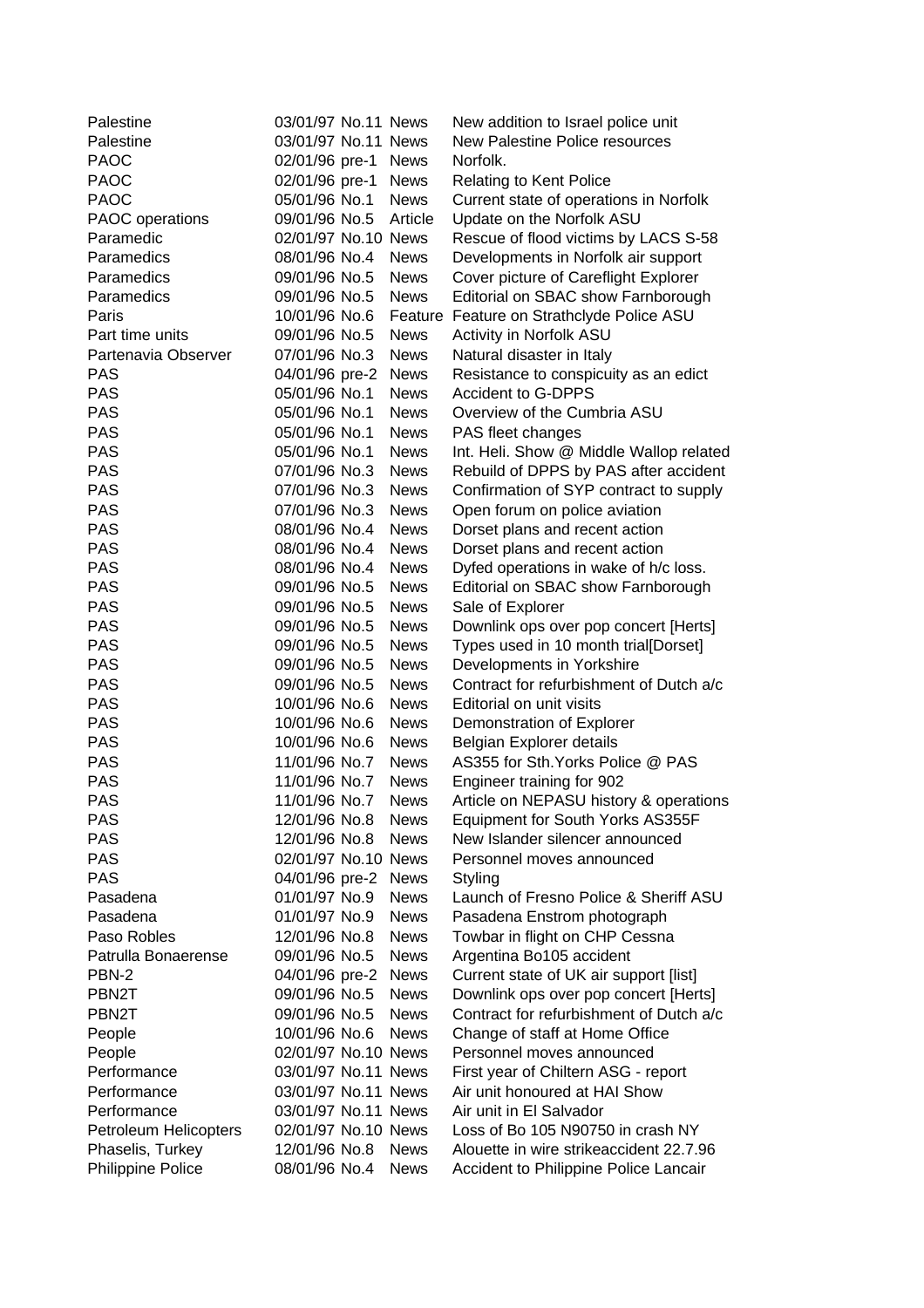| Phoenix                                  | 12/01/96 No.8        |             | Pictures Front page illustration MD520N    |
|------------------------------------------|----------------------|-------------|--------------------------------------------|
| Piaggio 166                              | 07/01/96 No.3        | <b>News</b> | Natural disaster in Italy                  |
| Picture                                  | 08/01/96 No.4        | <b>News</b> | Illustration of B2 dropping dog in flight  |
| Picture                                  | 11/01/96 No.7        | <b>News</b> | Ventura Huey [Bell UH1]                    |
| Picture                                  | 11/01/96 No.7        | <b>News</b> | Durham Brantly B2 trial of 1962-64         |
| Picture                                  | 11/01/96 No.7        |             | Pictures Back page illustrations of NEPASU |
| Picture                                  | 12/01/96 No.8        |             | Pictures Front page illustration MD520N    |
| Picture - interior                       | 08/01/96 No.4        | Article     | Article Cumbria ASU                        |
| Picture - cover                          | 09/01/96 No.5        | <b>News</b> | Cover picture of Careflight Explorer       |
| Picture Cessna 337                       | 08/01/96 No.4        | Article     | Article Cumbria ASU                        |
| Pilatus                                  | 11/01/96 No.7        | <b>News</b> | Malay Police fleet plans & orders          |
| <b>Pilatus Britten Norman</b>            | 04/01/96 pre-2       | <b>News</b> | Rijkswacht fleet changes                   |
| <b>Pilatus Britten Norman</b>            | 04/01/96 pre-2       | <b>News</b> | Air support fleet changes in Cyprus        |
| <b>Pilatus Britten Norman</b>            | 05/01/96 No.1        | <b>News</b> | Int. Heli. Show @ Middle Wallop related    |
| <b>Pilatus Britten Norman</b>            | 06/01/96 No.2        | <b>News</b> | Intended move of Cheshire ASU              |
| <b>Pilatus Britten Norman</b>            | 06/01/96 No.2        | <b>News</b> | New orders expected for Eire police        |
| <b>Pilatus Britten Norman</b>            | 11/01/96 No.7        | <b>News</b> | Cover study of PBN4000                     |
| <b>Pilatus Britten Norman</b>            | 11/01/96 No.7        | <b>News</b> | Article on NEPASU history & operations     |
| <b>Pilatus Britten Norman</b>            | 12/01/96 No.8        | <b>News</b> | New Islander silencer announced            |
| <b>Pilatus Britten Norman</b>            | 12/01/96 No.8        | <b>News</b> | Types on trial for Eire fixed wing         |
| <b>Pilatus Britten Norman</b>            | 01/01/97 No.9        | <b>News</b> | Review of Malta fleet                      |
| <b>Pilatus Britten Norman</b>            | 04/01/97 No.12 Cover |             | Morrocco Defender                          |
| Pilatus Britten-Norman                   | 09/01/96 No.5        | <b>News</b> | Downlink ops over pop concert [Herts]      |
| Pilatus Britten-Norman                   | 01/01/97 No.9        | <b>News</b> | Sale of AS355N/PBN4000 to Garda            |
| Pilatus Britten-Norman                   | 02/01/97 No.10 News  |             | Equipment for the Garda aircraft           |
| Pilot                                    | 12/01/96 No.8        | <b>News</b> | Request for information on ist pilot       |
| Pilotage                                 | 07/01/96 No.3        | <b>News</b> | Cheshire/pilotage/location/hours           |
| Pilotage                                 | 07/01/96 No.3        | <b>News</b> | Renew pilotage contract. Fleet change      |
| Pilotage                                 | 11/01/96 No.7        | <b>News</b> | Pilotage/maintenance contract 1997-00      |
| Pilotage                                 | 12/01/96 No.8        | <b>News</b> | Report on new Humberside h/c ops           |
| Pilotage                                 | 01/01/97 No.9        | <b>News</b> | Fresno Police ASU with MD500E due          |
| Pilotage                                 | 02/01/97 No.10 News  |             | PAS announce contract renewals             |
| pilotage                                 | 03/01/97 No.11 News  |             | Arrangements for Humberside HSU            |
| Pilotage bias                            | 07/01/96 No.3        | <b>News</b> | Open forum on police aviation              |
| Pilotage contract                        | 02/01/97 No.10 News  |             | New aircraft and discription Cambs Pol     |
| Piper PA31                               | 09/01/96 No.5        | <b>News</b> | Use of fixed wing by Devon & Cornwall      |
| Points of View                           | 07/01/96 No.3        | <b>News</b> | Open forum on police aviation              |
| Police [Italy]                           | 07/01/96 No.3        | <b>News</b> | Natural disaster in Italy                  |
| Police Aviation Advisory L 10/01/96 No.6 |                      | <b>News</b> | Change of staff at Home Office             |
| <b>Police Aviation Services</b>          | 02/01/97 No.10 News  |             | New aircraft and discription Cambs Pol     |
| <b>Police Aviation Services</b>          | 02/01/97 No.10 News  |             | PAS announce contract renewals             |
| <b>Police Aviation Services</b>          | 03/01/97 No.11 News  |             | C&E Consortium plans outlined              |
| Police Dog                               | 12/01/96 No.8        |             | Cartoon John Witt cartoon [Cambridge]      |
| Police Dogs                              | 08/01/96 No.4        | <b>News</b> | Illustration of B2 dropping dog in flight  |
| Police Dogs                              | 11/01/96 No.7        | <b>News</b> | Chile air launch of motor bikes in hover   |
| Police Magazine                          | 04/01/96 pre-2       | <b>News</b> | Surplus helicopters in USA                 |
| <b>Police Review</b>                     | 09/01/96 No.5        | <b>News</b> | Notice of cartoons for PAN publication     |
| Police, camera, action                   | 12/01/96 No.8        | <b>News</b> | Book review Police Camera Action           |
| Policia National El Salv.                | 03/01/97 No.11 News  |             | Air unit in El Salvador                    |
| <b>Political Conference</b>              | 08/01/96 No.4        | <b>News</b> | Dorset plans and recent action             |
| Polizei trials                           | 02/01/97 No.10 News  |             | Photos of 900/135 on Polizei trials        |
| Ponteland                                | 10/01/96 No.6        | <b>News</b> | Demonstration of Explorer                  |
| Ponteland                                | 10/01/96 No.6        | <b>News</b> | Explorer demonstration tour                |
| Port of Dover                            | 02/01/96 pre-1       | <b>News</b> | Animal Rights demonstration                |
| Pratt & Whitney                          | 02/01/97 No.10 News  |             | Delivery of MD900 to Belgian Rijkswacht    |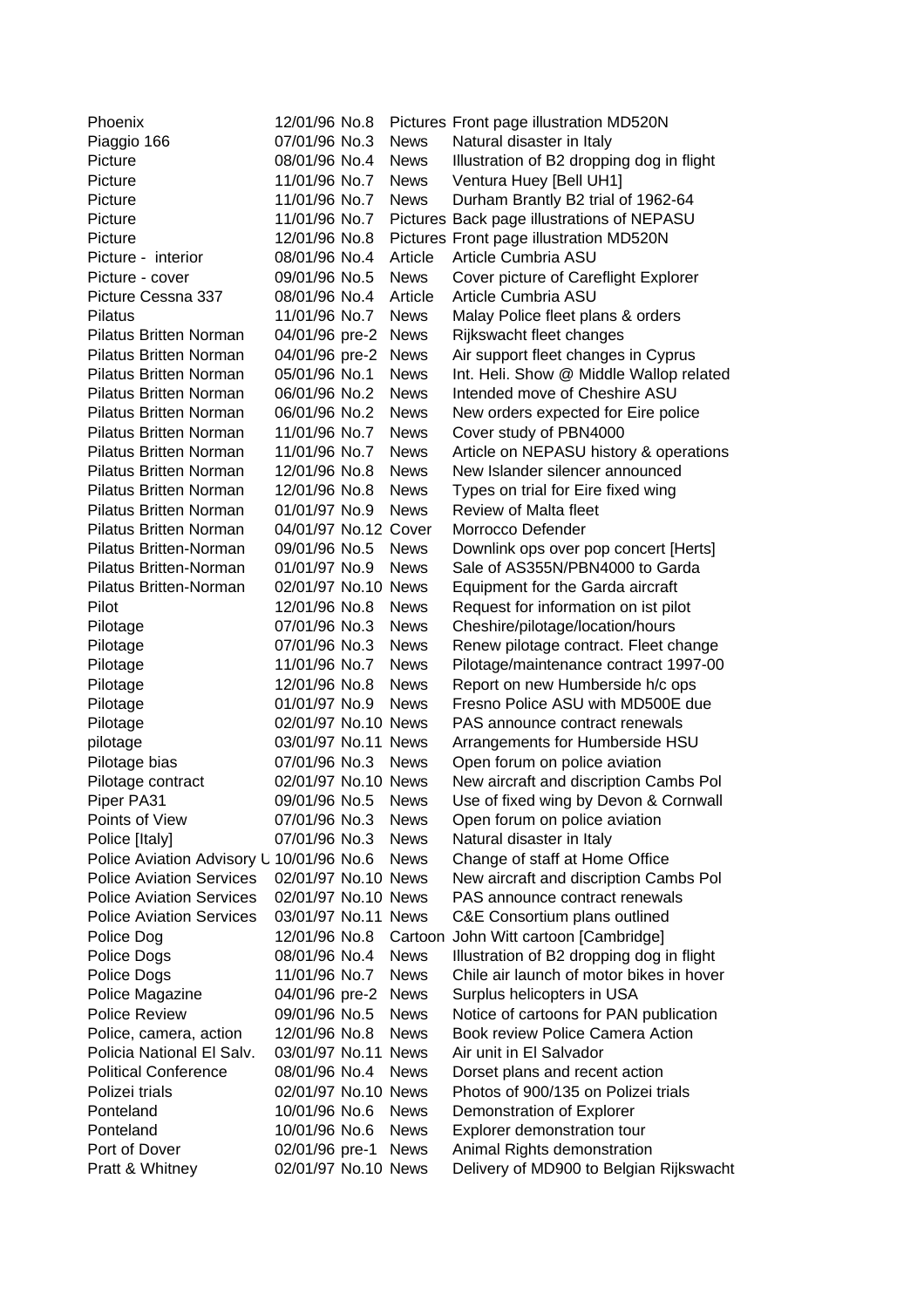| Preservation of history              | 01/01/97 No.9       | <b>News</b> | Editorial on the sale of MP Bell 222s   |
|--------------------------------------|---------------------|-------------|-----------------------------------------|
| Price                                | 09/01/96 No.5       | <b>News</b> | Editorial on SBAC show Farnborough      |
| Prices                               | 10/01/96 No.6       | <b>News</b> | Belgian Explorer details                |
| <b>Prizes</b>                        | 03/01/97 No.11 News |             | Air unit honoured at HAI Show           |
| Product news                         | 12/01/96 No.8       | <b>News</b> | Advances in the GPS map system          |
| Product news                         | 01/01/97 No.9       | <b>News</b> | Speculation on new PBN sales            |
| Production problems                  | 03/01/97 No.11      |             | <b>Editorial PAN problems</b>           |
| Protest march                        | 12/01/96 No.8       | <b>News</b> | Request for information on ist pilot    |
| Prowse, Insp. Andy                   | 07/01/96 No.3       | <b>News</b> | People. Personnel changes.              |
| Prowse, Insp. Andy                   | 08/01/96 No.4       | <b>News</b> | Dorset plans and recent action          |
| <b>PSDB</b>                          | 07/01/96 No.3       | Article     | North Wales feature of HIRB's/HISL's    |
| <b>PSDB</b>                          | 09/01/96 No.5       | <b>News</b> | Notice of safety in vicinity of bombs   |
| <b>Puerto Rico</b>                   | 12/01/96 No.8       | <b>News</b> | New aircraft identity[Cambridge]        |
| Puma                                 | 03/01/97 No.11 News |             | New EH101 ordered by Tokyo Police       |
| Pwllheli                             | 08/01/96 No.4       | <b>News</b> | EMS operationto London by N. Wales      |
| Queen Elizabeth II                   | 11/01/96 No.7       | <b>News</b> | Article on NEPASU history & operations  |
| Queensland Australia                 | 03/01/97 No.11 News |             | Resources in Queensland Aust.           |
| <b>RAF</b>                           | 08/01/96 No.4       | Article     | Article Cumbria ASU                     |
| <b>RAF Cranwell</b>                  | 08/01/96 No.4       | <b>News</b> | Developments in Norfolk air support     |
| <b>RAF Leconfield</b>                | 12/01/96 No.8       | <b>News</b> | Report on new Humberside h/c ops        |
| <b>RAF Wyton</b>                     | 03/01/97 No.11 News |             | C&E Consortium plans outlined           |
| Raindle, PC Chris                    | 05/01/96 No.1       | <b>News</b> | Leaves post at SERPASU                  |
| Raurimu                              | 03/01/97 No.11 News |             | NZ massacre report on operations        |
| <b>RCMP</b>                          | 02/01/97 No.10 News |             | Strange case of biscuit contamination   |
| Rebuild of SERPASU 355 08/01/96 No.4 |                     | <b>News</b> | Rebuild od AS355N METD to SEPA          |
| Red Box                              | 05/01/96 No.1       | <b>News</b> | Int. Heli. Show @ Middle Wallop related |
| Red Box Int.                         | 05/01/96 No.1       | <b>News</b> | Advertising item                        |
| Reims Cessna                         | 12/01/96 No.8       | <b>News</b> | Types on trial for Eire fixed wing      |
| Replacement                          | 01/01/97 No.9       | <b>News</b> | Review of Hong Kong GFS fleet           |
| Reports [EMS]                        | 03/01/97 No.11 News |             | Outline of Virgin take-over of HEMS     |
| Re-registration                      | 01/01/97 No.9       | <b>News</b> | Purchase of B412 confirmedby CPAW       |
| Rescue                               | 10/01/96 No.6       | <b>News</b> | Cover picture of Cyprus Bell            |
| Rescue                               | 11/01/96 No.7       | <b>News</b> | LAC sheriff fleet plans - new SAR type  |
| Rescue effort                        | 02/01/97 No.10 News |             | Rescue of flood victims by LACS S-58    |
| Rescue winch                         | 01/01/97 No.9       | <b>News</b> | Purchase of B412 confirmedby CPAW       |
| Retirement                           | 08/01/96 No.4       | <b>News</b> | Retirement notice of PS Burns CCAOU     |
| Retirement                           | 10/01/96 No.6       | <b>News</b> | Change of staff at Home Office          |
| Retirement                           | 11/01/96 No.7       | <b>News</b> | West Yorkshire retirement [UEO]         |
| Review of magazine                   | 12/01/96 No.8       | <b>News</b> | Magazine article colour schemes         |
| Reyburn, Officer David               | 10/01/96 No.6       | Feature     | Feature from Kansas City PD MO          |
| Rice, Supt Nacie                     | 01/01/97 No.9       | <b>News</b> | Sale of AS355N/PBN4000 to Garda         |
| Rice, Supt Walter "Nacie"            | 10/01/96 No.6       | <b>News</b> | Update on the Eire police flying unit   |
| Richard Branson                      | 03/01/97 No.11 News |             | Outline of Virgin take-over of HEMS     |
| Richardson, Andy                     | 02/01/97 No.10 News |             | MDH set up UK subsidiary in London      |
| Rijkswacht                           | 04/01/96 pre-2      | <b>News</b> | Rijkswacht fleet changes                |
| Rijkswacht                           | 09/01/96 No.5       | <b>News</b> | Sale of Explorer                        |
| Rijkswacht                           | 10/01/96 No.6       | <b>News</b> | Belgian Explorer details                |
| Rijkswacht                           | 02/01/97 No.10 News |             | Delivery of MD900 to Belgian Rijkswacht |
| Riot                                 | 02/01/97 No.10 News |             | Riot at prison police ASU present       |
| Ripley                               | 07/01/96 No.3       | <b>News</b> | People. Personnel changes.              |
| <b>RNAS</b>                          | 07/01/96 No.3       | <b>News</b> | New address given for HPASU             |
| <b>RNLI</b>                          | 04/01/97 No.12 News |             | Operations by the WCAOU in 1996/7       |
| Robinson                             | 03/01/97 No.11 News |             | HAI Show report and sales               |
| Robinson h/c                         | 07/01/96 No.3       | <b>News</b> | Sloane h/c outline of products & sales  |
| Robinson R22                         | 08/01/96 No.4       | <b>News</b> | Accident to Osceola County Sh. R22      |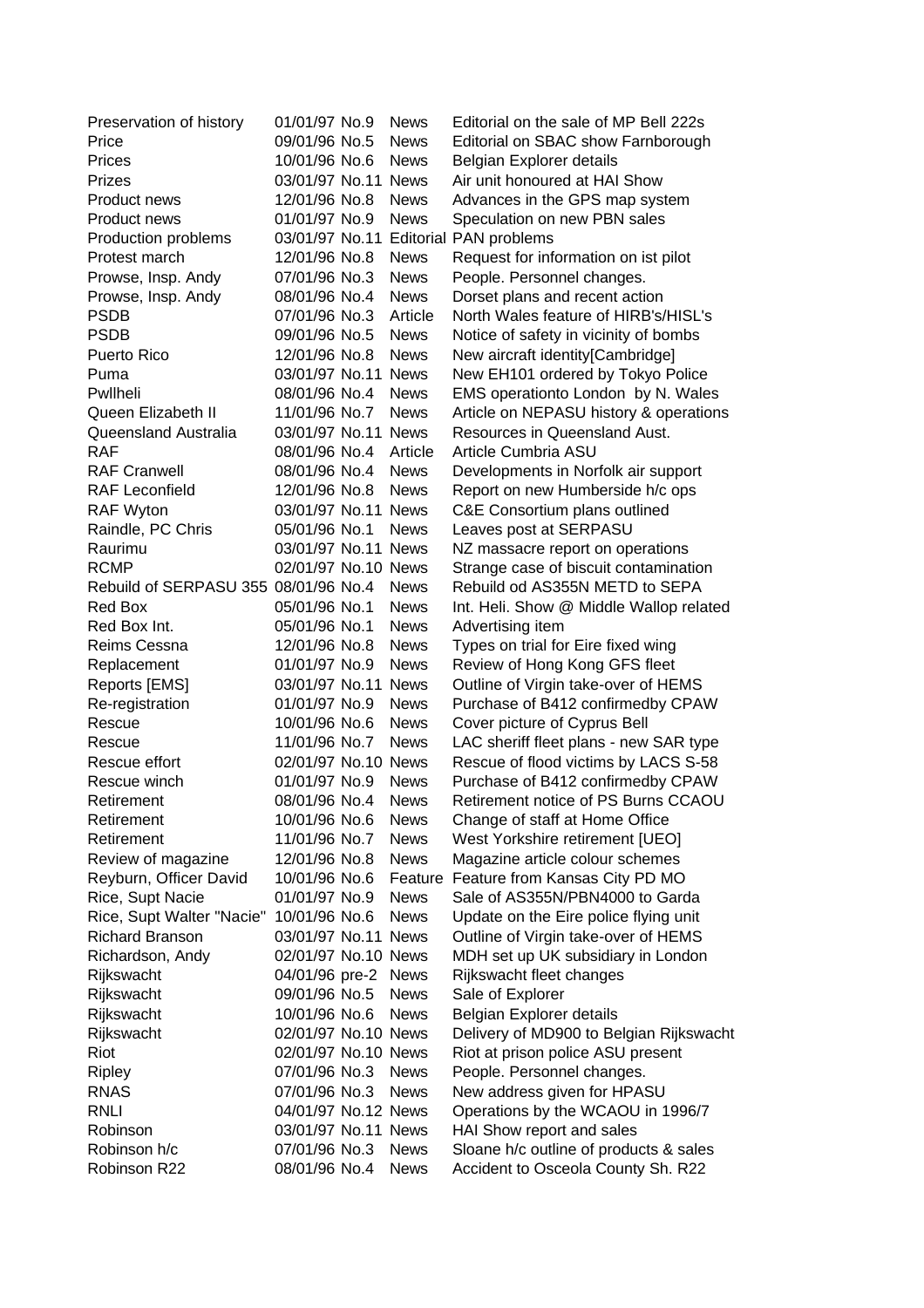| Robinson R22             | 02/01/97 No.10 News |                            | <b>Flight Logistics Satfix GPS outline</b>                          |
|--------------------------|---------------------|----------------------------|---------------------------------------------------------------------|
| Rotortech                | 08/01/96 No.4       | <b>News</b>                | Humberside and Norfolk                                              |
| Rotortech                | 09/01/96 No.5       | <b>News</b>                | Details of Super 5 for Humberside ASU                               |
| Rotortech                | 12/01/96 No.8       | <b>News</b>                | Report on new Humberside h/c ops                                    |
| Rotortech Ltd.           | 02/01/96 pre-1      | <b>News</b>                | Work on Chiltern aircraft                                           |
| Rotorway Exec            | 08/01/96 No.4       | <b>News</b>                | Kit build helicopters for Mexican police                            |
| Rotterdam                | 11/01/96 No.7       | <b>News</b>                | Fleet addition to EMS operator in NL                                |
| Royal Air Force          | 10/01/96 No.6       | <b>News</b>                | Eurocopter Day @ McAlpine, Oxford                                   |
| Royal London Hospital    | 02/01/97 No.10 News |                            | New owner of G-HEMS sought                                          |
| Royal London Hospital    |                     |                            | 03/01/97 No.11 Editorial Press release                              |
| Royal London Hospital    | 04/01/97 No.12 News |                            | Outline of HEMS finance & operation                                 |
| Royal Palms Hotel        | 01/01/97 No.9       | Feature                    | First police use 1914 Miami Florida                                 |
| <b>Rumours</b>           | 03/01/97 No.11 News |                            | Outline of Virgin take-over of HEMS                                 |
| Ruprecht, Robert         | 07/01/96 No.3       | <b>News</b>                | New address given for HPASU                                         |
| Russell, Capt. David     | 02/01/97 No.10 News |                            | Personnel moves announced                                           |
| Russia                   | 06/01/96 No.2       | <b>News</b>                | New orders not delivered to police                                  |
| Russia                   | 12/01/96 No.8       | <b>News</b>                | Mil 8 crashes in Russia                                             |
| Russia                   | 04/01/97 No.12 News |                            | Emercom outline                                                     |
| Russian                  | 09/01/96 No.5       | <b>News</b>                | Operations in Korea                                                 |
| SA318 Alouette           | 04/01/96 pre-2      | <b>News</b>                | Rijkswacht fleet changes                                            |
| SA330 Puma               | 04/01/96 pre-2      | <b>News</b>                | Rijkswacht fleet changes                                            |
| SA341                    | 10/01/96 No.6       | <b>News</b>                | Eurocopter Day @ McAlpine, Oxford                                   |
| SA365                    | 08/01/96 No.4       | <b>News</b>                | New equipment fitted to German SA365                                |
| SA365                    | 09/01/96 No.5       | <b>News</b>                | Purchase of NSW Police ASU by co.                                   |
| SA365                    | 11/01/96 No.7       | <b>News</b>                | New equipment for Basque EC135                                      |
| Sabotage                 | 02/01/97 No.10 News |                            | Strange case of biscuit contamination                               |
| Sacramento               | 11/01/96 No.7       | <b>News</b>                | Article on US EMS/Fire operation                                    |
| Safety                   | 07/01/96 No.3       | Article                    | North Wales feature of HIRB's/HISL's                                |
| Safety                   | 08/01/96 No.4       | <b>News</b>                | Creation of LASU safety information                                 |
| Safety                   | 09/01/96 No.5       | <b>News</b>                | Notice of safety in vicinity of bombs                               |
| Safety                   | 02/01/97 No.10 News |                            | Strange case of biscuit contamination                               |
| Saffire                  | 04/01/96 pre-2      | <b>News</b>                | To replace Saffire with SERPASU                                     |
| Safire                   | 05/01/96 No.1       | <b>News</b>                | Norfolk ASU news and updates.                                       |
| <b>Sales</b>             | 09/01/96 No.5       | <b>News</b>                | Editorial on SBAC show Farnborough                                  |
| <b>Sales</b>             | 03/01/97 No.11 News |                            | New addition to Israel police unit                                  |
| San Antonio              | 03/01/97 No.11 News |                            | HAI Show report and sales                                           |
| San Diego                | 03/01/97 No.11 News |                            | Fatal helicopter accident to Hughes                                 |
| San Francisco Chronicle  | 09/01/96 No.5       | <b>News</b>                | News report on military surplus OH58                                |
| San Luis Obispo          | 12/01/96 No.8       | <b>News</b>                | Towbar in flight on CHP Cessna                                      |
| Sandown Racecourse       | 12/01/96 No.8       | <b>News</b>                | Security exhibition in November                                     |
| <b>SAR</b>               | 07/01/96 No.3       | <b>News</b>                | Natural disaster in Italy                                           |
| <b>SAR</b>               | 11/01/96 No.7       | <b>News</b>                | Article on Channel Isle EMS                                         |
| <b>SAR</b>               | 11/01/96 No.7       | <b>News</b>                | LAC sheriff fleet plans - new SAR type                              |
| <b>Satfix</b>            | 02/01/97 No.10 News |                            | <b>Flight Logistics Satfix GPS outline</b>                          |
| <b>SBAC</b>              | 03/01/97 No.11 News |                            | New EH101 ordered by Tokyo Police                                   |
| Scale Aircraft Modelling | 12/01/96 No.8       | <b>News</b>                | Report on Lancashire unit                                           |
| Scale Aircraft Modelling | 12/01/96 No.8       | <b>News</b>                | Magazine article colour schemes                                     |
| Schweizer                | 08/01/96 No.4       | <b>News</b>                | Developments in Norfolk air support                                 |
| Schweizer S300C          | 04/01/96 pre-2      | <b>News</b>                | Current state of UK air support [list]                              |
| Schweizer S300C          | 05/01/96 No.1       | <b>News</b>                |                                                                     |
| Schweizer S300C          | 09/01/96 No.5       | Article                    | Current state of operations in Norfolk<br>Update on the Norfolk ASU |
| Schweizer S300C          | 03/01/97 No.11 News |                            | Proposed air unit in Toronto                                        |
| Schweizer S300C          | 03/01/97 No.11 News |                            |                                                                     |
| Scotland                 | 04/01/96 pre-2      |                            | HAI Show report and sales                                           |
| Scotland                 | 07/01/96 No.3       | <b>News</b><br><b>News</b> | Current state of UK air support [list]                              |
|                          |                     |                            | Early information of intended units                                 |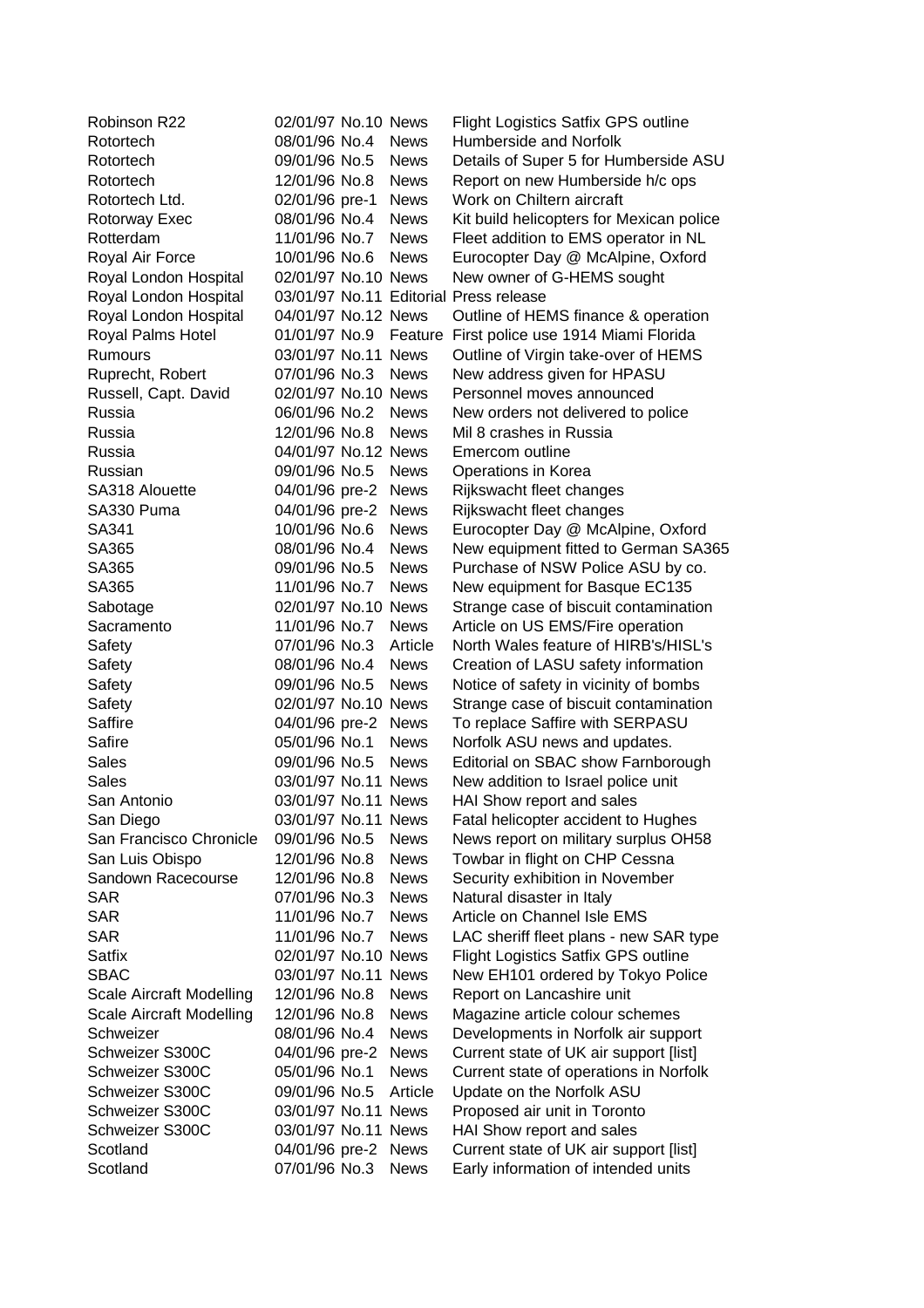| Scotland                       | 10/01/96 No.6       | <b>News</b> | Editorial on unit visits                  |
|--------------------------------|---------------------|-------------|-------------------------------------------|
| Scotland                       | 10/01/96 No.6       |             | Feature Feature on Strathclyde Police ASU |
| <b>Scotland Yard</b>           | 11/01/96 No.7       | History     | Historical article from June 1923         |
| Scottish Exhibition Cen.       | 10/01/96 No.6       |             | Feature Feature on Strathclyde Police ASU |
| Sea King                       | 11/01/96 No.7       | <b>News</b> | LAC sheriff fleet plans - new SAR type    |
| Sea King                       | 03/01/97 No.11      | <b>News</b> | HAI Show report and sales                 |
| Searchlight                    | 08/01/96 No.4       | <b>News</b> | Developments in Norfolk air support       |
| Searchlight                    | 01/01/97 No.9       | <b>News</b> | Launch of Fresno Police & Sheriff ASU     |
| Searchlight                    | 02/01/97 No.10 News |             | Delivery of MD900 to Belgian Rijkswacht   |
| <b>SECC</b>                    | 10/01/96 No.6       |             | Feature Feature on Strathclyde Police ASU |
| Section 1208                   | 04/01/96 pre-2      | <b>News</b> | Surplus helicopters in USA                |
| <b>Securite Civile</b>         | 12/01/96 No.8       | <b>News</b> | Accident to Alouette 21.7.96              |
| <b>Security Exhibition</b>     | 12/01/96 No.8       | <b>News</b> | Security exhibition in November           |
| Serbia                         | 01/01/97 No.9       | <b>News</b> | Crash of B206 in R Danube [fatal]         |
| <b>SERPASU</b>                 | 02/01/96 pre-1      | <b>News</b> | Withdrawal of 222A flying                 |
| SERPASU                        | 02/01/96 pre-1      | <b>News</b> | Work on SEPC for service                  |
| <b>SERPASU</b>                 | 02/01/96 pre-1      | <b>News</b> | Fixed wing element                        |
| <b>SERPASU</b>                 | 04/01/96 pre-2      | <b>News</b> | Delivery of third AS355N                  |
| <b>SERPASU</b>                 | 04/01/96 pre-2      | <b>News</b> | Current state of UK air support [list]    |
| <b>SERPASU</b>                 | 05/01/96 No.1       | <b>News</b> | New AS355N SEPC for operations            |
| <b>SERPASU</b>                 | 05/01/96 No.1       | <b>News</b> | Norfolk ASU news and updates.             |
| <b>SERPASU</b>                 | 05/01/96 No.1       | <b>News</b> | Int. Heli. Show @ Middle Wallop related   |
| <b>SERPASU</b>                 | 06/01/96 No.2       | <b>News</b> | Conspicuity colours and aircraft          |
| <b>SERPASU</b>                 | 07/01/96 No.3       | <b>News</b> | Renew pilotage contract. Fleet change     |
| <b>SERPASU</b>                 | 08/01/96 No.4       | <b>News</b> | Down-linking equipment                    |
| SERPASU                        | 08/01/96 No.4       | <b>News</b> | Dorset plans and recent action            |
| <b>SERPASU</b>                 | 08/01/96 No.4       | <b>News</b> | Developments in Norfolk air support       |
| SERPASU                        | 08/01/96 No.4       | <b>News</b> | SERPASU ops over football/IRA/TV etc      |
| SERPASU                        | 09/01/96 No.5       | <b>News</b> | Operations over NH Carnival               |
| <b>SERPASU</b>                 | 09/01/96 No.5       | <b>News</b> | Murder - first Metro flight operation.    |
| <b>SERPASU</b>                 | 10/01/96 No.6       | <b>News</b> | Eurocopter Day @ McAlpine, Oxford         |
| SERPASU                        | 10/01/96 No.6       | Feature     | Feature on Strathclyde Police ASU         |
| SERPASU                        | 12/01/96 No.8       | <b>News</b> | SERPASU e-mail address                    |
| SERPASU Call-sign              | 04/01/96 pre-2      | <b>News</b> | Delivery of third AS355N                  |
| Sheffield Airport              | 02/01/97 No.10 News |             | Details of SYPA operation on delivery     |
| <b>Sheffield University</b>    | 03/01/97 No.11 News |             | Outline of Virgin take-over of HEMS       |
| Shoreham                       | 04/01/96 pre-2      | <b>News</b> | Current state of UK air support [list]    |
| Shoreham                       | 08/01/96 No.4       | Article     | Article Cumbria ASU                       |
| Shoreham                       | 10/01/96 No.6       | <b>News</b> | Explorer demonstration tour               |
| Sikorsky S58                   | 11/01/96 No.7       | <b>News</b> | LAC sheriff fleet plans - new SAR type    |
| Sikorsky S58                   | 03/01/97 No.11 News |             | HAI Show report and sales                 |
| Sikorsky S-58                  | 02/01/97 No.10 News |             | Rescue of flood victims by LACS S-58      |
| Sikorsky S-61                  | 02/01/97 No.10 News |             | Rescue of flood victims by LACS S-58      |
| Sikorsky S70                   | 01/01/97 No.9       | <b>News</b> | Review of Hong Kong GFS fleet             |
| Sikorsky S76                   | 01/01/97 No.9       | <b>News</b> | Crash of S76 in Ireland kills GMP pilot   |
| Sikorsky S76                   | 01/01/97 No.9       | <b>News</b> | Review of Hong Kong GFS fleet             |
| Sikorsky Sea King              | 11/01/96 No.7       | <b>News</b> | LAC sheriff fleet plans - new SAR type    |
| Silencer                       | 12/01/96 No.8       | <b>News</b> | New Islander silencer announced           |
| Silencing                      | 12/01/96 No.8       | <b>News</b> | New Islander silencer announced           |
| Sillitoe, Sir Percy CC         | 12/01/96 No.8       | <b>News</b> | Request for informationon 1935 use        |
| <b>Silverstone Electronics</b> | 12/01/96 No.8       | <b>News</b> | Security exhibition in November           |
| Single engine flight h/c       | 09/01/96 No.5       | Article     | Update on the Norfolk ASU                 |
| <b>Sktquest</b>                | 11/01/96 No.7       | <b>News</b> | Trials of moving map with SERPASU         |
| SkyKnight                      | 03/01/97 No.11      | <b>News</b> | HAI Show report and sales                 |
| <b>Skyquest Aviation</b>       | 08/01/96 No.4       | <b>News</b> | Advertisers item on Euronav III           |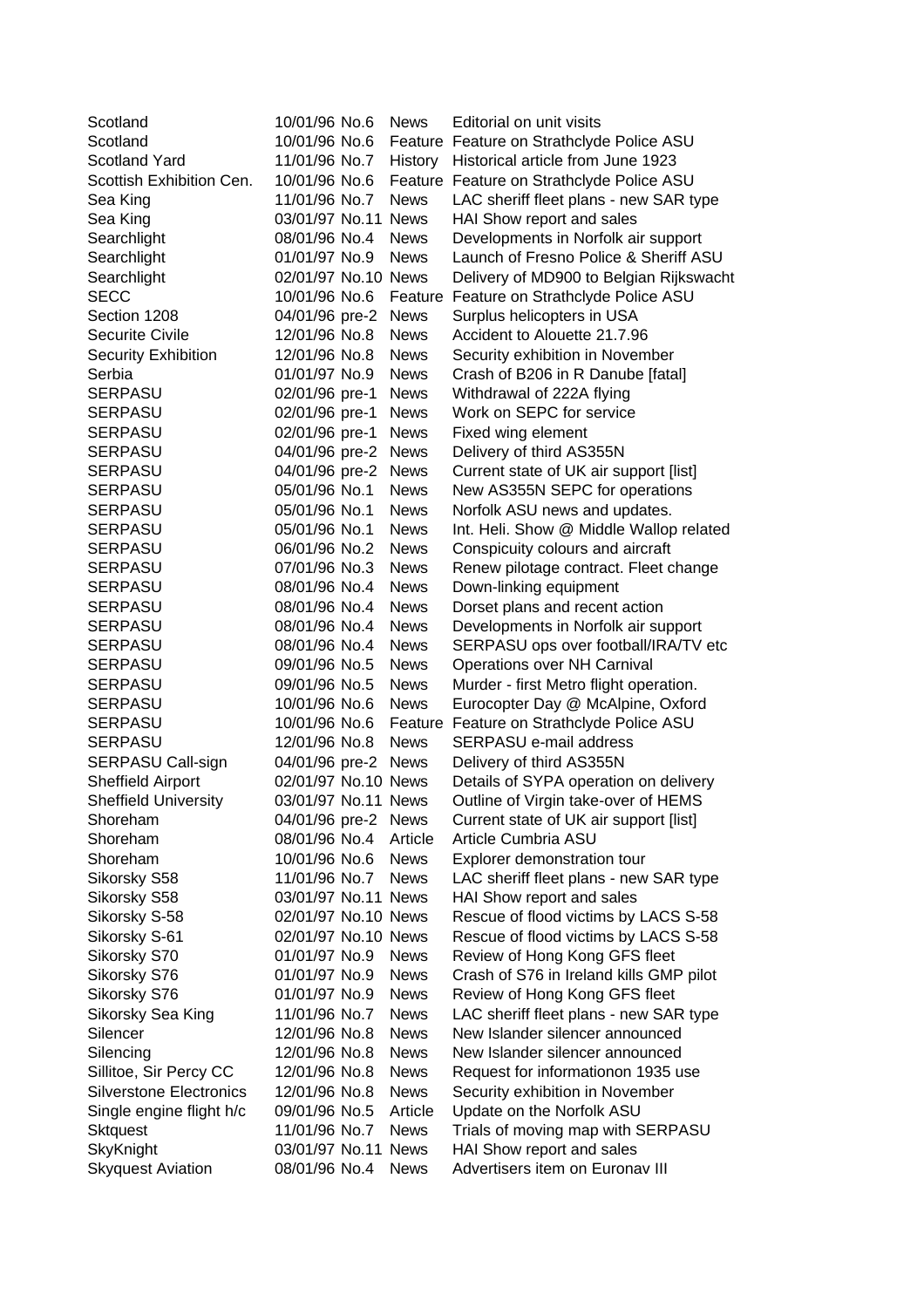| <b>Skyquest Aviation</b>      | 11/01/96 No.7       | <b>News</b> | New equipment for Basque EC135            |
|-------------------------------|---------------------|-------------|-------------------------------------------|
| <b>Skyquest Aviation</b>      | 12/01/96 No.8       | <b>News</b> | Advances in the GPS map system            |
| Skyshout                      | 02/01/96 pre-1      | <b>News</b> | Chiltern ASU                              |
| Skywatch, Operation           | 01/01/97 No.9       | <b>News</b> | Launch of Fresno Police & Sheriff ASU     |
| Slingsby Firefyi              | 01/01/97 No.9       | <b>News</b> | Review of Hong Kong GFS fleet             |
| Sloane h/c                    | 07/01/96 No.3       | <b>News</b> | Sloane h/c outline of products & sales    |
| Sloane Helicopter             | 11/01/96 No.7       | Advert      | Sloane/A109P advert                       |
| Snape, Insp.                  | 05/01/96 No.1       | <b>News</b> | Leaves post at North Wales                |
| Sodaberg CA                   | 07/01/96 No.3       | Article     | North Wales feature of HIRB's/HISL's      |
| <b>Sothern Cross Aviation</b> | 10/01/96 No.6       | <b>News</b> | New aircraft for South Yorkshire          |
| South & East Wales            | 10/01/96 No.6       | <b>News</b> | Editorial on unit visits                  |
| South & East Wales            | 12/01/96 No.8       | <b>News</b> | Veritair bought by BI                     |
| South & East Wales            | 01/01/97 No.9       | <b>News</b> | New helicopter G-SAEW on line             |
| South America                 | 06/01/96 No.2       | <b>News</b> | New orders not delivered to police        |
| South East                    | 11/01/96 No.7       | <b>News</b> | Trials of moving map with SERPASU         |
| South East                    | 12/01/96 No.8       | <b>News</b> | <b>SERPASU e-mail address</b>             |
| South East                    | 01/01/97 No.9       | <b>News</b> | Sale & review of Bell fleet by MP         |
| South East                    | 02/01/97 No.10 News |             | Final departure of crated Bell 222 report |
| South East Wales              | 06/01/96 No.2       | <b>News</b> | News of Gwent/South Wales area            |
| South Korea                   | 09/01/96 No.5       | <b>News</b> | Operations in Korea                       |
| South Wales                   | 04/01/96 pre-2      | <b>News</b> | Current state of UK air support [list]    |
| South Yorkshire               | 06/01/96 No.2       | <b>News</b> | News of intentions in Yorkshire area      |
| South Yorkshire               | 07/01/96 No.3       | <b>News</b> | Confirmation of SYP contract to supply    |
| South Yorkshire               | 09/01/96 No.5       | <b>News</b> | Developments in Yorkshire                 |
| South Yorkshire               | 10/01/96 No.6       | <b>News</b> | Search for second hand aircraft           |
| South Yorkshire               | 10/01/96 No.6       | <b>News</b> | New aircraft for South Yorkshire          |
| South Yorkshire               | 11/01/96 No.7       | <b>News</b> | AS355 for Sth. Yorks Police @ PAS         |
| South Yorkshire               | 11/01/96 No.7       | <b>News</b> | Pilotage/maintenance contract 1997-00     |
| South Yorkshire               | 12/01/96 No.8       | <b>News</b> | Equipment for South Yorks AS355F          |
| South Yorkshire               | 02/01/97 No.10 News |             | Details of SYPA operation on delivery     |
| South Yorkshire               | 02/01/97 No.10 News |             | PAS announce contract renewals            |
| South Yorkshire               | 04/01/97 No.12 News |             | South Yorkshire plans on set up.          |
| Spain                         | 11/01/96 No.7       | <b>News</b> | New equipment for Basque EC135            |
| Spain                         | 12/01/96 No.8       | <b>News</b> | Basque Police EC135 delivery due          |
| Spain                         | 03/01/97 No.11 News |             | Basque EC135 delivery confirmed           |
| Spare aircraft                | 05/01/96 No.1       | <b>News</b> | <b>Accident to G-DPPS</b>                 |
| Spare aircraft                | 05/01/96 No.1       | <b>News</b> | Rebuild of G-DPPS agreed.                 |
| Spare aircraft                | 11/01/96 No.7       | <b>News</b> | Accident to G-CFLT 22/10/96               |
| Spare aircraft                | 01/01/97 No.9       | <b>News</b> | Purchase of reserve aircraft for XPOL     |
| Spares                        | 01/01/97 No.9       | <b>News</b> | Sale & review of Bell fleet by MP         |
| Special c/s ceases            | 04/01/96 pre-2      | <b>News</b> | Change over date April 1996               |
| Special operation             | 03/01/97 No.11 News |             | NZ massacre report on operations          |
| Specification                 | 09/01/96 No.5       | <b>News</b> | Operations over NH Carnival               |
| Speke                         | 06/01/96 No.2       | <b>News</b> | Intended move of Cheshire ASU             |
| Speke                         | 03/01/97 No.11 News |             | Merseyside ASG EMS operation              |
| Speke                         | 07/01/96 No.3       | <b>News</b> | Cheshire/pilotage/location/hours          |
| Speke Airport                 | 03/01/97 No.11 News |             | Cheshire move to Hawarden                 |
| Squamish Airport              | 02/01/97 No.10 News |             | Strange case of biscuit contamination     |
| Squirrel                      | 11/01/96 No.7       | <b>News</b> | Return of G-DPPS to service               |
| St. Augustine                 | 11/01/96 No.7       | <b>News</b> | New readers of PAN announced              |
| Staff Officer HO              | 09/01/96 No.5       | <b>News</b> | <b>Retirement from Home Office duties</b> |
| <b>Staffordshire Police</b>   | 04/01/96 pre-2      | <b>News</b> | CCAOU AS355F operations start             |
| <b>Stansted Airport</b>       | 09/01/96 No.5       | <b>News</b> | Activity. North Weald fire. Hijack        |
| Stapleford                    | 04/01/96 pre-2      | <b>News</b> | Spare aircraft to Dyfed-powys             |
| State grant aid               | 01/01/97 No.9       | <b>News</b> | Launch of Fresno Police & Sheriff ASU     |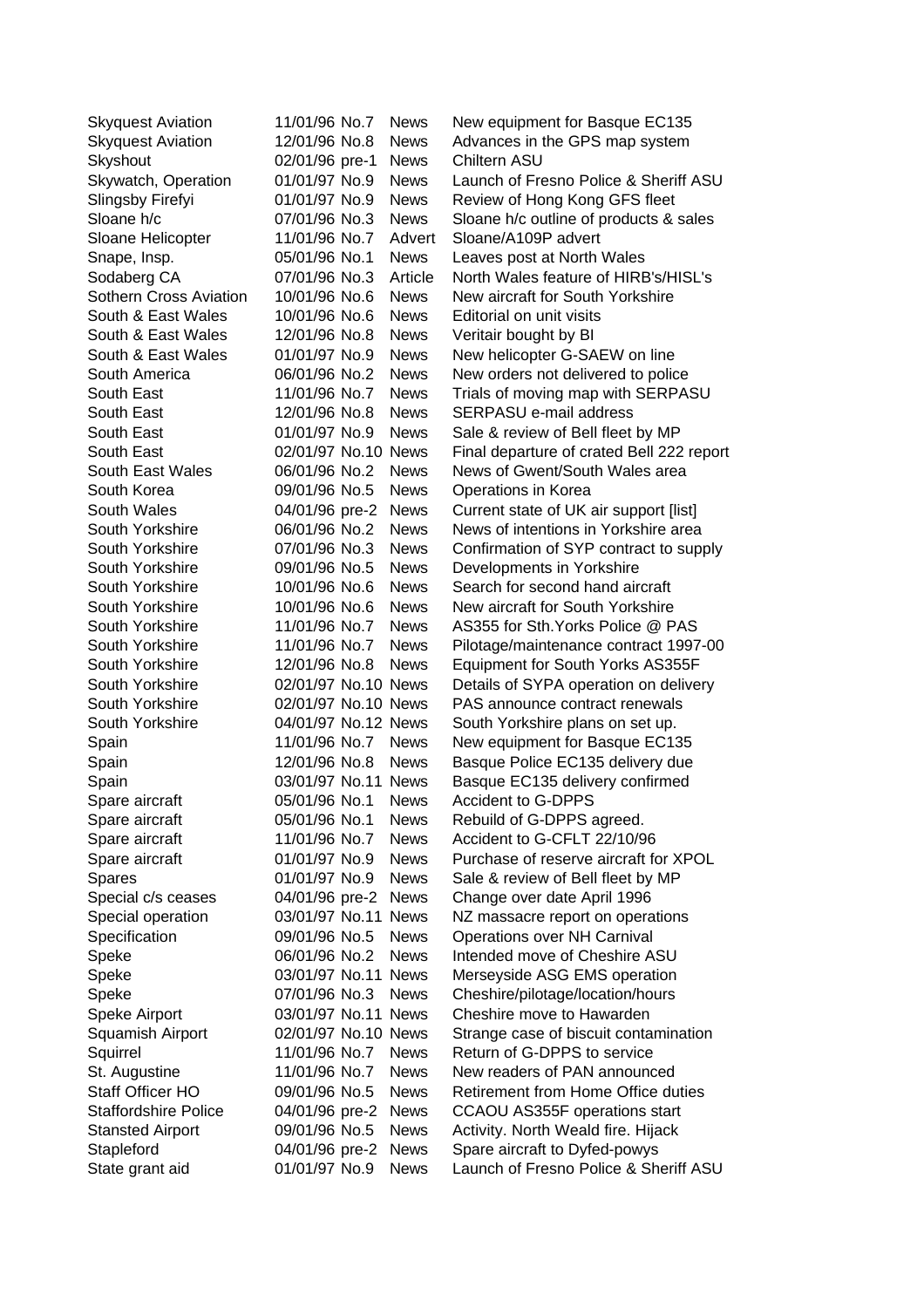| State of Victoria, Aust.        | 09/01/96 No.5       | <b>News</b> | Purchase of NSW Police ASU by co.       |
|---------------------------------|---------------------|-------------|-----------------------------------------|
| <b>Statistics</b>               | 08/01/96 No.4       | <b>News</b> | SERPASU ops over football/IRA/TV etc    |
| <b>Stats</b>                    | 11/01/96 No.7       |             | Advertis Advert for Stats Walham Abbey  |
| Staverton                       | 07/01/96 No.3       | <b>News</b> | Rebuild of DPPS by PAS after accident   |
| Staverton                       | 08/01/96 No.4       | Article     | Article Cumbria ASU                     |
| Staverton                       | 09/01/96 No.5       | <b>News</b> | Developments in Yorkshire               |
| Staverton                       | 11/01/96 No.7       | <b>News</b> | AS355 for Sth. Yorks Police @ PAS       |
| Staverton                       | 11/01/96 No.7       | <b>News</b> | Article on NEPASU history & operations  |
| Staverton                       | 12/01/96 No.8       | <b>News</b> | Equipment for South Yorks AS355F        |
| Sterling                        | 02/01/96 pre-1      | <b>News</b> | Norwich/Norfolk ASU                     |
| Sterling h/c                    | 08/01/96 No.4       | <b>News</b> | Developments in Norfolk air support     |
| Sterling H/c                    | 09/01/96 No.5       | Article     | Update on the Norfolk ASU               |
| <b>Sterling Helicopters</b>     | 05/01/96 No.1       | <b>News</b> | Current state of operations in Norfolk  |
| Steward, Deputy Larry           | 02/01/97 No.10 News |             | Rescue of flood victims by LACS S-58    |
| Stop Thief                      | 01/01/97 No.9       | <b>News</b> | 83rd anniversary of police aviation     |
| Stormscope 3M                   | 03/01/97 No.11      | <b>News</b> | Equipment on Belgian MD900              |
| Strathclyde                     | 04/01/96 pre-2      | <b>News</b> | Current state of UK air support [list]  |
| Strathclyde                     | 10/01/96 No.6       | Feature     | Feature on Strathclyde Police ASU       |
| Strathclyde                     | 10/01/96 No.6       | Feature     | Feature on Strathclyde Police ASU       |
| Stuttgart                       | 12/01/96 No.8       | <b>News</b> | German trials of MD900 & EC135          |
| <b>Stuttgart Police</b>         | 09/01/96 No.5       | <b>News</b> | Stuttgart police Bo 105 accident        |
| Suffolk                         | 02/01/96 pre-1      | <b>News</b> | Arrangements with Essex                 |
| Suitcase downlink               | 09/01/96 No.5       | <b>News</b> | Operations over NH Carnival             |
| Sunday Telegraph                | 08/01/96 No.4       | <b>News</b> | Development of material to shield flir  |
| Super <sub>5</sub>              | 10/01/96 No.6       | <b>News</b> | Details of Humberside aircraft          |
| Super <sub>5</sub>              | 12/01/96 No.8       | <b>News</b> | Report on new Humberside h/c ops        |
| Super <sub>5</sub>              | 12/01/96 No.8       | Picture     | Illustration Bo105 Super 5 of BGS       |
| Superglue                       | 10/01/96 No.6       | <b>News</b> | Witt Cartoon of Chopper Bunker          |
| Surplus Heli' Program           | 04/01/96 pre-2      | <b>News</b> | Surplus helicopters in USA              |
| Surrey                          | 06/01/96 No.2       | <b>News</b> | Conspicuity colours and aircraft        |
| <b>Surrey Police</b>            | 05/01/96 No.1       | <b>News</b> | New AS355N SEPC for operations          |
| <b>Sussex</b>                   | 04/01/96 pre-2      | <b>News</b> | Current state of UK air support [list]  |
| <b>Sussex</b>                   | 10/01/96 No.6       | <b>News</b> | New aircraft for Sussex - ideas         |
| <b>Sussex</b>                   | 10/01/96 No.6       | <b>News</b> | Explorer demonstration tour             |
| Sweden                          | 07/01/96 No.3       | <b>News</b> | Order of new helicopters and fleet list |
| Sweden                          | 08/01/96 No.4       | <b>News</b> | New equipment for Austrian BIM          |
| Sweden                          | 12/01/96 No.8       | <b>News</b> | Book review Police Camera Action        |
| Sweeney, Sgt. Martin            | 07/01/96 No.3       | <b>News</b> | People. Personnel changes.              |
| <b>Sweet Truth</b>              | 02/01/97 No.10 News |             | Strange case of biscuit contamination   |
| Swiss Air Ambulance             | 11/01/96 No.7       | <b>News</b> | Fleet addition to EMS operator in NL    |
| SX-5 searchlight                | 03/01/97 No.11 News |             | HAI Show report and sales               |
| Sywell                          | 07/01/96 No.3       | <b>News</b> | Sloane h/c outline of products & sales  |
| <b>Tactics</b>                  | 09/01/96 No.5       | <b>News</b> | Operations over NH Carnival             |
| Tail rotor accident             | 10/01/96 No.6       | Feature     | Feature on Strathclyde Police ASU       |
| Tait, Edward                    | 03/01/97 No.11 News |             | Change of police contact                |
| <b>Tampa Police</b>             | 09/01/96 No.5       | <b>News</b> | Hughes 300C accident at Tampa FL        |
| Taylor, Capt. W Ch. P           | 07/01/96 No.3       | Article     | North Wales feature of HIRB's/HISL's    |
| Taylor, Sgt. Rob                | 07/01/96 No.3       | <b>News</b> | <b>UEO details of North Wales ASU</b>   |
| <b>Technical &amp; Training</b> | 08/01/96 No.4       | <b>News</b> | Creation of LASU safety information     |
|                                 |                     |             |                                         |
| Technology                      | 12/01/96 No.8       | <b>News</b> | Advances in the GPS map system          |
| Technology                      | 03/01/97 No.11 News |             | Helmet mounted camera system            |
| Teesseide                       | 11/01/96 No.7       | <b>News</b> | Article on NEPASU history & operations  |
| Teesside                        | 04/01/96 pre-2      | <b>News</b> | Current state of UK air support [list]  |
| Teldix map display              | 03/01/97 No.11 News |             | Equipment on Belgian MD900              |
| Television                      | 12/01/96 No.8       | <b>News</b> | Book review Police Camera Action        |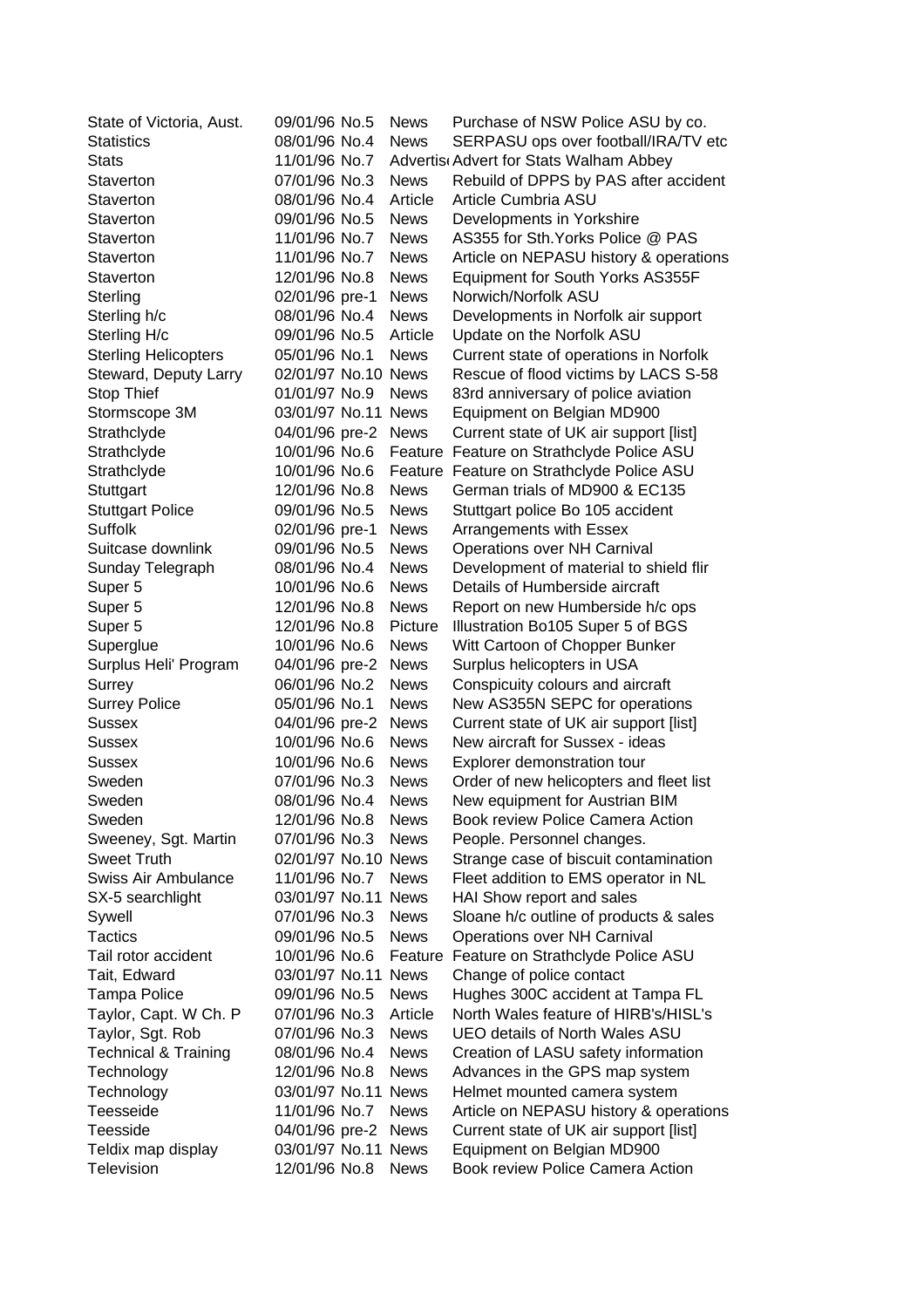| Television programme           | 03/01/97 No.11 News |             | Cornwall EMS National lottery& tv         |
|--------------------------------|---------------------|-------------|-------------------------------------------|
| Tender                         | 12/01/96 No.8       | <b>News</b> | Report on new Humberside h/c ops          |
| <b>Tenders</b>                 | 11/01/96 No.7       | <b>News</b> | Pilotage/maintenance contract 1997-00     |
| Texas                          | 10/01/96 No.6       | <b>News</b> | Belgian Explorer details                  |
| <b>Thames Valley</b>           | 02/01/96 pre-1      | <b>News</b> | Old unit changes name                     |
| <b>Thames Valley</b>           | 08/01/96 No.4       | <b>News</b> | Illustration of B2 dropping dog in flight |
| <b>Thames Valley</b>           | 03/01/97 No.11 News |             | First year of Chiltern ASG - report       |
| Thermal Imaging                | 02/01/97 No.10 News |             | Equipment for the Garda aircraft          |
| Three chip camera              | 02/01/97 No.10 News |             | Equipment for the Garda aircraft          |
| Tinsley                        | 02/01/97 No.10 News |             | Details of SYPA operation on delivery     |
| Tinsley, Sheffield             | 06/01/96 No.2       | <b>News</b> | News of intentions in Yorkshire area      |
| Tokyo                          | 03/01/97 No.11 News |             | New EH101 ordered by Tokyo Police         |
| Topping, Insp.                 | 07/01/96 No.3       | <b>News</b> | Details of GMPA over IRA bomb             |
| Toronto                        | 03/01/97 No.11 News |             | Proposed air unit in Toronto              |
| Tow bar                        | 12/01/96 No.8       | <b>News</b> | Towbar in flight on CHP Cessna            |
| Tracker                        | 12/01/96 No.8       | <b>News</b> | Report on new Humberside h/c ops          |
| Tracker/Low Jack               | 08/01/96 No.4       | <b>News</b> | Developments in Norfolk air support       |
| Training                       | 05/01/96 No.1       | <b>News</b> | Red Box Ground Power now for training     |
| Training                       | 11/01/96 No.7       | <b>News</b> | Engineer training for 902                 |
| Training accident              | 12/01/96 No.8       | <b>News</b> | Accident Hu269 Houston 24.9.96            |
| Training centre [Hull]         | 12/01/96 No.8       | <b>News</b> | Report on new Humberside h/c ops          |
| <b>Transport Safety Board</b>  | 02/01/97 No.10 News |             | Strange case of biscuit contamination     |
| Trial [fixed wing]             | 12/01/96 No.8       | <b>News</b> | Types on trial for Eire fixed wing        |
| Trials                         | 11/01/96 No.7       | <b>News</b> | Trials of moving map with SERPASU         |
| Turbo-Porter                   | 11/01/96 No.7       | <b>News</b> | Malay Police fleet plans & orders         |
| <b>Turkish Police</b>          | 12/01/96 No.8       | <b>News</b> | Alouette in wire strikeaccident 22.7.96   |
| <b>Turkish Sector [Cyprus]</b> | 01/01/97 No.9       | <b>News</b> | Purchase of B412 confirmedby CPAW         |
| Turner, Geoff                  | 08/01/96 No.4       | <b>News</b> | Advertisers item on Euronav III           |
| Tuvey, Insp Keith              | 05/01/96 No.1       | <b>News</b> | Takes up post at Norfolk                  |
| TV                             | 08/01/96 No.4       | <b>News</b> | Notting Hill Carnival arrangements        |
| TV                             | 09/01/96 No.5       | <b>News</b> | Downlink ops over pop concert [Herts]     |
| TV                             | 09/01/96 No.5       | <b>News</b> | Operations over NH Carnival               |
| <b>TV</b>                      | 09/01/96 No.5       | <b>News</b> | Developments in Yorkshire                 |
| TWA [airline]                  | 08/01/96 No.4       | <b>News</b> | Bombs airliner crashes & Olympics         |
| TwinStar                       | 02/01/96 pre-1      | <b>News</b> | Chiltern aircraft identity                |
| <b>Typhoon International</b>   | 07/01/96 No.3       |             | Advertisi Overwater flight suit           |
| Ulster                         | 04/01/96 pre-2      | News        | Rijkswacht fleet changes                  |
| Ulster                         | 04/01/96 pre-2      | <b>News</b> | Current state of UK air support [list]    |
| Unifly                         | 03/01/97 No.11 News |             | Delivery position of EC120 Colibri        |
| Unit strength                  | 08/01/96 No.4       | <b>News</b> | Developments in Norfolk air support       |
| <b>United States</b>           | 04/01/96 pre-2      | <b>News</b> | Surplus helicopters in USA                |
| <b>United States</b>           | 01/01/97 No.9       | <b>News</b> | Launch of Fresno Police & Sheriff ASU     |
| <b>United States</b>           | 02/01/97 No.10 News |             | Rescue of flood victims by LACS S-58      |
| <b>United States</b>           | 03/01/97 No.11 News |             | <b>HAI Show report</b>                    |
| Unusual                        | 12/01/96 No.8       | <b>News</b> | Towbar in flight on CHP Cessna            |
| Unusual incidents              | 09/01/96 No.5       | <b>News</b> | Use of microlight in lieu of h/c[Mersey]  |
| Unusual operations             | 11/01/96 No.7       | <b>News</b> | Chile air launch of motor bikes in hover  |
| Unusual types                  | 08/01/96 No.4       | <b>News</b> | Kit build helicopters for Mexican police  |
| Unusual types                  | 08/01/96 No.4       | <b>News</b> | Light aircraft in police use              |
| <b>US Border Patrol</b>        | 03/01/97 No.11 News |             | HAI Show report and sales                 |
| <b>US Congress</b>             | 04/01/96 pre-2      | <b>News</b> | Surplus helicopters in USA                |
| <b>US Congress</b>             | 08/01/96 No.4       | <b>News</b> | Bombs airliner crashes & Olympics         |
| <b>USA</b>                     | 08/01/96 No.4       | <b>News</b> | Light aircraft in police use              |
| <b>USA</b>                     | 12/01/96 No.8       | <b>News</b> | <b>Book review Police Camera Action</b>   |
| Valgaaudemaz                   | 12/01/96 No.8       | <b>News</b> | Accident to Alouette 21.7.96              |
|                                |                     |             |                                           |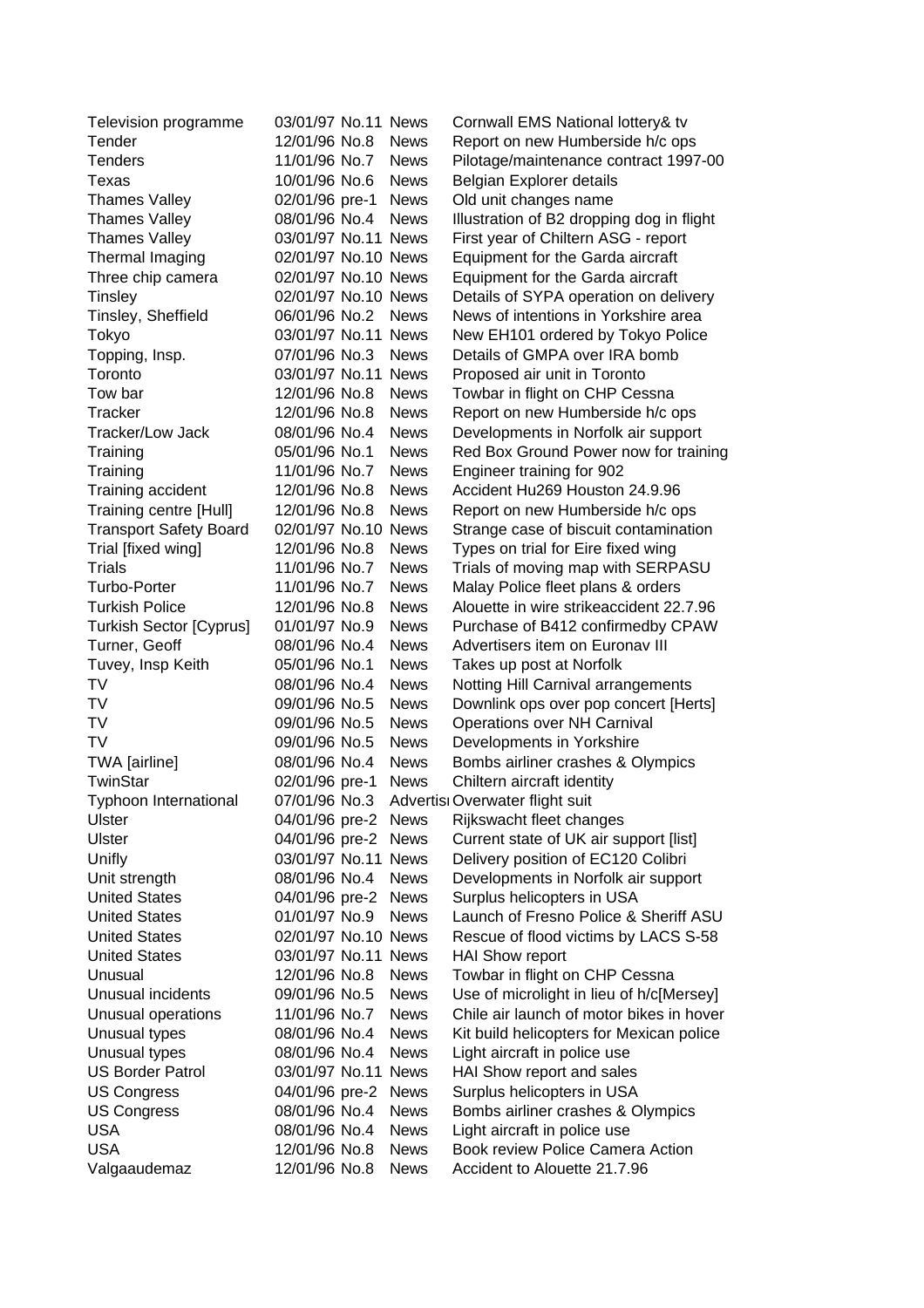| <b>VCR</b>                 | 07/01/96 No.3        | Article     | North Wales feature of HIRB's/HISL's     |
|----------------------------|----------------------|-------------|------------------------------------------|
| Ventura                    | 11/01/96 No.7        | <b>News</b> | Ventura Huey [Bell UH1]                  |
| <b>Ventura County</b>      | 11/01/96 No.7        | <b>News</b> | New readers in USA                       |
| <b>Ventura County</b>      | 11/01/96 No.7        | <b>News</b> | Article on US EMS/Fire operation         |
| <b>Ventura County</b>      | 03/01/97 No.11 News  |             | HAI Show report and sales                |
| Veritair                   | 04/01/96 pre-2       | <b>News</b> | CCAOU AS355F operations start            |
| Veritair                   | 06/01/96 No.2        | <b>News</b> | News of Gwent/South Wales area           |
| Veritair                   | 12/01/96 No.8        | <b>News</b> | Veritair bought by BI                    |
| Veritair Ltd.,             | 01/01/97 No.9        | <b>News</b> | New helicopter G-SAEW on line            |
| Vertiair                   | 02/01/96 pre-1       | <b>News</b> | Lease of BTKL to cease                   |
| Vertol 107                 | 03/01/97 No.11 News  |             | New EH101 ordered by Tokyo Police        |
| <b>Vickers Vulcan</b>      | 11/01/96 No.7        | History     | Historical article from June 1923        |
| Victoria State, Australia  | 09/01/96 No.5        | <b>News</b> | Purchase of NSW Police ASU by co.        |
| Video                      | 08/01/96 No.4        | <b>News</b> | SERPASU ops over football/IRA/TV etc     |
| Vigili de Fuoco            | 07/01/96 No.3        | <b>News</b> | Natural disaster in Italy                |
| Vigili di Fuoco            | 07/01/96 No.3        | <b>News</b> | Natural disaster in Italy                |
| Virgin                     | 03/01/97 No.11 News  |             | Outline of Virgin take-over of HEMS      |
| Virgin                     | 04/01/97 No.12 News  |             | Outline of HEMS finance & operation      |
| Virgin Group               |                      |             | 03/01/97 No.11 Editorial Press release   |
| Waddington [RAF]           | 02/01/97 No.10 News  |             | Article by MJ Gillon on Lincs EMS        |
| Wakefield                  | 04/01/96 pre-2 News  |             | Current state of UK air support [list]   |
| Wakefield                  | 06/01/96 No.2        | <b>News</b> | News of intentions in Yorkshire area     |
| Wakefield                  | 02/01/97 No.10 News  |             | Details of SYPA operation on delivery    |
| Wakefield                  | 04/01/97 No.12 News  |             | South Yorkshire plans on set up.         |
| Wales                      | 12/01/96 No.8        | <b>News</b> | Request for information on ist pilot     |
| Wales                      | 01/01/97 No.9        | <b>News</b> | New helicopter G-SAEW on line            |
| Wallis, W/Cdr.             | 09/01/96 No.5        | Article     | Update on the Norfolk ASU                |
| Walnut Creek, CA           | 09/01/96 No.5        | <b>News</b> | News report on military surplus OH58     |
| Wanganui Aero Work         | 03/01/97 No.11 News  |             | NZ massacre report on operations         |
| Warton                     | 04/01/96 pre-2       | <b>News</b> | Current state of UK air support [list]   |
| Warton                     | 12/01/96 No.8        | <b>News</b> | Report on Lancashire unit                |
| <b>Warton BAe</b>          | 08/01/96 No.4        | Cover       | Lancashire AS355N @ Warton               |
| Warwickshire               | 08/01/96 No.4        | <b>News</b> | SERPASU ops over football/IRA/TV etc     |
| Water drops                | 11/01/96 No.7        | <b>News</b> | Article on US EMS/Fire operation         |
| Watt, Insp.                | 05/01/96 No.1        | <b>News</b> | Leaves post at Carlisle                  |
| Weigh, Insp. Chris         | 08/01/96 No.4        | <b>News</b> | Creation of LASU safety information      |
| Weigh, Insp. Chris         | 02/01/97 No.10 News  |             | Personnel moves announced                |
| Welsh                      | 10/01/96 No.6        | Feature     | Feature on Strathclyde Police ASU        |
| Welwyn Garden PHQ          | 02/01/96 pre-1       | <b>News</b> | Chiltern ASU                             |
| <b>Wembley Stadium</b>     | 08/01/96 No.4        | <b>News</b> | SERPASU ops over football/IRA/TV etc     |
| Wescam                     | 04/01/96 pre-2 News  |             | Rijkswacht fleet changes                 |
| Wescam                     | 02/01/97 No.10 News  |             | Delivery of MD900 to Belgian Rijkswacht  |
| Wescam                     | 02/01/97 No.10 News  |             | Personnel moves announced                |
| Wescam                     | 03/01/97 No.11 Cover |             | Cover picture of NWPI                    |
| Wescam                     | 03/01/97 No.11 News  |             | NZ massacre report on operations         |
| Wescam 16DS                | 07/01/96 No.3        | Article     | North Wales feature of HIRB's/HISL's     |
| Wescam 3 Chip              | 07/01/96 No.3        | Article     | North Wales feature of HIRB's/HISL's     |
| Wescam/TV2                 | 09/01/96 No.5        | <b>News</b> | Downlink ops over pop concert [Herts]    |
| <b>West Lancashire MFS</b> | 09/01/96 No.5        | <b>News</b> | Use of microlight in lieu of h/c[Mersey] |
| <b>West Malling</b>        | 02/01/97 No.10 News  |             | Address change                           |
| <b>West Mercia</b>         | 04/01/96 pre-2       | <b>News</b> | CCAOU AS355F operations start            |
| <b>West Midlands</b>       | 04/01/96 pre-2       | <b>News</b> | Current state of UK air support [list]   |
| <b>West Midlands</b>       | 10/01/96 No.6        | <b>News</b> | Witt Cartoon of Chopper Bunker           |
| West Midlands EMS          | 11/01/96 No.7        | <b>News</b> | Article on West Mids EMS                 |
| West Virginia State        | 03/01/97 No.11 News  |             | HAI Show report and sales                |
|                            |                      |             |                                          |